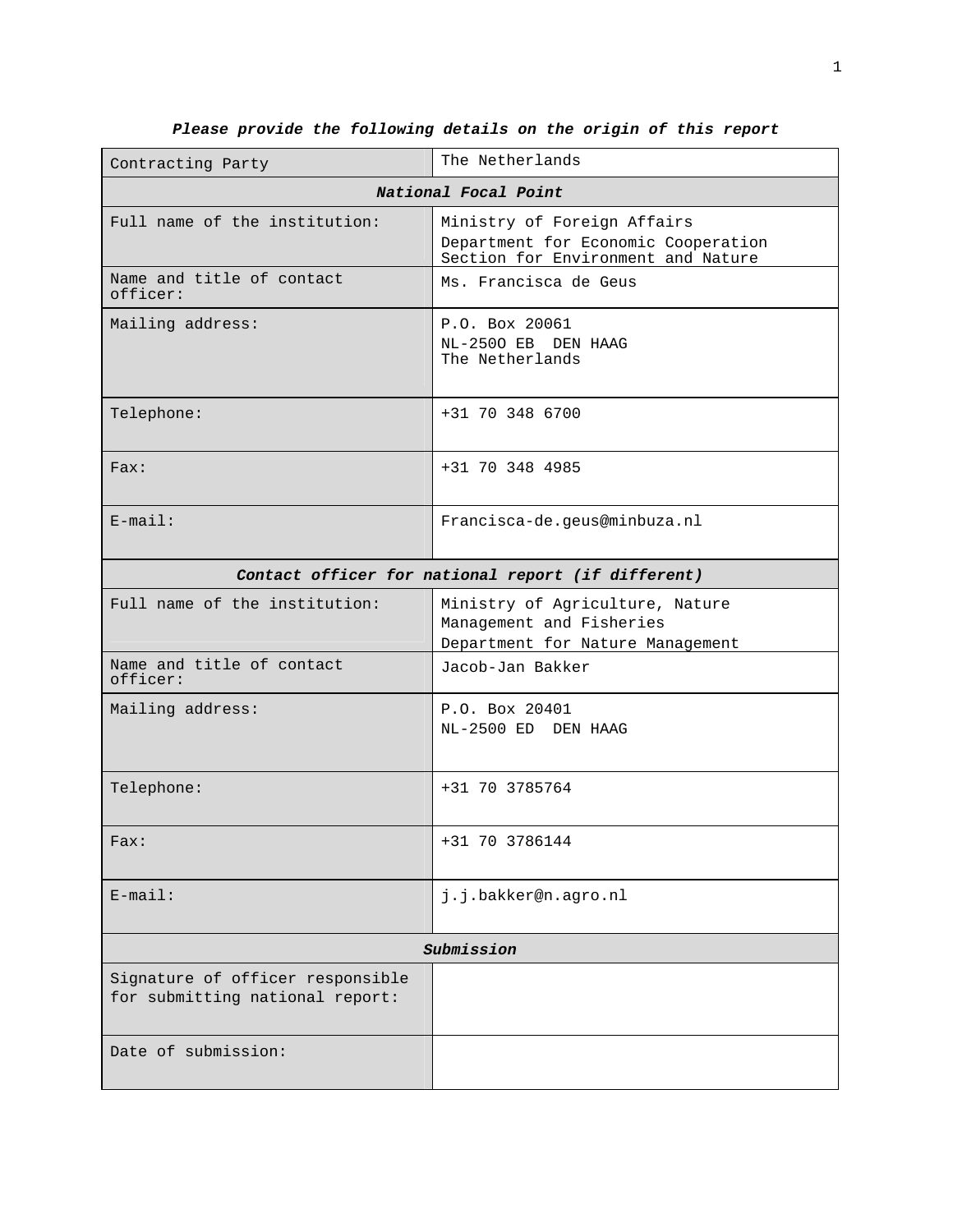**Please provide summary information on the process by which this report has been prepared, including information on the types of stakeholders who have been actively involved in its preparation and on material which was used as a basis for the report**

The following Ministries were involved in writing the report: • Ministry of Agriculture, Nature Management and Fisheries; • Ministry of Economic Affairs; • Ministry of Education, Cultural Affairs and Science; • Ministry of Foreign Affairs; • Ministry for Housing, Spatial Planning and Environment; • Ministry of Transport, Public Works and Water Management. The following experts were consulted: • Prof. Pieter Baas, Research School Biodiversity, c/o National Herbarium, P.O. Box 9514, 2300 RA LEIDEN, the Netherlands; • Ben ten Brink, National Institute for Public Health and Environment, P.O. Box 1, 3720 BA BILTHOVEN, the Netherlands; • Maas Goote, Ministry of Housing, Spatial Planning and Environment, Department for Juridical Affairs, P.O. Box 30945, 2500 GX DEN HAAG, the Netherlands; • Arend Kolhoff, Commission for Environmental Impact Assessment, P.O. Box 2345, 3500 GH UTRECHT, the Netherlands; • Ton van Egmond, Netherlands School for Tourism and Recreation, P.O. Box 3931, 4800 DX BREDA, the Netherlands; • Prof. Herbert Prins, Wageningen University and Research Centre, Department for Tropical Nature Conservation and Ecology of Vertebrates, Bornsesteeg 69, 6708 PD WAGENINGEN, the Netherlands; • Johan Thissen and Chris Maas Geesteranus, National Reference Centre for Agriculture, Nature Management and Fisheries, P.O. Box 482, 6710 BL EDE, the Netherlands; • dr. Gerard Persoon, Centre for Environmental Studies, P.O. Box 9514, 2300 RA LEIDEN, the Netherlands; • dr. Tom Buijse, Institute for Inland Water Management and Waste Water Treatment (RIZA), P.O. Box 17, 8200 AA LELYSTAD, the Netherlands; • Carien van Zwol, National Institute for Coastal and Marine Management (RIKZ), P.O. Box 20907, 2500 EX DEN HAAG, the Netherlands; • Bram de Hoop, Plant Protection Service, P.O. Box 9102, 6700 HC WAGENINGEN, the Netherlands. The following NGOs were consulted: • the members of the Netherlands Biodiversity Forum (a platform of NGOs); • the members of the Netherlands Committee of IUCN. The following documentation was used: • The Dutch Strategic Action Plan for Biodiversity, adopted by Parliament in 1995; • The first national report to the CBD, presented at COP 3 (Buenos Aires); • Four reports to the Dutch Parliament on the national implementation of the Convention; The instructions and reports of the Dutch delegations at the COPs and SBSTTAs CBD; • The evaluation of the Dutch Strategic Action Plan for Biodiversity, sent to the Dutch Parliament in 1998.

- The report to the Dutch Parliament on the Sustainable Development Cooperation Treaty between Benin, Bhutan, Costa Rica and the Netherlands;
- Natuur voor mensen, mensen voor natuur (Nature for people, people for nature): the Dutch national plan for nature, forests and landscape in the  $21<sup>st</sup>$  century (2000); the plan includes a biodiversity strategy.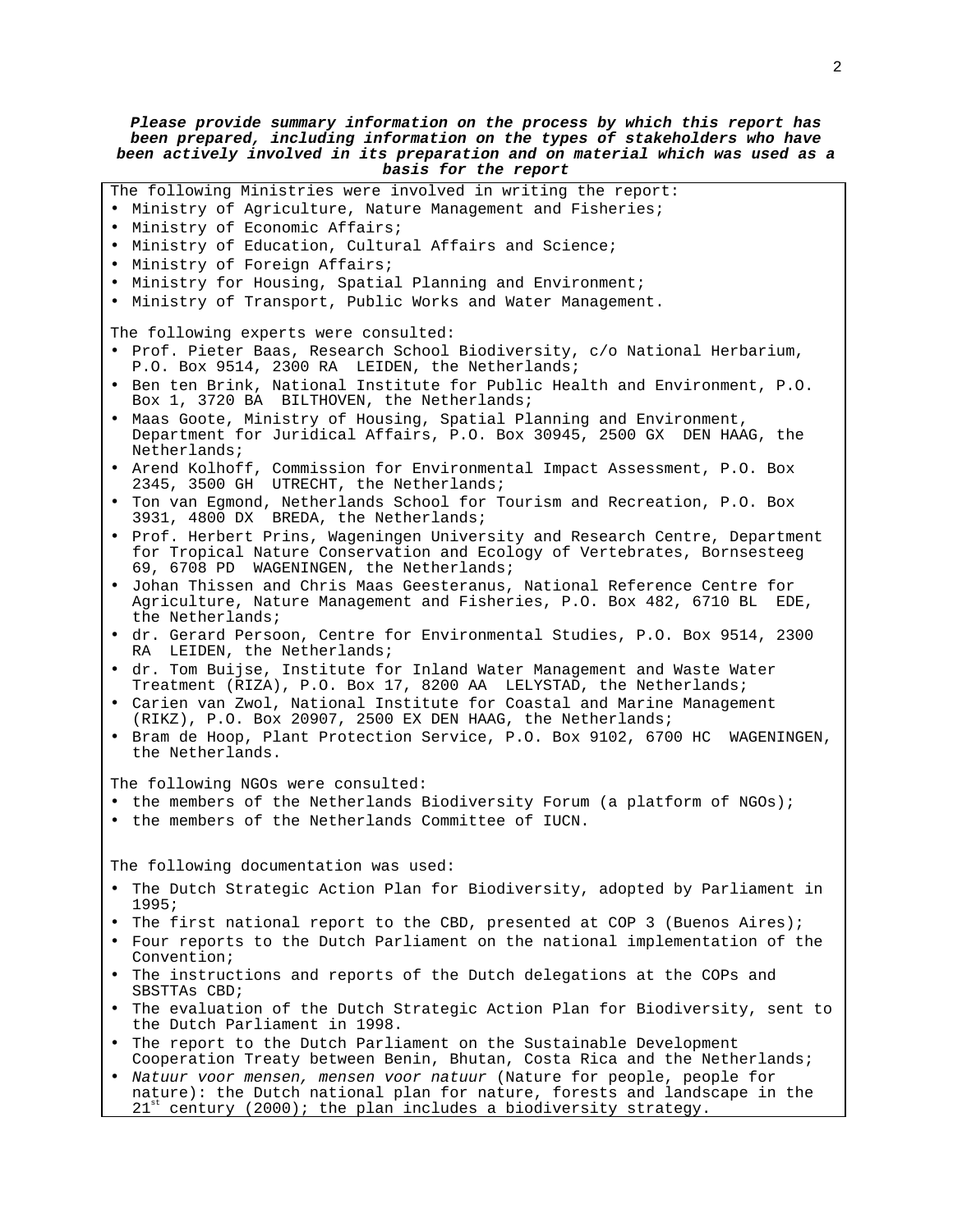• National Environment Policy Plans.

- Biological Diversity. Directorate General of International Cooperation
- (1994); a revision is underway.
- Programme International Nature Management (1995).

#### **Please provide information on any particular circumstances in your country that are relevant to understanding the answers to the questions in this report**

The CBD is mostly implemented by integrating targets with regard to biological diversity into different policy fields, including:

nature and forest management; environment management; water management; spatial planning; agriculture; fisheries; and development cooperation.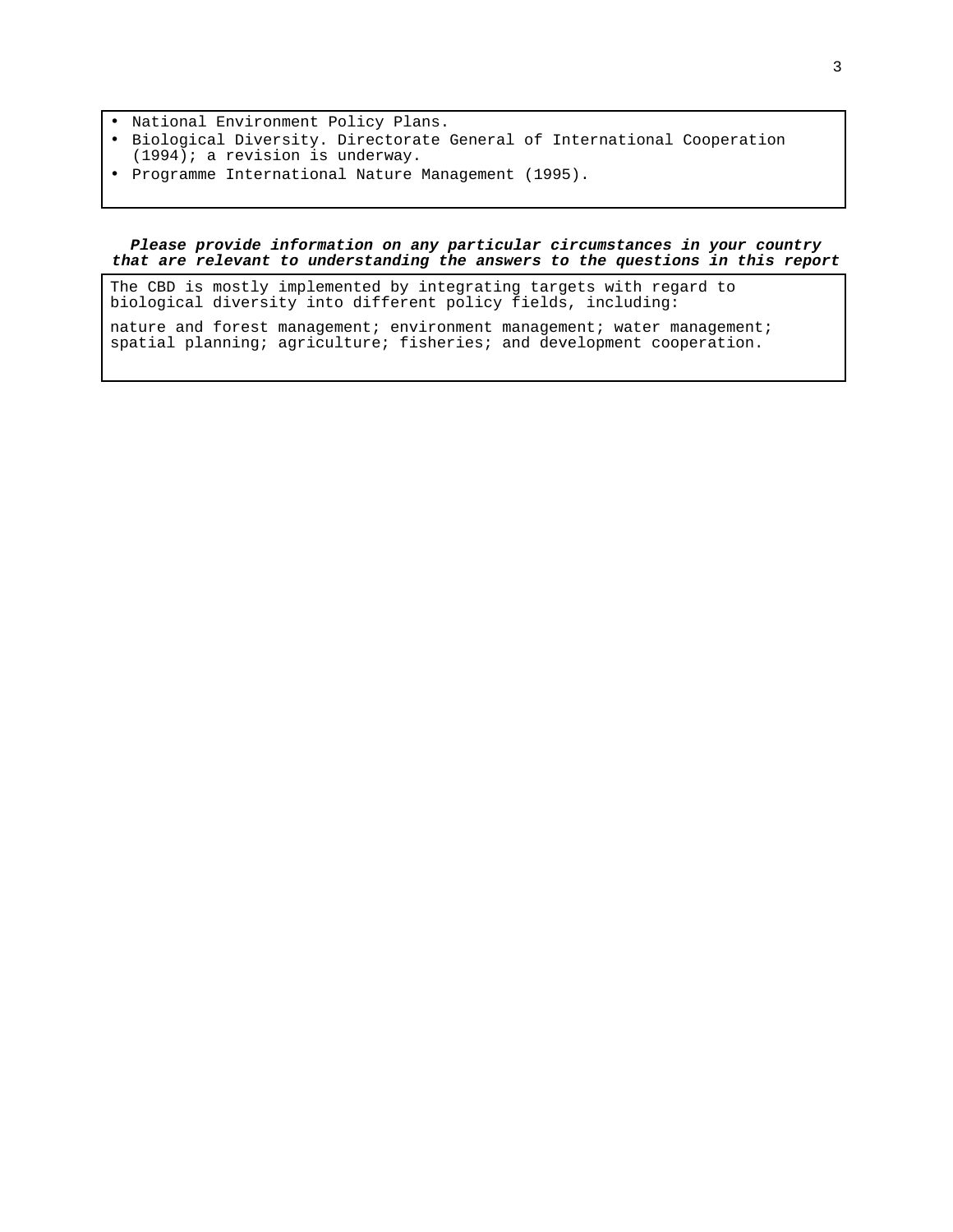**The COP has established programmes of work that respond to a number of Articles. Please identify the relative priority accorded to each theme and the adequacy of resources. This will allow subsequent information on implementation of each Article to be put into context. There are other questions on implementation of the programmes of work at the end of these guidelines.**

| 1. What is the relative priority for implementation of this work programme in your<br>country                   |   |  |  |  |
|-----------------------------------------------------------------------------------------------------------------|---|--|--|--|
| a) High                                                                                                         | X |  |  |  |
| b) Medium                                                                                                       |   |  |  |  |
| $c)$ Low                                                                                                        |   |  |  |  |
| d) Not relevant                                                                                                 |   |  |  |  |
| 2. To what extent are the resources available adequate for meeting the obligations and<br>recommendations made? |   |  |  |  |
| a) Good                                                                                                         |   |  |  |  |
| b) Adequate                                                                                                     | X |  |  |  |
|                                                                                                                 |   |  |  |  |
| c) Limiting                                                                                                     |   |  |  |  |

# **Inland water ecosystems**

**Marine and coastal biological diversity**

| 3. What is the relative priority for implementation of this work programme in your<br>country?                  |   |  |  |  |
|-----------------------------------------------------------------------------------------------------------------|---|--|--|--|
| a) High                                                                                                         | X |  |  |  |
| b) Medium                                                                                                       |   |  |  |  |
| $c)$ Low                                                                                                        |   |  |  |  |
| d) Not relevant                                                                                                 |   |  |  |  |
| 4. To what extent are the resources available adequate for meeting the obligations and<br>recommendations made? |   |  |  |  |
| a) Good                                                                                                         |   |  |  |  |
| b) Adequate                                                                                                     | Χ |  |  |  |
| c) Limiting                                                                                                     |   |  |  |  |
| Severely limiting<br>d)                                                                                         |   |  |  |  |

### **Agricultural biological diversity**

| 5. What is the relative priority for implementation of this work programme in your<br>country?                  |   |
|-----------------------------------------------------------------------------------------------------------------|---|
| a) High                                                                                                         | X |
| b) Medium                                                                                                       |   |
| $c)$ Low                                                                                                        |   |
| d) Not relevant                                                                                                 |   |
| 6. To what extent are the resources available adequate for meeting the obligations and<br>recommendations made? |   |
| a) Good                                                                                                         |   |
| Adequate<br>b)                                                                                                  |   |
| Limiting<br>$\mathcal{C}$ )                                                                                     | X |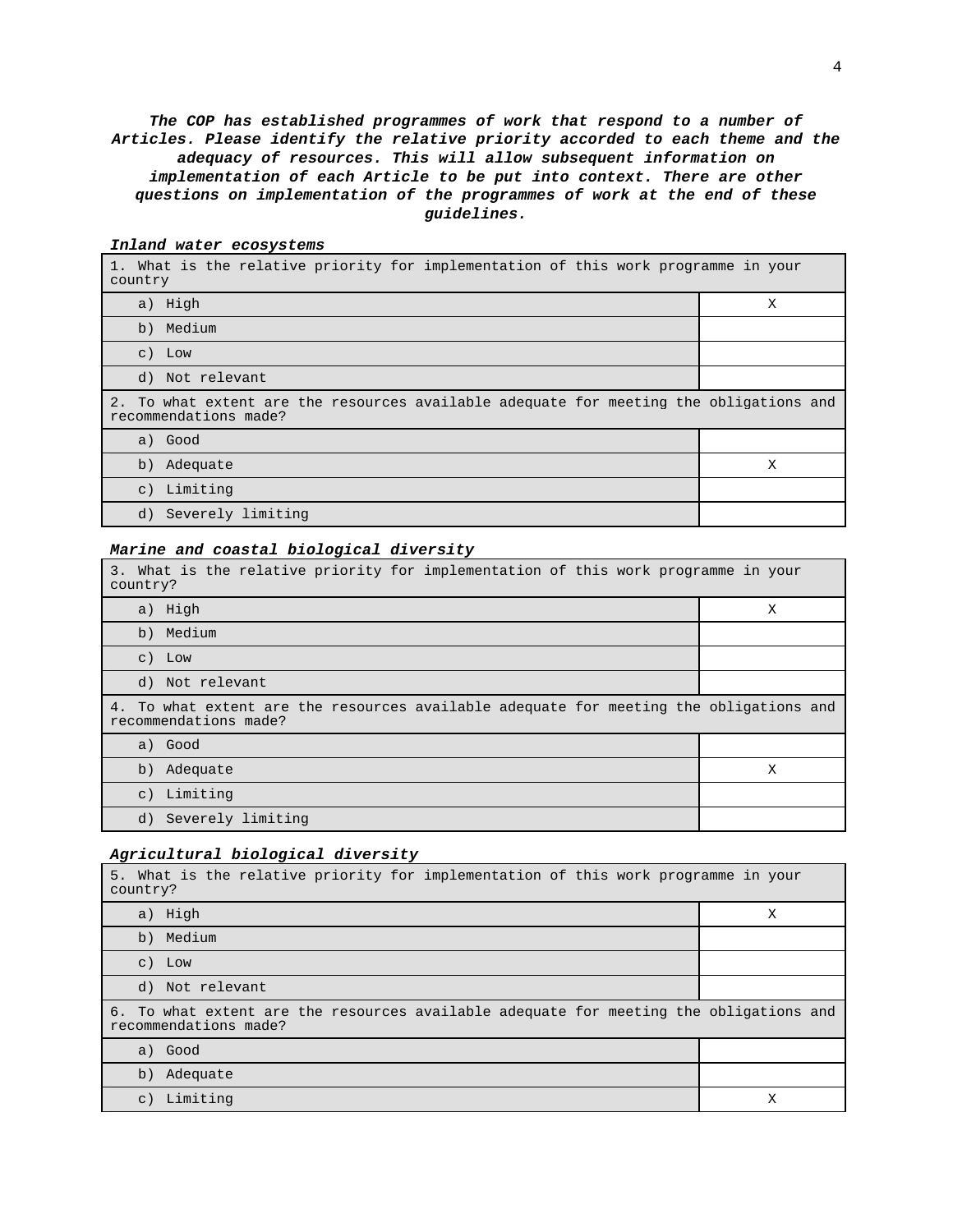# **Forest biological diversity**

| 7. What is the relative priority for implementation of this work programme in your<br>country?                  |   |  |  |
|-----------------------------------------------------------------------------------------------------------------|---|--|--|
| a) High                                                                                                         |   |  |  |
| b) Medium                                                                                                       | Χ |  |  |
| $c)$ Low                                                                                                        |   |  |  |
| d) Not relevant                                                                                                 |   |  |  |
|                                                                                                                 |   |  |  |
| 8. To what extent are the resources available adequate for meeting the obligations and<br>recommendations made? |   |  |  |
| a) Good                                                                                                         |   |  |  |
| b) Adequate                                                                                                     | Χ |  |  |
| c) Limiting                                                                                                     |   |  |  |

# **Biological diversity of dry and sub-humid lands**

| 9. What is the relative priority for implementation of this work programme in your<br>country?                   |   |  |  |  |
|------------------------------------------------------------------------------------------------------------------|---|--|--|--|
| a) High                                                                                                          |   |  |  |  |
| b) Medium                                                                                                        |   |  |  |  |
| $c)$ Low                                                                                                         |   |  |  |  |
| d) Not relevant                                                                                                  | X |  |  |  |
| 10. To what extent are the resources available adequate for meeting the obligations and<br>recommendations made? |   |  |  |  |
| a) Good                                                                                                          |   |  |  |  |
| b) Adequate                                                                                                      |   |  |  |  |
| c) Limiting                                                                                                      |   |  |  |  |
| d) Severely limiting                                                                                             |   |  |  |  |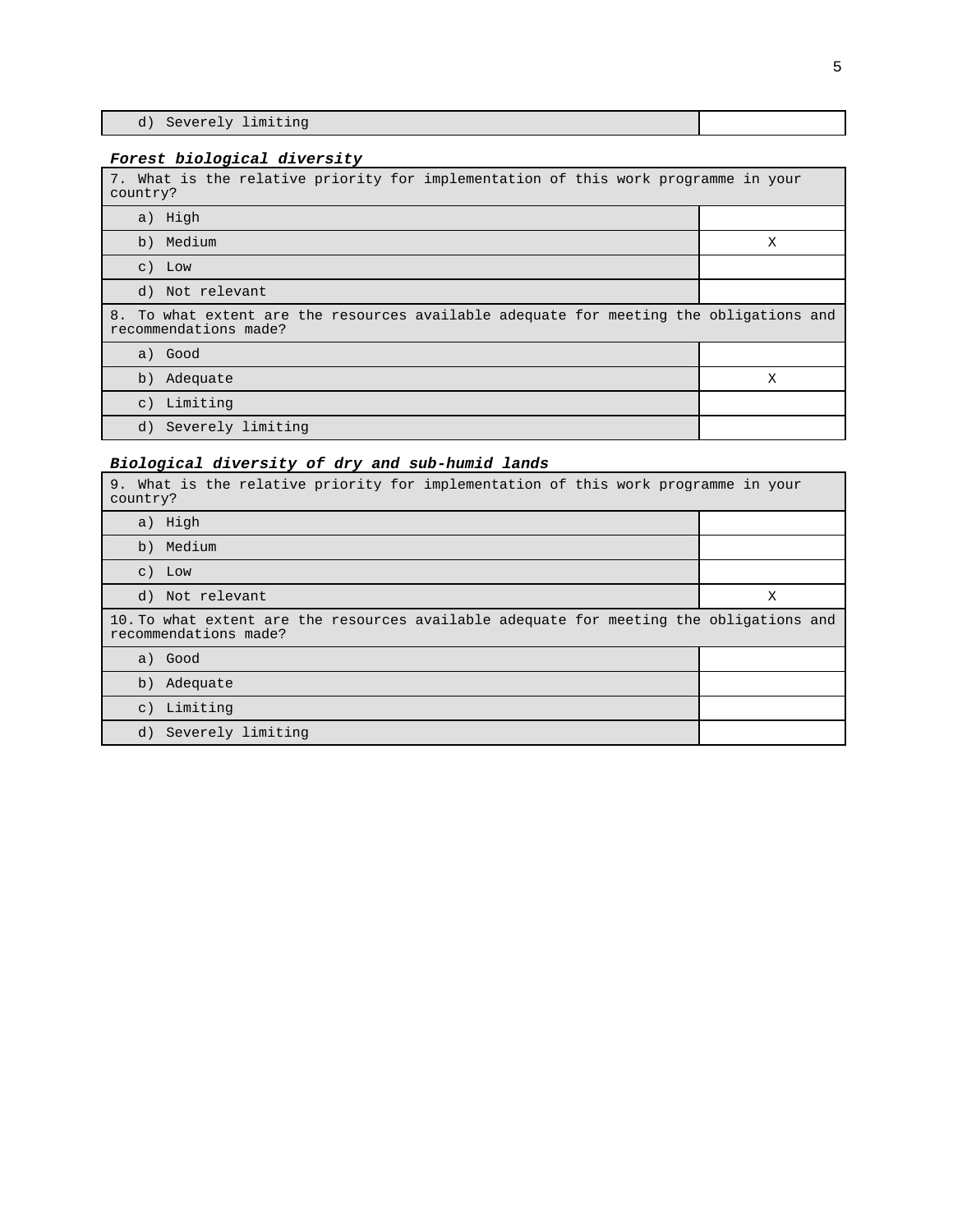#### **Further comments on work programmes and priorities**

Ad 1-9 and following related questions)

The answers reflect the national situation and relative priorities within the Netherlands (excluding Aruba and the Netherlands Antilles).

For international cooperation policy, the priorities differ to a certain extent from the priorities at the national level. For example, Dutch international cooperation policy gives relatively high priority to forests, drylands, wetlands and agricultural biological diversity.

 $Ad 5-6)$ 

A national action plan on agricultural biological diversity is being drafted. It will be ready by 2003. This may increase the availability of resources.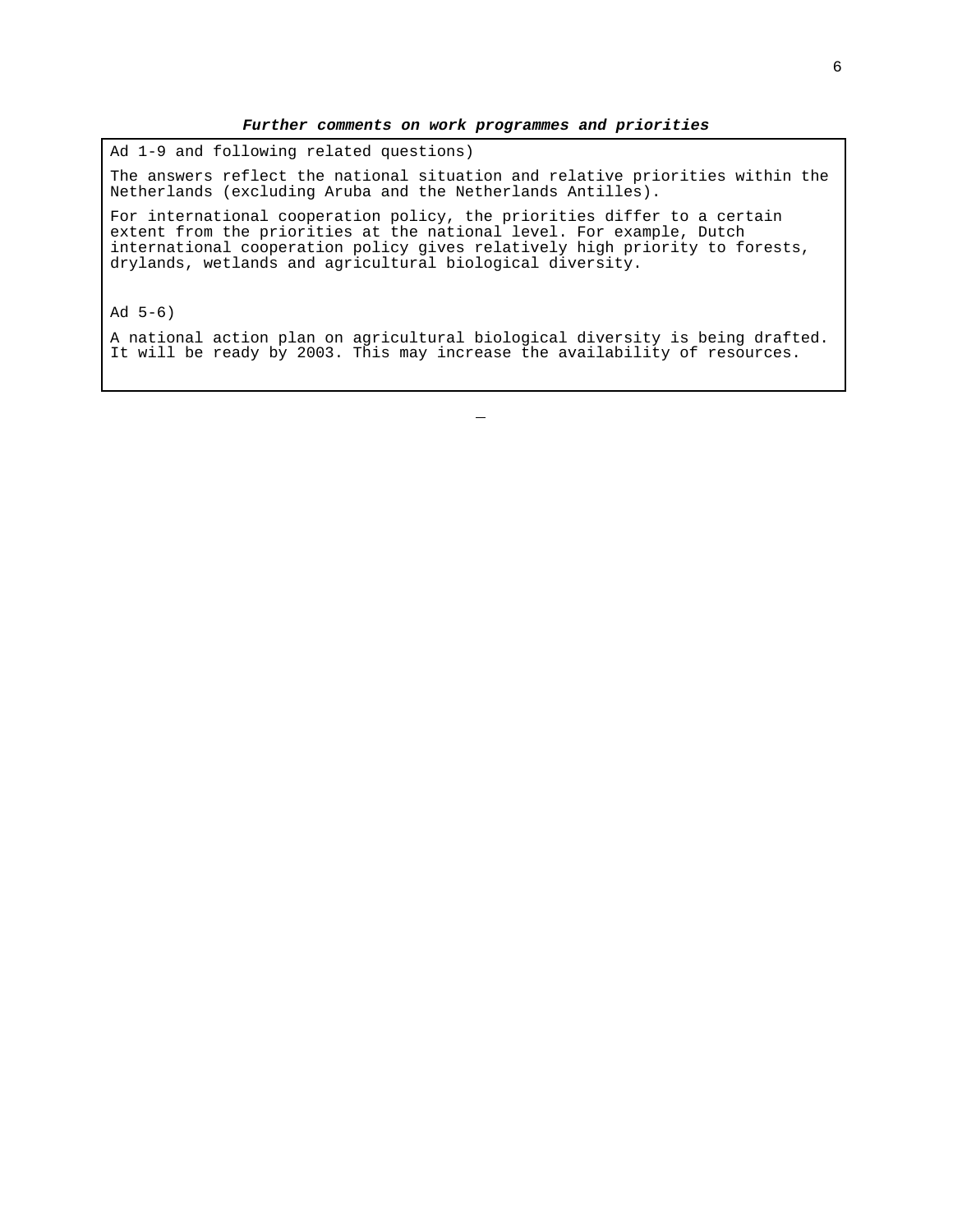### **Article 5 Cooperation**

| 11. What is the relative priority afforded to implementation of this Article and the<br>associated decisions by your country?                                                                                                                                                  |   |             |    |        |  |             |                |                      |  |
|--------------------------------------------------------------------------------------------------------------------------------------------------------------------------------------------------------------------------------------------------------------------------------|---|-------------|----|--------|--|-------------|----------------|----------------------|--|
| High<br>a)                                                                                                                                                                                                                                                                     |   | X           | b) | Medium |  |             | $\mathsf{C}$ ) | Low                  |  |
| 12. To what extent are the resources available adequate for meeting the obligations and<br>recommendations made?                                                                                                                                                               |   |             |    |        |  |             |                |                      |  |
| a) Good                                                                                                                                                                                                                                                                        | Χ | b) Adequate |    |        |  | c) Limiting |                | d) Severely limiting |  |
| Further comments on relative priority and on availability of resources                                                                                                                                                                                                         |   |             |    |        |  |             |                |                      |  |
| The Dutch Government is contributing 0,1 % of the GNP on international<br>cooperation in the field of nature and environment (UNCED commitment). More<br>than one third of this budget is spent in support of the conservation and<br>sustainable use of biological diversity. |   |             |    |        |  |             |                |                      |  |

| 13. Is your country actively cooperating with other Parties in respect of areas beyond<br>national jurisdiction for the conservation and sustainable use of biological<br>diversity? |  |  |  |
|--------------------------------------------------------------------------------------------------------------------------------------------------------------------------------------|--|--|--|
| a) bilateral cooperation (please give details below)                                                                                                                                 |  |  |  |
| b) international programmes (please give details below)                                                                                                                              |  |  |  |
| c) international agreements (please give details below)                                                                                                                              |  |  |  |

# **Decision IV/4. Status and trends of the biological diversity of inland water ecosystems and options for conservation and sustainable use**

| 14. Has your country developed effective cooperation for the sustainable management of<br>transboundary watersheds, catchments, river basins and migratory species through<br>bilateral and multilateral agreements? |  |  |
|----------------------------------------------------------------------------------------------------------------------------------------------------------------------------------------------------------------------|--|--|
| a) no                                                                                                                                                                                                                |  |  |
| b) yes - limited extent (please give details below)                                                                                                                                                                  |  |  |
| c) yes - significant extent (please give details below)                                                                                                                                                              |  |  |
| d) not applicable                                                                                                                                                                                                    |  |  |

#### **Decision IV/15. The relationship of the CBD with the CSD and biodiversityrelated conventions, other international agreements, institutions and processes or relevance**

| 15. Has your country developed management practices for transboundary protected areas? |  |
|----------------------------------------------------------------------------------------|--|
| a) no                                                                                  |  |
| b) yes - limited extent (please give details below)                                    |  |
| c) yes - significant extent (please give details below)                                |  |
| d) not relevant                                                                        |  |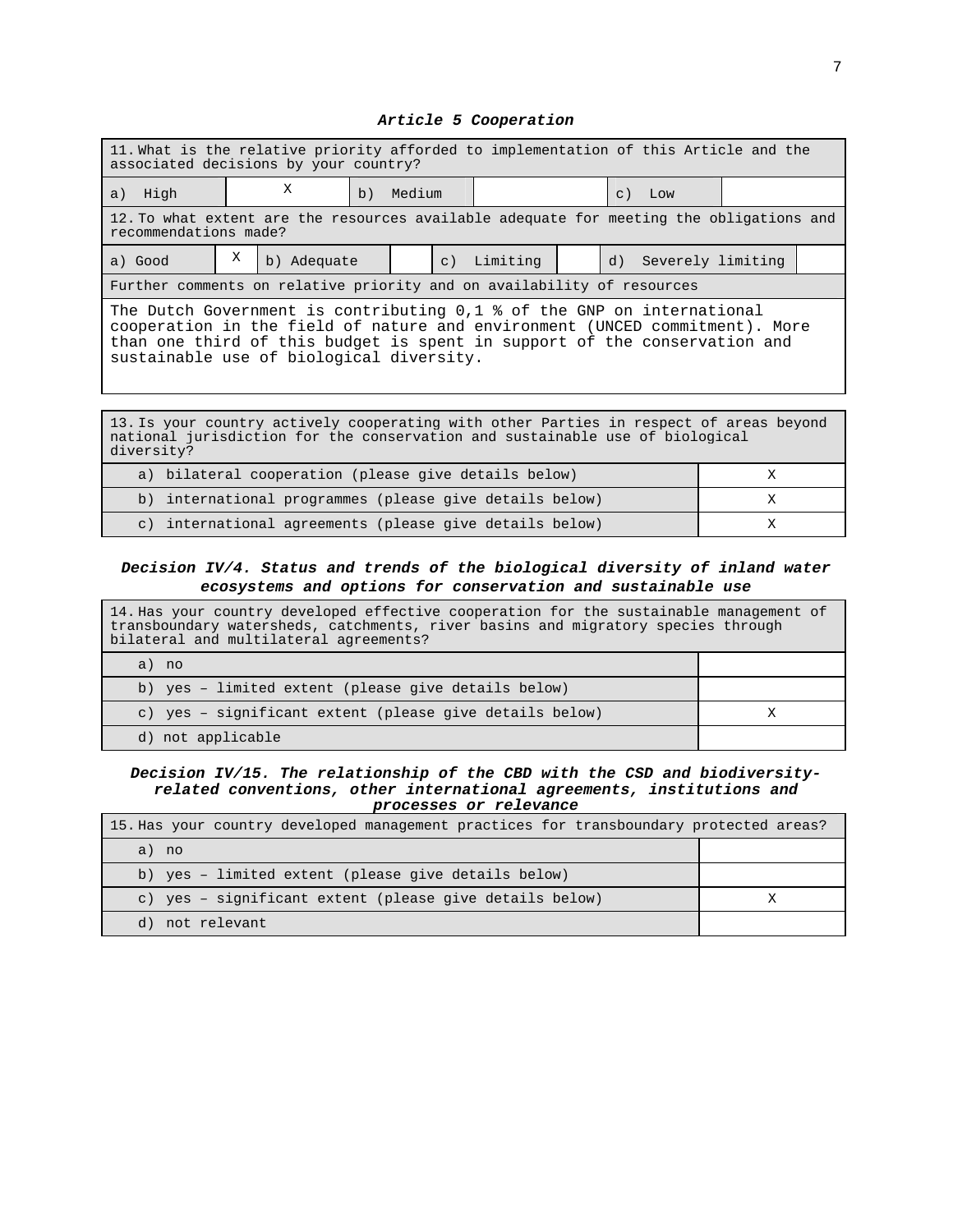#### **Decision V/21. Co-operation with other bodies**

16. Has your country collaborated with the International Biodiversity Observation Year of DIVERSITAS, and ensured complementarity with the initiative foreseen to be undertaken by the United Nations Educational, Scientific and Cultural Organization and the Secretariat of the Convention on Biological Diversity to increase scientific knowledge and public awareness of the crucial role of biodiversity for sustainable development? a) no

| d | no n                       |  |
|---|----------------------------|--|
|   | b) to a limited extent     |  |
|   | c) to a significant extent |  |

### **Decision V/27. Contribution of the Convention on Biological Diversity to the ten-year review of progress achieved since the United Nations Conference on Environment and Development**

| 17. Is your country planning to highlight and emphasize biological diversity<br>considerations in its contribution to the ten-year review of progress since the Earth<br>Summit? |  |
|----------------------------------------------------------------------------------------------------------------------------------------------------------------------------------|--|
| a) no                                                                                                                                                                            |  |
| ves                                                                                                                                                                              |  |

#### **Further comments on implementation of this Article**

#### Ad 13a)

Biological diversity is a major theme in the Dutch bilateral cooperation with 16 countries. The cooperation includes support of sectoral development of biological diversity. Capacity strengthening and institutional building are major components of the support. The IUCN small grant funds for forests and for wetlands supports small projects in the field of biological diversity are supported. Biological diversity is also considered as a cross-cutting issue for other sectors under development cooperation, such as rural development, agriculture, health and education.

#### Ad 13b)

Antarctica, Amazon programme (PPG-7), CGIAR programme (yearly contribution USD 15 million), partnership agreements with FAO and World Bank, IUCN programmes, Sustainable Development Treaty programme (Benin, Bhutan, Costa Rica, the Netherlands), programme of European Centre for Nature Conservation (yearly contribution USD 0.4 million) and programmes of BirdLife International and Wetlands International.

#### Ad 13c)

The Netherlands actively contribute to all major biodiversity related conventions, including Ramsar, CITES, IWC, CCD, Bern and CMS (Bonn Convention).

The Netherlands are lead country for the African-Eurasian Waterbird Agreement (AEWA) under the Convention on the Conservation of Migratory Species of Wild Animals (Bonn Convention). The relatively large international support programme in the field of wetlands and waterbird conservation is mainly based on and justified by the AEWA and the Ramsar Convention.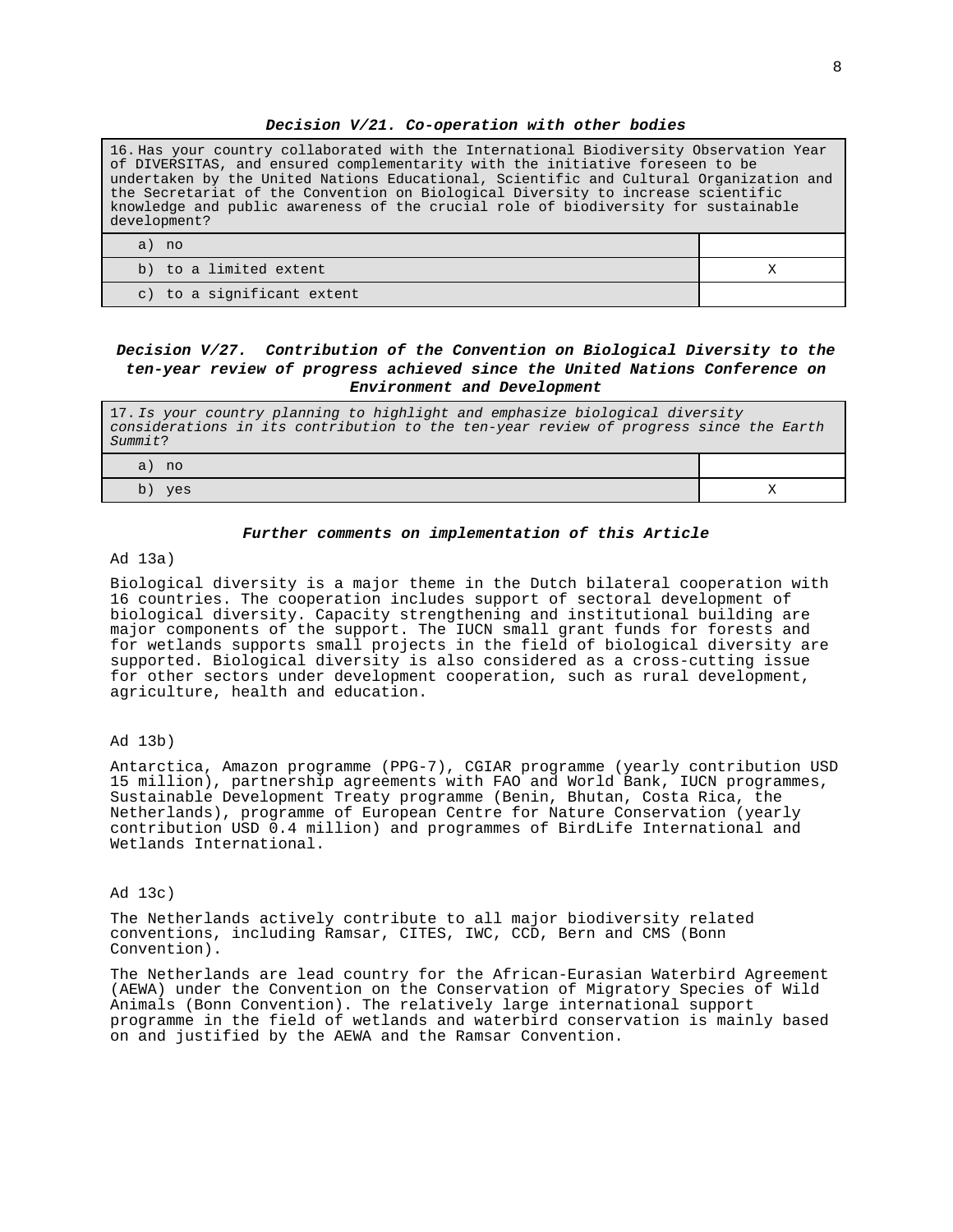#### Ad 14)

River basins: the new "ecosystem approach" Rhine Convention (Germany, France, the Netherlands, Switzerland) has entered into force in 2000. The new programme "Sustainable Rhine 2020" has been adopted by the ministers of the Rhine Convention. This programme combines the existing programmes, i.a. the Action Programme Flood Defence and the Salmon 2000 programme. Flood protection and conservation of ecosystems are thus equally addressed.

In 1994, cooperation agreements for the rivers Meuse and Scheldt have been signed by the Netherlands, the three Belgian regions and France.

Migratory species: Agreement on the Conservation of Small Cetaceans of the Baltic and North Seas, Agreement on the Conservation of Bats in Europe, Wadden Sea Seals Agreement and the AEWA, all under the Bonn Convention.

#### Ad 15)

The example for a significant transboundary protected area is the wetland Wadden Sea. A Wadden Sea plan has been signed by Denmark, Germany and the Netherlands. Other examples are: Natuurpark Maas/ Swalm/ Nette; Bargerveen; Gelderse Poort; Kalmthout/ De Zoom; Westerschelde.

#### Ad 17)

The Netherlands will indeed emphasize the achievements under the CBD and biodiversity related conventions in the RIO+10 process, considering the conservation and sustainable use of biological diversity is an essential asset of sustainable development. In line with the policy of the UN General Assembly, the Netherlands will also encourage further cooperation between the CBD, biodiversity related conventions and UNFCC, CCD and UNFF-process. In addition, the Dutch Government is ready, in its anticipated role as the President of COP-6 CBD, to convey the messages of COP-6 to the 10 year review process.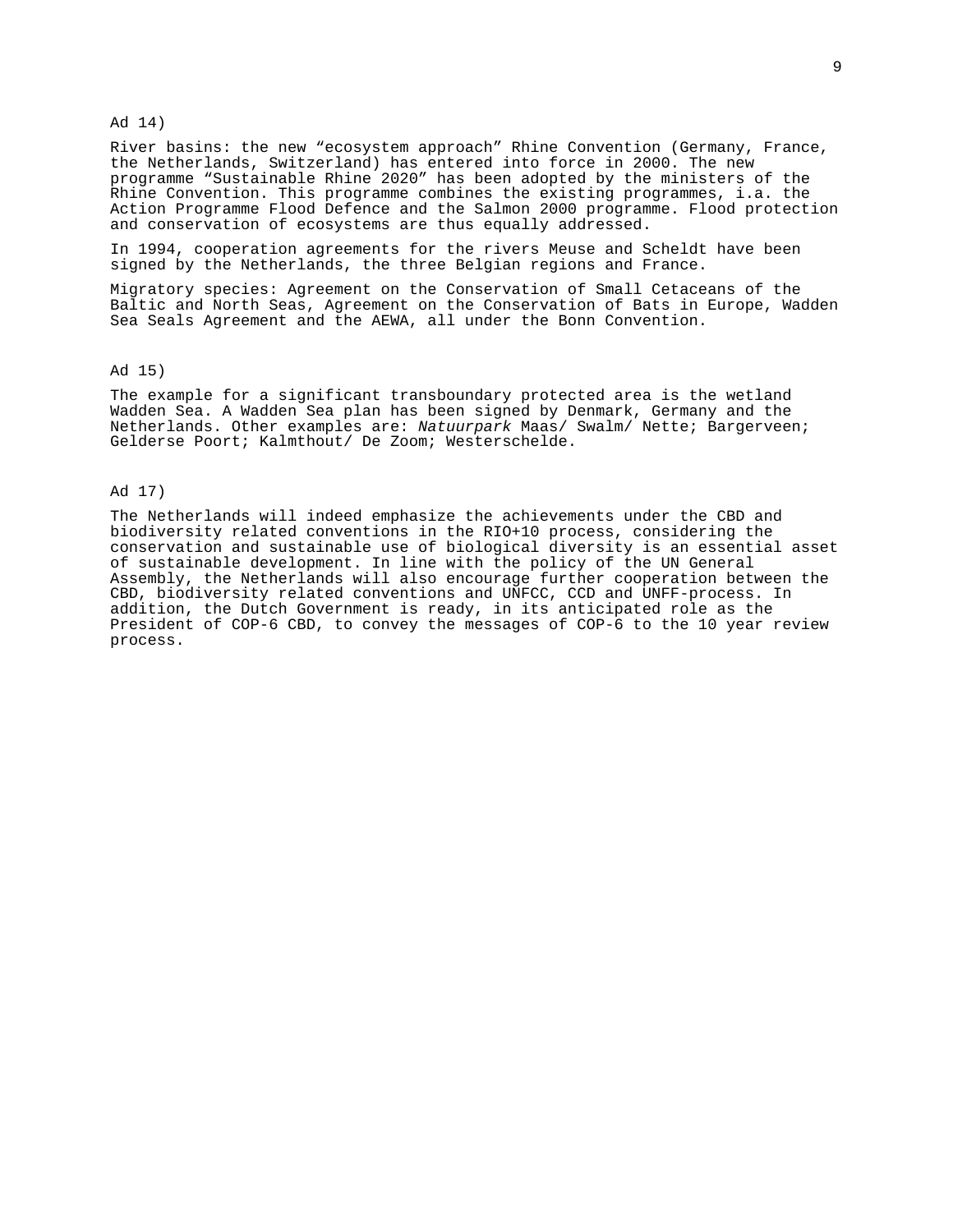# **Article 6 General measures for conservation and sustainable use**

|                                                                                                                                                                                                                                                                                                                                                                                                                                                                                                                                               | 18. What is the relative priority afforded to implementation of this Article and the<br>associated decisions by your country? |              |         |          |  |                  |                   |  |
|-----------------------------------------------------------------------------------------------------------------------------------------------------------------------------------------------------------------------------------------------------------------------------------------------------------------------------------------------------------------------------------------------------------------------------------------------------------------------------------------------------------------------------------------------|-------------------------------------------------------------------------------------------------------------------------------|--------------|---------|----------|--|------------------|-------------------|--|
| High<br>a)                                                                                                                                                                                                                                                                                                                                                                                                                                                                                                                                    | X                                                                                                                             | b)<br>Medium |         |          |  | $\circ$ )<br>Low |                   |  |
| recommendations made?                                                                                                                                                                                                                                                                                                                                                                                                                                                                                                                         | 19. To what extent are the resources available adequate for meeting the obligations and                                       |              |         |          |  |                  |                   |  |
| a) Good                                                                                                                                                                                                                                                                                                                                                                                                                                                                                                                                       | b) Adequate                                                                                                                   | Χ            | $\in$ ) | Limiting |  | d)               | Severely limiting |  |
|                                                                                                                                                                                                                                                                                                                                                                                                                                                                                                                                               | Further comments on relative priority and on availability of resources                                                        |              |         |          |  |                  |                   |  |
| Conservation and sustainable use are fully implemented for wild species and<br>natural and semi-natural areas. The policy plan Natuur voor Mensen, Mensen<br>voor Natuur (Nature for People, People for Nature; the Dutch national plan<br>for nature, forests and landscape in the 21 <sup>st</sup> century) (2000), has scheduled<br>further plans to achieve sustainable use of biodiversity in agriculture,<br>fisheries and tourism. Moreover, national legislation is being developed to<br>further implement the EU Habitat Directive. |                                                                                                                               |              |         |          |  |                  |                   |  |
|                                                                                                                                                                                                                                                                                                                                                                                                                                                                                                                                               | 20. What is the status of your national biodiversity strategy (6a)?                                                           |              |         |          |  |                  |                   |  |
|                                                                                                                                                                                                                                                                                                                                                                                                                                                                                                                                               |                                                                                                                               |              |         |          |  |                  |                   |  |
| a) none                                                                                                                                                                                                                                                                                                                                                                                                                                                                                                                                       |                                                                                                                               |              |         |          |  |                  |                   |  |
|                                                                                                                                                                                                                                                                                                                                                                                                                                                                                                                                               | b) early stages of development                                                                                                |              |         |          |  |                  |                   |  |
| completed1<br>d)                                                                                                                                                                                                                                                                                                                                                                                                                                                                                                                              | c) advanced stages of development                                                                                             |              |         |          |  |                  |                   |  |
|                                                                                                                                                                                                                                                                                                                                                                                                                                                                                                                                               |                                                                                                                               |              |         |          |  |                  | Χ                 |  |
| e) completed and adopted2<br>f) reports on implementation available                                                                                                                                                                                                                                                                                                                                                                                                                                                                           |                                                                                                                               |              |         |          |  |                  |                   |  |
|                                                                                                                                                                                                                                                                                                                                                                                                                                                                                                                                               | 21. What is the status of your national biodiversity action plan (6a)?                                                        |              |         |          |  |                  |                   |  |
| a) none                                                                                                                                                                                                                                                                                                                                                                                                                                                                                                                                       |                                                                                                                               |              |         |          |  |                  |                   |  |
|                                                                                                                                                                                                                                                                                                                                                                                                                                                                                                                                               | b) early stages of development                                                                                                |              |         |          |  |                  |                   |  |
|                                                                                                                                                                                                                                                                                                                                                                                                                                                                                                                                               | c) advanced stages of development                                                                                             |              |         |          |  |                  |                   |  |
| d) completed2                                                                                                                                                                                                                                                                                                                                                                                                                                                                                                                                 |                                                                                                                               |              |         |          |  |                  |                   |  |
|                                                                                                                                                                                                                                                                                                                                                                                                                                                                                                                                               | e) completed and adopted2                                                                                                     |              |         |          |  |                  | Χ                 |  |
|                                                                                                                                                                                                                                                                                                                                                                                                                                                                                                                                               | f) reports on implementation available                                                                                        |              |         |          |  |                  | X                 |  |
| (6a)?                                                                                                                                                                                                                                                                                                                                                                                                                                                                                                                                         | 22. Do your national strategies and action plans cover all articles of the Convention                                         |              |         |          |  |                  |                   |  |
|                                                                                                                                                                                                                                                                                                                                                                                                                                                                                                                                               | a) some articles only                                                                                                         |              |         |          |  |                  |                   |  |
| b) most articles                                                                                                                                                                                                                                                                                                                                                                                                                                                                                                                              |                                                                                                                               |              |         |          |  |                  |                   |  |

c) all articles X

 $1/$  Please provide information requested at the end of these guidelines.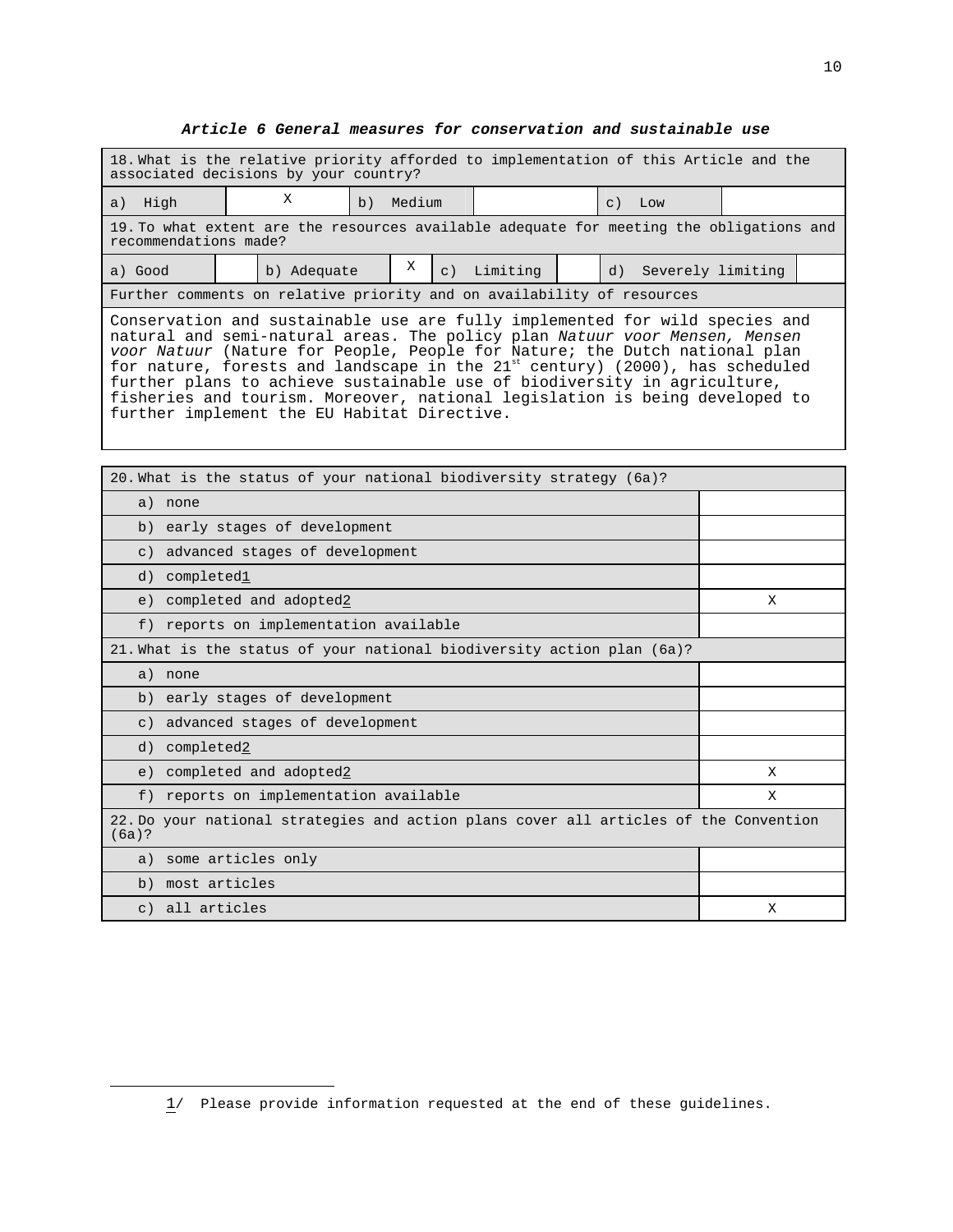| 23. Do your national strategies and action plans cover integration of other sectoral<br>activities (6b)? |  |
|----------------------------------------------------------------------------------------------------------|--|
| a) no                                                                                                    |  |
| b)<br>some sectors                                                                                       |  |
| c) all major sectors                                                                                     |  |
| d) all sectors                                                                                           |  |

## **Decision II/7 and Decision III/9 Consideration of Articles 6 and 8**

| 24. Is action being taken to exchange information and share experience on the national<br>action planning process with other Contracting Parties? |   |
|---------------------------------------------------------------------------------------------------------------------------------------------------|---|
| a) little or no action                                                                                                                            |   |
| b) sharing of strategies, plans and/or case-studies                                                                                               | X |
| c) regional meetings                                                                                                                              | X |
| 25. Do all of your country's strategies and action plans include an international<br>cooperation component?                                       |   |
| a) no                                                                                                                                             |   |
| b) yes                                                                                                                                            | х |
| 26. Are your country's strategies and action plans coordinated with those of<br>neighbouring countries?                                           |   |
| a) no                                                                                                                                             |   |
| b) bilateral/multilateral discussions under way                                                                                                   |   |
| c) coordinated in some areas/themes                                                                                                               | X |
| d) fully coordinated                                                                                                                              |   |
| e) not applicable                                                                                                                                 |   |
| 27. Has your country set measurable targets within its strategies and action plans?                                                               |   |
| a) no                                                                                                                                             |   |
| b) early stages of development                                                                                                                    |   |
| c) advanced stages of development                                                                                                                 | X |
| d) programme in place                                                                                                                             |   |
| e) reports on implementation available                                                                                                            |   |
| If a developing country Party or a Party with economy in transition -                                                                             |   |
| 28. Has your country received support from the financial mechanism for the preparation<br>of its national strategy and action plan?               |   |
| a) no                                                                                                                                             |   |
| b) yes                                                                                                                                            |   |
| If yes, which was the Implementing Agency (UNDP/UNEP/World Bank)?                                                                                 |   |

# **Decisions III/21. Relationship of the Convention with the CSD and biodiversity-related conventions**

| 29. Are the national focal points for the CBD and the competent authorities of the |  |
|------------------------------------------------------------------------------------|--|
| Ramsar Convention, Bonn Convention and CITES cooperating in the implementation of  |  |
| these conventions to avoid duplication?                                            |  |
| a) no                                                                              |  |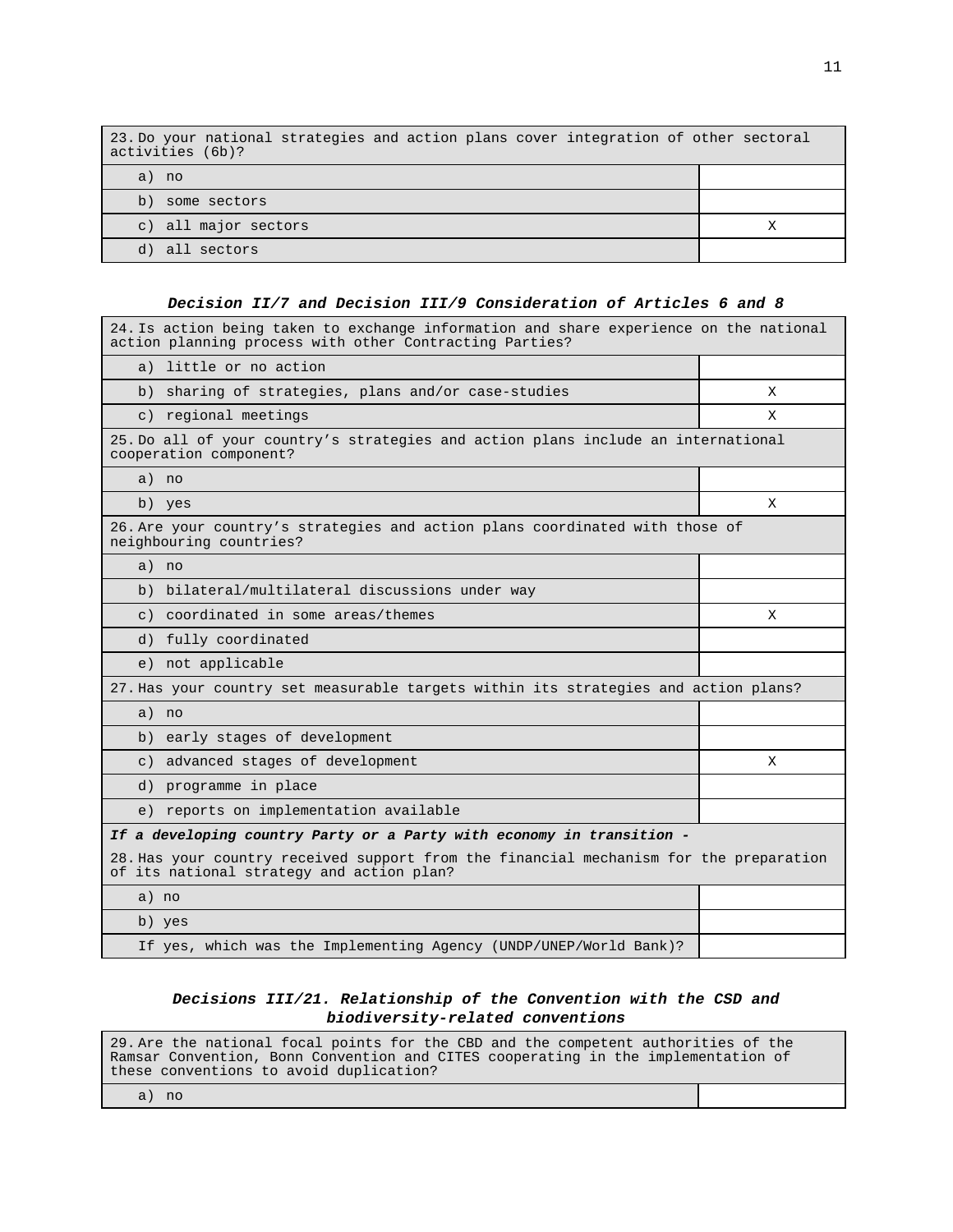| b) yes - limited extent     |  |
|-----------------------------|--|
| c) yes - significant extent |  |

#### **Further comments on implementation of this Article**

Ad 20e)

The second national biodiversity strategy has been incorporated in Natuur voor mensen, mensen voor natuur (Nature for people, people for nature): the Dutch national plan for nature, forests and landscape in the 21st century (2000). In 2001, the plan has been adopted by the Dutch Parliament.

Ad 21e)

The first national strategy "Strategic Action Plan for Biodiversity" included an action plan and has been adopted by the Dutch Parliament in 1995.

Ad 21f)

The action plan has been evaluated.

Ad 26a)

The national strategies and plans are coordinated, as appropriate, with the other EU Member States, including the neighboring countries of the Netherlands.

Ad 29)

The interrelationship between the conservation and sustainable use of biological diversity and sustainable development will be one of the main priorities of the Netherlands for the Rio+10 process.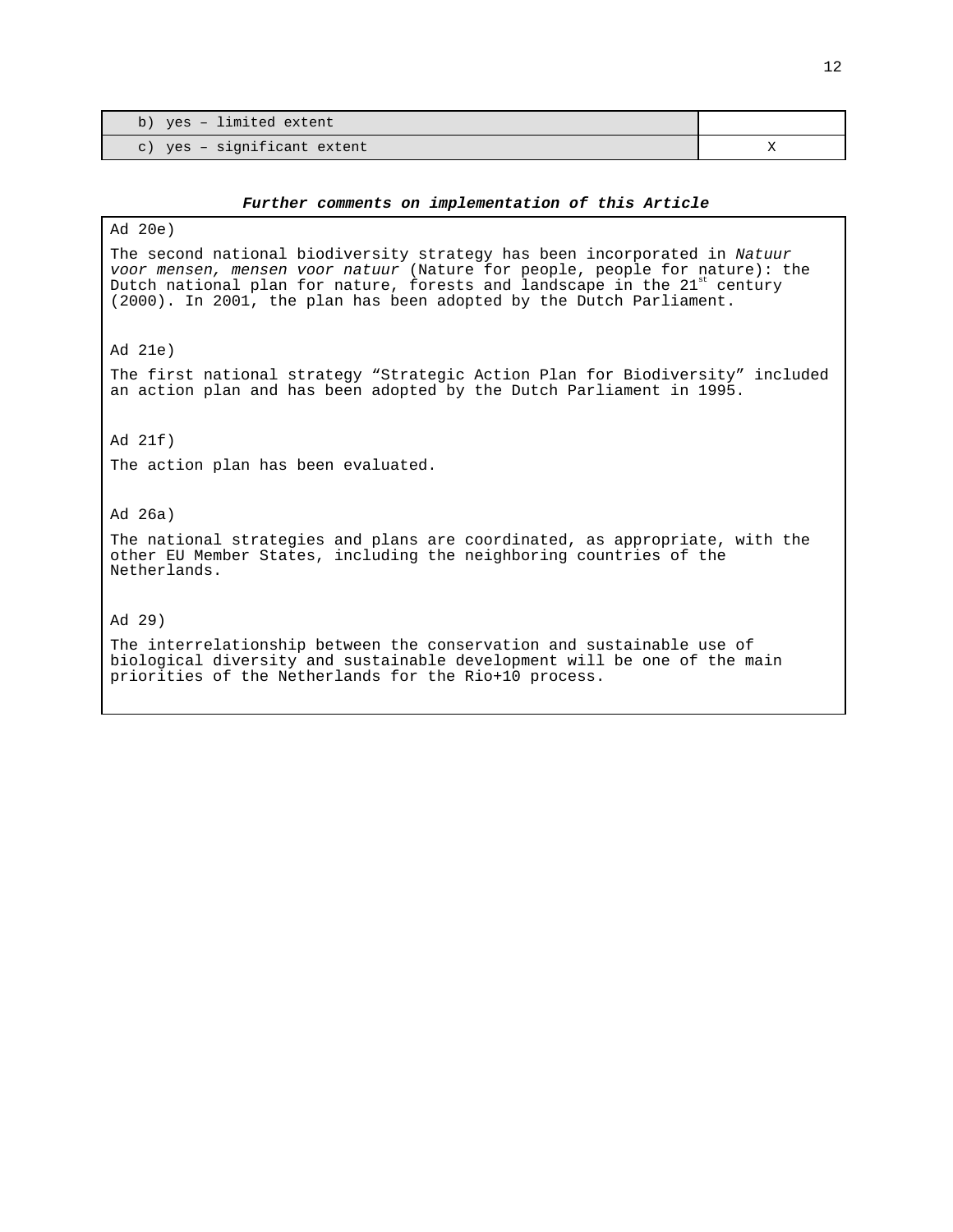# **Article 7 Identification and monitoring**

| 30. What is the relative priority afforded to implementation of this Article and the<br>associated decisions by your country?                                                                                                                                                                                                                                                       |                                                                                                                                        |              |           |          |   |                    |                                                                                         |
|-------------------------------------------------------------------------------------------------------------------------------------------------------------------------------------------------------------------------------------------------------------------------------------------------------------------------------------------------------------------------------------|----------------------------------------------------------------------------------------------------------------------------------------|--------------|-----------|----------|---|--------------------|-----------------------------------------------------------------------------------------|
| High<br>a)                                                                                                                                                                                                                                                                                                                                                                          | X                                                                                                                                      | b)<br>Medium |           |          |   | $\subset$ )<br>Low |                                                                                         |
| recommendations made?                                                                                                                                                                                                                                                                                                                                                               |                                                                                                                                        |              |           |          |   |                    | 31. To what extent are the resources available adequate for meeting the obligations and |
| a) Good                                                                                                                                                                                                                                                                                                                                                                             | b) Adequate                                                                                                                            |              | $\circ$ ) | Limiting | Χ | d)                 | Severely limiting                                                                       |
|                                                                                                                                                                                                                                                                                                                                                                                     | Further comments on relative priority and on availability of resources                                                                 |              |           |          |   |                    |                                                                                         |
| The Netherlands have established a national Network Ecological Monitoring, financed by<br>the Ministry of Agriculture, Nature Management and Fisheries, Statistics Netherlands<br>(CBS) and the Ministry of Transport, Public Works and Water Management. NGOs are<br>considerably active in this field, mainly by the involvement of many thousands of<br>voluntary field workers. |                                                                                                                                        |              |           |          |   |                    |                                                                                         |
|                                                                                                                                                                                                                                                                                                                                                                                     | The Ministry of Agriculture, Nature Management and Fisheries is investigating the<br>possible need for additional species inventories. |              |           |          |   |                    |                                                                                         |
|                                                                                                                                                                                                                                                                                                                                                                                     |                                                                                                                                        |              |           |          |   |                    |                                                                                         |
| a) minimal activity                                                                                                                                                                                                                                                                                                                                                                 | 32. Does your country have an ongoing inventory programme at species level (7a)?                                                       |              |           |          |   |                    |                                                                                         |
|                                                                                                                                                                                                                                                                                                                                                                                     | b) for key groups (such as threatened or endemic species) or                                                                           |              |           |          |   |                    | Χ                                                                                       |
| indicators                                                                                                                                                                                                                                                                                                                                                                          |                                                                                                                                        |              |           |          |   |                    |                                                                                         |
|                                                                                                                                                                                                                                                                                                                                                                                     | c) for a range of major groups                                                                                                         |              |           |          |   |                    |                                                                                         |
| d) for a comprehensive range of species                                                                                                                                                                                                                                                                                                                                             |                                                                                                                                        |              |           |          |   |                    |                                                                                         |
| 33. Does your country have an ongoing inventory programme at ecosystem level (7a)?                                                                                                                                                                                                                                                                                                  |                                                                                                                                        |              |           |          |   |                    |                                                                                         |
| a) minimal activity                                                                                                                                                                                                                                                                                                                                                                 |                                                                                                                                        |              |           |          |   |                    |                                                                                         |
|                                                                                                                                                                                                                                                                                                                                                                                     | b) for ecosystems of particular interest only                                                                                          |              |           |          |   |                    |                                                                                         |
|                                                                                                                                                                                                                                                                                                                                                                                     | c) for major ecosystems                                                                                                                |              |           |          |   |                    | X                                                                                       |
|                                                                                                                                                                                                                                                                                                                                                                                     | d) for a comprehensive range of ecosystems                                                                                             |              |           |          |   |                    |                                                                                         |
|                                                                                                                                                                                                                                                                                                                                                                                     | 34. Does your country have an ongoing inventory programme at genetic level (7a)?                                                       |              |           |          |   |                    |                                                                                         |
| a) minimal activity                                                                                                                                                                                                                                                                                                                                                                 |                                                                                                                                        |              |           |          |   |                    |                                                                                         |
|                                                                                                                                                                                                                                                                                                                                                                                     | b) minor programme in some sectors                                                                                                     |              |           |          |   |                    | X                                                                                       |
|                                                                                                                                                                                                                                                                                                                                                                                     | c) major programme in some sectors                                                                                                     |              |           |          |   |                    |                                                                                         |
|                                                                                                                                                                                                                                                                                                                                                                                     | d) major programme in all relevant sectors                                                                                             |              |           |          |   |                    |                                                                                         |
|                                                                                                                                                                                                                                                                                                                                                                                     | 35. Does your country have ongoing monitoring programmes at species level (7a)?                                                        |              |           |          |   |                    |                                                                                         |
| a) minimal activity                                                                                                                                                                                                                                                                                                                                                                 |                                                                                                                                        |              |           |          |   |                    |                                                                                         |
| indicators                                                                                                                                                                                                                                                                                                                                                                          | b) for key groups (such as threatened or endemic species) or                                                                           |              |           |          |   |                    |                                                                                         |
|                                                                                                                                                                                                                                                                                                                                                                                     | c) for a range of major groups                                                                                                         |              |           |          |   |                    | Χ                                                                                       |
|                                                                                                                                                                                                                                                                                                                                                                                     | d) for a comprehensive range of species                                                                                                |              |           |          |   |                    |                                                                                         |
| 36. Does your country have ongoing monitoring programmes at ecosystem level (7b)?                                                                                                                                                                                                                                                                                                   |                                                                                                                                        |              |           |          |   |                    |                                                                                         |
| a) minimal activity                                                                                                                                                                                                                                                                                                                                                                 |                                                                                                                                        |              |           |          |   |                    |                                                                                         |
|                                                                                                                                                                                                                                                                                                                                                                                     | b) for ecosystems of particular interest only                                                                                          |              |           |          |   |                    | Χ                                                                                       |
|                                                                                                                                                                                                                                                                                                                                                                                     | c) for major ecosystems                                                                                                                |              |           |          |   |                    |                                                                                         |

d) for a comprehensive range of ecosystems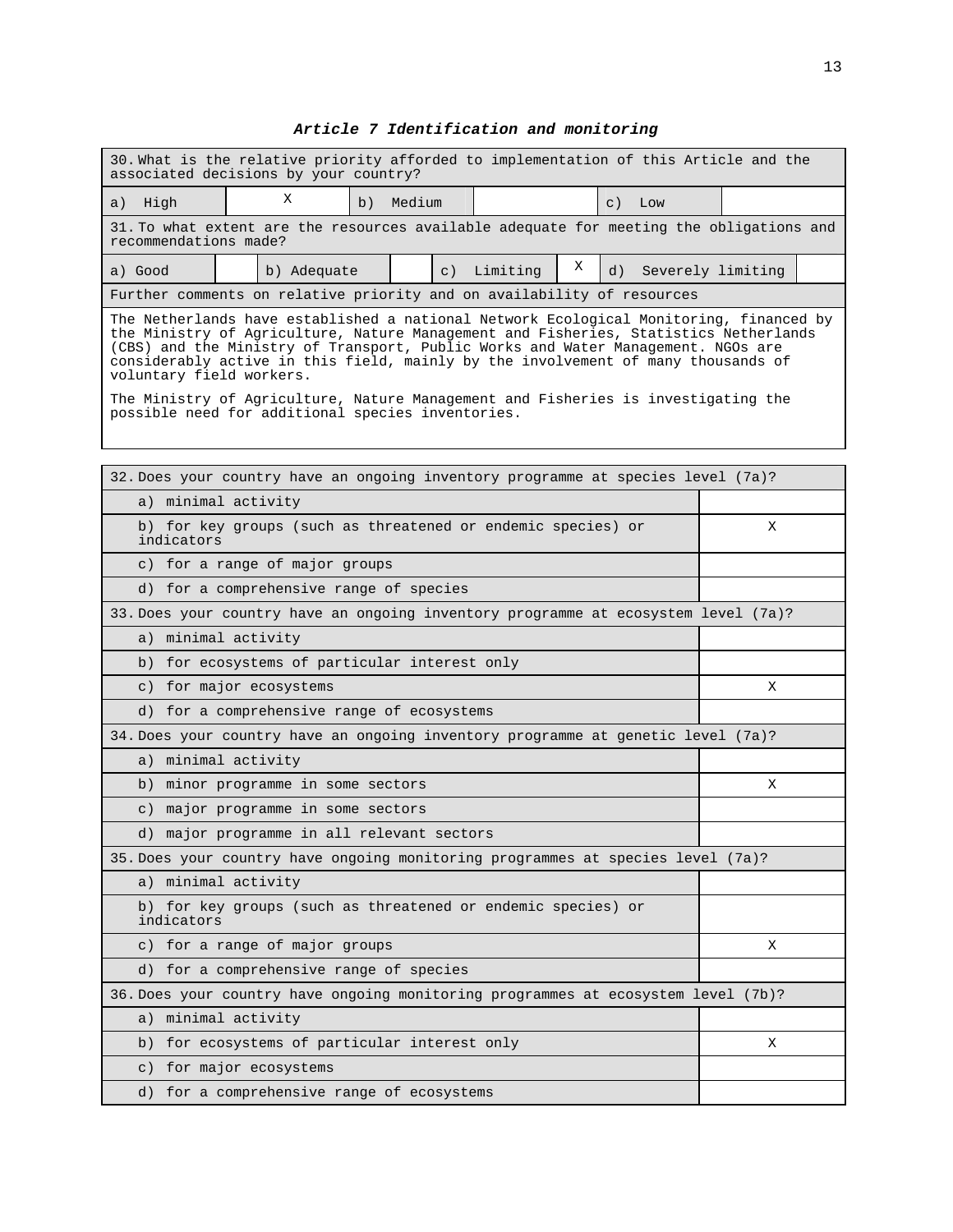| 37. Does your country have ongoing monitoring programmes at genetic level (7b)?                          |   |  |
|----------------------------------------------------------------------------------------------------------|---|--|
| a) minimal activity                                                                                      |   |  |
| b) minor programme in some sectors                                                                       | X |  |
| major programme in some sectors<br>$\subset$ )                                                           |   |  |
| d) major programme in all relevant sectors                                                               |   |  |
| 38. Has your country identified activities with adverse affects on biodiversity (7c)?                    |   |  |
| limited understanding<br>a)                                                                              |   |  |
| b) threats well known in some areas, not in others                                                       |   |  |
| most threats known, some gaps in knowledge<br>$\subset$ )                                                |   |  |
| comprehensive understanding<br>d)                                                                        | X |  |
| e) reports available                                                                                     | X |  |
| 39. Is your country monitoring these activities and their effects (7c)?                                  |   |  |
| $a)$ no                                                                                                  |   |  |
| b) early stages of programme development                                                                 |   |  |
| c) advanced stages of programme development                                                              |   |  |
| d) programme in place                                                                                    | X |  |
| e) reports on implementation available                                                                   | X |  |
| 40. Does your country coordinate information collection and management at the national<br>level $(7d)$ ? |   |  |
| a) no                                                                                                    |   |  |
| b) early stages of programme development                                                                 |   |  |
| c) advanced stages of programme development                                                              |   |  |
| d) programme in place                                                                                    | X |  |
| e) reports on implementation available                                                                   |   |  |

# **Decision III/10 Identification, monitoring and assessment**

| 41. Has your country identified national indicators of biodiversity?                                                                                                                                               |   |
|--------------------------------------------------------------------------------------------------------------------------------------------------------------------------------------------------------------------|---|
| a) no                                                                                                                                                                                                              |   |
| b) assessment of potential indicators underway                                                                                                                                                                     | X |
| c) indicators identified (if so, please describe below)                                                                                                                                                            |   |
| 42. Is your country using rapid assessment and remote sensing techniques?                                                                                                                                          |   |
| a) no                                                                                                                                                                                                              |   |
| b) assessing opportunities                                                                                                                                                                                         |   |
| c) yes, to a limited extent                                                                                                                                                                                        |   |
| d) yes, to a major extent                                                                                                                                                                                          | X |
| e) reports on implementation available                                                                                                                                                                             | X |
| 43. Has your country adopted a "step-by-step" approach to implementing Article 7 with<br>initial emphasis on identification of biodiversity components (7a) and activities<br>having adverse effects on them (7c)? |   |
| a) no                                                                                                                                                                                                              |   |
| b) not appropriate to national circumstances                                                                                                                                                                       | X |
| c) yes                                                                                                                                                                                                             |   |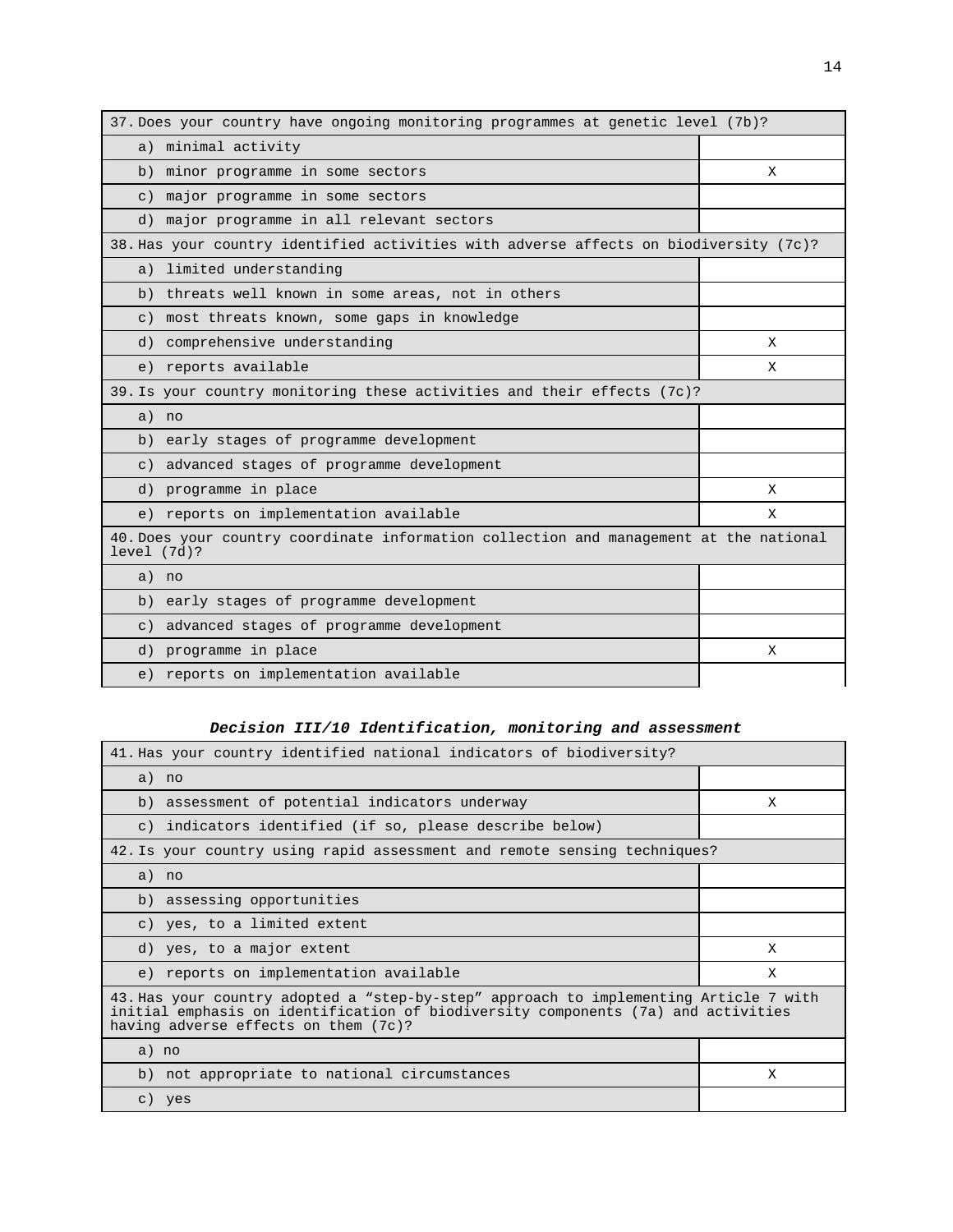| 44. Is your country cooperating with other Contracting Parties on pilot projects to<br>demonstrate the use of assessment and indicator methodologies?          |   |  |  |
|----------------------------------------------------------------------------------------------------------------------------------------------------------------|---|--|--|
| a) no                                                                                                                                                          |   |  |  |
| b) yes (if so give details below)                                                                                                                              | X |  |  |
| 45. Has your country prepared any reports of experience with application of assessment<br>methodologies and made these available to other Contracting Parties? |   |  |  |
| a) no                                                                                                                                                          |   |  |  |
| b) yes                                                                                                                                                         | X |  |  |
| 46. Is your country seeking to make taxonomic information held in its collections more<br>widely available?                                                    |   |  |  |
| a) no relevant collections                                                                                                                                     |   |  |  |
| b) no action                                                                                                                                                   |   |  |  |
| c) yes (if so, please give details below)                                                                                                                      | X |  |  |

# **Decision V/7. Identification, monitoring and assessment, and indicators**

| 47. Is your country actively involved in co-operating with other countries in your<br>region in the field of indicators, monitoring and assessment?   |   |
|-------------------------------------------------------------------------------------------------------------------------------------------------------|---|
| a) no                                                                                                                                                 |   |
| b) limited co-operation                                                                                                                               |   |
| c) extensive co-operation on some issues                                                                                                              |   |
| d) extensive co-operation on a wide range of issues                                                                                                   | X |
| 48. Has your country made available case studies concerning the development and<br>implementation of assessment, monitoring and indicator programmes? |   |
| a) no                                                                                                                                                 |   |
| b) yes - sent to the Secretariat                                                                                                                      |   |
| c) yes - through the national CHM                                                                                                                     |   |
| d) yes - other means (please specify)                                                                                                                 | X |
| 49. Is your country assisting other Parties to increase their capacity to develop<br>indicator and monitoring programmes?                             |   |
| a) no                                                                                                                                                 |   |
| b) providing training                                                                                                                                 |   |
| c) providing direct support                                                                                                                           | X |
| d) sharing experience                                                                                                                                 |   |
| e) other (please describe)                                                                                                                            |   |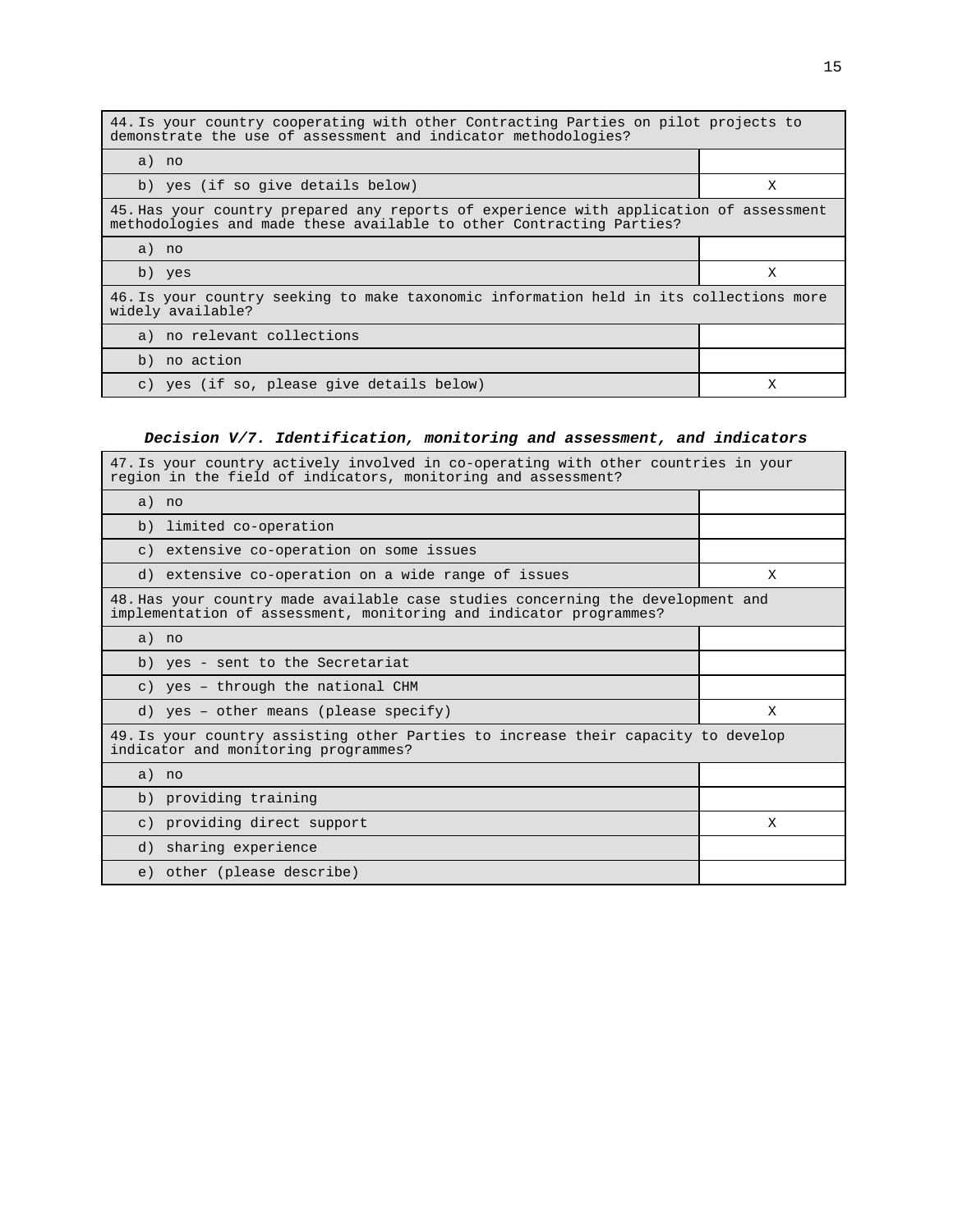Ad 44)

Cooperation within the framework of the EU Water Directive

Ad 45)

The document UN ECE Guidelines on water quality monitoring and assessment of transboundary rivers has been sent to the Secretariat.

Ad 46)

E.g. the Internet databases of the collections of the Centre for Genetic Resources (agriculture), Centraal Bureau voor Schimmelcultures (Fungal Biodiversity Centre) and of the type specimens of the National Herbarium.

#### Ad 47)

In the field of indicators, monitoring and assessment, cooperation with other countries is mainly taking place within the EU (i.a. forest biodiversity) and within the OECD (Joint Working Party on Agriculture and Environment). Furthermore, the Netherlands play an active role in the UN ECE Convention on the protection and use of transboundary watercourses and international lakes (Helsinki 1992), specifically in the Task Force on Monitoring and Assessment. The Netherlands are also hosting the International Water Assessment Centre, URL www.iwac-riza.org . With regard to monitoring, the Netherlands also cooperate in the International Commissions of transboundary rivers (Rhine, Meuse, Scheldt) as well as within the framework of the EU Water Directive.

#### **Decisions on Taxonomy**

#### **Decision IV/1 Report and recommendations of the third meeting of SBSTTA [part]**

50. Has your country carried out a national taxonomic needs assessment, and/or held workshops to determine national taxonomic priorities?

| a) no                                                                                                               |              |
|---------------------------------------------------------------------------------------------------------------------|--------------|
| b) early stages of assessment                                                                                       |              |
| c) advanced stages of assessment                                                                                    |              |
| d) assessment completed                                                                                             | X            |
| 51. Has your country developed a national taxonomic action plan?                                                    |              |
| a) no                                                                                                               | $\mathbf{x}$ |
| b) early stages of development                                                                                      |              |
| c) advanced stages of development                                                                                   |              |
| d) action plan in place                                                                                             |              |
| e) reports on implementation available                                                                              |              |
| 52. Is your country making available appropriate resources to enhance the availability<br>of taxonomic information? |              |
| a) no                                                                                                               |              |
| b) yes, but this does not cover all known needs adequately                                                          | X            |
| c) yes, covering all known needs                                                                                    |              |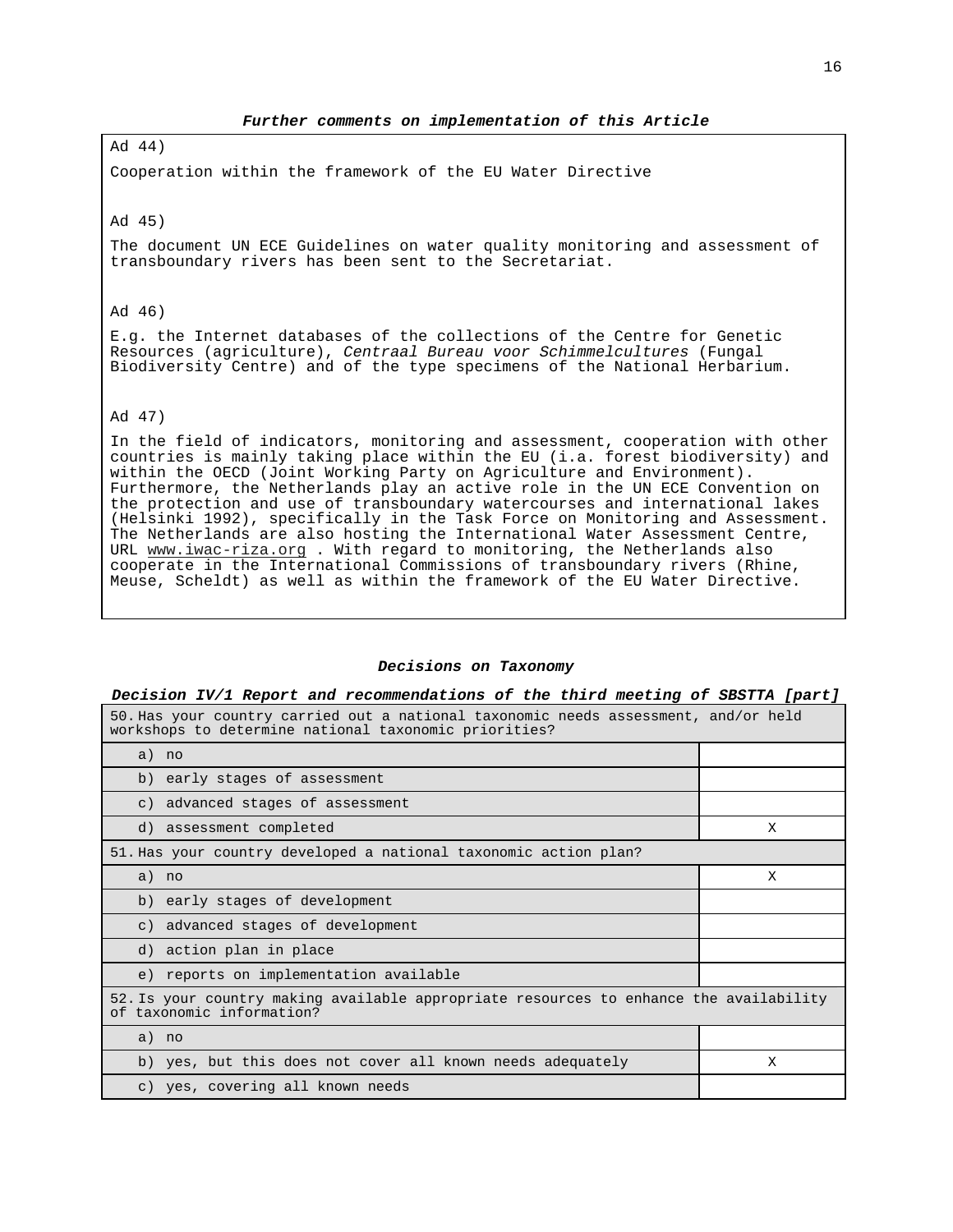| 53. Is your country encouraging bilateral and multilateral training and employment<br>opportunities for taxonomists, particularly those dealing with poorly known organisms? |   |
|------------------------------------------------------------------------------------------------------------------------------------------------------------------------------|---|
| a) no                                                                                                                                                                        |   |
| b) some opportunities                                                                                                                                                        |   |
| c) significant opportunities                                                                                                                                                 | X |
| 54. Is your country investing on a long-term basis in the development of appropriate<br>infrastructure for your national taxonomic collections?                              |   |
| a) no                                                                                                                                                                        |   |
| b) some investment                                                                                                                                                           | X |
| c) significant investment                                                                                                                                                    |   |
| 55. Is your country encouraging partnerships between taxonomic institutions in<br>developed and developing countries?                                                        |   |
| a) no                                                                                                                                                                        |   |
| b) yes - stated policy                                                                                                                                                       |   |
| c) yes - systematic national programme                                                                                                                                       | X |
| 56. Has your country adopted any international agreed levels of collection housing?                                                                                          |   |
| a) no                                                                                                                                                                        |   |
| b) under review                                                                                                                                                              |   |
| c) being implemented by some collections                                                                                                                                     | X |
| d) being implemented by all major collections                                                                                                                                |   |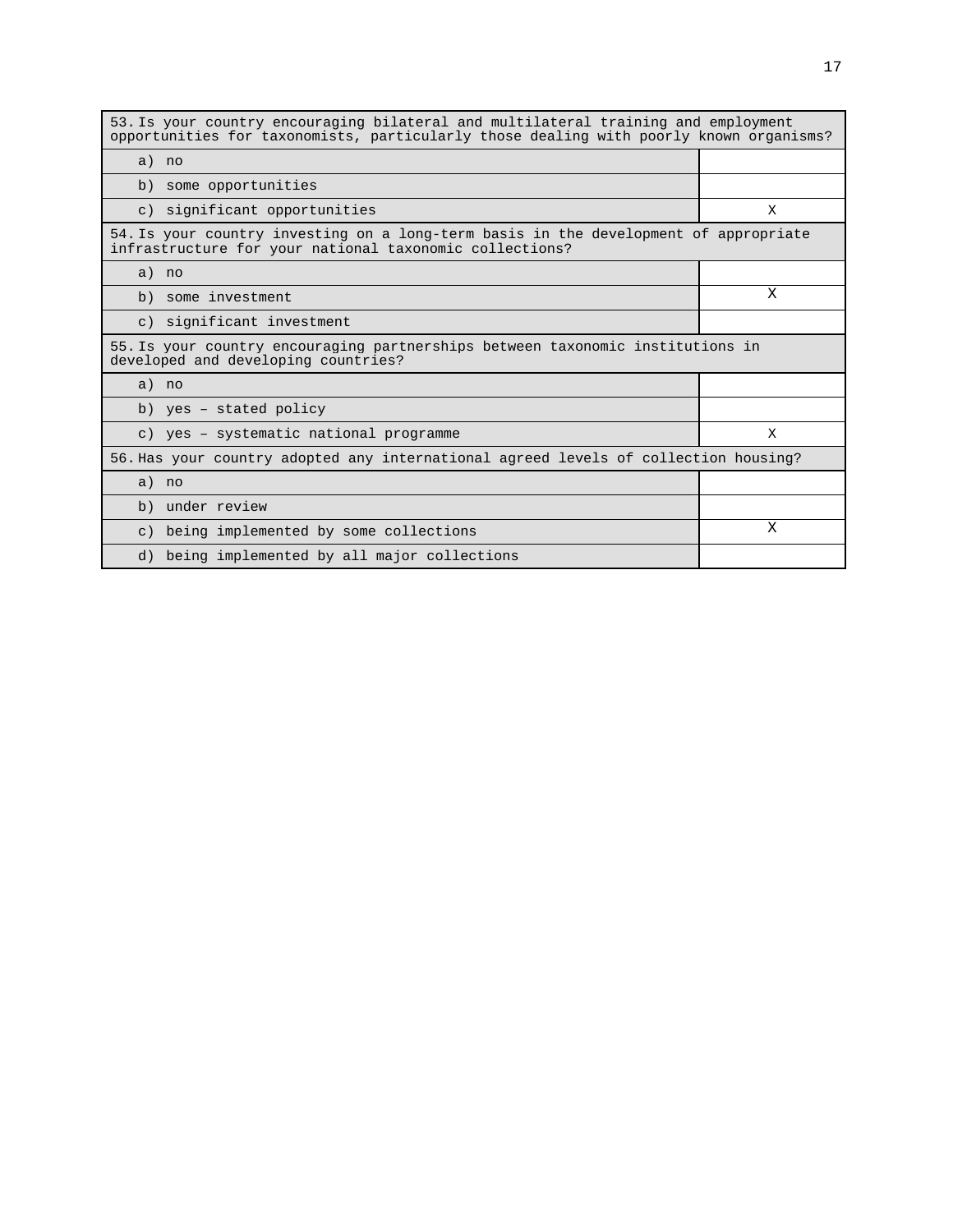| 57. Has your country provided training programmes in taxonomy?                                                                                                                                                                |   |
|-------------------------------------------------------------------------------------------------------------------------------------------------------------------------------------------------------------------------------|---|
| a) no                                                                                                                                                                                                                         |   |
| b) some                                                                                                                                                                                                                       |   |
| c) many                                                                                                                                                                                                                       | Χ |
|                                                                                                                                                                                                                               |   |
| 58. Has your country reported on measures adopted to strengthen national capacity in<br>taxonomy, to designate national reference centres, and to make information housed in<br>collections available to countries of origin? |   |
| a) no                                                                                                                                                                                                                         |   |
| b) yes - in the previous national report                                                                                                                                                                                      |   |
| c) yes - via the clearing-house mechanism                                                                                                                                                                                     |   |
| d) yes - other means (please give details below)                                                                                                                                                                              | X |
| 59. Has your country taken steps to ensure that institutions responsible for biological<br>diversity inventories and taxonomic activities are financially and administratively<br>stable?                                     |   |
| a) no                                                                                                                                                                                                                         |   |
| b) under review                                                                                                                                                                                                               |   |
| c) yes for some institutions                                                                                                                                                                                                  |   |
| d) yes for all major institutions                                                                                                                                                                                             | х |
| 60. Has your country assisted taxonomic institutions to establish consortia to conduct<br>regional projects?                                                                                                                  |   |
| a) no                                                                                                                                                                                                                         |   |
| b) under review                                                                                                                                                                                                               |   |
| c) yes - limited extent                                                                                                                                                                                                       |   |
| d) yes - significant extent                                                                                                                                                                                                   | X |
| 61. Has your country given special attention to international funding of fellowships<br>for specialist training abroad or for attracting international experts to national or<br>regional courses?                            |   |
| a) no                                                                                                                                                                                                                         |   |
| b) under review                                                                                                                                                                                                               |   |
| c) yes - limited extent                                                                                                                                                                                                       | X |
| c) yes - significant extent                                                                                                                                                                                                   |   |
| 62. Has your country provided programmes for re-training of qualified professionals<br>moving into taxonomy-related fields?                                                                                                   |   |
| a)<br>no                                                                                                                                                                                                                      | Χ |
| b)<br>some                                                                                                                                                                                                                    |   |
| c) many                                                                                                                                                                                                                       |   |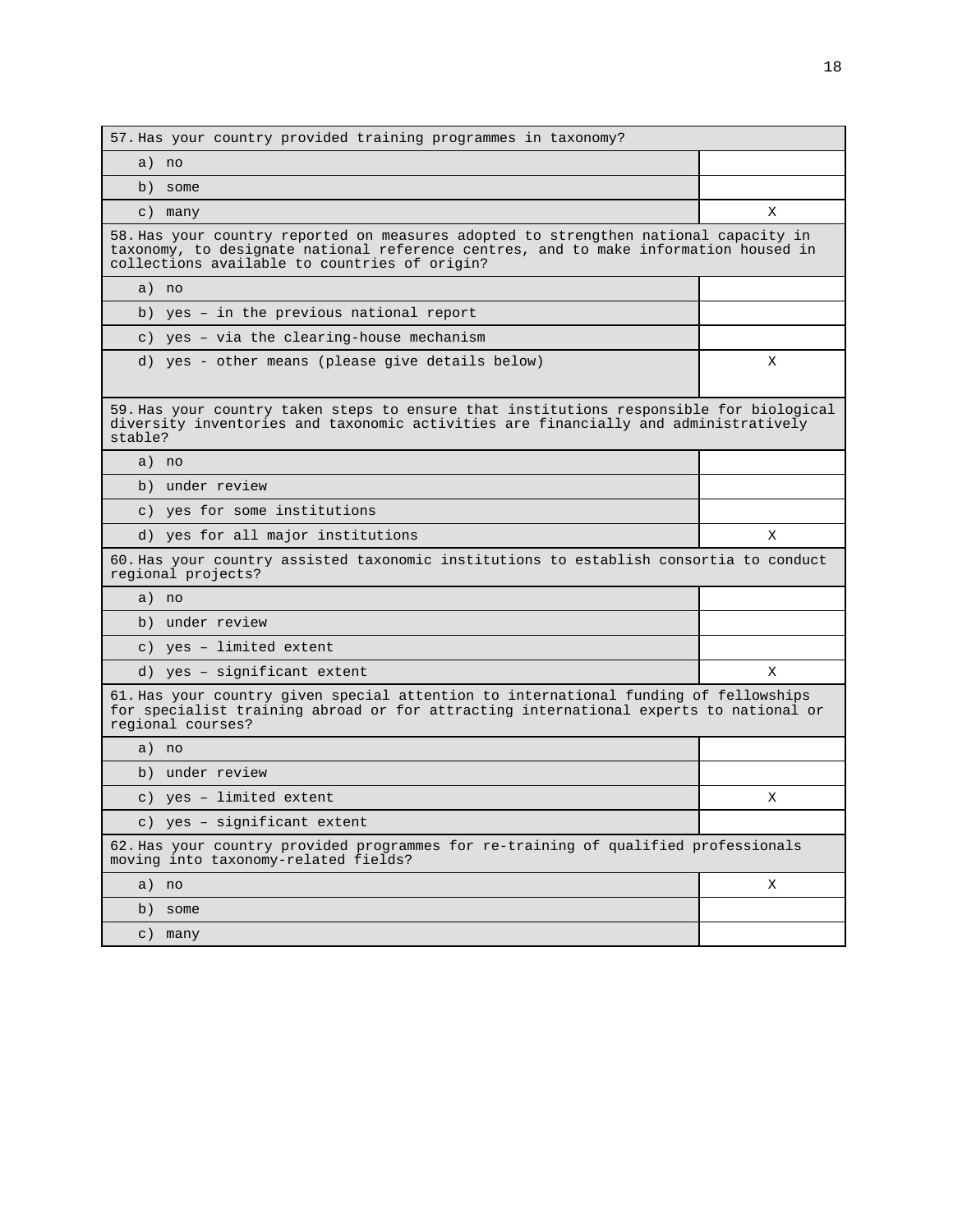| 63. Has your country identified its information requirements in the area of taxonomy,<br>and assessed its national capacity to meet these requirements?                                          |   |  |  |
|--------------------------------------------------------------------------------------------------------------------------------------------------------------------------------------------------|---|--|--|
| a) no                                                                                                                                                                                            |   |  |  |
| b) basic assessment                                                                                                                                                                              |   |  |  |
| c) thorough assessment                                                                                                                                                                           | X |  |  |
| 64. Has your country established or consolidated taxonomic reference centres?                                                                                                                    |   |  |  |
| a) no                                                                                                                                                                                            |   |  |  |
| b) yes                                                                                                                                                                                           | X |  |  |
| 65. Has your country worked to increase its capacity in the area of taxonomic research?                                                                                                          |   |  |  |
| a) no                                                                                                                                                                                            |   |  |  |
| b) yes                                                                                                                                                                                           | X |  |  |
| 66. Has your country communicated information on programmes, projects and initiatives<br>for consideration as pilot projects under the Global Taxonomy Initiative to the<br>Executive Secretary? |   |  |  |
| a) no                                                                                                                                                                                            |   |  |  |
| b) yes                                                                                                                                                                                           | X |  |  |
| 67. Has your country designated a national Global Taxonomy Initiative focal point<br>linked to other national focal points?                                                                      |   |  |  |
| a) no                                                                                                                                                                                            |   |  |  |
| b) yes                                                                                                                                                                                           | X |  |  |
| 68. Has your country participated in the development of regional networks to facilitate<br>information-sharing for the Global Taxonomy Initiative?                                               |   |  |  |
| a) no                                                                                                                                                                                            |   |  |  |
| b) yes                                                                                                                                                                                           | X |  |  |
| If a developing country Party or Party with economy in transition -                                                                                                                              |   |  |  |
| 69. Has your country sought resources through the financial mechanism for the priority<br>actions identified in the decision?                                                                    |   |  |  |
| a) no                                                                                                                                                                                            |   |  |  |
| b) applied for unsuccessfully                                                                                                                                                                    |   |  |  |
| c) applied for successfully                                                                                                                                                                      |   |  |  |

#### **Decision V/9. Global Taxonomy Initiative: Implementation and further advance of the Suggestions for Action**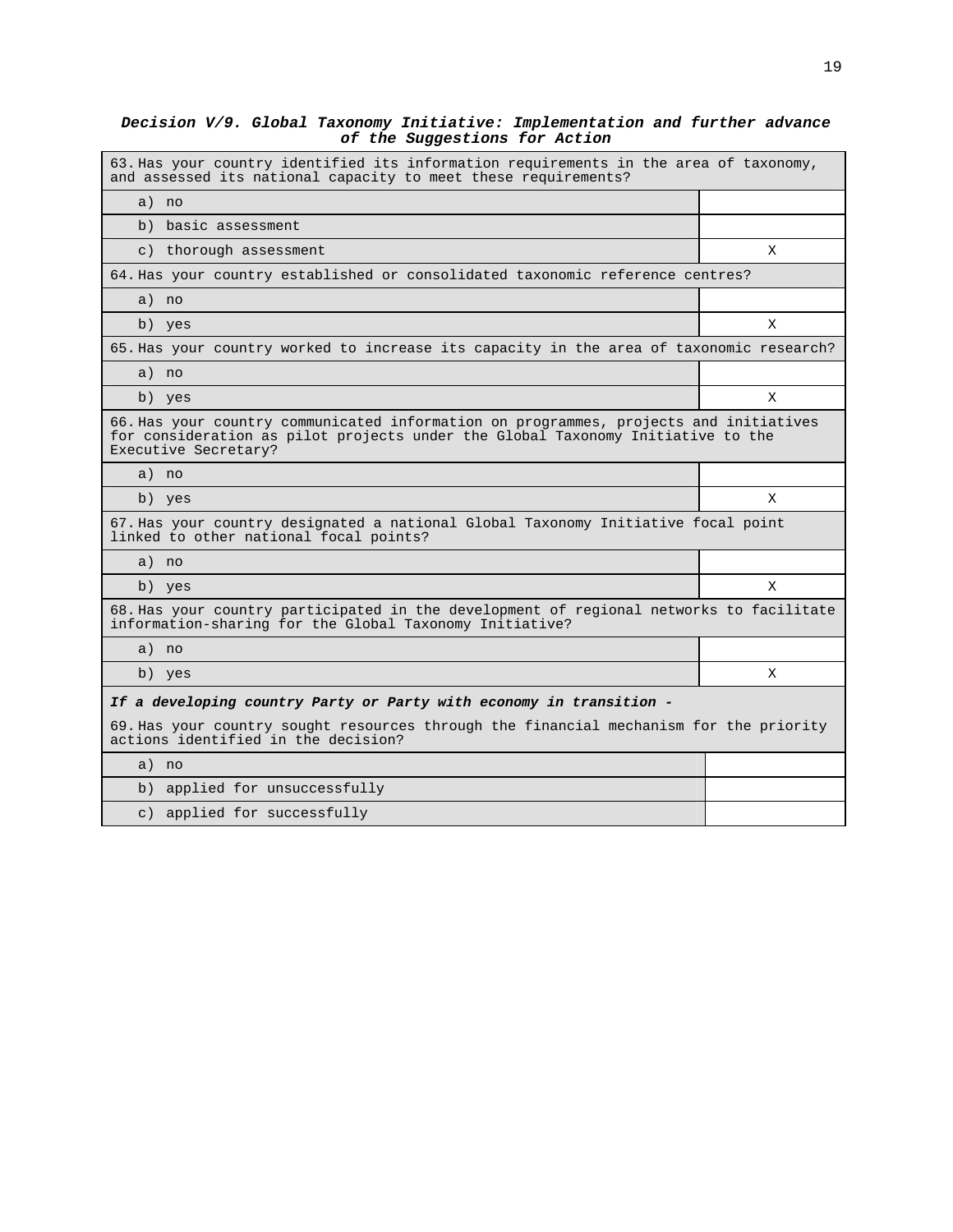#### **Further comments on implementation of these decisions**

Ad 53)

The Netherlands are supporting the development of taxonomic biodiversity centres in Benin and Gabon. There are ongoing taxonomic training and research activities in Indonesia, Guyana and Colombia. The Netherlands also support the INBIO institute in Costa Rica. The Research School Biodiversity has graduate courses on biological diversity relevant taxonomy, i.a. dealing with macrozooplankton, cryptogams and invertebrates in general.

Ad 60)

Dutch institutes significantly contribute to important regional projects, including: Flora Malesiana, Fauna Malesiana, Flora of Thailand, Flora of Sabah & Sarawak, Prota (Plant Resources of Tropcial Africa, Flora Guianas, BioPlata (Uruguay, Argentina, ECOSYN (Tropical Africa), Flora Benin, PROSEA (Plant Resources of South East Asia) and Fauna Europaea.

Ad 67)

The Research School Biodiversity is the national focal point for the Global Taxonomy Initiative.

The Expert Centre for Taxonomic Identification (ETI) based at the University of Amsterdam, cooperates with UNESCO in making taxonomic information available worldwide, mainly by series of CD-ROMs, the World Biodiversity Database and the World Taxonomist Databases. The databases mentioned are available on the Web.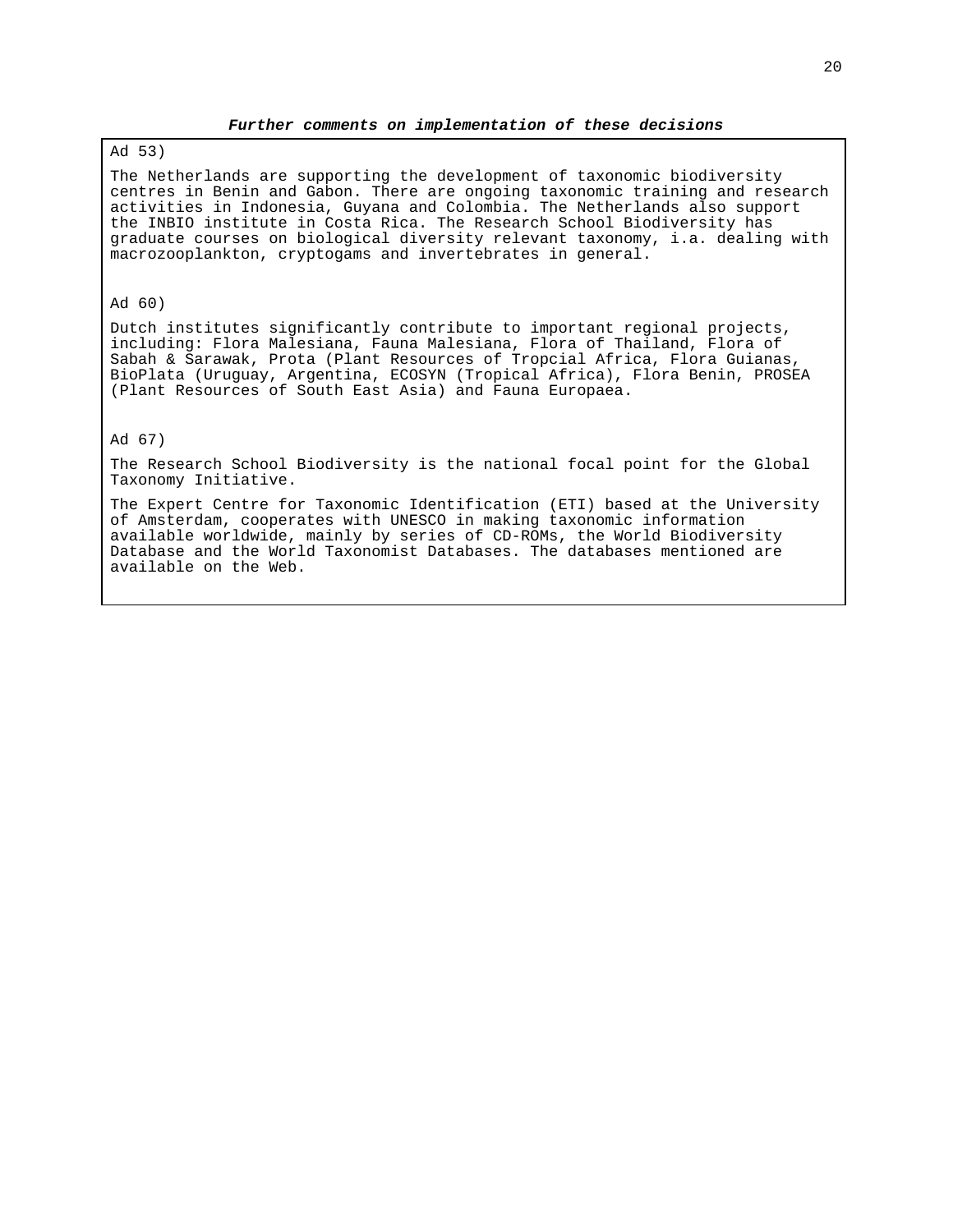**Article 8 In situ conservation [excluding Articles 8h and 8j]**

|                                                          | 70. What is the relative priority afforded to implementation of this Article and the<br>associated decisions by your country?                                                                                                                                          |              |                 |          |   |             |     |                   |  |
|----------------------------------------------------------|------------------------------------------------------------------------------------------------------------------------------------------------------------------------------------------------------------------------------------------------------------------------|--------------|-----------------|----------|---|-------------|-----|-------------------|--|
| High<br>a)                                               | X                                                                                                                                                                                                                                                                      | b)<br>Medium |                 |          |   | $\subset$ ) | Low |                   |  |
| recommendations made?                                    | 71. To what extent are the resources available adequate for meeting the obligations and                                                                                                                                                                                |              |                 |          |   |             |     |                   |  |
| a) Good                                                  | b) Adequate                                                                                                                                                                                                                                                            |              | $\mathcal{C}$ ) | Limiting | Χ | d)          |     | Severely limiting |  |
|                                                          | Further comments on relative priority and on availability of resources                                                                                                                                                                                                 |              |                 |          |   |             |     |                   |  |
| is given high priority.                                  | In development cooperation policy, in situ conservation linked to poverty alleviation                                                                                                                                                                                  |              |                 |          |   |             |     |                   |  |
| regarded limiting.                                       | Substantial resources are made available for in situ conservation on Dutch national<br>territory. However, considering the red list status of several indigenous species, and<br>considering the continuing pressures on several habitats of species, resources may be |              |                 |          |   |             |     |                   |  |
|                                                          |                                                                                                                                                                                                                                                                        |              |                 |          |   |             |     |                   |  |
| biological diversity (8a)?                               | 72. Has your country established a system of protected areas which aims to conserve                                                                                                                                                                                    |              |                 |          |   |             |     |                   |  |
| a)                                                       | system under development                                                                                                                                                                                                                                               |              |                 |          |   |             |     |                   |  |
| b) national review of protected areas coverage available |                                                                                                                                                                                                                                                                        |              |                 |          |   |             |     |                   |  |
|                                                          | c) national protected area systems plan in place                                                                                                                                                                                                                       |              |                 |          |   |             |     |                   |  |
|                                                          | d) relatively complete system in place                                                                                                                                                                                                                                 |              |                 |          |   |             |     | X                 |  |
|                                                          | 73. Are there nationally adopted quidelines for the selection, establishment and<br>management of protected areas (8b)?                                                                                                                                                |              |                 |          |   |             |     |                   |  |
| a)<br>no                                                 |                                                                                                                                                                                                                                                                        |              |                 |          |   |             |     |                   |  |
|                                                          | b) no, under development                                                                                                                                                                                                                                               |              |                 |          |   |             |     |                   |  |
| c) yes                                                   |                                                                                                                                                                                                                                                                        |              |                 |          |   |             |     |                   |  |
|                                                          | d) yes, undergoing review and extension                                                                                                                                                                                                                                |              |                 |          |   |             |     | X                 |  |
| sustainable use (8c)?                                    | 74. Does your country regulate or manage biological resources important for the<br>conservation of biological diversity with a view to ensuring their conservation and                                                                                                 |              |                 |          |   |             |     |                   |  |
| a) no                                                    |                                                                                                                                                                                                                                                                        |              |                 |          |   |             |     |                   |  |
| b)                                                       | early stages of development                                                                                                                                                                                                                                            |              |                 |          |   |             |     |                   |  |
|                                                          | c) advanced stages of development                                                                                                                                                                                                                                      |              |                 |          |   |             |     |                   |  |
|                                                          | d) programme or policy in place                                                                                                                                                                                                                                        |              |                 |          |   |             |     | X                 |  |
|                                                          | e) reports on implementation available                                                                                                                                                                                                                                 |              |                 |          |   |             |     | X                 |  |

75. Has your country undertaken measures that promote the protection of ecosystems, natural habitats and the maintenance of viable populations of species in natural surroundings (8d)?

| no measures<br>a)                                  |  |
|----------------------------------------------------|--|
| some measures in place<br>b)                       |  |
| potential measures under review<br>$\mathcal{C}$ ) |  |
| reasonably comprehensive measures in place<br>d)   |  |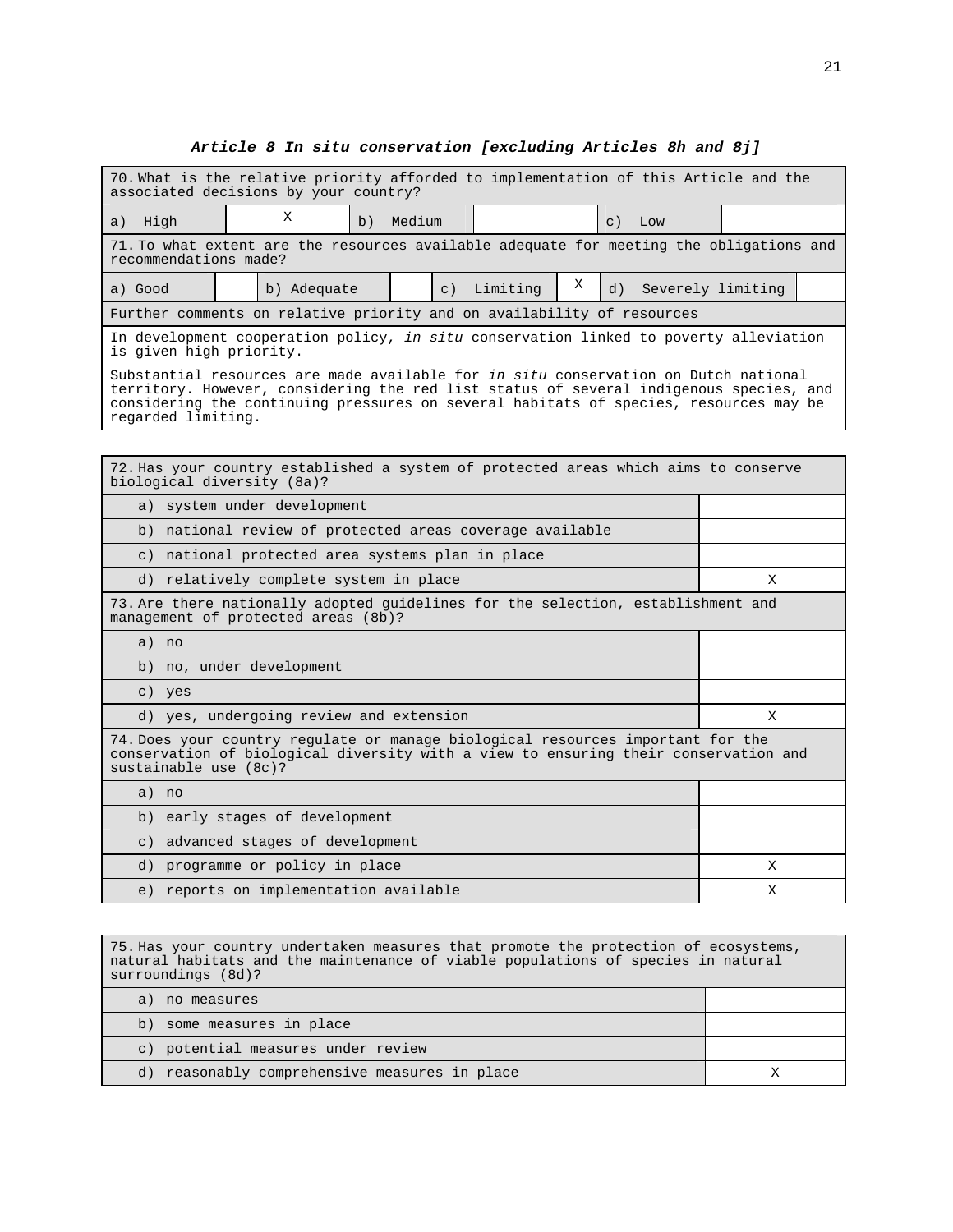| 76. Has your country undertaken measures that promote environmentally sound and<br>sustainable development in areas adjacent to protected areas (8e)?                                                     |   |
|-----------------------------------------------------------------------------------------------------------------------------------------------------------------------------------------------------------|---|
| a) no measures                                                                                                                                                                                            |   |
| b) some measures in place                                                                                                                                                                                 |   |
| c) potential measures under review                                                                                                                                                                        |   |
| reasonably comprehensive measures in place<br>d)                                                                                                                                                          | X |
| 77.Has your country undertaken measures to rehabilitate and restore degraded<br>ecosystems (8f)?                                                                                                          |   |
| a) no measures                                                                                                                                                                                            |   |
| b)<br>some measures in place                                                                                                                                                                              |   |
| potential measures under review<br>$\in$ )                                                                                                                                                                |   |
| comprehensive measures in place<br>d)                                                                                                                                                                     | X |
| 78. Has your country undertaken measures to promote the recovery of threatened species<br>$(8f)$ ?                                                                                                        |   |
| a) no measures                                                                                                                                                                                            |   |
| some measures in place<br>b)                                                                                                                                                                              |   |
| c) potential measures under review                                                                                                                                                                        |   |
| d) comprehensive measures in place                                                                                                                                                                        | X |
| 79. Has your country undertaken measures to regulate, manage or control the risks<br>associated with the use and release of living modified organisms resulting from<br>biotechnology (8g)?               |   |
| a) no measures                                                                                                                                                                                            |   |
| b) some measures in place                                                                                                                                                                                 |   |
| c) potential measures under review                                                                                                                                                                        |   |
| d) comprehensive measures in place                                                                                                                                                                        | X |
| 80. Has your country made attempts to provide the conditions needed for compatibility<br>between present uses and the conservation of biological diversity and sustainable use<br>of its components (8i)? |   |
| a) no                                                                                                                                                                                                     |   |
| b) early stages of development                                                                                                                                                                            |   |
| c) advanced stages of development                                                                                                                                                                         |   |
| d) programme or policy in place                                                                                                                                                                           | Χ |
| e) reports on implementation available                                                                                                                                                                    |   |
| 81. Has your country developed and maintained the necessary legislation and/or other<br>regulatory provisions for the protection of threatened species and populations (8k)?                              |   |
| a) no                                                                                                                                                                                                     |   |
| b) early stages of development                                                                                                                                                                            |   |
| advanced stages of development<br>$\circ$ )                                                                                                                                                               |   |
| d)<br>legislation or other measures in place                                                                                                                                                              | X |
| 82. Does your country regulate or manage processes and categories of activities<br>identified under Article 7 as having significant adverse effects on biological<br>diversity (81)?                      |   |
| a) no                                                                                                                                                                                                     |   |
| b) under review                                                                                                                                                                                           |   |
| c) yes, to a limited extent                                                                                                                                                                               |   |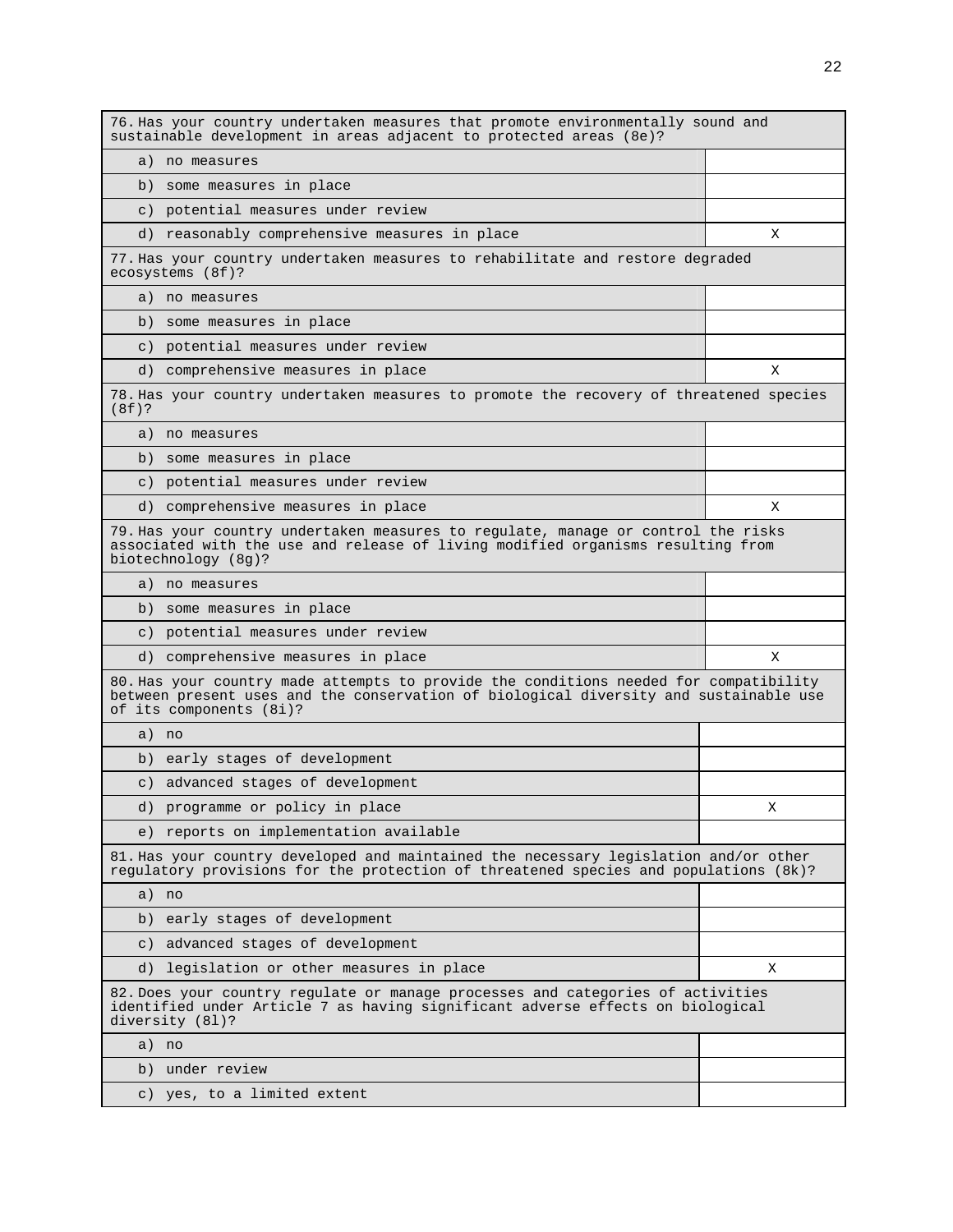| d) yes, to a significant extent                                                                                                                  | X |  |  |
|--------------------------------------------------------------------------------------------------------------------------------------------------|---|--|--|
| If a developed country Party -                                                                                                                   |   |  |  |
| 83. Does your country cooperate in providing financial and other support for in- situ<br>conservation particularly to developing countries (8m)? |   |  |  |
| If a developing country Party or Party with economy in transition -                                                                              |   |  |  |
| 84. Does your country receive financial and other support for in situ conservation<br>(8m)?                                                      |   |  |  |
| a) no                                                                                                                                            |   |  |  |
| b) yes (if so, please give details below)                                                                                                        |   |  |  |

#### **Decision II/7 Consideration of Articles 6 and 8 of the Convention**

85. Is action being taken to share information and experience on implementation of this Article with other Contracting Parties?

| a) little or no action                                 |  |
|--------------------------------------------------------|--|
| sharing of written materials and/or case-studies<br>b) |  |
| c) regional meetings                                   |  |

### **Further comments on implementation of this Article**

### Ad 72)

The Nature Policy Plan (1990) has established the Ecologische Hoofdstructuur, a national ecological network which is currently under construction and which will be completed by 2020. About 20% of the Dutch territory (including the territorial waters) is a protected area under the Bird Directive or the Habitat Directive of the European Union.

#### Ad 77)

A Nature Development Strategy aims at restoring some of the many degraded ecosystems. In 1995 the Ministry for Agriculture, Nature Management and Fisheries has published an exploratory study on "Nature Development" (in English).

#### Ad 78)

The State Secretary for Agriculture, Nature Management and Fisheries, the Dutch provinces and Dutch NGOs have signed a Multi-annual Programme 2000-2004 for the recovery of threatened species.

#### Ad 83)

Dutch development cooperation policy significantly supports in situ conservation in developing countries. The areas to be conserved include key habitats such as forests, wetlands and agricultural systems. The Netherlans also support developing countries through multilateral channels such as the World Bank, FAO and IUCN. Dutch policy emphasizes the importance of strengthening the organizational capacity of relevant government and NGO institutions in developing countries.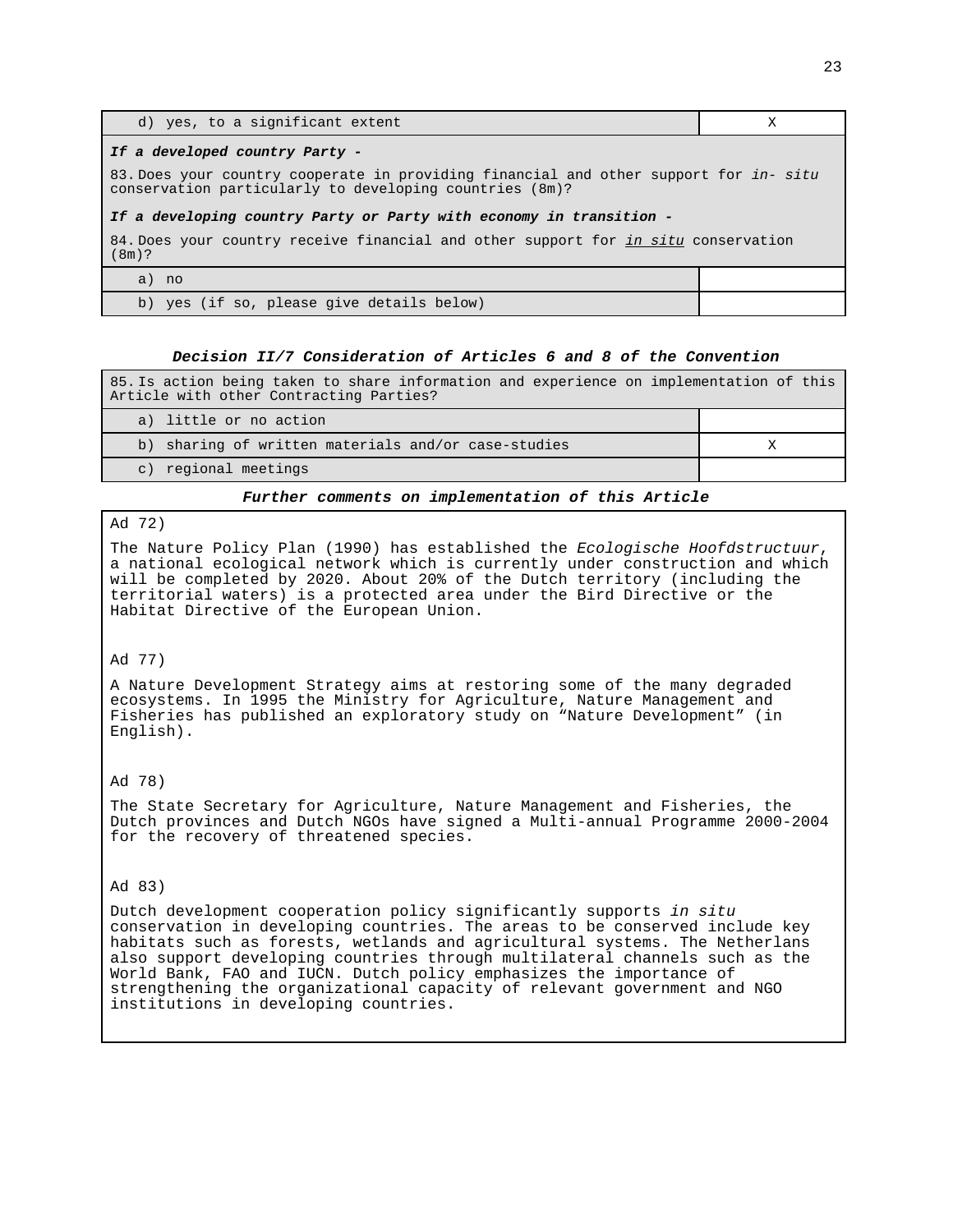# **Article 8h Alien species**

| 86. What is the relative priority afforded to implementation of this Article and the<br>associated decisions by your country?                                                                                                                                     |  |             |  |           |  |             |  |                      |  |
|-------------------------------------------------------------------------------------------------------------------------------------------------------------------------------------------------------------------------------------------------------------------|--|-------------|--|-----------|--|-------------|--|----------------------|--|
| a) High                                                                                                                                                                                                                                                           |  |             |  | b) Medium |  | X           |  | $c)$ Low             |  |
| 87. To what extent are the resources available adequate for meeting the obligations and<br>recommendations made?                                                                                                                                                  |  |             |  |           |  |             |  |                      |  |
| a) Good                                                                                                                                                                                                                                                           |  | b) Adequate |  | Χ         |  | c) Limiting |  | d) Severely limiting |  |
| Further comments on relative priority and on availability of resources                                                                                                                                                                                            |  |             |  |           |  |             |  |                      |  |
| The Dutch Plant Protection Service is very active in preventing damage from alien<br>species to agriculture (including horticulture).                                                                                                                             |  |             |  |           |  |             |  |                      |  |
| Alien species are not considered to be a severe threat to Dutch nature, but there are<br>some problems, including in aquatic environments. The Netherlands also give attention<br>to alien species in developing countries, i.a. the Nile perch in Lake Victoria. |  |             |  |           |  |             |  |                      |  |

| 88. Has your country identified alien species introduced?                                                                                                            |   |
|----------------------------------------------------------------------------------------------------------------------------------------------------------------------|---|
| a) no                                                                                                                                                                |   |
| b) only major species of concern                                                                                                                                     | X |
| c) only new or recent introductions                                                                                                                                  |   |
| a comprehensive system tracks new introductions<br>d)                                                                                                                | X |
| e) a comprehensive system tracks all known introductions                                                                                                             | X |
| 89. Has your country assessed the risks posed to ecosystems, habitats or species by the<br>introduction of these alien species?                                      |   |
| a) no                                                                                                                                                                |   |
| b) only some alien species of concern have been assessed                                                                                                             | X |
| c) most alien species have been assessed                                                                                                                             |   |
| 90. Has your country undertaken measures to prevent the introduction of, control or<br>eradicate those alien species which threaten ecosystems, habitats or species? |   |
| a) no measures                                                                                                                                                       |   |
| b) some measures in place                                                                                                                                            | X |
| c) potential measures under review                                                                                                                                   | X |
| d) comprehensive measures in place                                                                                                                                   | X |

# **Decision IV/1 Report and recommendations of the third meeting of SBSTTA**

| 91. Is your country collaborating in the development of projects at national, regional,<br>sub-regional and international levels to address the issue of alien species? |   |  |
|-------------------------------------------------------------------------------------------------------------------------------------------------------------------------|---|--|
| a) little or no action                                                                                                                                                  |   |  |
| b) discussion on potential projects under way                                                                                                                           |   |  |
| c) active development of new projects                                                                                                                                   | X |  |
| 92. Does your national strategy and action plan address the issue of alien species?                                                                                     |   |  |
| a) no                                                                                                                                                                   |   |  |
| b) yes - limited extent                                                                                                                                                 | Х |  |
| c) yes - significant extent                                                                                                                                             |   |  |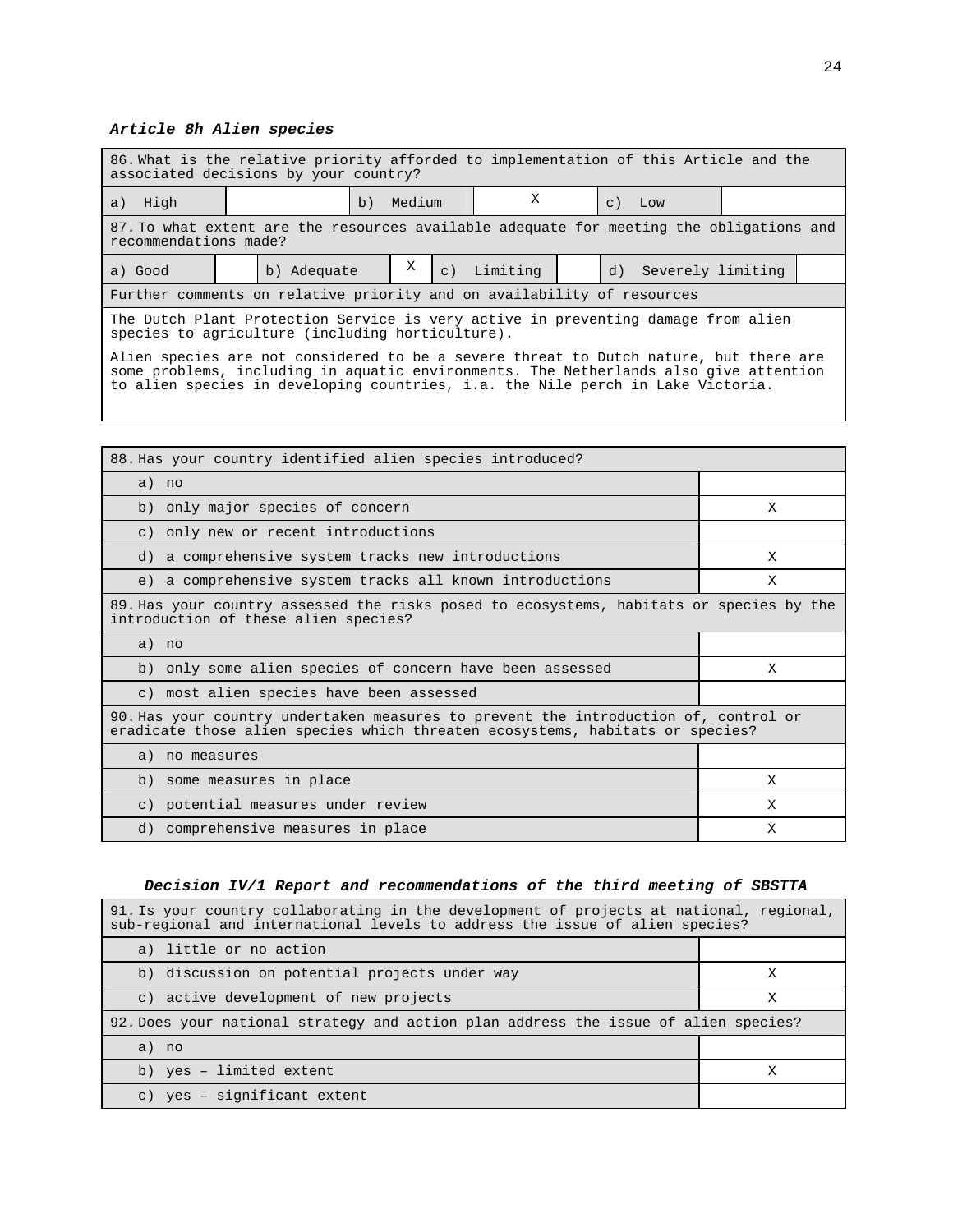| 93. Is your country applying the interim guiding principles for prevention,<br>introduction and mitigation of impacts of alien species in the context of activities<br>aimed at implementing article 8(h) of the Convention, and in the various sectors? |   |
|----------------------------------------------------------------------------------------------------------------------------------------------------------------------------------------------------------------------------------------------------------|---|
| a) no                                                                                                                                                                                                                                                    |   |
| b) under consideration                                                                                                                                                                                                                                   | х |
| c) limited implementation in some sectors                                                                                                                                                                                                                |   |
| d) extensive implementation in some sectors                                                                                                                                                                                                              | X |
| e) extensive implementation in most sectors                                                                                                                                                                                                              |   |
| 94. Has your country submitted case-studies to the Executive Secretary focusing on<br>thematic assessments?                                                                                                                                              |   |
| a) no                                                                                                                                                                                                                                                    |   |
| b) in preparation                                                                                                                                                                                                                                        |   |
| c) yes                                                                                                                                                                                                                                                   | X |
| 95. Has your country submitted written comments on the interim guiding principles to<br>the Executive Secretary?                                                                                                                                         |   |
| a) no                                                                                                                                                                                                                                                    | Χ |
| b) yes                                                                                                                                                                                                                                                   |   |
| 96. Has your country given priority to the development and implementation of alien<br>invasive species strategies and action plans?                                                                                                                      |   |
| a) no                                                                                                                                                                                                                                                    | X |
| b) yes                                                                                                                                                                                                                                                   |   |
| 97. In dealing with the issue of invasive species, has your country developed or<br>involved itself in mechanisms for international co-operation, including the exchange<br>of best practices?                                                           |   |
| a) no                                                                                                                                                                                                                                                    |   |
| b) trans-boundary co-operation                                                                                                                                                                                                                           |   |
| c) regional co-operation                                                                                                                                                                                                                                 |   |
| d) multilateral co-operation                                                                                                                                                                                                                             | Χ |
| 98. Is your country giving priority attention to geographically and evolutionarily<br>isolated ecosystems in its work on alien invasive species?                                                                                                         |   |
| a) no                                                                                                                                                                                                                                                    | Χ |
| b) yes                                                                                                                                                                                                                                                   |   |
| 99. Is your country using the ecosystem approach and precautionary and bio-geographical<br>approaches as appropriate in its work on alien invasive species?                                                                                              |   |
| a) no                                                                                                                                                                                                                                                    | Χ |
| b) yes                                                                                                                                                                                                                                                   |   |
| 100.<br>Has your country developed effective education, training and public-awareness<br>measures concerning the issue of alien species?                                                                                                                 |   |
| a) no                                                                                                                                                                                                                                                    |   |
| some initiatives<br>b)                                                                                                                                                                                                                                   | Χ |
| c) many initiatives                                                                                                                                                                                                                                      |   |
| 101.<br>Is your country making available the information which it holds on alien<br>species through the CHM?                                                                                                                                             |   |

# **Decision V/8. Alien species that threaten ecosystems, habitats or species**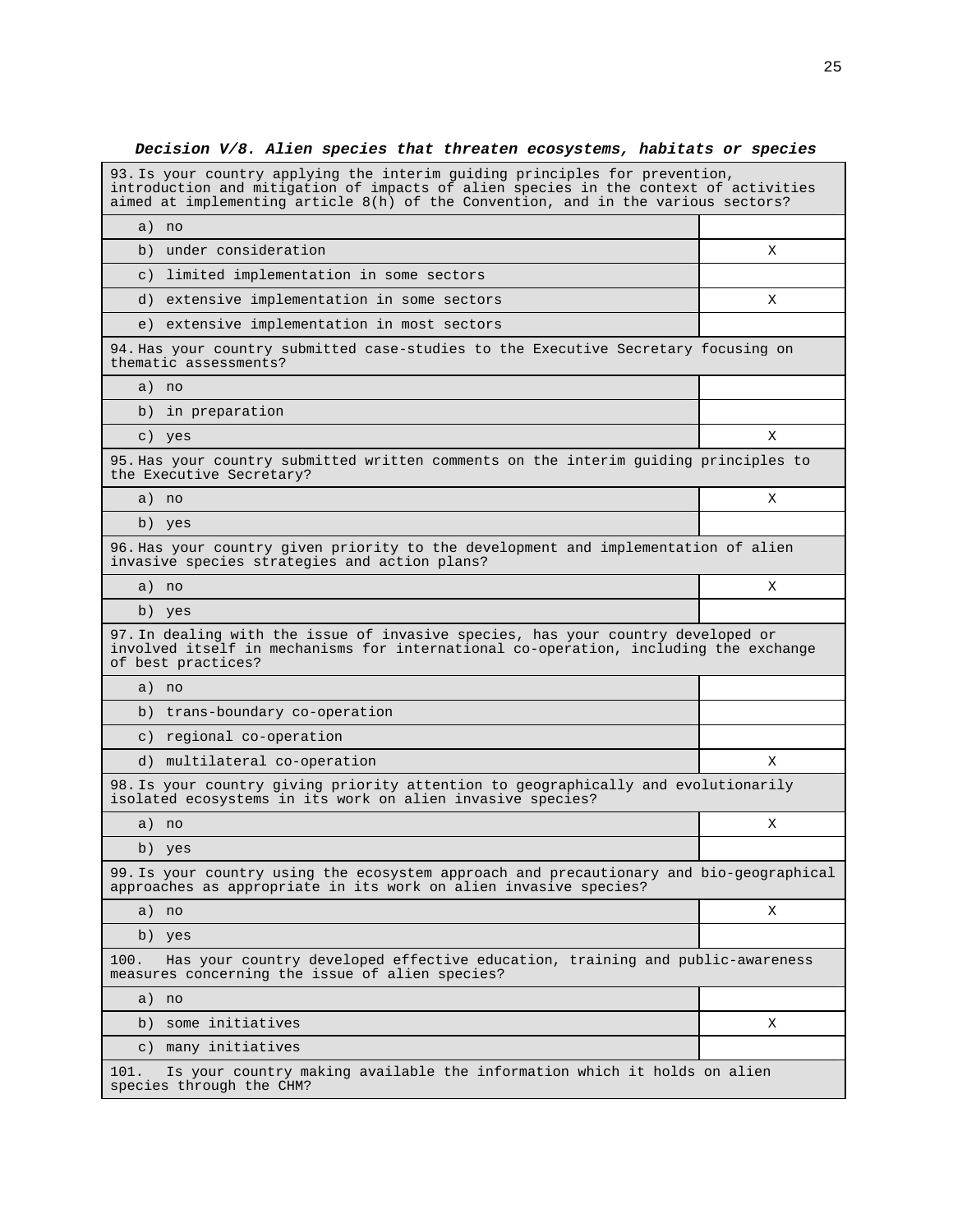| a) no                                                                                                                                                      | Х |
|------------------------------------------------------------------------------------------------------------------------------------------------------------|---|
| b) some information                                                                                                                                        |   |
| c) all available information                                                                                                                               |   |
| d) information available through other channels (please specify)                                                                                           |   |
| Is your country providing support to enable the Global Invasive Species<br>102.<br>Programme to fulfil the tasks outlined in the decision and its annexes? |   |
| a) no                                                                                                                                                      |   |
| limited support<br>b)                                                                                                                                      | Х |
| substantial support<br>$\overline{C}$ )                                                                                                                    |   |

#### **Further comments on implementation of this Article**

In general, see for details: the Thematic Report and Case Studies of the Netherlands on Alien Species (february 2001).

#### Ad 88)

In the Netherlands, various actors have surveyed or scheduled surveys for various groups of species. Generally, the surveys include aliens if found present. Some of the surveys particularly focus on alien species.

#### Ad 89)

For plant pests, risks have been assessed for those pests which entail risks for plant species.

For alien macroevertebrate species in the river Rhine, the effects of aliens on ecosytems, including other species, are investigated.

Ad 90)

From 1875, the Netherlands have developed several species-specific legal regulations to control alien animal species. Relevant regulations being in force today: a Hunting Act 1954 regulation of 1995 (enables control of specific alien mammal and bird species), and the CITES-related EU Council Regulation 338/97 (L 61) and Commission Regulation 1988/2000 (L 237), (forbids the import of 2 species, including in the Netherlands); Relevant regulations not in force yet: the Flora and Fauna Act 1998 (prohibits releasing animal species in nature), and a Flora and Fauna Act 1998 regulation of 2000 (prohibits the possession, import, etc., etc. of 2 species). With regard to marine alien species, potential measures concerning ballast water are under review. Within the IMO, a regulation is prepared to prevent introductions by ballast water (scheduled for signing in 2003). With regard to pests of plants, the Plant Diseases Act 1951 provides a sound set of phytosanitary regulations which are also applicable to pests of wild plants.

#### Ad 91)

With regard to marine alien species, discussion on potential projects is under way (within OSPAR). With regard to marine alien species, several projects assess the situation of the introduction of alien species through ballast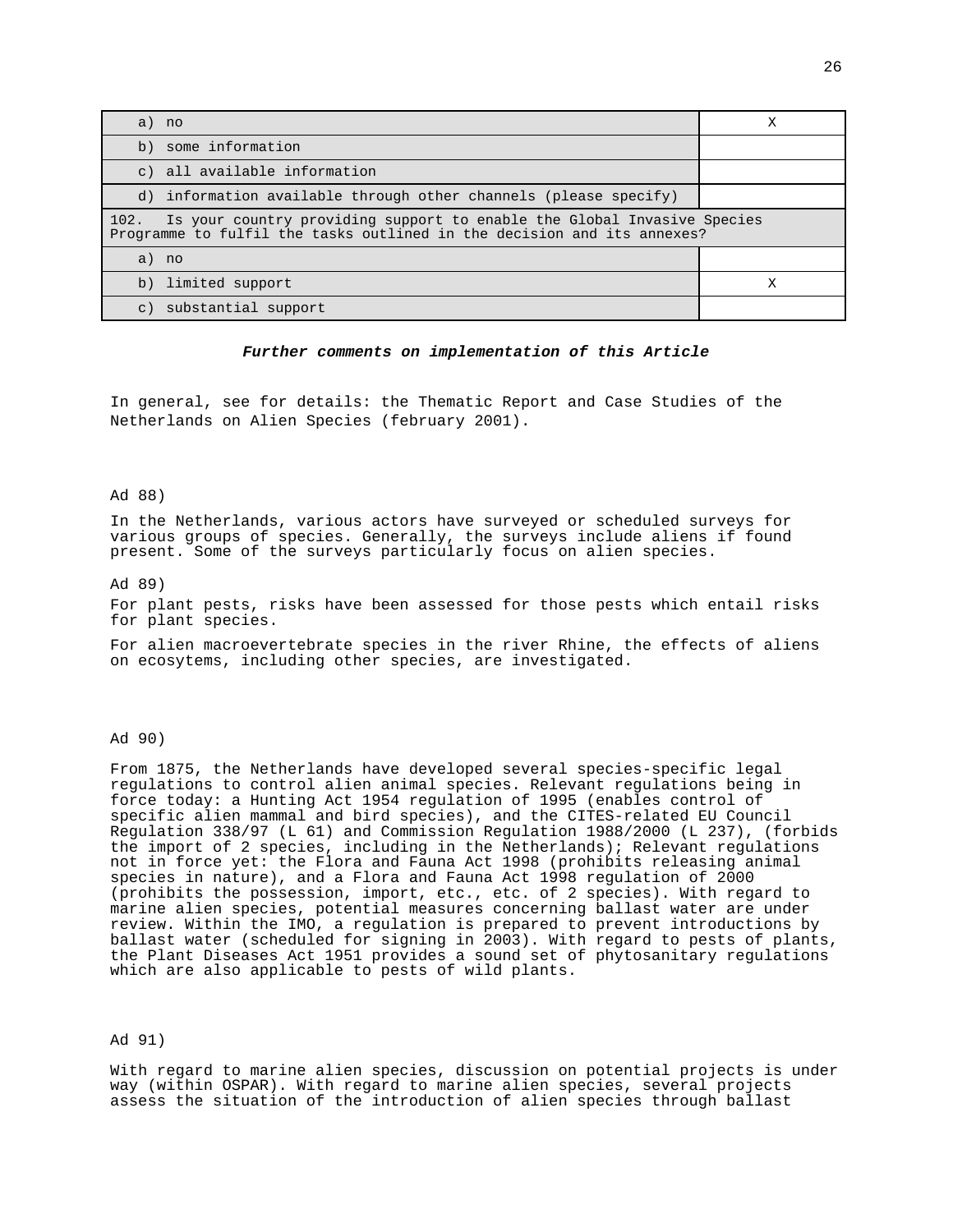water and develop solutions for this problem (national approach). With regard to pests of plants, there is an active development of new projects.

Ad 92)

Not explicitly, however, the Dutch national plan for nature, forests and landscape in the 21<sup>st</sup> century Natuur voor mensen, mensen voor natuur (Nature for people, people for nature) does state that "the obligations resulting from the Convention on Biological Diversity will be fully implemented" in the Netherlands. For marine species, the issue is significantly addressed in the National Policy for Shipping and Environment.

Ad 94)

For pests of plants, case studies have been submitted.

Ad 100)

With regard to pests of plants, extensively.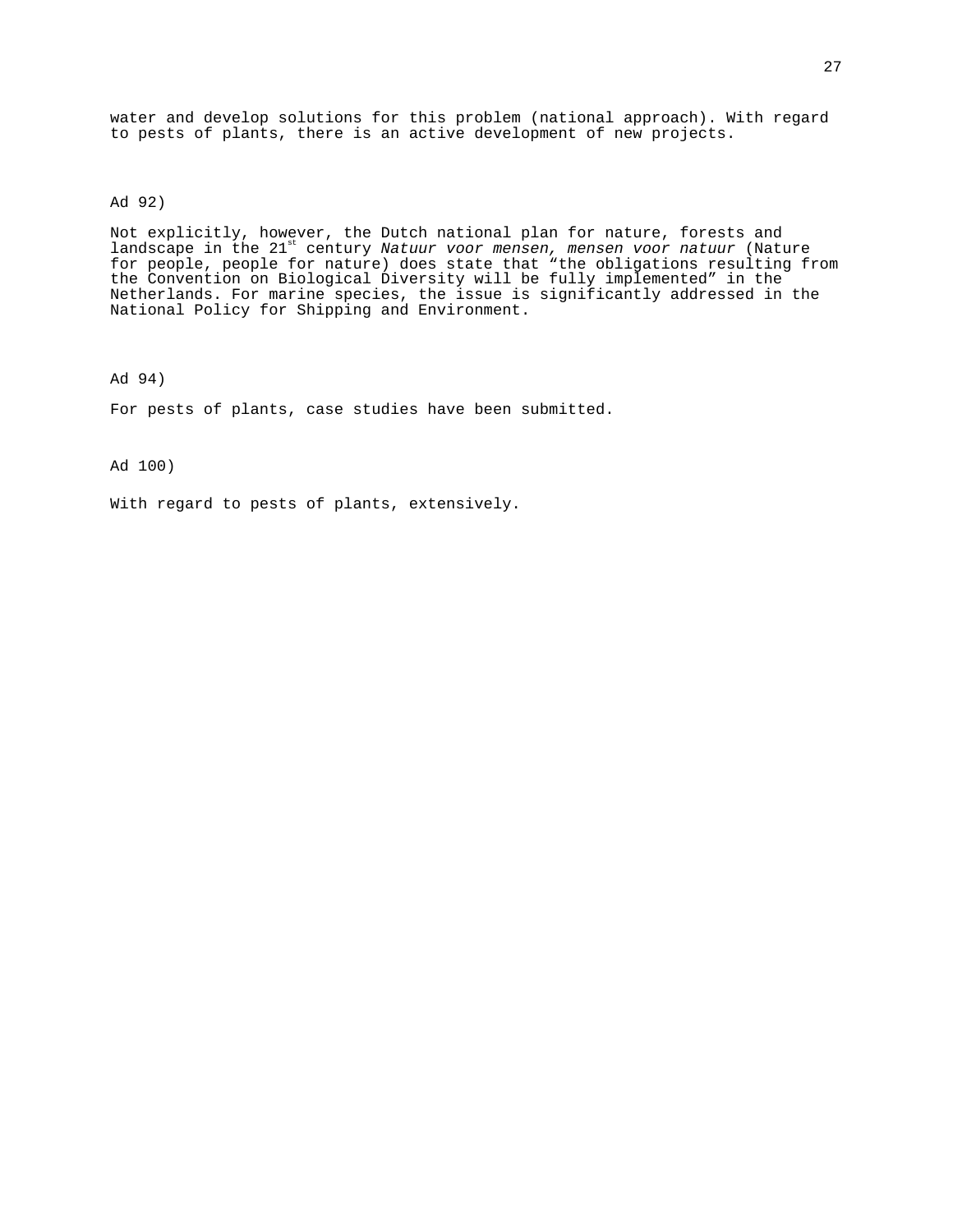# **Article 8j Traditional knowledge and related provisions**

| 103.<br>What is the relative priority afforded to implementation of this Article and<br>the associated decisions by your country? |  |                                                                                 |    |        |             |           |                   |  |
|-----------------------------------------------------------------------------------------------------------------------------------|--|---------------------------------------------------------------------------------|----|--------|-------------|-----------|-------------------|--|
| High<br>a)                                                                                                                        |  |                                                                                 | b) | Medium | X           | $\circ$ ) | Low               |  |
| 104.<br>and recommendations made?                                                                                                 |  | To what extent are the resources available adequate for meeting the obligations |    |        |             |           |                   |  |
| a) Good                                                                                                                           |  | b) Adequate                                                                     |    | Х      | c) Limiting | d)        | Severely limiting |  |
| Further comments on relative priority and on availability of resources                                                            |  |                                                                                 |    |        |             |           |                   |  |
| Not relevant on the national level, but the Netherlands are addressing this issue at<br>the international level.                  |  |                                                                                 |    |        |             |           |                   |  |

| 105. Has your country undertaken measures to ensure that the knowledge, innovations<br>and practices of indigenous and local communities embodying traditional lifestyles<br>relevant for the conservation and sustainable use of biological diversity are<br>respected, preserved and maintained? |   |  |
|----------------------------------------------------------------------------------------------------------------------------------------------------------------------------------------------------------------------------------------------------------------------------------------------------|---|--|
| a) no measures                                                                                                                                                                                                                                                                                     |   |  |
| b) some measures in place                                                                                                                                                                                                                                                                          | X |  |
| c) potential measures under review                                                                                                                                                                                                                                                                 |   |  |
| d) comprehensive measures in place                                                                                                                                                                                                                                                                 |   |  |
| 106. Is your country working to encourage the equitable sharing of benefits arising<br>from the utilization of such knowledge, innovations and practices?                                                                                                                                          |   |  |
| a) no                                                                                                                                                                                                                                                                                              |   |  |
| b) early stages of development                                                                                                                                                                                                                                                                     | X |  |
| c) advanced stages of development                                                                                                                                                                                                                                                                  |   |  |
|                                                                                                                                                                                                                                                                                                    |   |  |

d) programme or policy in place

# **Decision III/4 and Decision IV/9. Implementation of Article 8(j)**

| 107. Has your country developed national legislation and corresponding strategies<br>for the implementation of Article $8(i)?$ |  |
|--------------------------------------------------------------------------------------------------------------------------------|--|
| a) no                                                                                                                          |  |
| b) early stages of development                                                                                                 |  |
| c) advanced stages of development                                                                                              |  |
| d) legislation or other measures in place                                                                                      |  |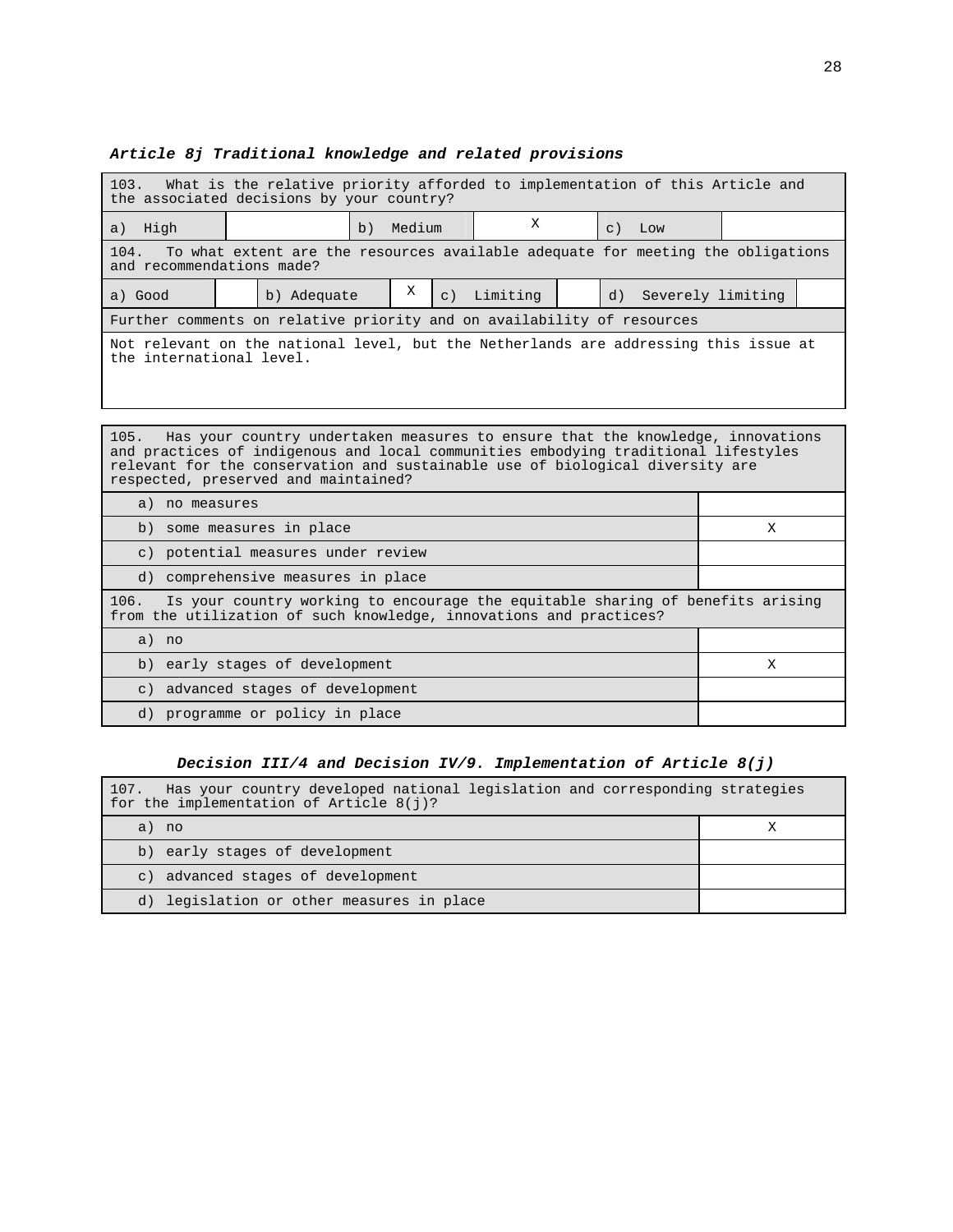| 108.<br>Has your country supplied information on the implementation of Article $8(j)$ to<br>other Contracting Parties through media such as the national report?                                      |   |
|-------------------------------------------------------------------------------------------------------------------------------------------------------------------------------------------------------|---|
| a) no                                                                                                                                                                                                 | X |
| b) yes - previous national report                                                                                                                                                                     |   |
| $c)$ yes - $CHM$                                                                                                                                                                                      |   |
| d) yes - other means (please give details below)                                                                                                                                                      |   |
| Has your country submitted case-studies to the Executive Secretary on measures<br>109.<br>taken to develop and implement the Convention's provisions relating to indigenous and<br>local communities? |   |
| a) no                                                                                                                                                                                                 | X |
| b) yes                                                                                                                                                                                                |   |
| 110.<br>Is your country participating in appropriate working groups and meetings?                                                                                                                     |   |
| a) none                                                                                                                                                                                               |   |
| b) some                                                                                                                                                                                               | X |
| $c)$ all                                                                                                                                                                                              |   |
| Is your country facilitating the active participation of representatives of<br>111.<br>indigenous and local communities in these working groups and meetings?                                         |   |
| a) no                                                                                                                                                                                                 |   |
| b) yes                                                                                                                                                                                                | X |

# **Decision V/16. Article 8(j) and related provisions**

| Has your country reviewed the programme of work specified in the annex to the<br>112.<br>decision, and identified how to implement those tasks appropriate to national<br>circumstances? |   |  |
|------------------------------------------------------------------------------------------------------------------------------------------------------------------------------------------|---|--|
| a) no                                                                                                                                                                                    | X |  |
| b) under review                                                                                                                                                                          |   |  |
| c) yes (please provide details)                                                                                                                                                          |   |  |
| Is your country integrating such tasks into its ongoing programmes, taking into<br>113.<br>account the identified collaboration opportunities?                                           |   |  |
| a) no                                                                                                                                                                                    |   |  |
| b) not appropriate to national circumstances                                                                                                                                             | X |  |
| c) yes - to a limited extent                                                                                                                                                             |   |  |
| d) yes - to a significant extent                                                                                                                                                         |   |  |
| Is your country taking full account of existing instruments, quidelines, codes<br>114.<br>and other relevant activities in the implementation of the programme of work?                  |   |  |
| a) no                                                                                                                                                                                    |   |  |
| b) not appropriate to national circumstances                                                                                                                                             | X |  |
| c) yes - to a limited extent                                                                                                                                                             |   |  |
| d) yes - to a significant extent                                                                                                                                                         |   |  |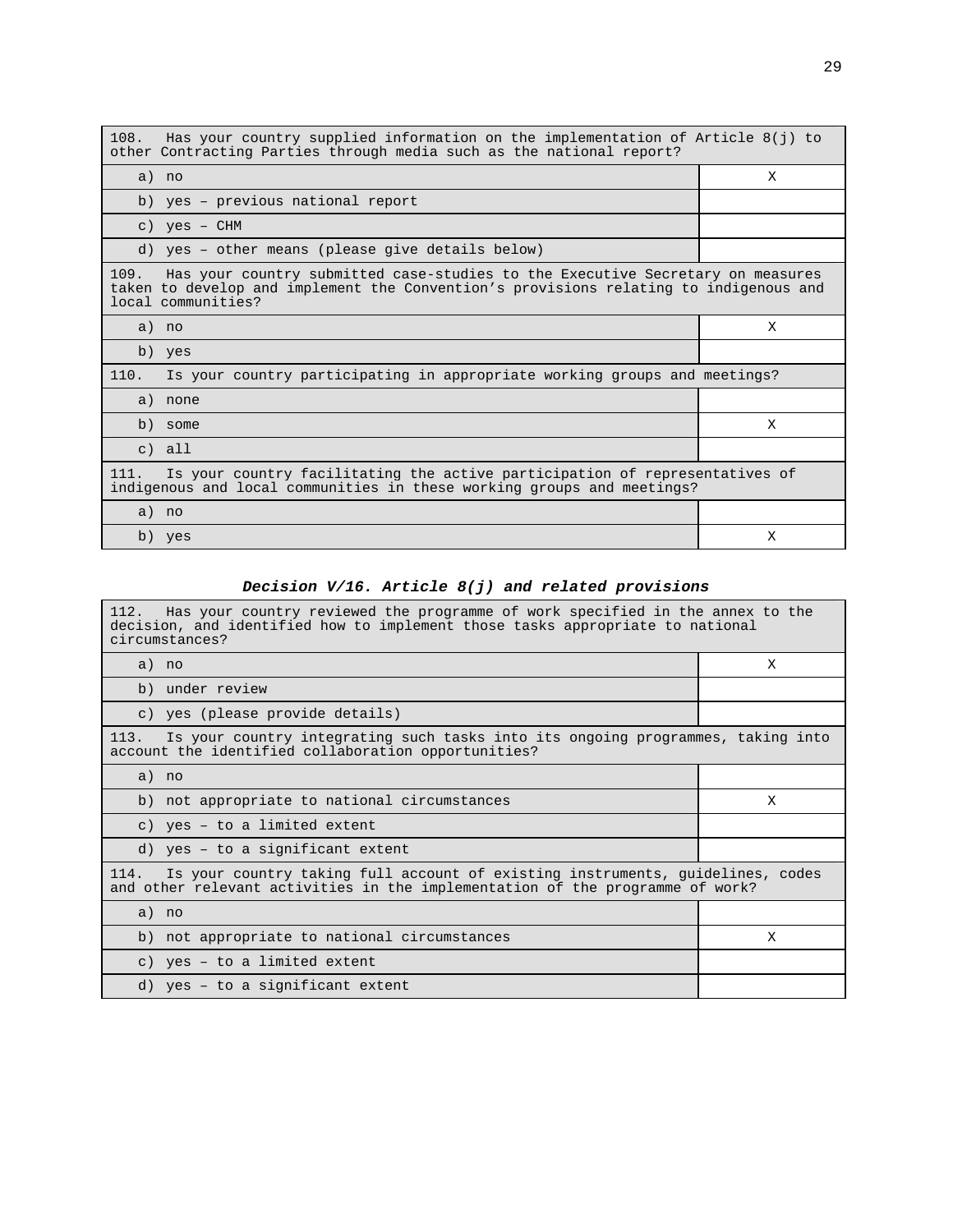| Has your country provided appropriate financial support for the implementation<br>115.<br>of the programme of work?                                                                                                                          |   |
|----------------------------------------------------------------------------------------------------------------------------------------------------------------------------------------------------------------------------------------------|---|
| a) no                                                                                                                                                                                                                                        |   |
| b) not appropriate to national circumstances                                                                                                                                                                                                 | х |
| c) yes - to a limited extent                                                                                                                                                                                                                 |   |
| d) yes - to a significant extent                                                                                                                                                                                                             |   |
| Has your country fully incorporated women and women's organizations in the<br>116.<br>activities undertaken to implement the programme of work contained in the annex to the<br>decision and other relevant activities under the Convention? |   |
| a) no                                                                                                                                                                                                                                        |   |
| b) yes                                                                                                                                                                                                                                       | X |
| 117.<br>Has your country taken measures to facilitate the full and effective<br>participation of indigenous and local communities in the implementation of the<br>Convention?                                                                |   |
| a) no                                                                                                                                                                                                                                        |   |
| b) not appropriate to national circumstances                                                                                                                                                                                                 | X |
| c) yes - to a limited extent                                                                                                                                                                                                                 |   |
| d) yes - to a significant extent                                                                                                                                                                                                             |   |
| 118.<br>Has your country provided case studies on methods and approaches concerning the<br>preservation and sharing of traditional knowledge, and the control of that information<br>by indigenous and local communities?                    |   |
| a) no                                                                                                                                                                                                                                        |   |
| b) not relevant                                                                                                                                                                                                                              | х |
| c) yes - sent to the Secretariat                                                                                                                                                                                                             |   |
| d) yes - through the national CHM                                                                                                                                                                                                            |   |
| e) yes - available through other means (please specify)                                                                                                                                                                                      |   |
| Does your country exchange information and share experiences regarding national<br>119.<br>legislation and other measures for the protection of the knowledge, innovations and<br>practices of indigenous and local communities?             |   |
| a) no                                                                                                                                                                                                                                        |   |
| b) not relevant                                                                                                                                                                                                                              | Χ |
| c) yes - through the CHM                                                                                                                                                                                                                     |   |
| d) yes - with specific countries                                                                                                                                                                                                             |   |
| e) yes - available through other means (please specify)                                                                                                                                                                                      |   |
| 120.<br>Has your country taken measures to promote the conservation and maintenance of<br>knowledge, innovations, and practices of indigenous and local communities?                                                                         |   |
| a) no                                                                                                                                                                                                                                        |   |
| b) not relevant                                                                                                                                                                                                                              | Χ |
| $\subset$ )<br>some measures                                                                                                                                                                                                                 |   |
| d) extensive measures                                                                                                                                                                                                                        |   |
| Has your country supported the development of registers of traditional<br>121.<br>knowledge, innovations and practices of indigenous and local communities, in<br>collaboration with these communities?                                      |   |
| a) no                                                                                                                                                                                                                                        |   |
| b) not relevant                                                                                                                                                                                                                              | Χ |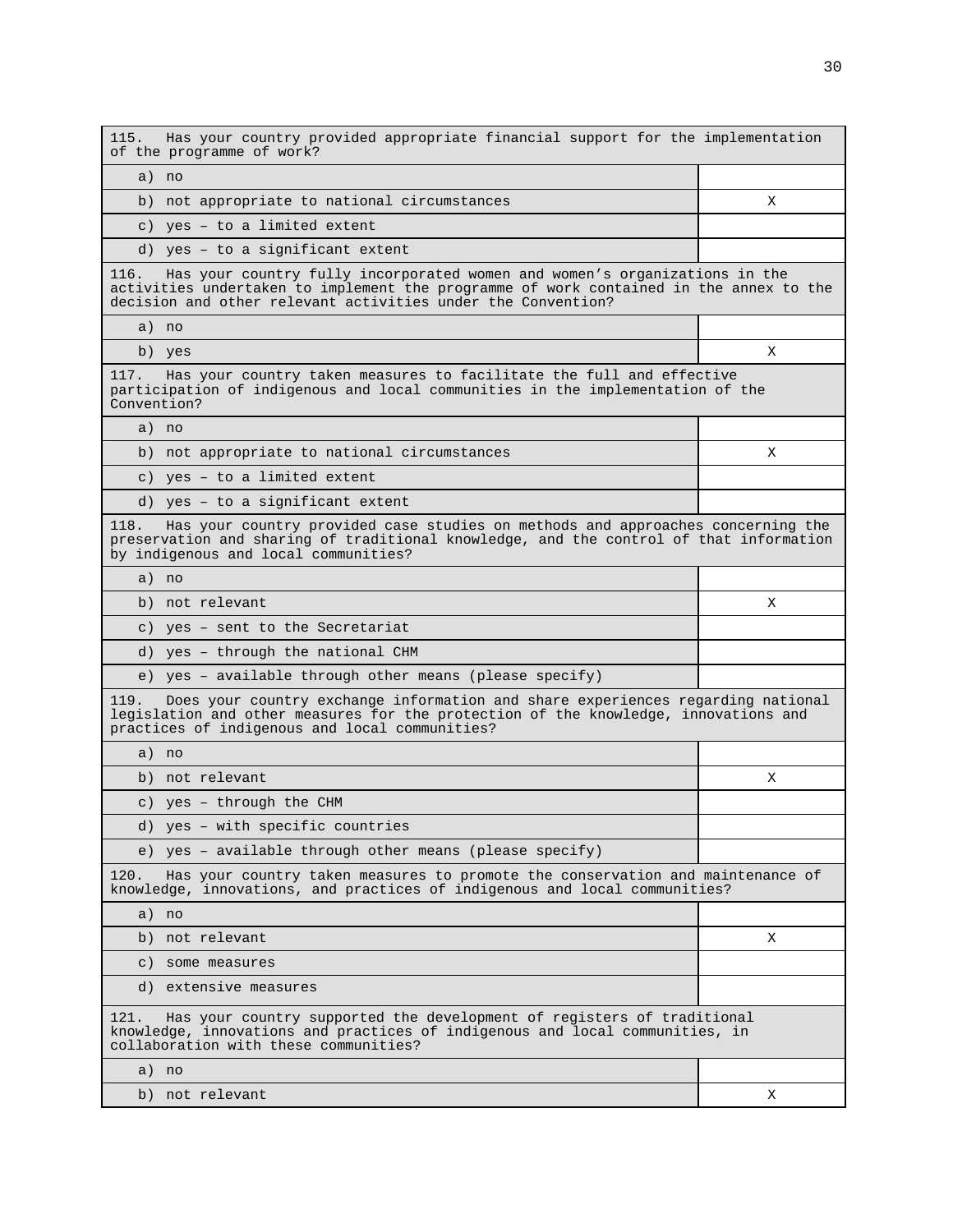| c) development in progress                                                                                                                                                                                                                                                          |   |  |
|-------------------------------------------------------------------------------------------------------------------------------------------------------------------------------------------------------------------------------------------------------------------------------------|---|--|
| d) register fully developed                                                                                                                                                                                                                                                         |   |  |
| Have representatives of indigenous and local community organizations<br>122.<br>participated in your official delegation to meetings held under the Convention on<br>Biological Diversity?                                                                                          |   |  |
| a) not relevant                                                                                                                                                                                                                                                                     | X |  |
| b) not appropriate                                                                                                                                                                                                                                                                  |   |  |
| c) yes                                                                                                                                                                                                                                                                              |   |  |
| Is your country assisting the Secretariat to fully utilize the clearing-house<br>123.<br>mechanism to co-operate closely with indigenous and local communities to explore ways<br>that enable them to make informed decisions concerning release of their traditional<br>knowledge? |   |  |
| a) no                                                                                                                                                                                                                                                                               | X |  |
| b) awaiting information on how to proceed                                                                                                                                                                                                                                           |   |  |
| c) yes                                                                                                                                                                                                                                                                              |   |  |
| Has your country identified resources for funding the activities identified in<br>124.<br>the decision?                                                                                                                                                                             |   |  |
| a) no                                                                                                                                                                                                                                                                               |   |  |
| b) not relevant                                                                                                                                                                                                                                                                     | X |  |
| c) partly                                                                                                                                                                                                                                                                           |   |  |
| d) fully                                                                                                                                                                                                                                                                            |   |  |

### **Further comments on implementation of this Article**

Dutch development cooperation policy gives priority to traditional communities and indigenous people. In a number of activities, the special needs of indigenous people, especially those living in or around forests, have been addressed.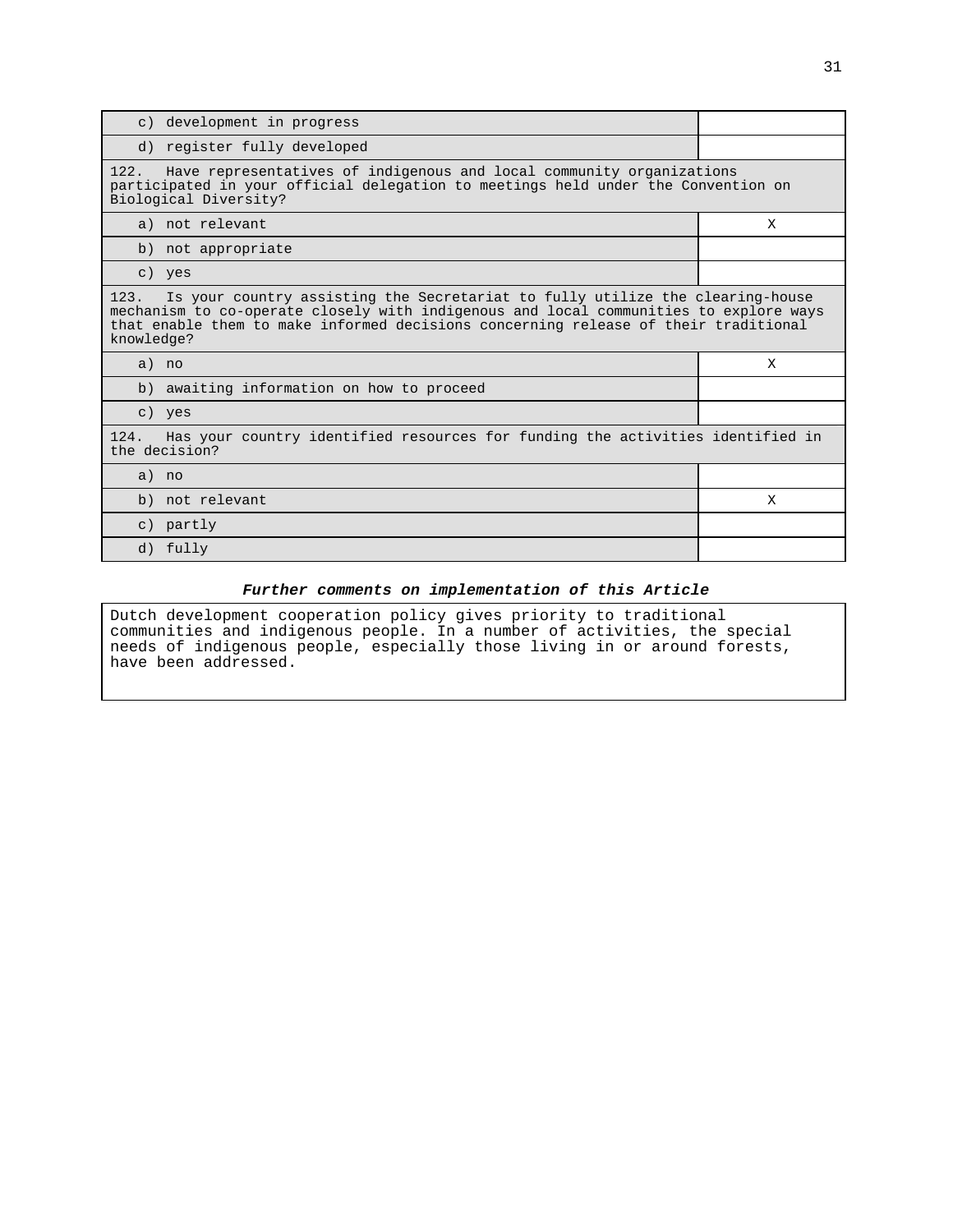# **Article 9 Ex situ conservation**

| 125.<br>What is the relative priority afforded to implementation of this Article and<br>the associated decisions by your country? |  |  |  |  |  |  |
|-----------------------------------------------------------------------------------------------------------------------------------|--|--|--|--|--|--|
|                                                                                                                                   |  |  |  |  |  |  |
| To what extent are the resources available adequate for meeting the obligations                                                   |  |  |  |  |  |  |
|                                                                                                                                   |  |  |  |  |  |  |
|                                                                                                                                   |  |  |  |  |  |  |
|                                                                                                                                   |  |  |  |  |  |  |
|                                                                                                                                   |  |  |  |  |  |  |
|                                                                                                                                   |  |  |  |  |  |  |

 $\overline{\phantom{a}}$ 

| Has your country adopted measures for the ex situ conservation of components of<br>127.<br>biological diversity native to your country (9a)?                                                                           |   |
|------------------------------------------------------------------------------------------------------------------------------------------------------------------------------------------------------------------------|---|
| a) no measures                                                                                                                                                                                                         |   |
| b) some measures in place                                                                                                                                                                                              |   |
| c) potential measures under review                                                                                                                                                                                     |   |
| d) comprehensive measures in place                                                                                                                                                                                     | X |
| Has your country adopted measures for the ex situ conservation of components of<br>128.<br>biological diversity originating outside your country (9a)?                                                                 |   |
| a) no measures                                                                                                                                                                                                         |   |
| b) some measures in place                                                                                                                                                                                              |   |
| c) potential measures under review                                                                                                                                                                                     |   |
| d) comprehensive measures in place                                                                                                                                                                                     | X |
| 129.<br>If the answer to the previous question was yes, is this being done in active<br>collaboration with organizations in the other countries (9a)?                                                                  |   |
| a) no                                                                                                                                                                                                                  |   |
| b) yes                                                                                                                                                                                                                 | X |
| Has your country established and maintained facilities for the ex situ<br>130.<br>conservation of and research on plants, animals and micro-organisms that represent<br>genetic resources native to your country (9b)? |   |
| a) no                                                                                                                                                                                                                  |   |
| b) yes - limited extent                                                                                                                                                                                                |   |
| c) yes - significant extent                                                                                                                                                                                            | X |
| Has your country established and maintained facilities for the ex situ<br>131.<br>conservation of and research on plants, animals and micro-organisms that represent<br>genetic resources originating elsewhere (9b)?  |   |
| a) no                                                                                                                                                                                                                  |   |
| b) yes - limited extent                                                                                                                                                                                                |   |
| c) yes - significant extent                                                                                                                                                                                            | X |
| 132.<br>If the answer to the previous question was yes, is this being done in active<br>collaboration with organizations in the other countries (9a)?                                                                  |   |
| a) no                                                                                                                                                                                                                  |   |
| b) yes                                                                                                                                                                                                                 | X |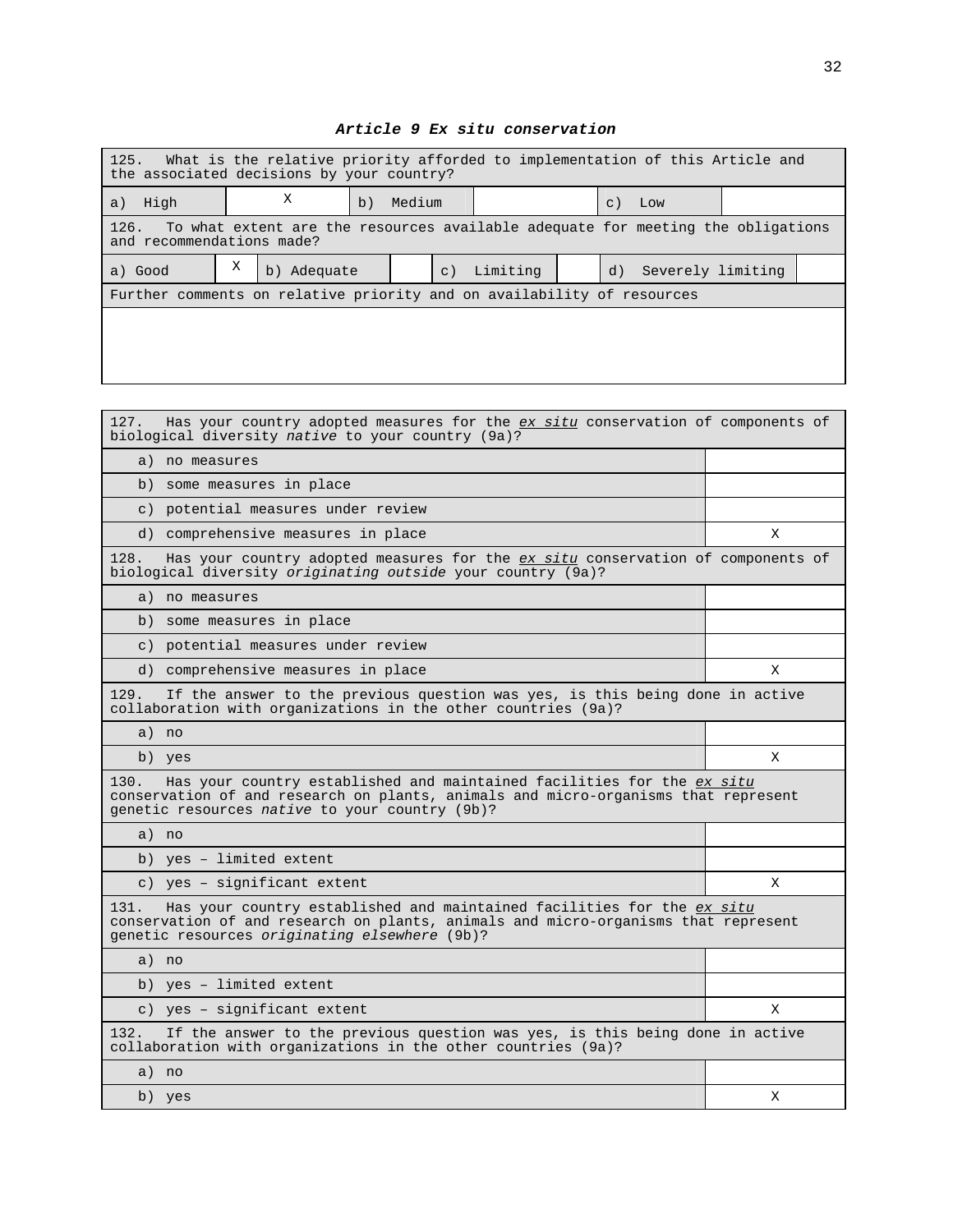| Has your country adopted measures for the reintroduction of threatened species<br>133.<br>into their natural habitats under appropriate conditions (9c)?                                                                                                                                                                                                                                                                                                                                                            |   |
|---------------------------------------------------------------------------------------------------------------------------------------------------------------------------------------------------------------------------------------------------------------------------------------------------------------------------------------------------------------------------------------------------------------------------------------------------------------------------------------------------------------------|---|
| a) no measures                                                                                                                                                                                                                                                                                                                                                                                                                                                                                                      |   |
| b) some measures in place                                                                                                                                                                                                                                                                                                                                                                                                                                                                                           | X |
| c) potential measures under review                                                                                                                                                                                                                                                                                                                                                                                                                                                                                  |   |
| d) comprehensive measures in place                                                                                                                                                                                                                                                                                                                                                                                                                                                                                  |   |
| 134.<br>Has your country taken measures to regulate and manage the collection of<br>biological resources from natural habitats for ex situ conservation purposes so as not<br>to threaten ecosystems and in situ populations of species (9d)?                                                                                                                                                                                                                                                                       |   |
| a) no measures                                                                                                                                                                                                                                                                                                                                                                                                                                                                                                      |   |
| b) some measures in place                                                                                                                                                                                                                                                                                                                                                                                                                                                                                           |   |
| c) potential measures under review                                                                                                                                                                                                                                                                                                                                                                                                                                                                                  |   |
| d) comprehensive measures in place                                                                                                                                                                                                                                                                                                                                                                                                                                                                                  | X |
| If a developed country Party -<br>Has your country cooperated in providing financial and other support for ex<br>135.<br>situ conservation and in the establishment and maintenance of ex situ conservation<br>facilities in developing countries (9e)?<br>If a developing country Party or Party with economy in transition -<br>136. Has your country received financial and other support for ex situ conservation<br>and in the establishment and maintenance of ex situ conservation facilities (9e)?<br>a) no |   |
| b) yes                                                                                                                                                                                                                                                                                                                                                                                                                                                                                                              | X |

#### **Further comments on implementation of this Article**

In their bilateral cooperation, the Netherlands emphasize in situ conservation. In addition, the Netherlands also support ex situ conservation (through FAO and CGIAR system). Reintroduction into nature is supported in Mongolia (Przewalski horse).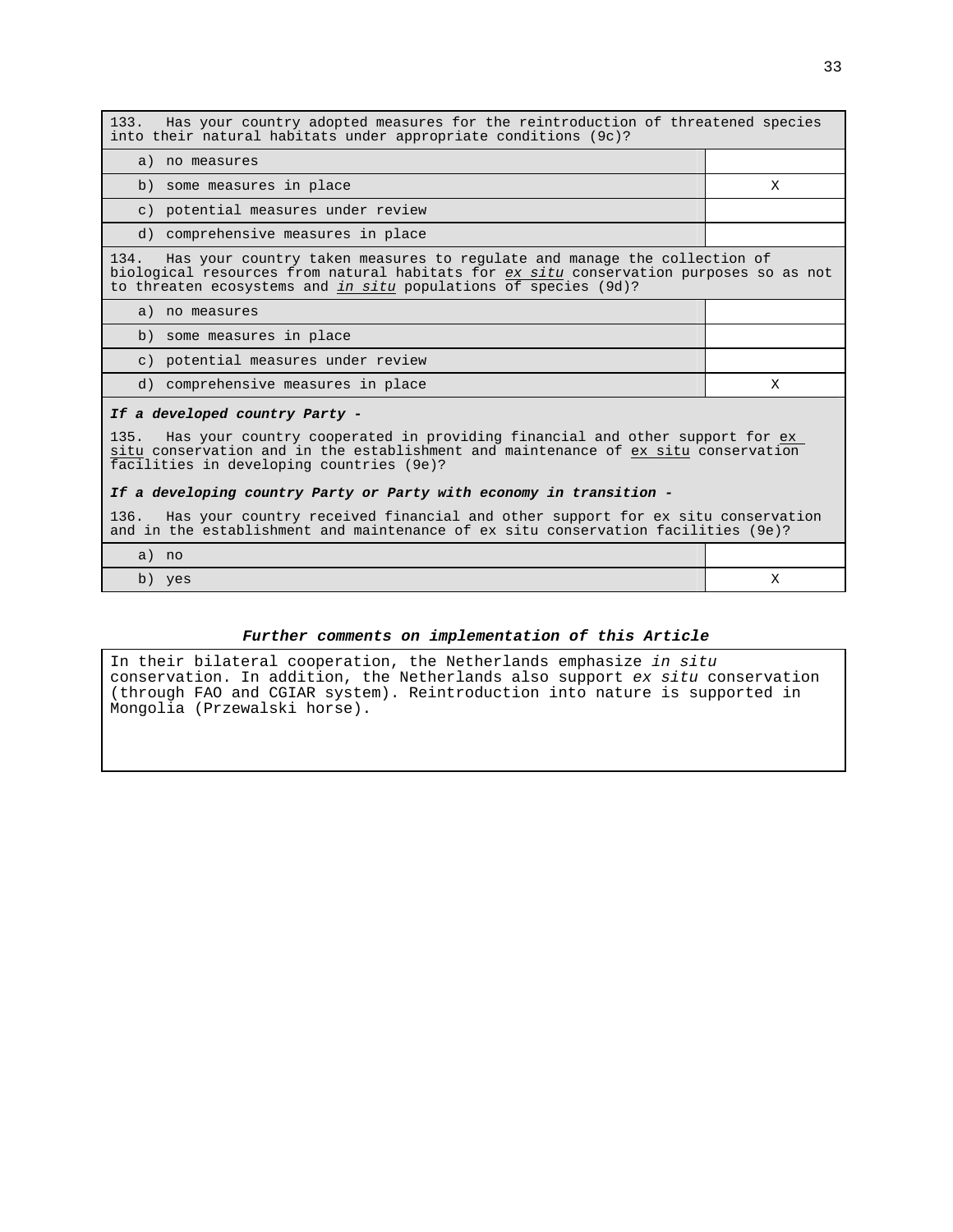# 137. What is the relative priority afforded to implementation of this Article and the associated decisions by your country? a) High  $\vert$  b) Medium  $\vert$  X  $\vert$  c) Low 138. To what extent are the resources available adequate for meeting the obligations and recommendations made? a) Good  $\begin{vmatrix} b \end{vmatrix}$  Adequate  $\begin{vmatrix} c \end{vmatrix}$  Limiting  $\begin{vmatrix} X & d \end{vmatrix}$  Severely limiting Further comments on relative priority and on availability of resources Severe external pressures, such as large-scale changes (e.g. infrastructure construction, urbanization, intensifying of agriculture), water pollution, acidification, dessication, and fertilization, have caused severe problems for a number of indigenous species and their populations in the Netherlands. Considering the endangerment status of several species and the developments of several pressures, the resources to counteract the problems are limiting. In their international policy, the Netherlands are supporting many projects considered to be sustainable. 139. Has your country integrated consideration of the conservation and sustainable use of biological resources into national decision making (10a)?

| r wicical repodreed inco hacional accipion manified (foa):                                                                                                                                        |   |
|---------------------------------------------------------------------------------------------------------------------------------------------------------------------------------------------------|---|
| a) no                                                                                                                                                                                             |   |
| b) early stages of development                                                                                                                                                                    |   |
| c) advanced stages of development                                                                                                                                                                 |   |
| d) programme or policy in place                                                                                                                                                                   | X |
| e) review of implementation available                                                                                                                                                             |   |
| 140.<br>Has your country adopted measures relating to the use of biological resources<br>that avoid or minimize adverse impacts on biological diversity (10b)?                                    |   |
| a) no measures                                                                                                                                                                                    |   |
| b) some measures in place                                                                                                                                                                         |   |
| c) potential measures under review                                                                                                                                                                |   |
| d) comprehensive measures in place                                                                                                                                                                | X |
| Has your country put in place measures that protect and encourage customary use<br>141.<br>of biological resources that is compatible with conservation or sustainable use<br>requirements (10c)? |   |
| a) no measures                                                                                                                                                                                    |   |
| b) some measures in place                                                                                                                                                                         |   |
| c) potential measures under review                                                                                                                                                                |   |
| d) comprehensive measures in place                                                                                                                                                                | Χ |
|                                                                                                                                                                                                   |   |

142. Has your country put in place measures that help local populations develop and implement remedial action in degraded areas where biological diversity has been reduced (10d)?

| no measures<br>a)                                  |  |
|----------------------------------------------------|--|
| some measures in place<br>b)                       |  |
| potential measures under review<br>$\mathcal{C}$ ) |  |

#### **Article 10 Sustainable use of components of biological diversity**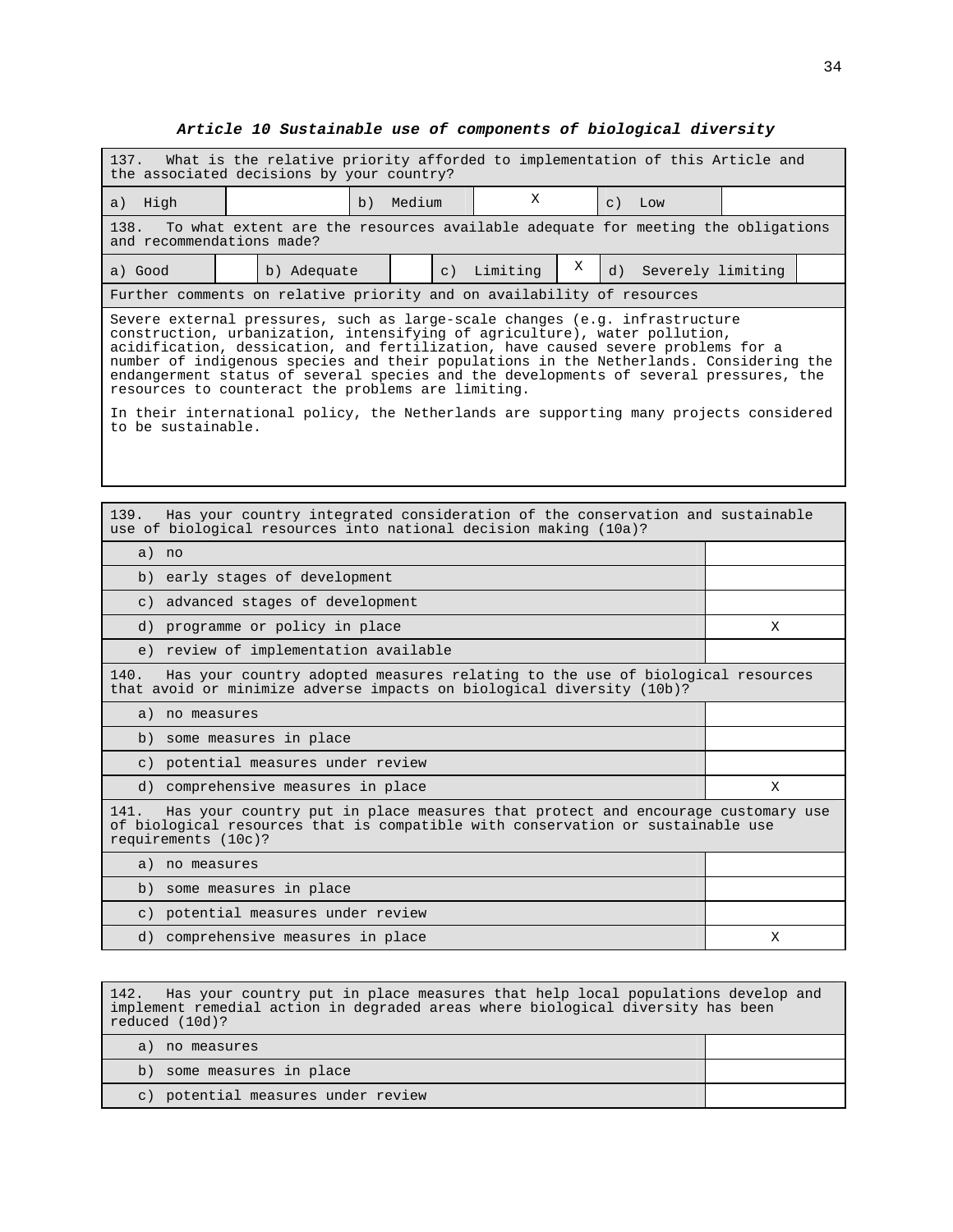| d) comprehensive measures in place                                                                                                                                                          | X |  |
|---------------------------------------------------------------------------------------------------------------------------------------------------------------------------------------------|---|--|
| 143. Does your country actively encourage co-operation between government<br>authorities and the private sector in developing methods for sustainable use of<br>biological diversity (10e)? |   |  |
| a) no                                                                                                                                                                                       |   |  |
| b) early stages of development                                                                                                                                                              |   |  |
| c) advanced stages of development                                                                                                                                                           | X |  |
| d) programme or policy in place                                                                                                                                                             |   |  |
| e) review of implementation available                                                                                                                                                       |   |  |

# **Decisions IV/15. Relationship of the Convention with the Commission on Sustainable Development and biodiversity-related conventions**

Ē

| 144. Has your country submitted to the Secretariat information on tourism and its<br>impacts on biological diversity, and efforts to effectively plan and manage tourism?                                       |   |  |
|-----------------------------------------------------------------------------------------------------------------------------------------------------------------------------------------------------------------|---|--|
| a) no                                                                                                                                                                                                           |   |  |
| b) yes - previous national report                                                                                                                                                                               |   |  |
| c) yes - case-studies                                                                                                                                                                                           | Χ |  |
| d) yes - other means (please give details below)                                                                                                                                                                |   |  |
| 145. Has your country submitted to the Secretariat information on biodiversity-<br>related activities of the CSD (such as SIDS, oceans, seas and freshwater resources,<br>consumption and production patterns)? |   |  |
| a) no                                                                                                                                                                                                           |   |  |
| b) yes - previous national report                                                                                                                                                                               |   |  |
| c) yes - correspondence                                                                                                                                                                                         | X |  |
| d) yes - other means (please give details below)                                                                                                                                                                |   |  |

### **Decision V/24. Sustainable use as a cross-cutting issue**

| Has your country identified indicators and incentive measures for sectors<br>146.<br>relevant to the conservation and sustainable use of biodiversity? |  |  |
|--------------------------------------------------------------------------------------------------------------------------------------------------------|--|--|
| a) no                                                                                                                                                  |  |  |
| b) assessment of potential indicators underway                                                                                                         |  |  |
| c) indicators identified (if so, please describe below)                                                                                                |  |  |

 $\overline{\phantom{a}}$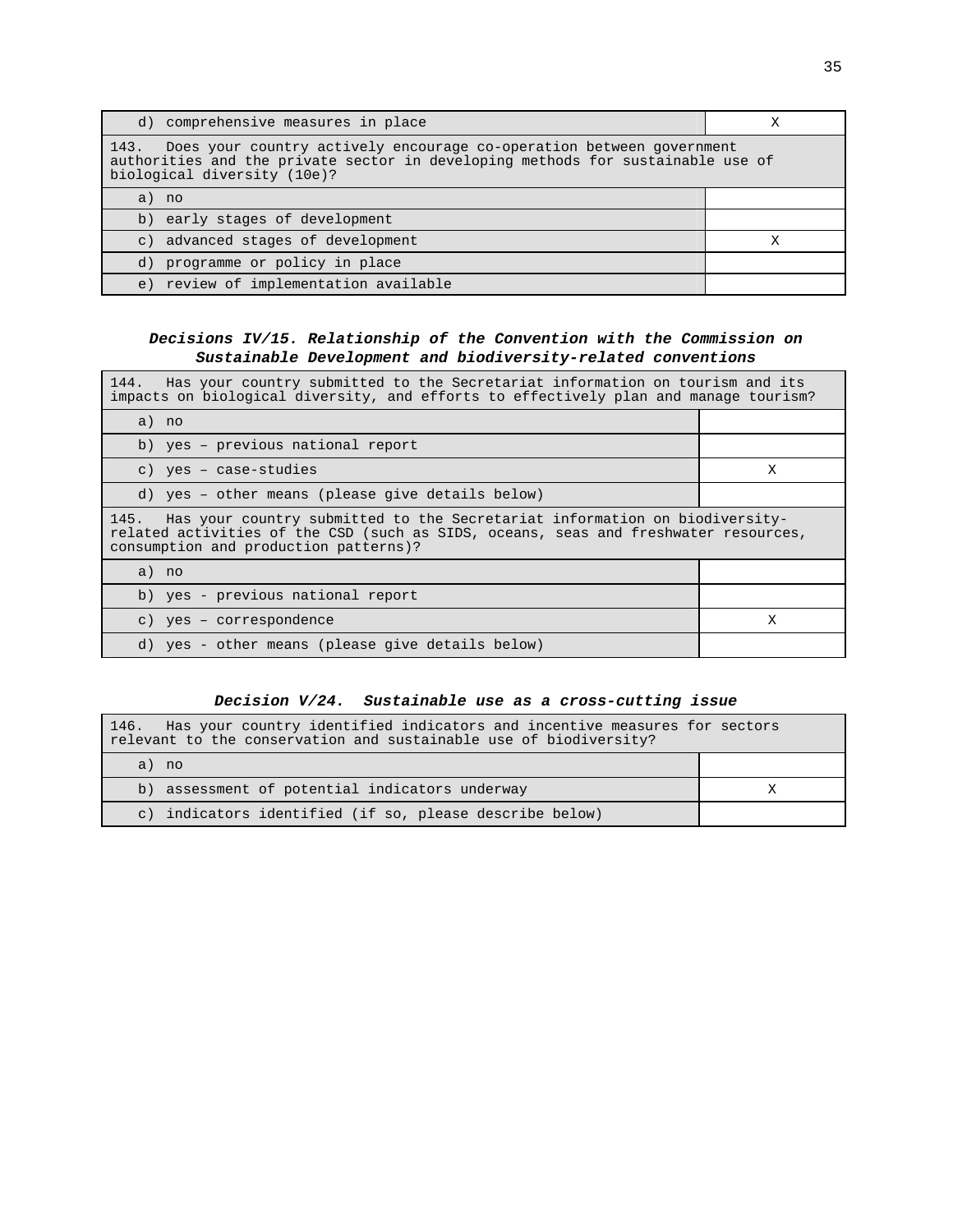147. Has your country assisted other Parties to increase their capacity to implement sustainable-use practices, programmes and policies at regional, national and local levels, especially in pursuit of poverty alleviation? a) no b) not relevant c) to a limited extent d) to a significant extent (please provide details) X 148. Has your country developed mechanisms to involve the private sector and indigenous and local communities in initiatives on sustainable use, and in mechanisms to ensure that indigenous and local communities benefit from such sustainable use? a) no b) mechanisms under development c) mechanisms in place (please describe) X 149. Has your country identified areas for conservation that would benefit through the sustainable use of biological diversity and communicated this information to the Executive Secretary? a) no X b) yes

#### **Decision V/25. Biological diversity and tourism**

150. Has your country based its policies, programmes and activities in the field of sustainable tourism on an assessment of the inter-linkages between tourism and biological diversity? a) no b) to a limited extent c) to a significant extent  $X$ 151. Has your country submitted case-studies on tourism as an example of the sustainable use of biological diversity to the Executive Secretary? a) no b) yes X 152. Has your country undertaken activities relevant to biodiversity and tourism in support of the International Year of Ecotourism? a) no b) yes X 153. Has your country undertaken activities relevant to biodiversity and tourism in support of the International Year of Mountains? a) no b) yes X 154. Has your country undertaken activities relevant to biodiversity and tourism in support of the International Coral Reef Initiative? a) no X b) yes 155. Has your country established enabling policies and legal frameworks to complement voluntary efforts for the effective implementation of sustainable tourism? a) no b) to a limited extent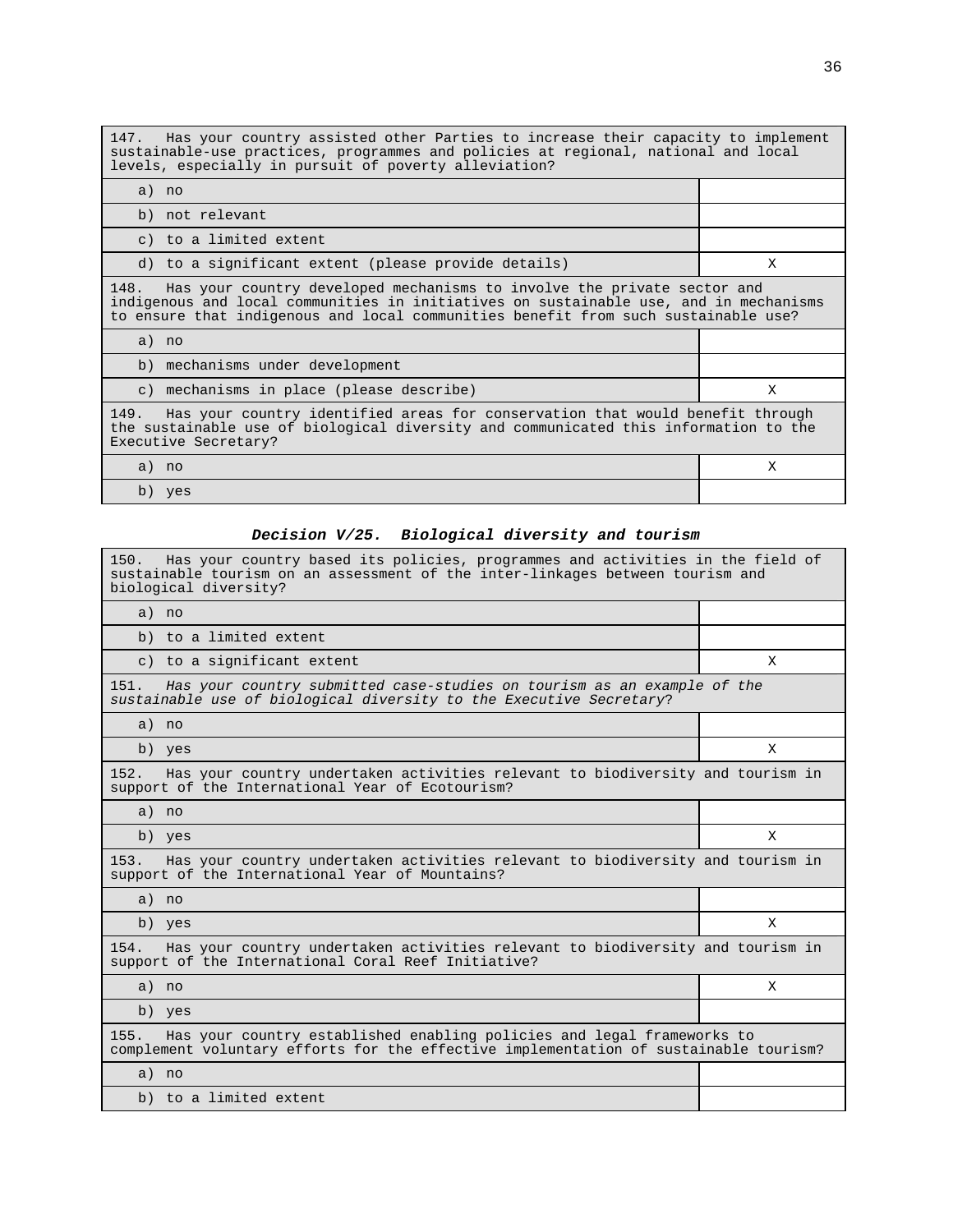| c) to a significant extent (please describe) |  |
|----------------------------------------------|--|
|----------------------------------------------|--|

#### Ad 139)

Integration of consideration of the conservation and sustainable use of biological resources into national decision-making has been mainly implemented for terrestrial and fresh water ecosystems, and, to a lesser extent, for marine ecosystems.

### Ad 147)

The Netherlands have supported several developing countries in achieving sustainable forest management and the sustainable use of agrobiodiversity.

Ad 152)

Activities are in planning.

Ad 153)

Activities are in planning.

## Ad 155)

The Netherlands have formulated a policy agenda with 12 different projects regarding the environment, recreation and tourism. The focus of the Dutch Programme International Nature management is also on tourism. An "initiative group on outgoing tourism, environment and nature" has been established with members of the tourist industry, government, NGOs, transport sector, and education sector. They coordinate several projects and initiatives. At the local level, provincial and local governments are responsible for tourism planning, whereas the management of recreational and nature areas is the responsibility of local governments, independent bodies, or nature management organizations.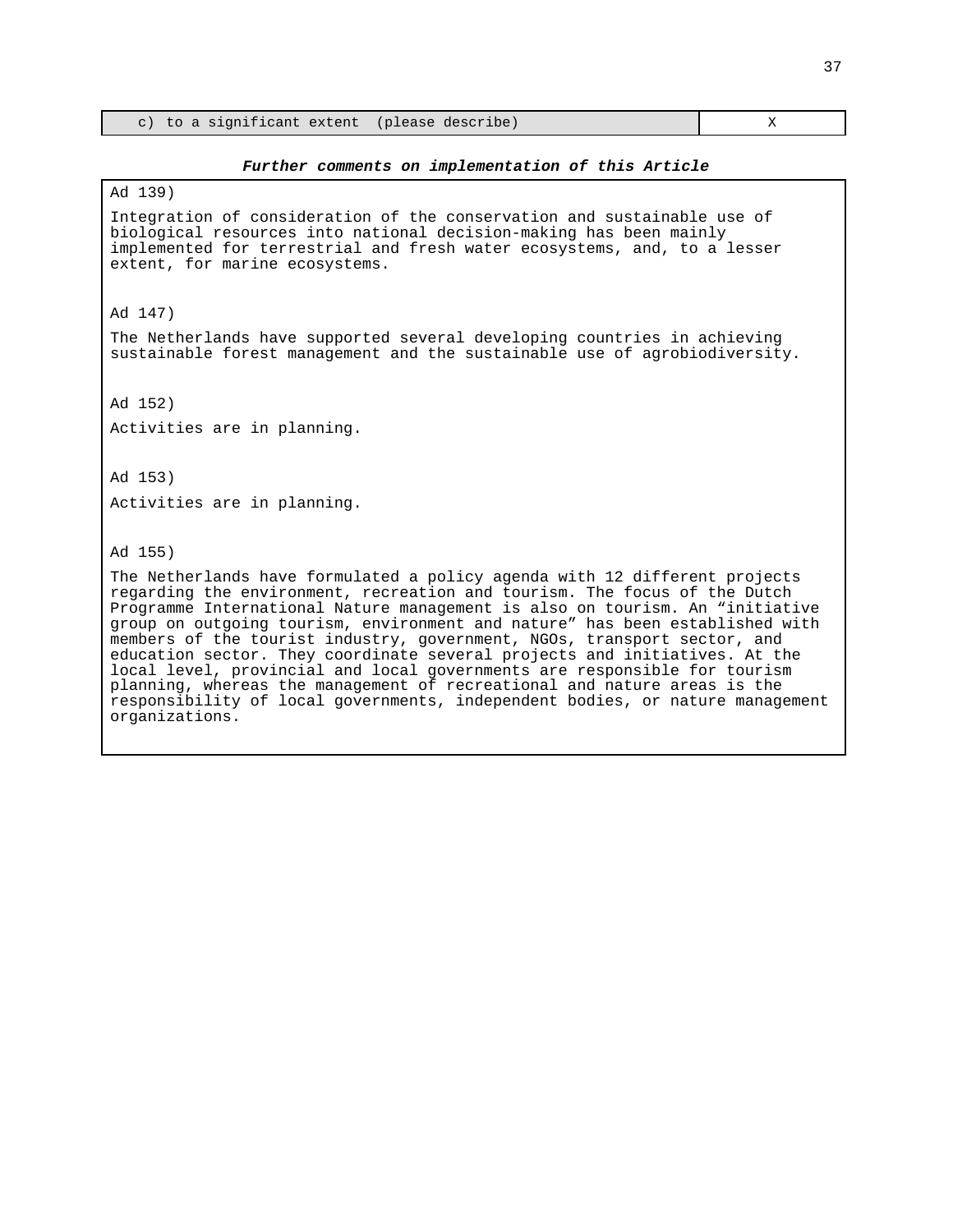# **Article 11 Incentive measures**

| 156.<br>What is the relative priority afforded to implementation of this Article and<br>the associated decisions by your country?                       |  |             |    |        |                |          |  |                 |                   |  |
|---------------------------------------------------------------------------------------------------------------------------------------------------------|--|-------------|----|--------|----------------|----------|--|-----------------|-------------------|--|
| High<br>a)                                                                                                                                              |  | Χ           | b) | Medium |                |          |  | $\mathcal{C}$ ) | Low               |  |
| 157.<br>To what extent are the resources available adequate for meeting the obligations<br>and recommendations made?                                    |  |             |    |        |                |          |  |                 |                   |  |
| a) Good                                                                                                                                                 |  | b) Adequate |    | Χ      | $\mathsf{C}$ ) | Limiting |  | d)              | Severely limiting |  |
| Further comments on relative priority and on availability of resources                                                                                  |  |             |    |        |                |          |  |                 |                   |  |
| The Netherlands do consider incentive measures a major tool to promote direct and<br>indirect conservation and sustainable use of biological diversity. |  |             |    |        |                |          |  |                 |                   |  |

| 158. Are programmes in place to identify and ensure the adoption of economically and<br>socially sound measures that act as incentives for the conservation and sustainable<br>use of components of biological diversity? |   |  |  |  |  |
|---------------------------------------------------------------------------------------------------------------------------------------------------------------------------------------------------------------------------|---|--|--|--|--|
| a) no                                                                                                                                                                                                                     |   |  |  |  |  |
| b) early stages of development                                                                                                                                                                                            |   |  |  |  |  |
| c) advanced stages of development                                                                                                                                                                                         |   |  |  |  |  |
| d) programmes in place                                                                                                                                                                                                    | X |  |  |  |  |
| e) review of implementation available                                                                                                                                                                                     |   |  |  |  |  |
| 159. Do these incentives, and the programmes to identify them and ensure their<br>adoption, cover the full range of sectoral activities?                                                                                  |   |  |  |  |  |
| a) no                                                                                                                                                                                                                     |   |  |  |  |  |
| b) some sectors                                                                                                                                                                                                           |   |  |  |  |  |
| c) all major sectors                                                                                                                                                                                                      | Х |  |  |  |  |
| all sectors<br>d)                                                                                                                                                                                                         |   |  |  |  |  |

## **Decision III/18. Incentive measures**

| 160. Has your country reviewed legislation and economic policies to identify and<br>promote incentives for the conservation and sustainable use of components of<br>biological diversity?                                                                                                                                 |              |  |  |  |  |
|---------------------------------------------------------------------------------------------------------------------------------------------------------------------------------------------------------------------------------------------------------------------------------------------------------------------------|--------------|--|--|--|--|
| a) no                                                                                                                                                                                                                                                                                                                     |              |  |  |  |  |
| b) reviews in progress                                                                                                                                                                                                                                                                                                    |              |  |  |  |  |
| c) some reviews complete                                                                                                                                                                                                                                                                                                  | X            |  |  |  |  |
| d) as far as practically possible                                                                                                                                                                                                                                                                                         |              |  |  |  |  |
| 161. Has your country ensured the development of mechanisms or approaches to ensure<br>adequate incorporation of both market and non-market values of biological diversity<br>into plans, policies and programmes and other relevant areas, <i>inter alia</i> , national<br>accounting systems and investment strategies? |              |  |  |  |  |
| a) no                                                                                                                                                                                                                                                                                                                     |              |  |  |  |  |
| b) early stages of identifying mechanisms                                                                                                                                                                                                                                                                                 |              |  |  |  |  |
| c) advanced stages of identifying mechanisms                                                                                                                                                                                                                                                                              | X            |  |  |  |  |
| d) mechanisms in place                                                                                                                                                                                                                                                                                                    | $\mathbf{x}$ |  |  |  |  |
| e) review of impact of mechanisms available                                                                                                                                                                                                                                                                               |              |  |  |  |  |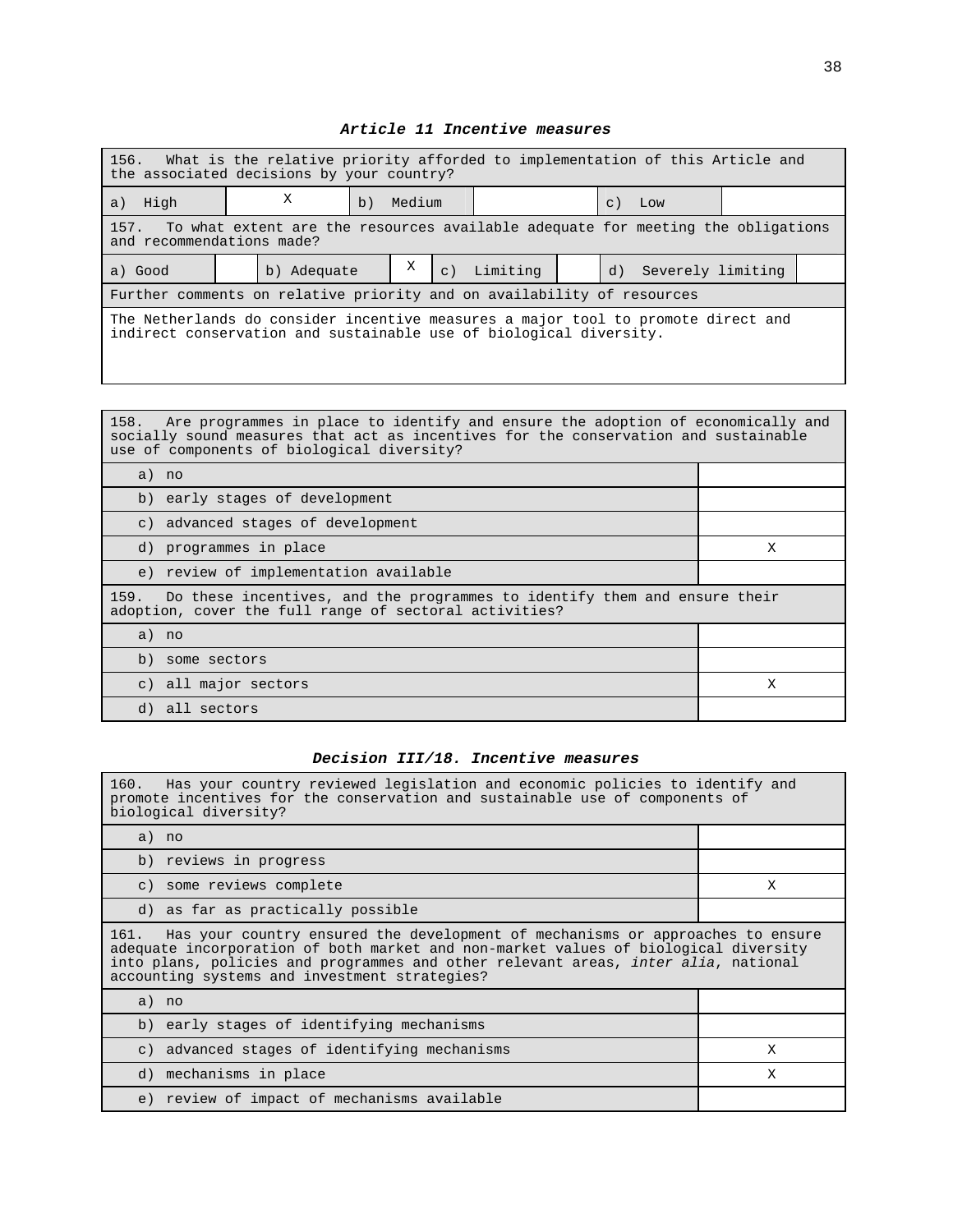| 162. Has your country developed training and capacity building programmes to<br>implement incentive measures and promote private-sector initiatives?                     |   |  |  |  |  |
|--------------------------------------------------------------------------------------------------------------------------------------------------------------------------|---|--|--|--|--|
| a) no                                                                                                                                                                    |   |  |  |  |  |
| b) planned                                                                                                                                                               |   |  |  |  |  |
| c) some                                                                                                                                                                  | X |  |  |  |  |
| d) many                                                                                                                                                                  |   |  |  |  |  |
| 163. Has your country incorporated biological diversity considerations into impact<br>assessments as a step in the design and implementation of incentive measures?      |   |  |  |  |  |
| a) no                                                                                                                                                                    |   |  |  |  |  |
| b) yes                                                                                                                                                                   | X |  |  |  |  |
| Has your country shared experience on incentive measures with other Contracting<br>164.<br>Parties, including making relevant case-studies available to the Secretariat? |   |  |  |  |  |
| a) no                                                                                                                                                                    |   |  |  |  |  |
| b) yes - previous national report                                                                                                                                        |   |  |  |  |  |
| c) yes - case-studies                                                                                                                                                    | X |  |  |  |  |
| d) yes - other means (please give details below)                                                                                                                         | X |  |  |  |  |

# **Decision IV/10. Measures for implementing the Convention [part]**

| Is your country actively designing and implementing incentive measures?<br>165.                                                                                                                  |   |  |  |  |  |  |
|--------------------------------------------------------------------------------------------------------------------------------------------------------------------------------------------------|---|--|--|--|--|--|
| a) no                                                                                                                                                                                            |   |  |  |  |  |  |
| b)<br>early stages of development                                                                                                                                                                |   |  |  |  |  |  |
| c) advanced stages of development                                                                                                                                                                | X |  |  |  |  |  |
| d) measures in place                                                                                                                                                                             | X |  |  |  |  |  |
| e) review of implementation available                                                                                                                                                            |   |  |  |  |  |  |
| Has your country identified threats to biological diversity and underlying<br>166.<br>causes of biodiversity loss, including the relevant actors, as a stage in designing<br>incentive measures? |   |  |  |  |  |  |
| a) no                                                                                                                                                                                            |   |  |  |  |  |  |
| b) partially reviewed                                                                                                                                                                            |   |  |  |  |  |  |
| c) thoroughly reviewed                                                                                                                                                                           |   |  |  |  |  |  |
| d) measures designed based on the reviews                                                                                                                                                        | X |  |  |  |  |  |
| e) review of implementation available                                                                                                                                                            |   |  |  |  |  |  |
| Do the existing incentive measures take account of economic, social, cultural<br>167.<br>and ethical valuation of biological diversity?                                                          |   |  |  |  |  |  |
| a) no                                                                                                                                                                                            |   |  |  |  |  |  |
| b) yes - limited extent                                                                                                                                                                          |   |  |  |  |  |  |
| c) yes - significant extent                                                                                                                                                                      | X |  |  |  |  |  |
| 168.<br>Has your country developed legal and policy frameworks for the design and<br>implementation of incentive measures?                                                                       |   |  |  |  |  |  |
| a) no                                                                                                                                                                                            |   |  |  |  |  |  |
| b) early stages of development                                                                                                                                                                   |   |  |  |  |  |  |
| c) advanced stages of development                                                                                                                                                                |   |  |  |  |  |  |
| d) frameworks in place                                                                                                                                                                           | х |  |  |  |  |  |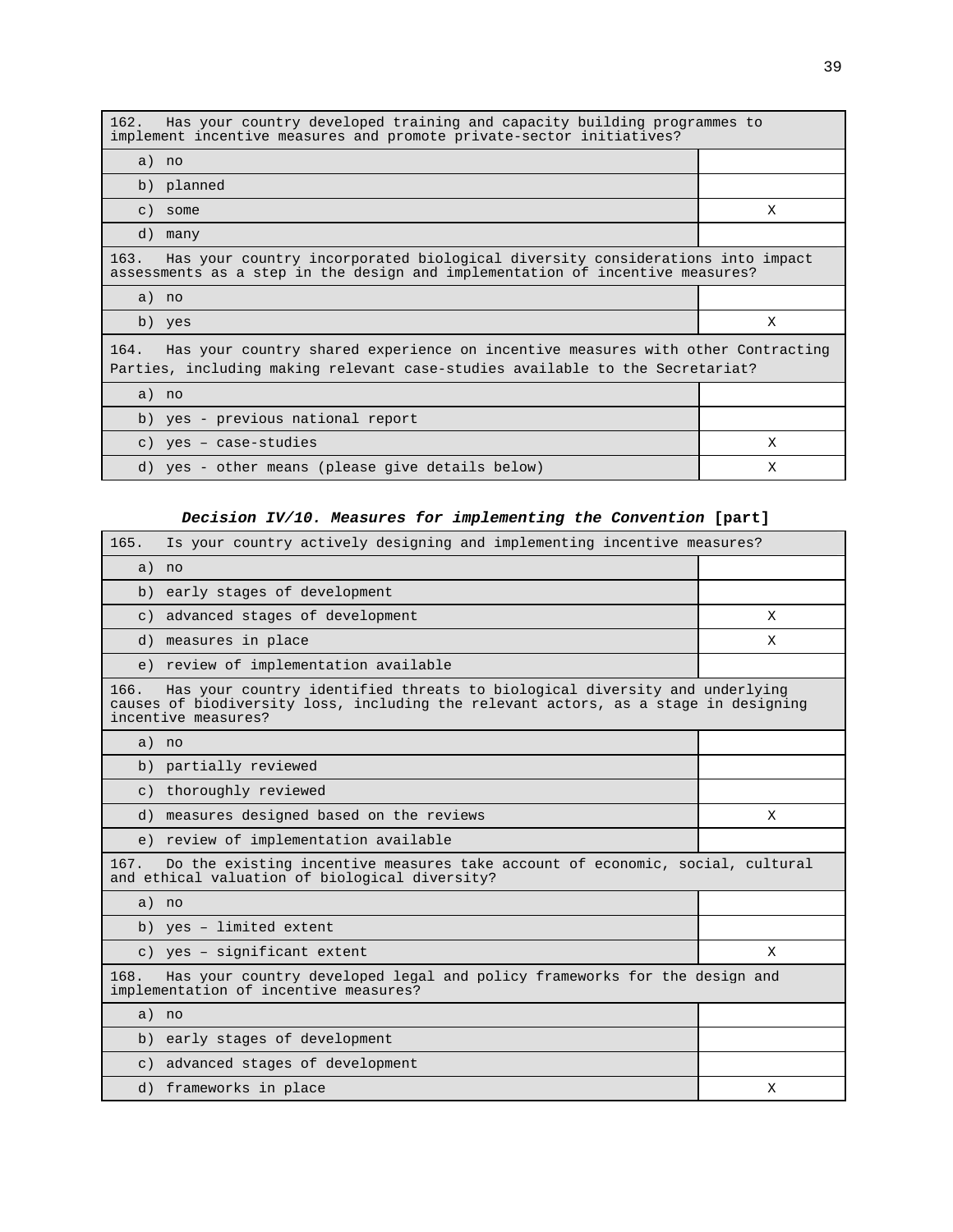| e) review of implementation available                                                                                                                                    | X |
|--------------------------------------------------------------------------------------------------------------------------------------------------------------------------|---|
| Does your country carry out consultative processes to define clear target-<br>169.<br>oriented incentive measures to address the underlying causes of biodiversity loss? |   |
| a) no                                                                                                                                                                    |   |
| b) processes being identified                                                                                                                                            |   |
| c) processes identified but not implemented                                                                                                                              |   |
| d) processes in place                                                                                                                                                    | X |
| Has your country identified and considered neutralizing perverse incentives?<br>170.                                                                                     |   |
| a) no                                                                                                                                                                    |   |
| b) identification programme under way                                                                                                                                    |   |
| c) identified but not all neutralized                                                                                                                                    | X |
| identified and neutralized<br>d)                                                                                                                                         |   |

# **Decision V/15. Incentive measures**

| 171. Has your country reviewed the incentive measures promoted through the Kyoto<br>Protocol to the UN Framework Convention on Climate Change?                                          |   |  |  |  |  |
|-----------------------------------------------------------------------------------------------------------------------------------------------------------------------------------------|---|--|--|--|--|
| a) no                                                                                                                                                                                   |   |  |  |  |  |
| b) yes                                                                                                                                                                                  | Х |  |  |  |  |
| Has your country explored possible ways and means by which these incentive<br>172.<br>measures can support the objectives of the Convention on Biological Diversity in your<br>country? |   |  |  |  |  |
| a) no                                                                                                                                                                                   |   |  |  |  |  |
| b) under consideration                                                                                                                                                                  |   |  |  |  |  |
| c) early stages of development                                                                                                                                                          |   |  |  |  |  |
| d) advanced stages of development                                                                                                                                                       | X |  |  |  |  |
| further information available<br>e)                                                                                                                                                     |   |  |  |  |  |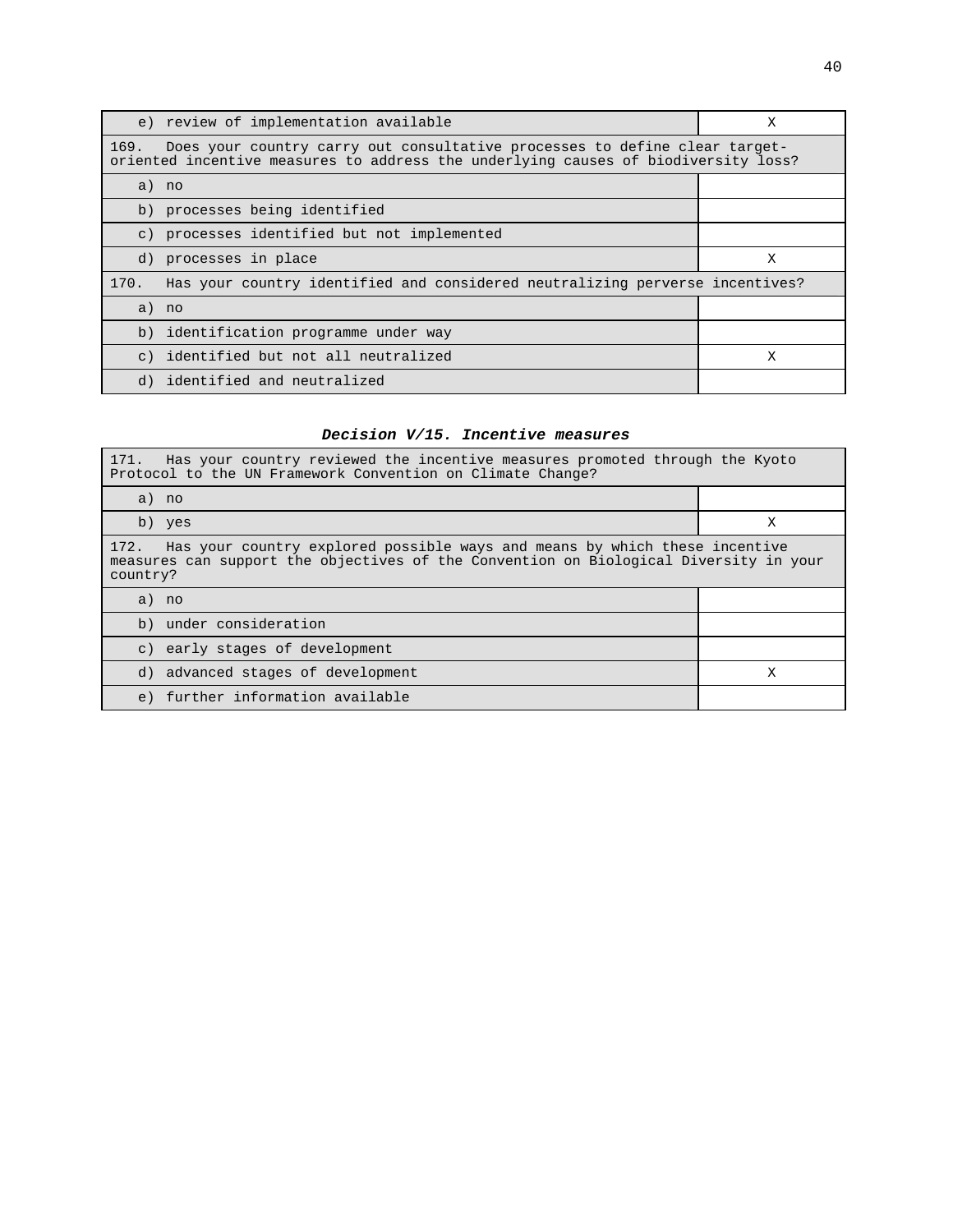Ad 158) There are fiscal and non-fiscal measures aiming at lowering the pressures, promoting market creation, and promoting conservation and sustainable use. The fiscal measures include: "ecotaxes" (e.g. taxes on groundwater extraction and on landfill), tax exemptions (e.g. tax exemptions for forest conservation and for green investment funds), high VAT-taxes (on fertilizers and pesticides), and accelerated depreciation for assets important to conservation. Non-fiscal measures include: a programme for offering financial compensation to farmers for conservation of natural and semi-natural biodiversity. Other measures are under development(e.g. taxes on surface mining, tax rebates for nature protection, taxes on pesticides, taxes on shifts in land use resulting in biodiversity decline).

#### Ad 159)

With the exception of fisheries, the incentives for the conservation and sustainable use of components of biological diversity cover activities of most sectors.

#### Ad 164)

I.a. active participation in the OECD Working Group on Economic Aspects of Biodiversity.

## Ad 165)

Basic aims of Dutch development cooperation and environmental policy include the implementation of the Rio conventions (CBD, CCD and UNFCC). The partnership programmes of the Netherlands with Worldbank, FAO and IUCN also aim at the implementation.

### Ad 170)

The Netherlands will encourage the EU to identify and to further address EU incentives with negative effects on biodiversity.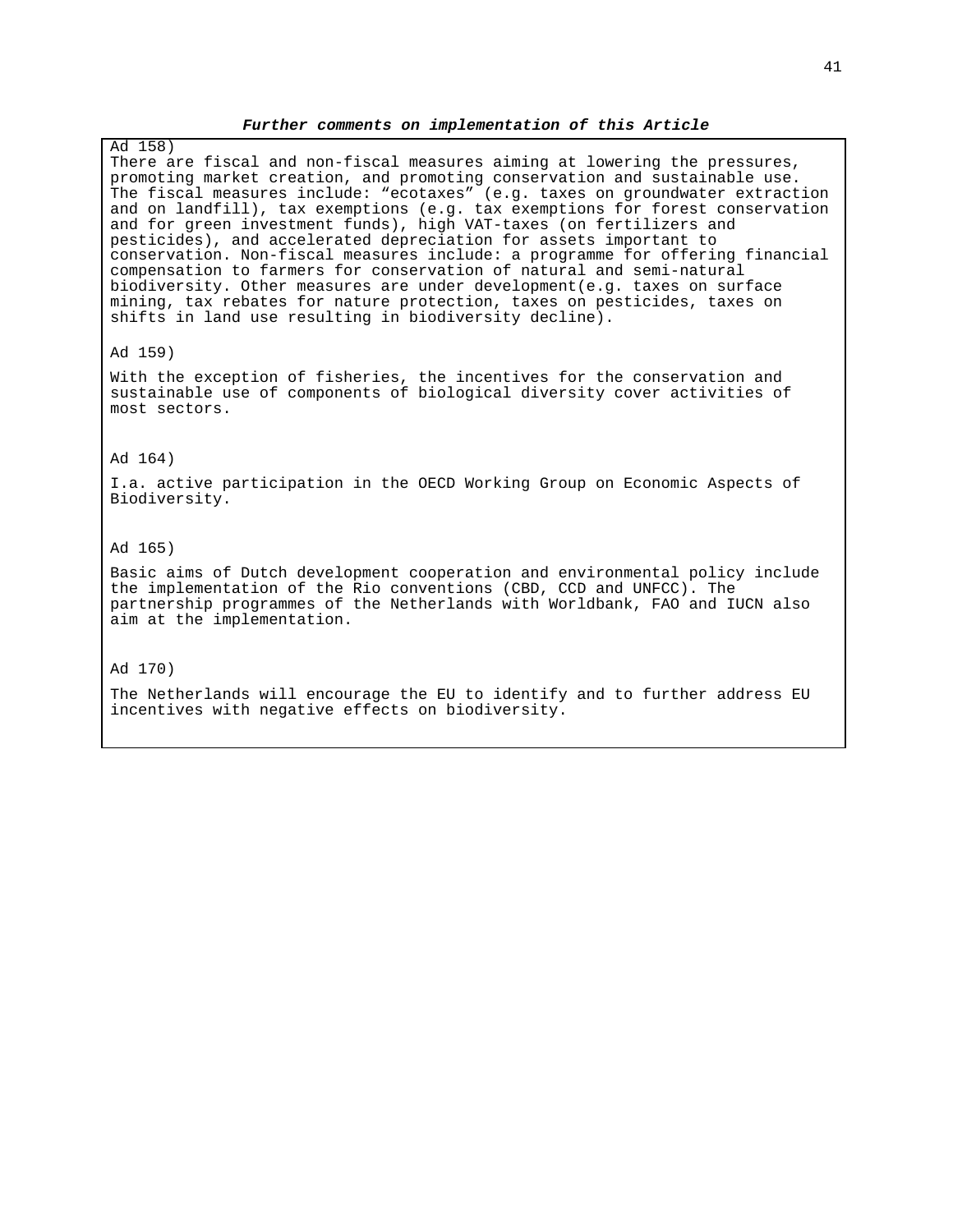# **Article 12 Research and training**

| 173.<br>the associated decisions by your country?                                                                                                                                                                  |                                                                                                                                     |              |        |          |  | What is the relative priority afforded to implementation of this Article and    |                   |  |
|--------------------------------------------------------------------------------------------------------------------------------------------------------------------------------------------------------------------|-------------------------------------------------------------------------------------------------------------------------------------|--------------|--------|----------|--|---------------------------------------------------------------------------------|-------------------|--|
| High<br>a)                                                                                                                                                                                                         | Χ                                                                                                                                   | Medium<br>b) |        |          |  | $\mathsf{C}$ )<br>Low                                                           |                   |  |
| 174.<br>and recommendations made?                                                                                                                                                                                  |                                                                                                                                     |              |        |          |  | To what extent are the resources available adequate for meeting the obligations |                   |  |
| Χ<br>a) Good                                                                                                                                                                                                       | b) Adequate                                                                                                                         |              | $\in)$ | Limiting |  | d)                                                                              | Severely limiting |  |
| Further comments on relative priority and on availability of resources                                                                                                                                             |                                                                                                                                     |              |        |          |  |                                                                                 |                   |  |
|                                                                                                                                                                                                                    | In 1998, the Dutch "Stimulation Programme Biodiversity Research" has started. The<br>programme will be finished by the end of 2002. |              |        |          |  |                                                                                 |                   |  |
| 175.                                                                                                                                                                                                               |                                                                                                                                     |              |        |          |  | Has your country established programmes for scientific and technical education  |                   |  |
| and training in measures for the identification, conservation and sustainable use of<br>biological diversity and its components (12a)?                                                                             |                                                                                                                                     |              |        |          |  |                                                                                 |                   |  |
| a) no                                                                                                                                                                                                              |                                                                                                                                     |              |        |          |  |                                                                                 |                   |  |
| b) early stages of development                                                                                                                                                                                     |                                                                                                                                     |              |        |          |  |                                                                                 |                   |  |
| c) advanced stages of development                                                                                                                                                                                  |                                                                                                                                     |              |        |          |  |                                                                                 |                   |  |
| d) programmes in place                                                                                                                                                                                             |                                                                                                                                     |              |        |          |  |                                                                                 | X                 |  |
| Has your country provided support to other Parties for education and training<br>176.<br>in measures for the identification, conservation and sustainable use of biological<br>diversity and its components (12a)? |                                                                                                                                     |              |        |          |  |                                                                                 |                   |  |
| a) no                                                                                                                                                                                                              |                                                                                                                                     |              |        |          |  |                                                                                 |                   |  |
| b) yes                                                                                                                                                                                                             |                                                                                                                                     |              |        |          |  |                                                                                 | X                 |  |
| 177.<br>conservation and sustainable use of biological diversity (12b)?                                                                                                                                            |                                                                                                                                     |              |        |          |  | Does your country promote and encourage research which contributes to the       |                   |  |
| a) no                                                                                                                                                                                                              |                                                                                                                                     |              |        |          |  |                                                                                 |                   |  |
| b) yes - limited extent                                                                                                                                                                                            |                                                                                                                                     |              |        |          |  |                                                                                 |                   |  |
| c) yes - significant extent                                                                                                                                                                                        |                                                                                                                                     |              |        |          |  |                                                                                 | X                 |  |
| Does your country promote and cooperate in the use of scientific advances in<br>178.<br>biological diversity research in developing methods for conservation and sustainable<br>use of biological resources (12c)? |                                                                                                                                     |              |        |          |  |                                                                                 |                   |  |
| a) no                                                                                                                                                                                                              |                                                                                                                                     |              |        |          |  |                                                                                 |                   |  |
| b) yes - limited extent                                                                                                                                                                                            |                                                                                                                                     |              |        |          |  |                                                                                 |                   |  |
| c) yes - significant extent                                                                                                                                                                                        |                                                                                                                                     |              |        |          |  |                                                                                 | Χ                 |  |
| If a developed country Party -                                                                                                                                                                                     |                                                                                                                                     |              |        |          |  |                                                                                 |                   |  |

179. Does your country's implementation of the above activities take into account the special needs of developing countries? a) no b) yes, where relevant  $X$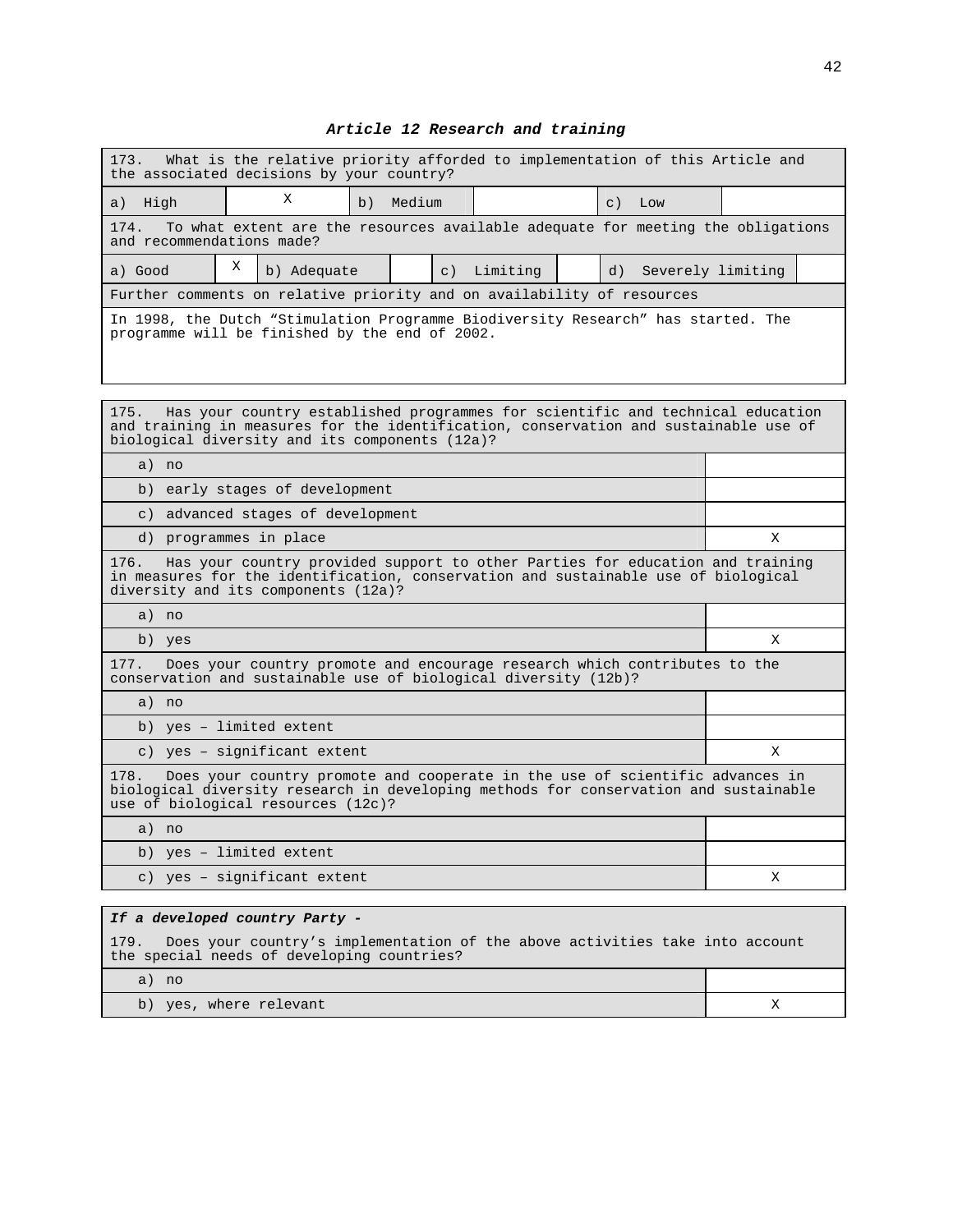Ad 175)

Examples are the Wetland Management Course and the Wetland Restoration course for foreign students in the Netherlands. The staff of the Wetland Management Course is currently supporting the development of a wetland management course in Kenya.

Ad 176 and 179)

Capacity building is an important aim of Dutch development cooperation policy. Many programmes, such as the Tropenbos and the RAWOO-Philippines programme, support developing countries with research and training. Supporting the CGIAR system also aims at research and capacity building in the field of agrobiodiversity in developing countries. The Netherlands also support the Wildlife Schools in Cameroon, Indonesia and South Africa.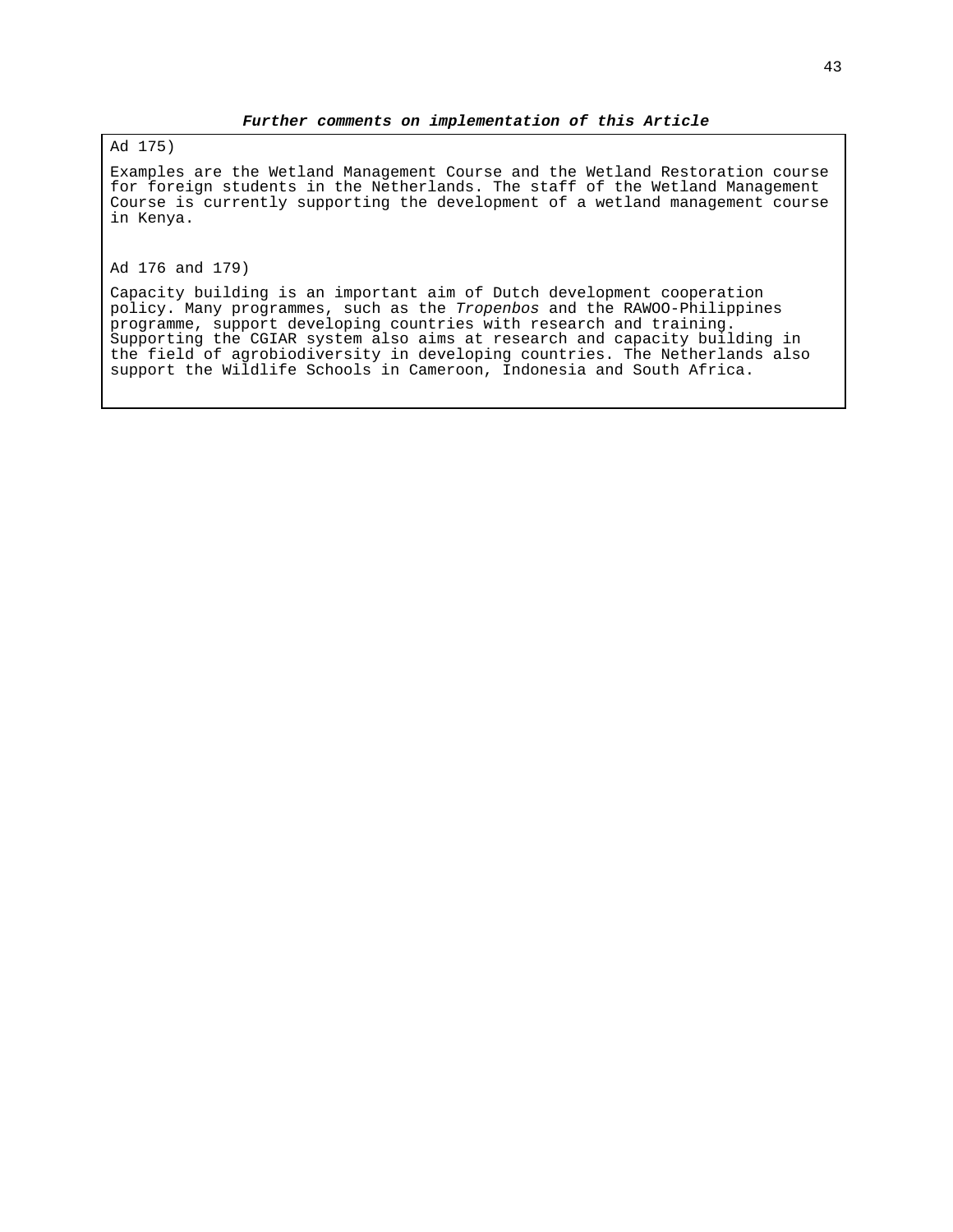| 180.<br>What is the relative priority afforded to implementation of this Article and<br>the associated decisions by your country? |  |             |    |        |         |          |  |                 |                   |  |
|-----------------------------------------------------------------------------------------------------------------------------------|--|-------------|----|--------|---------|----------|--|-----------------|-------------------|--|
| High<br>a)                                                                                                                        |  | X           | b) | Medium |         |          |  | $\mathcal{C}$ ) | Low               |  |
| 181.<br>To what extent are the resources available adequate for meeting the obligations<br>and recommendations made?              |  |             |    |        |         |          |  |                 |                   |  |
| a) Good                                                                                                                           |  | b) Adequate |    | X      | $\in$ ) | Limiting |  | d)              | Severely limiting |  |
| Further comments on relative priority and on availability of resources                                                            |  |             |    |        |         |          |  |                 |                   |  |
|                                                                                                                                   |  |             |    |        |         |          |  |                 |                   |  |
|                                                                                                                                   |  |             |    |        |         |          |  |                 |                   |  |
|                                                                                                                                   |  |             |    |        |         |          |  |                 |                   |  |
|                                                                                                                                   |  |             |    |        |         |          |  |                 |                   |  |

# **Article 13 Public education and awareness**

| 182. Does your country promote and encourage understanding of the importance of, and<br>the measures required for, the conservation of biodiversity (13a) through media?                                                  |   |  |  |  |  |  |
|---------------------------------------------------------------------------------------------------------------------------------------------------------------------------------------------------------------------------|---|--|--|--|--|--|
| a) no                                                                                                                                                                                                                     |   |  |  |  |  |  |
| b) yes - limited extent                                                                                                                                                                                                   | X |  |  |  |  |  |
| c) yes - significant extent                                                                                                                                                                                               |   |  |  |  |  |  |
| 183. Does your country promote and encourage understanding of the importance of, and<br>the measures required for, the conservation of biodiversity (13a) through the<br>inclusion of this topic in education programmes? |   |  |  |  |  |  |
| a) no                                                                                                                                                                                                                     |   |  |  |  |  |  |
| b) yes - limited extent                                                                                                                                                                                                   |   |  |  |  |  |  |
| c) yes - significant extent                                                                                                                                                                                               | Χ |  |  |  |  |  |
| 184. Does your country cooperate with other States and international organizations<br>in developing relevant educational and public awareness programmes (13b)?                                                           |   |  |  |  |  |  |
| a) no                                                                                                                                                                                                                     |   |  |  |  |  |  |
| b) yes - limited extent                                                                                                                                                                                                   |   |  |  |  |  |  |
| c) yes - significant extent                                                                                                                                                                                               | X |  |  |  |  |  |

# **Decision IV/10. Measures for implementing the Convention [part]**

| Are public education and awareness needs covered in the national strategy and<br>185.<br>action plan? |  |
|-------------------------------------------------------------------------------------------------------|--|
| a) no                                                                                                 |  |
| b) yes - limited extent                                                                               |  |
| c) yes - significant extent                                                                           |  |

| 186. Has your country allocated appropriate resources for the strategic use of<br>education and communication instruments at each phase of policy formulation,<br>implementation and evaluation? |   |  |  |  |
|--------------------------------------------------------------------------------------------------------------------------------------------------------------------------------------------------|---|--|--|--|
| a) limited resources                                                                                                                                                                             |   |  |  |  |
| b) significant but not adequate resources                                                                                                                                                        | Х |  |  |  |
| adequate resources<br>$\mathcal{C}$ )                                                                                                                                                            |   |  |  |  |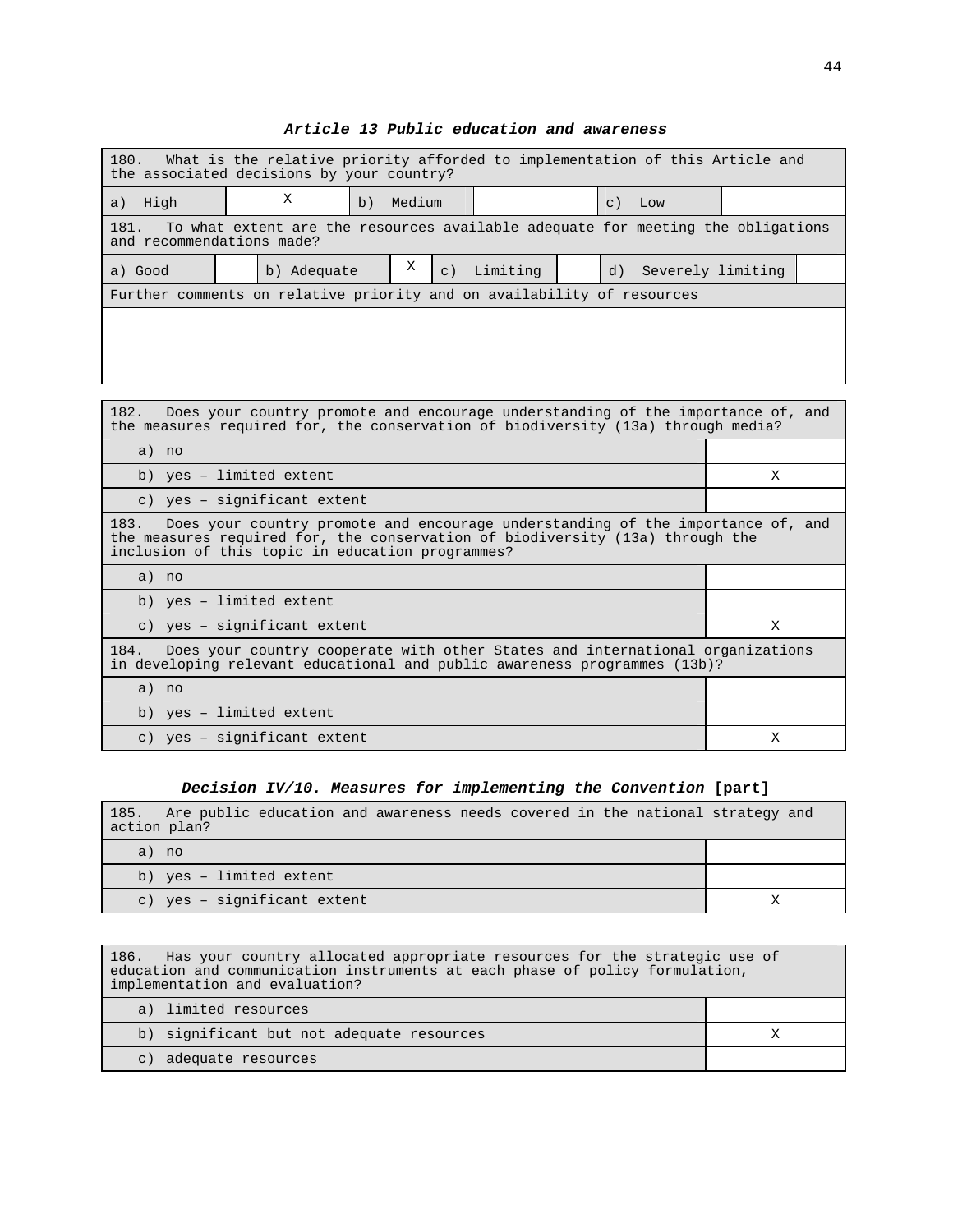187. Does your country support initiatives by major groups that foster stakeholder participation and that integrate biological diversity conservation matters in their practice and education programmes? a) no b) yes X 188. Has your country integrated biodiversity concerns into education strategies? a) no b) early stages of development c) advanced stages of development d) yes X 189. Has your country made available any case-studies on public education and awareness and public participation, or otherwise sought to share experiences? a) no b) yes X 190. Has your country illustrated and translated the provisions of the Convention into any local languages to promote public education and awareness raising of relevant sectors? a) not relevant  $X$ b) still to be done c) under development d) yes 191. Is your country supporting local, national, sub-regional and regional education and awareness programmes? a) no b) yes – limited extent c) yes – significant extent  $X$ **If a developing country Party or Party with economy in transition -** 192. When requesting assistance through the GEF, has your country proposed projects that promote measures for implementing Article 13 of the Convention? a) no b) yes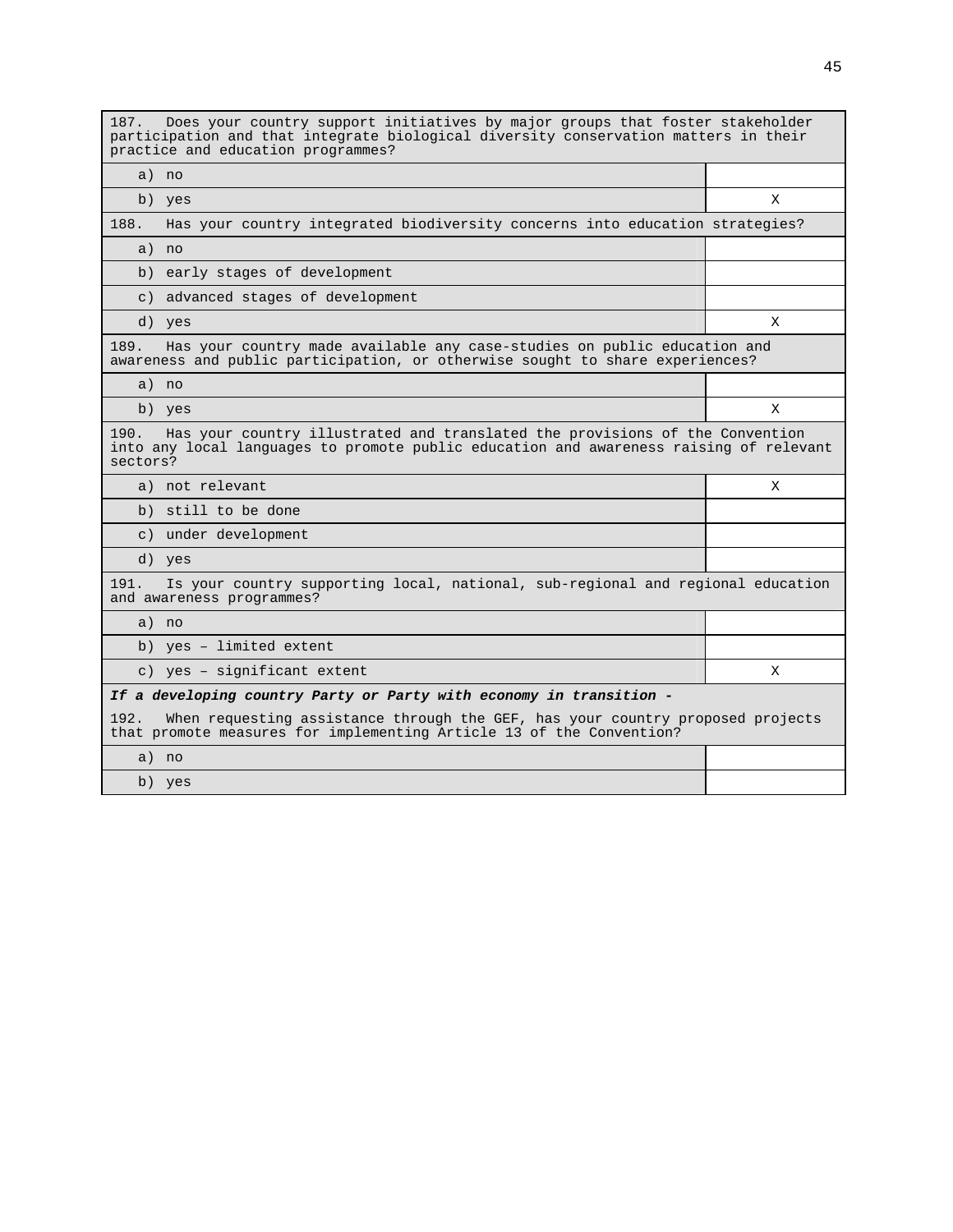| Does your country support capacity-building for education and communication in<br>193.<br>biological diversity as part of the national biodiversity strategy and action plans? |  |
|--------------------------------------------------------------------------------------------------------------------------------------------------------------------------------|--|
| a) no                                                                                                                                                                          |  |
| b) limited support                                                                                                                                                             |  |
| c) yes (please give details)                                                                                                                                                   |  |

### **Decision V/17. Education and public awareness**

#### **Further comments on implementation of this Article**

Biological diversity is an integral part of the Dutch national education plan "Learning for Sustainability", a joint project of several ministries.

In the period 1992-2000, the educational use of the concept "biodiversity" has increased remarkably, in particular, during the second half of this period, when a number of national study meetings were held. The meetings had been organized by the National Reference Centre for Nature Management and several NGOs. The themes discussed included: "biodiversity as an ill-defined concept"; "biodiversity in several societal sectors"; "application of biodiversity in educational settings"; and "biodiversity and communication patterns". Moreover, the universities of Utrecht and Wageningen have published results of their comprehensive research on methodologies of integrating "biodiversity" in learning programs and processes (English version entitled "Environmental education and biodiversity" is available from the National Reference Centre for Nature Management). In 2000, a national quick scan was carried out investigating the causes that hamper the further enlargement of the role of biodiversity in education.

Dutch efforts, including the Programme International Nature Management, have significantly contributed to the integration of education and public awareness in the Pan-European Biodiversity and Landscape Strategy. In 1999, the Netherlands, together with the IUCN, have organized a Pan-European Expert Meeting on Sustainable Development and Environmental Education. Biodiversity was one of the issues. The Netherlans also cooperate with the CBD Secretariat, UNESCO and IUCN to promote education as a major tool to achieve the objections of the Convention.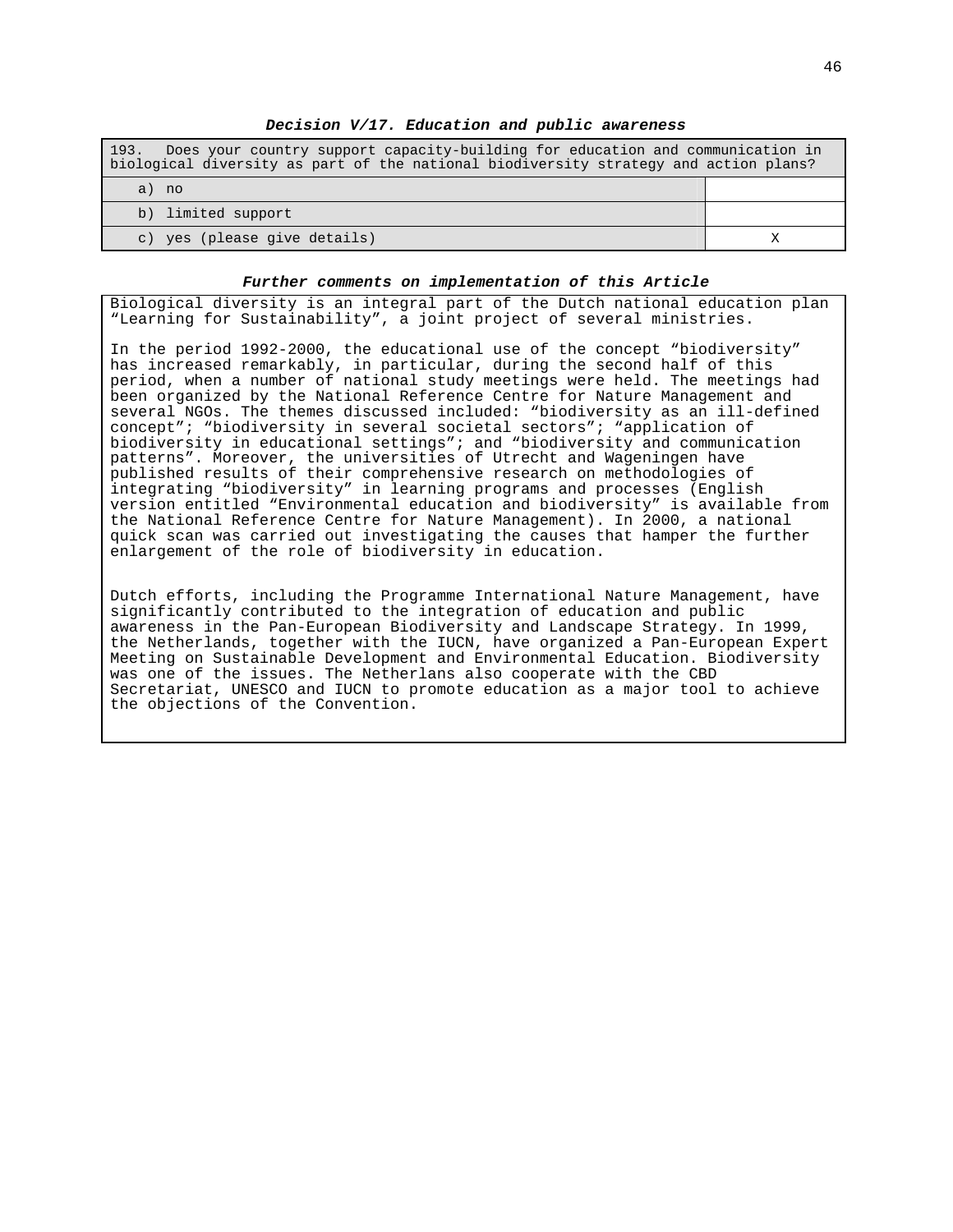# **Article 14 Impact assessment and minimizing adverse impacts**

| 194.<br>What is the relative priority afforded to implementation of this Article and<br>the associated decisions by your country?                                                                                                       |  |                                                                                                                                                                                                                                   |    |          |                 |          |                 |                                                                                                                                                                                                                                   |  |
|-----------------------------------------------------------------------------------------------------------------------------------------------------------------------------------------------------------------------------------------|--|-----------------------------------------------------------------------------------------------------------------------------------------------------------------------------------------------------------------------------------|----|----------|-----------------|----------|-----------------|-----------------------------------------------------------------------------------------------------------------------------------------------------------------------------------------------------------------------------------|--|
| High<br>a)                                                                                                                                                                                                                              |  | X                                                                                                                                                                                                                                 | b) | Medium   |                 |          | $\mathcal{C}$ ) | Low                                                                                                                                                                                                                               |  |
| 195.<br>To what extent are the resources available adequate for meeting the obligations<br>and recommendations made?                                                                                                                    |  |                                                                                                                                                                                                                                   |    |          |                 |          |                 |                                                                                                                                                                                                                                   |  |
| a) Good                                                                                                                                                                                                                                 |  | b) Adequate                                                                                                                                                                                                                       |    | X        | $\mathcal{C}$ ) | Limiting | d)              | Severely limiting                                                                                                                                                                                                                 |  |
| Further comments on relative priority and on availability of resources                                                                                                                                                                  |  |                                                                                                                                                                                                                                   |    |          |                 |          |                 |                                                                                                                                                                                                                                   |  |
| Both in Dutch national environmental policy and in Dutch development cooperation<br>policy, the issue is given high priority. Development cooperation projects supported<br>by the Netherlands are subject to environmental assessment. |  |                                                                                                                                                                                                                                   |    |          |                 |          |                 |                                                                                                                                                                                                                                   |  |
| $\sim$                                                                                                                                                                                                                                  |  | $\mathbf{r}$ , and a set of the set of the set of the set of the set of the set of the set of the set of the set of the set of the set of the set of the set of the set of the set of the set of the set of the set of the set of |    | $\cdots$ |                 |          |                 | $\mathbf{r}$ , and a set of the set of the set of the set of the set of the set of the set of the set of the set of the set of the set of the set of the set of the set of the set of the set of the set of the set of the set of |  |

| Is legislation in place requiring an environmental impact assessment of<br>196.<br>proposed projects likely to have adverse effects on biological diversity (14 (1a))?                                                                                          |   |  |  |  |
|-----------------------------------------------------------------------------------------------------------------------------------------------------------------------------------------------------------------------------------------------------------------|---|--|--|--|
| a) no                                                                                                                                                                                                                                                           |   |  |  |  |
| b) early stages of development                                                                                                                                                                                                                                  |   |  |  |  |
| c) advanced stages of development                                                                                                                                                                                                                               |   |  |  |  |
| d) legislation in place                                                                                                                                                                                                                                         | X |  |  |  |
| e) review of implementation available                                                                                                                                                                                                                           | X |  |  |  |
| 197.<br>Do such environmental impact assessment procedures allow for public<br>participation (14(1a))?                                                                                                                                                          |   |  |  |  |
| a) no                                                                                                                                                                                                                                                           |   |  |  |  |
| b) yes - limited extent                                                                                                                                                                                                                                         |   |  |  |  |
| c) yes - significant extent                                                                                                                                                                                                                                     | X |  |  |  |
| Does your country have mechanisms in place to ensure that the environmental<br>198.<br>consequences of national programmes and policies that are likely to have significant<br>adverse impacts on biological diversity are duly taken into account $(14(1b))$ ? |   |  |  |  |
| a) no                                                                                                                                                                                                                                                           |   |  |  |  |
| b) early stages of development                                                                                                                                                                                                                                  |   |  |  |  |
| c) advanced stages of development                                                                                                                                                                                                                               | X |  |  |  |
| d) fully compliant with current scientific knowledge                                                                                                                                                                                                            |   |  |  |  |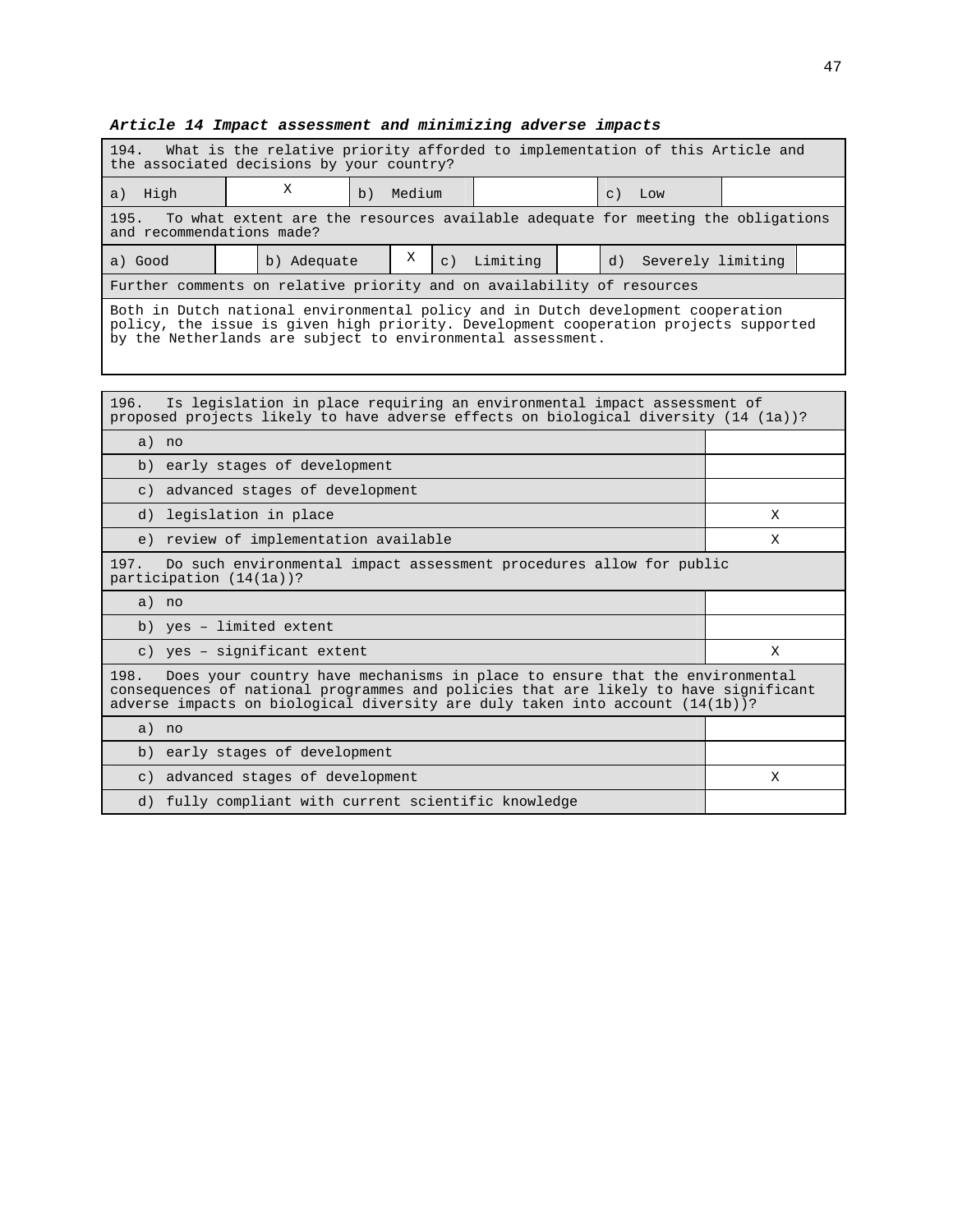199. Is your country involved in bilateral, regional and/or multilateral discussion on activities likely to significantly affect biological diversity outside your country's jurisdiction (14(1c))? a) no b) yes – limited extent c) yes – significant extent  $X$ 200. Is your country implementing bilateral, regional and/or multilateral agreements on activities likely to significantly affect biological diversity outside your country's jurisdiction (14(1c))? a) no b) no, assessment of options in progress c) some completed, others in progress b) yes X 201. Has your country mechanisms in place to notify other States of cases of imminent or grave danger or damage to biological diversity originating in your country and potentially affecting those States (14(1d))? a) no b) early stages of development c) advanced stages of development d) mechanisms in place X e) no need identified 202. Has your country mechanisms in place to prevent or minimize danger or damage originating in your State to biological diversity in other States or in areas beyond the limits of national jurisdiction (14(1d))? a) no b) early stages of development c) advanced stages of development d) fully compliant with current scientific knowledge X e) no need identified 203. Has your country national mechanisms in place for emergency response to activities or events which present a grave and imminent danger to biological diversity (14(1e))? a) no b) early stages of development c) advanced stages of development X and X and X and X and X and X and X and X and X and X and X and X and X and X and X and X and X and X and X and X and X and X and X and X and X and X and X and X and X and X and X and X d) mechanisms in place X 204. Has your country encouraged international cooperation to establish joint contingency plans for emergency responses to activities or events which present a grave and imminent danger to biological diversity (14(1e))? a) no b) yes X c) no need identified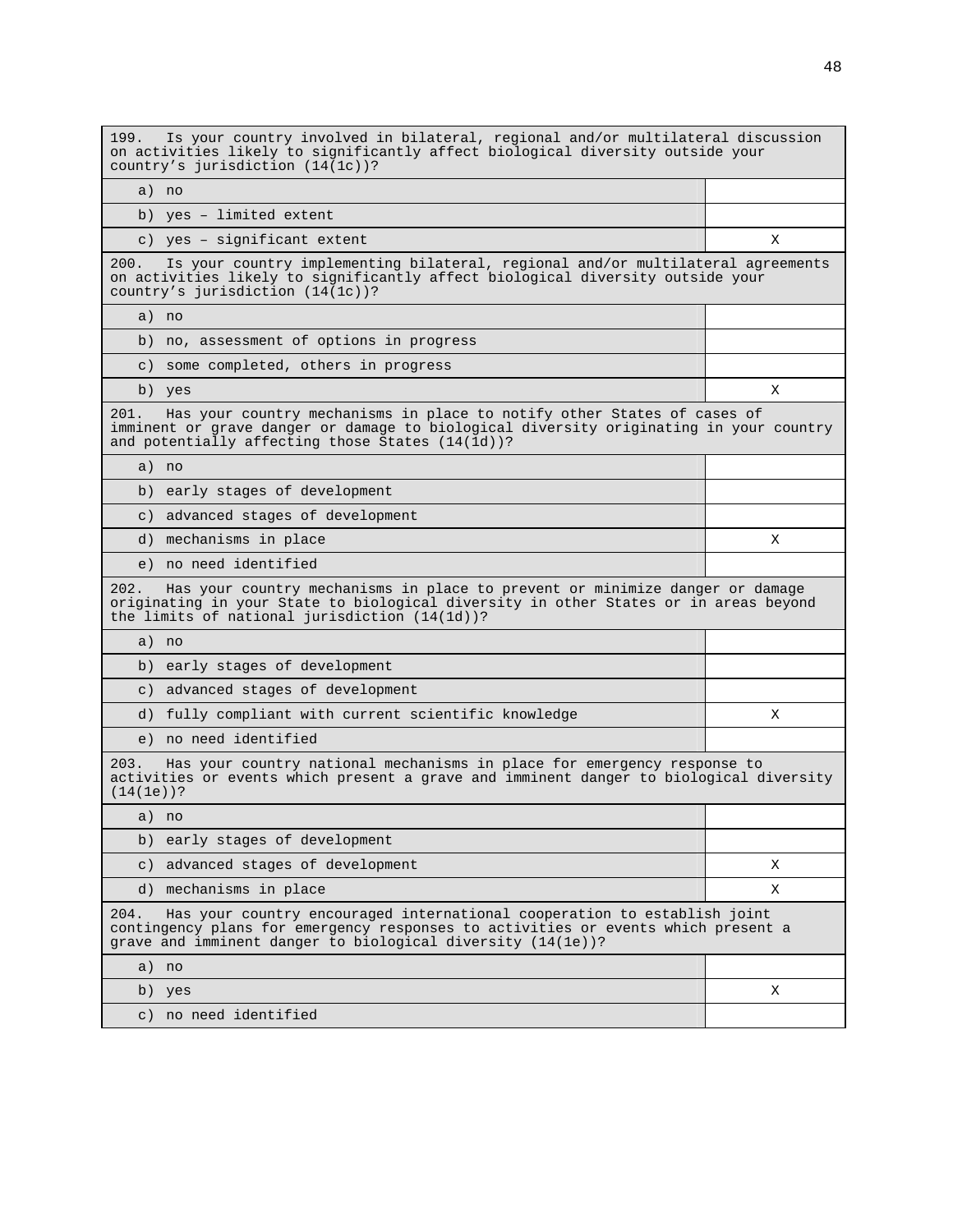| Decision IV/10. Measures for implementing the Convention [part] |  |  |  |  |  |
|-----------------------------------------------------------------|--|--|--|--|--|
|-----------------------------------------------------------------|--|--|--|--|--|

205. Has your country exchanged with other Contracting Parties information and experience relating to environmental impact assessment and resulting mitigating measures and incentive schemes?

| a) no                                                                                                                                                                                 |   |
|---------------------------------------------------------------------------------------------------------------------------------------------------------------------------------------|---|
| b) information provided to the Secretariat                                                                                                                                            | X |
| c) information provided to other Parties                                                                                                                                              | X |
| d) information provided on the national CHM                                                                                                                                           |   |
| 206.<br>Has your country exchanged with other Contracting Parties information on<br>measures and agreements on liability and redress applicable to damage to biological<br>diversity? |   |
| a) no                                                                                                                                                                                 |   |
| b) information provided to the Secretariat                                                                                                                                            |   |
| c) information provided to other Parties                                                                                                                                              | Х |
| d) information provided on the national CHM                                                                                                                                           |   |

## **Decision V/18. Impact assessment, liability and redress**

| 207. Has your country integrated environmental impact assessment into programmes on<br>thematic areas and on alien species and tourism?                                                                                           |   |  |  |
|-----------------------------------------------------------------------------------------------------------------------------------------------------------------------------------------------------------------------------------|---|--|--|
| a) no                                                                                                                                                                                                                             |   |  |  |
| b) partly integrated                                                                                                                                                                                                              | X |  |  |
| c) fully integrated                                                                                                                                                                                                               |   |  |  |
| 208.<br>When carrying out environmental impact assessments does your country address<br>loss of biological diversity and the interrelated socio-economic, cultural and human-<br>health aspects relevant to biological diversity? |   |  |  |
| $a)$ no                                                                                                                                                                                                                           |   |  |  |
| b) partly                                                                                                                                                                                                                         | X |  |  |
| c) fully                                                                                                                                                                                                                          |   |  |  |
| 209.<br>When developing new legislative and regulatory frameworks, does your country<br>have in place mechanisms to ensure the consideration of biological diversity concerns<br>from the early stages of the drafting process?   |   |  |  |
| $a)$ no                                                                                                                                                                                                                           |   |  |  |
| b) in some circumstances                                                                                                                                                                                                          | X |  |  |
| c) in all circumstances                                                                                                                                                                                                           |   |  |  |
| 210.<br>Does your country ensure the involvement of all interested and affected<br>stakeholders in a participatory approach to all stages of the assessment process?                                                              |   |  |  |
| a) no                                                                                                                                                                                                                             |   |  |  |
| b) yes - in certain circumstances                                                                                                                                                                                                 |   |  |  |
| c) yes - in all cases                                                                                                                                                                                                             | X |  |  |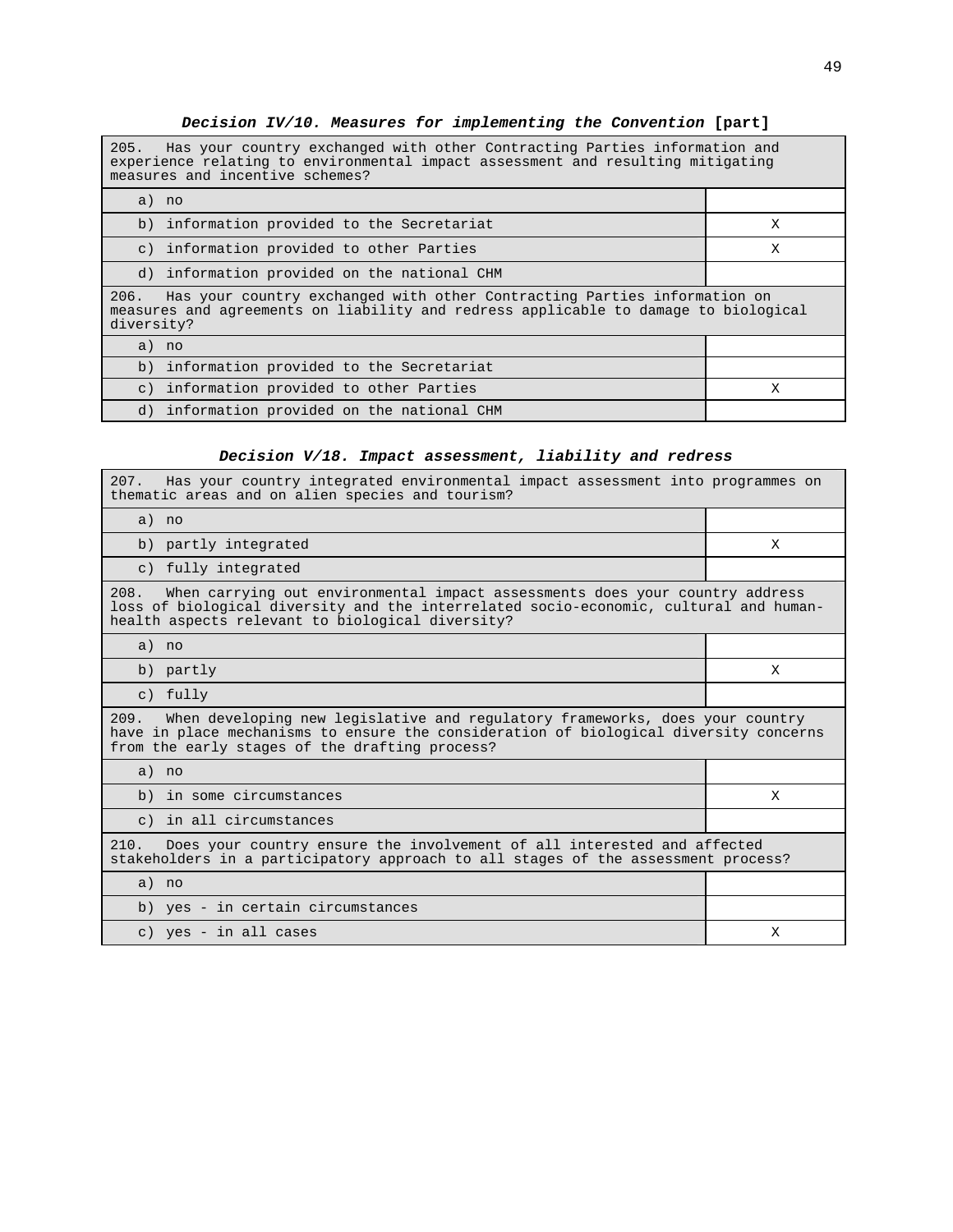211. Has your country organised expert meetings, workshops and seminars, and/or training, educational and public awareness programmes and exchange programmes in order to promote the development of local expertise in methodologies, techniques and procedures for impact assessment?

a) no

b) some programmes in place

c) many programmes in place  $\overline{X}$ 

d) integrated approach to building expertise

212. Has your country carried out pilot environmental impact assessment projects, in order to promote the development of local expertise in methodologies, techniques and procedures?

a) no

b) yes (please provide further details)  $X = \begin{bmatrix} 1 & 1 \\ 1 & 1 \end{bmatrix}$ 

213. Does your country use strategic environmental assessments to assess not only the impact of individual projects, but also their cumulative and global effects, and ensure the results are applied in the decision making and planning processes?

| a) no                                                                                                                                                                                                    |   |
|----------------------------------------------------------------------------------------------------------------------------------------------------------------------------------------------------------|---|
| b) to a limited extent                                                                                                                                                                                   | Χ |
| c) to a significant extent                                                                                                                                                                               |   |
| 214. Does your country require the inclusion of development of alternatives,<br>mitigation measures and consideration of the elaboration of compensation measures in<br>environmental impact assessment? |   |
| a) no                                                                                                                                                                                                    |   |
| b) to a limited extent                                                                                                                                                                                   |   |
| c) to a significant extent                                                                                                                                                                               | Х |
| 215. Is national information available on the practices, systems, mechanisms and<br>experiences in the area of strategic environmental assessment and impact assessment?                                 |   |
|                                                                                                                                                                                                          |   |

a) no

b) yes (please append or summarise) X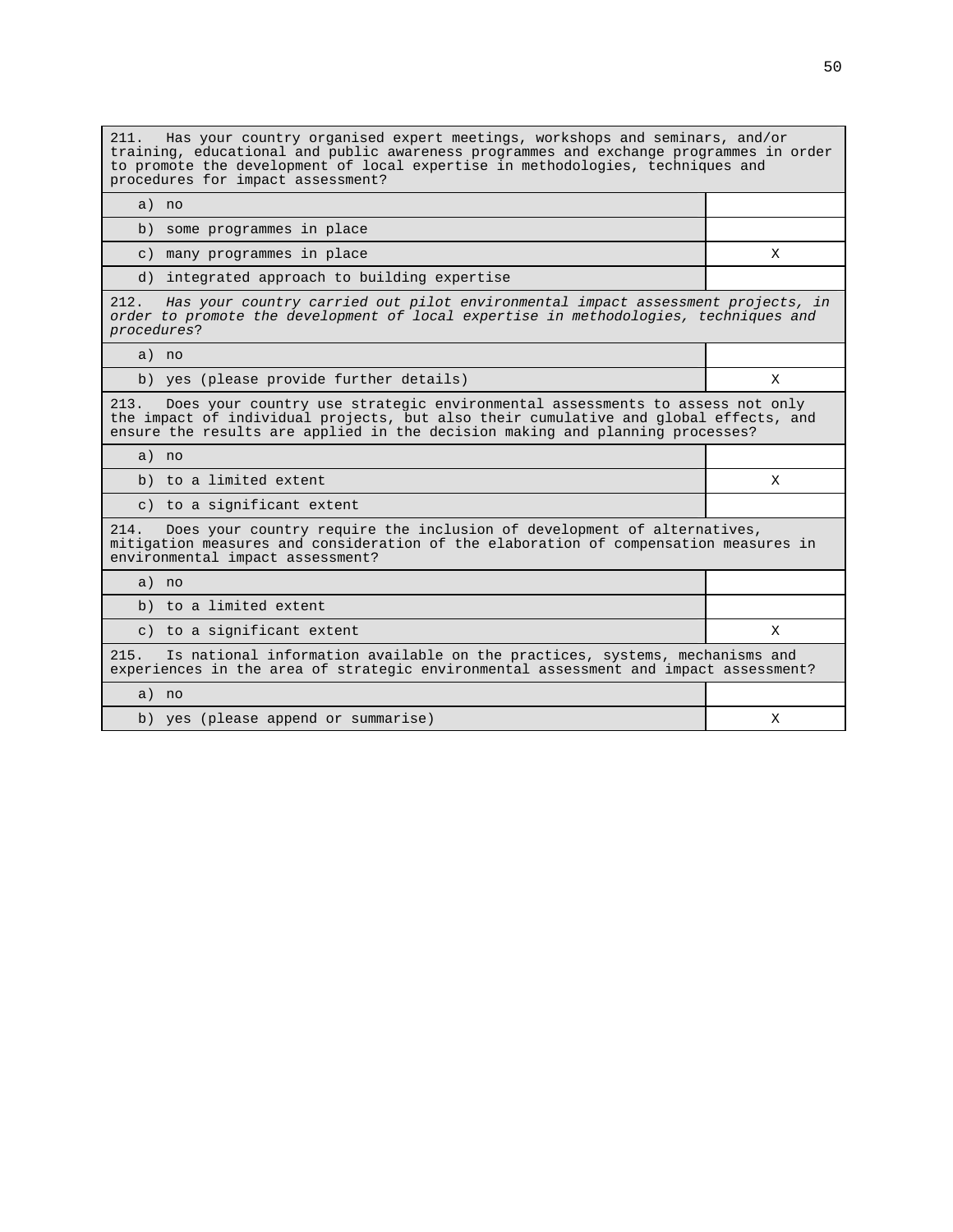Ad 199)

E.g. the discussion on establishing an International Environment Court in The Hague.

Ad 203c)

National mechanisms are in place for emergency response to activities or events in waters. For terrestrial habitats, the meachanisms are in an advanced stage of development.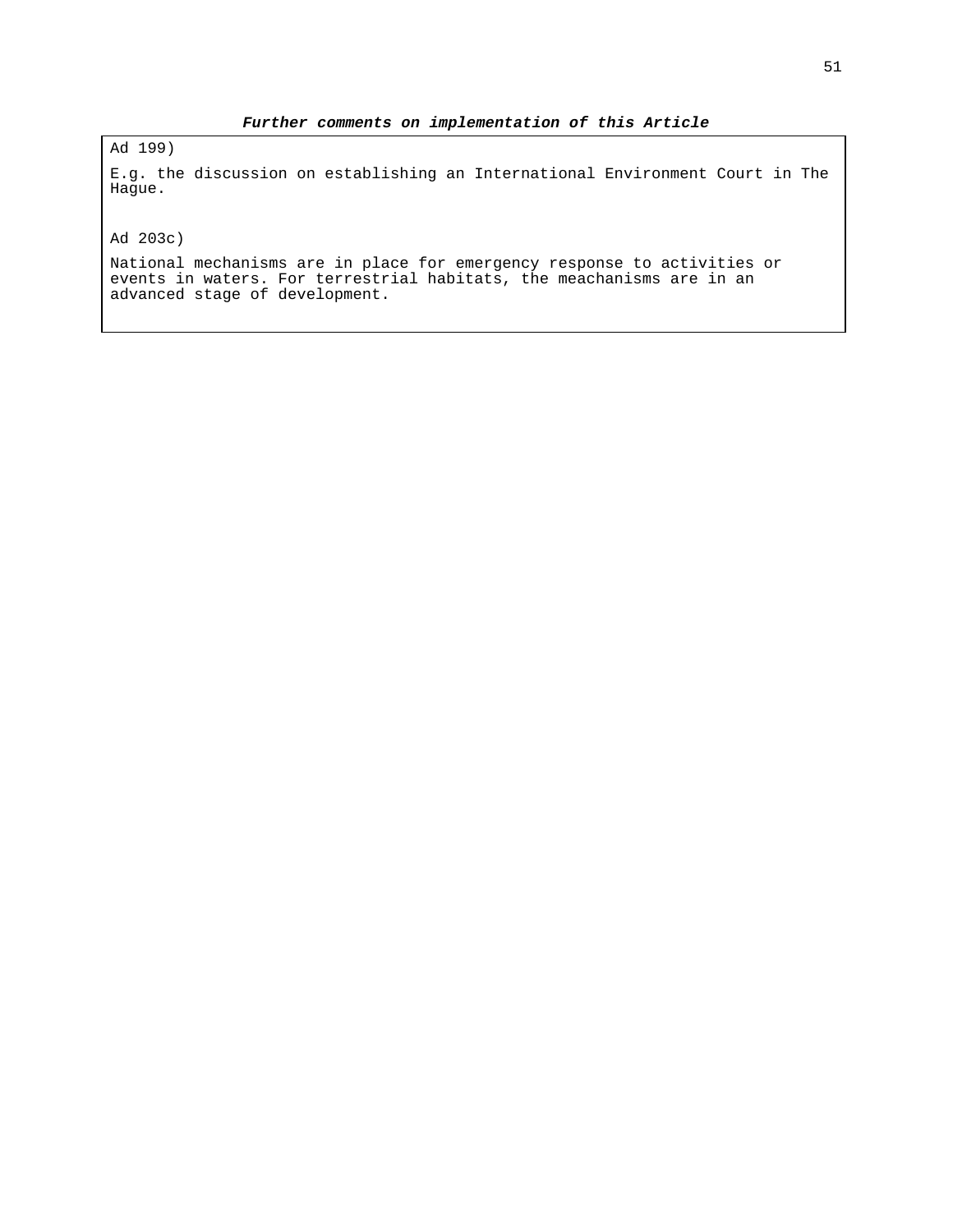| 216.<br>What is the relative priority afforded to implementation of this Article and<br>the associated decisions by your country? |             |    |        |                |          |                 |                   |  |
|-----------------------------------------------------------------------------------------------------------------------------------|-------------|----|--------|----------------|----------|-----------------|-------------------|--|
| High<br>a)                                                                                                                        | X           | b) | Medium |                |          | $\mathcal{C}$ ) | Low               |  |
| 217.<br>To what extent are the resources available adequate for meeting the obligations<br>and recommendations made?              |             |    |        |                |          |                 |                   |  |
| a) Good                                                                                                                           | b) Adequate |    | Χ      | $\mathsf{C}$ ) | Limiting | d)              | Severely limiting |  |
| Further comments on relative priority and on availability of resources                                                            |             |    |        |                |          |                 |                   |  |
|                                                                                                                                   |             |    |        |                |          |                 |                   |  |
|                                                                                                                                   |             |    |        |                |          |                 |                   |  |
|                                                                                                                                   |             |    |        |                |          |                 |                   |  |

# **Article 15 Access to genetic resources**

| 218. Has your country endeavoured to create conditions to facilitate access to<br>genetic resources for environmentally sound uses by other Contracting Parties $(15(2))$ ?                                                                         |   |
|-----------------------------------------------------------------------------------------------------------------------------------------------------------------------------------------------------------------------------------------------------|---|
| a) no                                                                                                                                                                                                                                               |   |
| b) yes - limited extent                                                                                                                                                                                                                             |   |
| c) yes - significant extent                                                                                                                                                                                                                         | X |
| 219.<br>Is there any mutual understanding or agreement in place between different<br>interest groups and the State on access to genetic resources $(15(4))$ ?                                                                                       |   |
| a) no                                                                                                                                                                                                                                               |   |
| b) yes - limited extent                                                                                                                                                                                                                             | X |
| c) yes - significant extent                                                                                                                                                                                                                         |   |
| 220.<br>Has your country an open participation planning process, or any other process<br>in place, to ensure that access to resources is subject to prior informed consent<br>$(15(5))$ ?                                                           |   |
| a) no                                                                                                                                                                                                                                               |   |
| b) early stages of development                                                                                                                                                                                                                      |   |
| c) advanced stages of development                                                                                                                                                                                                                   | X |
| d) processes in place                                                                                                                                                                                                                               |   |
| Has your country taken measures to ensure that any scientific research based on<br>221.<br>genetic resources provided by other Contracting Parties is developed and carried out<br>with the full participation of such Contracting Parties (15(6))? |   |
| a) no measures                                                                                                                                                                                                                                      |   |
| b) some measures in place                                                                                                                                                                                                                           |   |
| c) potential measures under review                                                                                                                                                                                                                  | X |
| d) comprehensive measures in place                                                                                                                                                                                                                  |   |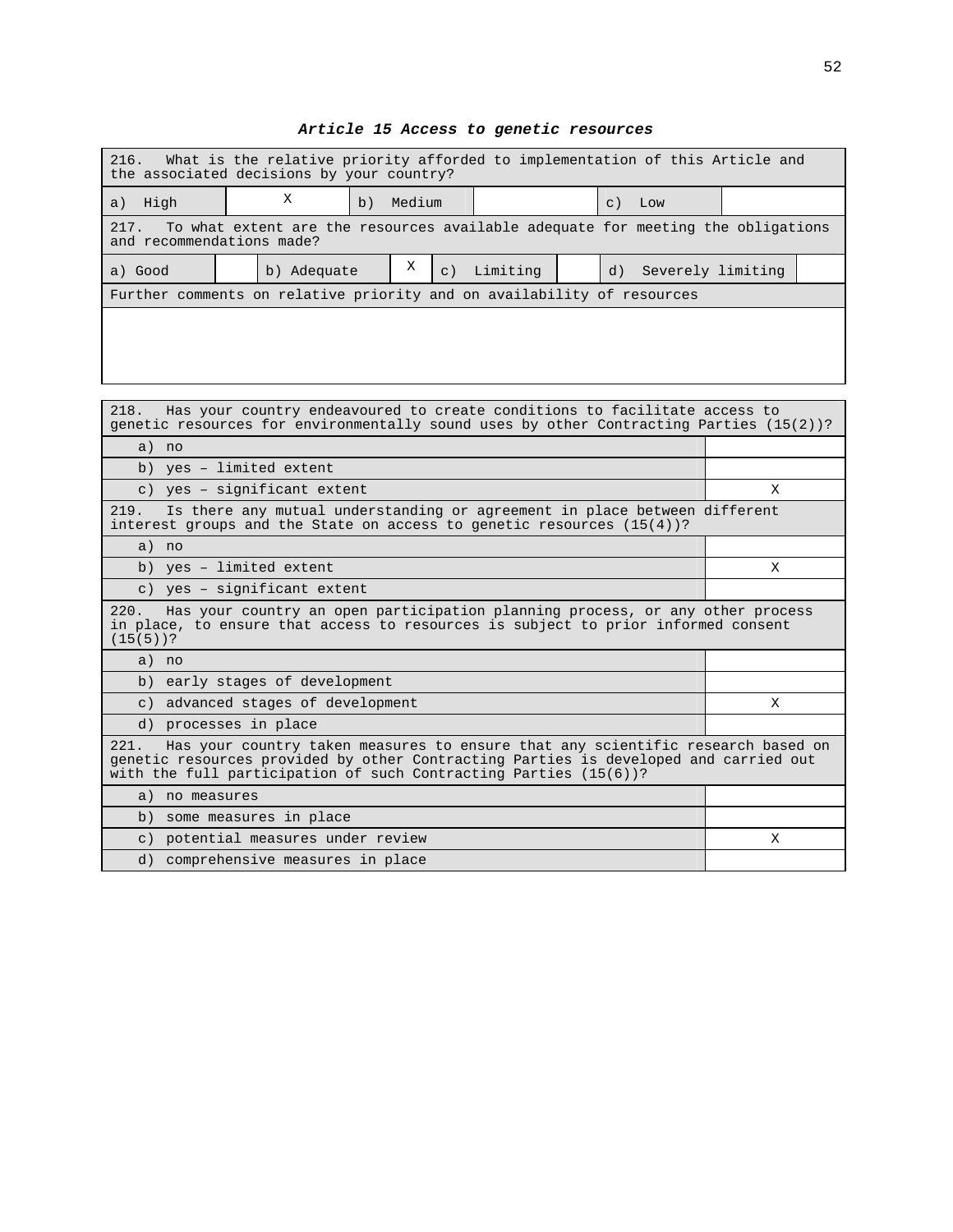222. Has your country taken measures to ensure the fair and equitable sharing of the results of research and development and the benefits arising from the commercial and other use of genetic resources with any Contracting Party providing such resources (15(7))?

| no measures<br>a)                             |   |
|-----------------------------------------------|---|
| b) some measures in place                     |   |
| c) potential measures under review            | Х |
| d) comprehensive measures in place            |   |
| If so, are these measures                     |   |
| a) Legislation                                |   |
| b) Statutory policy or subsidiary legislation |   |
| c) Policy and administrative measures         |   |

### **Decision II/11 and Decision III/15. Access to genetic resources**

223. Has your country provided the secretariat with information on relevant legislation, administrative and policy measures, participatory processes and research programmes? a) no

| b) yes, within the previous national report             |  |
|---------------------------------------------------------|--|
| c) yes, through case-studies                            |  |
| d) yes, through other means (please give details below) |  |

224. Has your country implemented capacity-building programmes to promote successful development and implementation of legislative, administrative and policy measures and guidelines on access, including scientific, technical, business, legal and management skills and capacities?

| no no<br>a)                             |  |
|-----------------------------------------|--|
| b) some programmes covering some needs  |  |
| c) many programmes covering some needs  |  |
| d) programmes cover all perceived needs |  |
| no perceived need<br>e)                 |  |

225. Has your country analysed experiences of legislative, administrative and policy measures and guidelines on access, including regional efforts and initiatives, for use in further development and implementation of measures and guidelines?

| a) no                                                                                                                                                                                                     |   |  |  |  |  |  |
|-----------------------------------------------------------------------------------------------------------------------------------------------------------------------------------------------------------|---|--|--|--|--|--|
| b) analysis in progress                                                                                                                                                                                   | Х |  |  |  |  |  |
| c) analysis completed                                                                                                                                                                                     |   |  |  |  |  |  |
| 226. Is your country collaborating with all relevant stakeholders to explore,<br>develop and implement quidelines and practices that ensure mutual benefits to<br>providers and users of access measures? |   |  |  |  |  |  |
| a) no                                                                                                                                                                                                     |   |  |  |  |  |  |
| b) yes - limited extent                                                                                                                                                                                   |   |  |  |  |  |  |
| c) yes - significant extent                                                                                                                                                                               | х |  |  |  |  |  |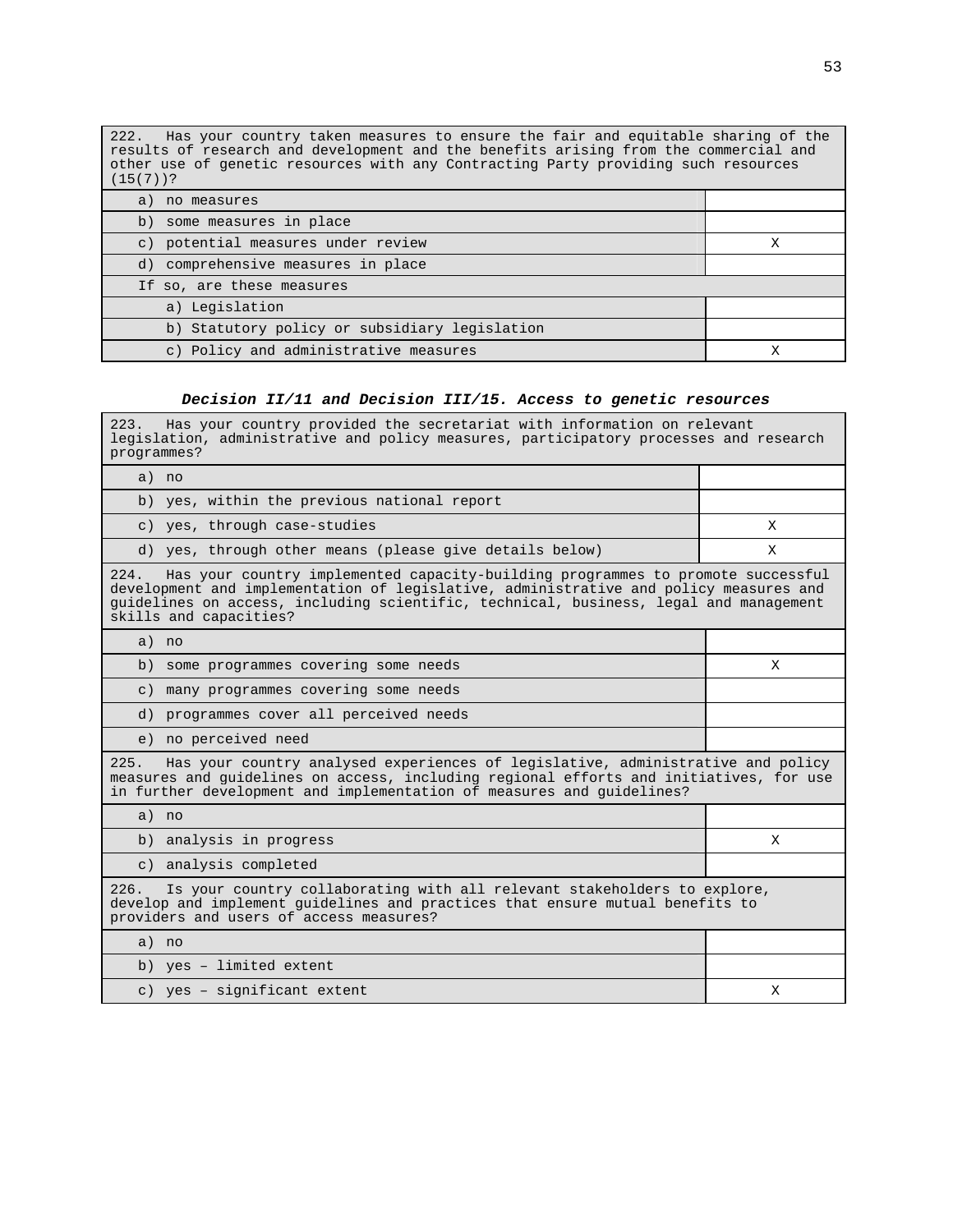| Has your country identified national authorities responsible for granting<br>227.<br>access to genetic resources?                                                                     |   |  |  |  |  |  |  |
|---------------------------------------------------------------------------------------------------------------------------------------------------------------------------------------|---|--|--|--|--|--|--|
| a) no                                                                                                                                                                                 |   |  |  |  |  |  |  |
| b) yes                                                                                                                                                                                | Х |  |  |  |  |  |  |
| 228. Is your country taking an active role in negotiations associated with the<br>adaptation of the International Undertaking on Plant Genetic Resources for Food and<br>Agriculture? |   |  |  |  |  |  |  |
| a) no                                                                                                                                                                                 |   |  |  |  |  |  |  |
| yes                                                                                                                                                                                   | х |  |  |  |  |  |  |

# **Decision V/26. Access to genetic resources**

| Has your country designated a national focal point and one or more competent<br>229.<br>national authorities to be responsible for access and benefit-sharing arrangements or<br>to provide information on such arrangements?                                                                                                                                                                                         |   |  |  |  |  |  |
|-----------------------------------------------------------------------------------------------------------------------------------------------------------------------------------------------------------------------------------------------------------------------------------------------------------------------------------------------------------------------------------------------------------------------|---|--|--|--|--|--|
| a) no                                                                                                                                                                                                                                                                                                                                                                                                                 |   |  |  |  |  |  |
| b) yes                                                                                                                                                                                                                                                                                                                                                                                                                |   |  |  |  |  |  |
| c) yes, and Executive Secretary notified                                                                                                                                                                                                                                                                                                                                                                              | X |  |  |  |  |  |
| Do your country's national biodiversity strategy, and legislative,<br>230.<br>administrative or policy measures on access and benefit-sharing, contribute to<br>conservation and sustainable use objectives?                                                                                                                                                                                                          |   |  |  |  |  |  |
| a) no                                                                                                                                                                                                                                                                                                                                                                                                                 |   |  |  |  |  |  |
| b) to a limited extent                                                                                                                                                                                                                                                                                                                                                                                                |   |  |  |  |  |  |
| c) to a significant extent                                                                                                                                                                                                                                                                                                                                                                                            | X |  |  |  |  |  |
| Parties that are recipients of genetic resources                                                                                                                                                                                                                                                                                                                                                                      |   |  |  |  |  |  |
| 231. Has your country adopted administrative or policy measures that are supportive<br>of efforts made by provider countries to ensure that access to their genetic resources<br>is subject to Articles 15, 16 and 19 of the Convention?                                                                                                                                                                              |   |  |  |  |  |  |
| a) no                                                                                                                                                                                                                                                                                                                                                                                                                 |   |  |  |  |  |  |
| b) other arrangements made                                                                                                                                                                                                                                                                                                                                                                                            | X |  |  |  |  |  |
| c) yes                                                                                                                                                                                                                                                                                                                                                                                                                |   |  |  |  |  |  |
| Does your country co-operate with other Parties in order to find practical and<br>232.<br>equitable solutions supportive of efforts made by provider countries to ensure that<br>access to their genetic resources is subject to Articles 15, 16 and 19 of the<br>Convention, recognizing the complexity of the issue, with particular consideration of<br>the multiplicity of prior informed consent considerations? |   |  |  |  |  |  |
| a) no                                                                                                                                                                                                                                                                                                                                                                                                                 |   |  |  |  |  |  |
| b) yes (please provide details)                                                                                                                                                                                                                                                                                                                                                                                       | X |  |  |  |  |  |
|                                                                                                                                                                                                                                                                                                                                                                                                                       |   |  |  |  |  |  |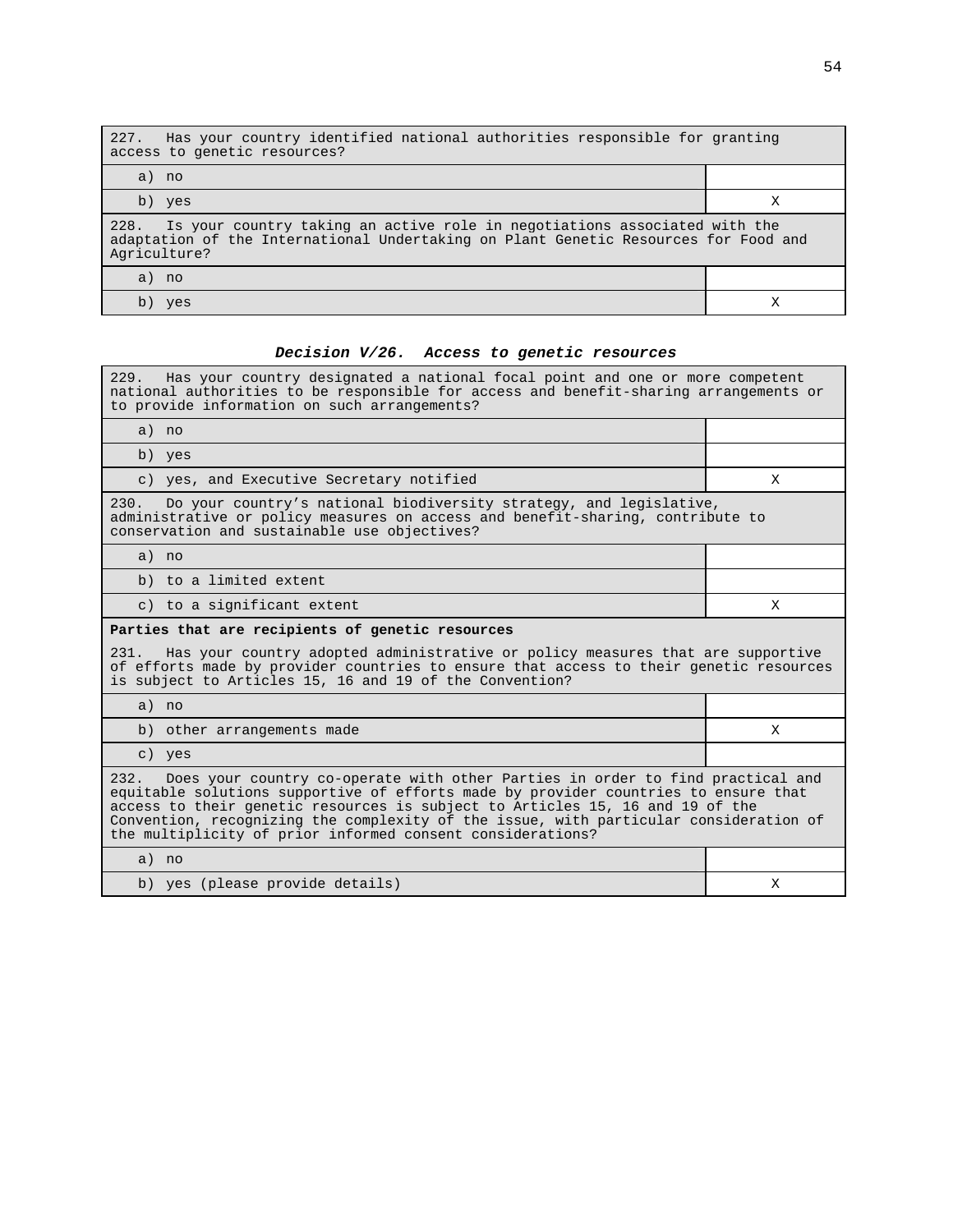233. In developing its legislation on access, has your country taken into account and allowed for the development of a multilateral system to facilitate access and benefit-sharing in the context of the International Undertaking on Plant Genetic Resources? a) no b) legislation under development c) yes **X** 234. Is your country co-ordinating its positions in both the Convention on Biological Diversity and the International Undertaking on Plant Genetic Resources? a) no b) taking steps to do so c) yes **X** 235. Has your country provided information to the Executive Secretary on user institutions, the market for genetic resources, non-monetary benefits, new and emerging mechanisms for benefit sharing, incentive measures, clarification of definitions, sui generis systems and "intermediaries"? a) no b) some information provided c) substantial information provided  $\begin{array}{ccc} \text{X} & \text{Y} & \text{Y} \end{array}$ 236. Has your country submitted information on specific issues related to the role of intellectual property rights in the implementation of access and benefit-sharing arrangements to the Executive Secretary? a) no X b) yes 237. Has your country provided capacity-building and technology development and transfer for the maintenance and utilization of ex situ collections? a) no

b) yes to a limited extent

c) yes to a significant extent  $X$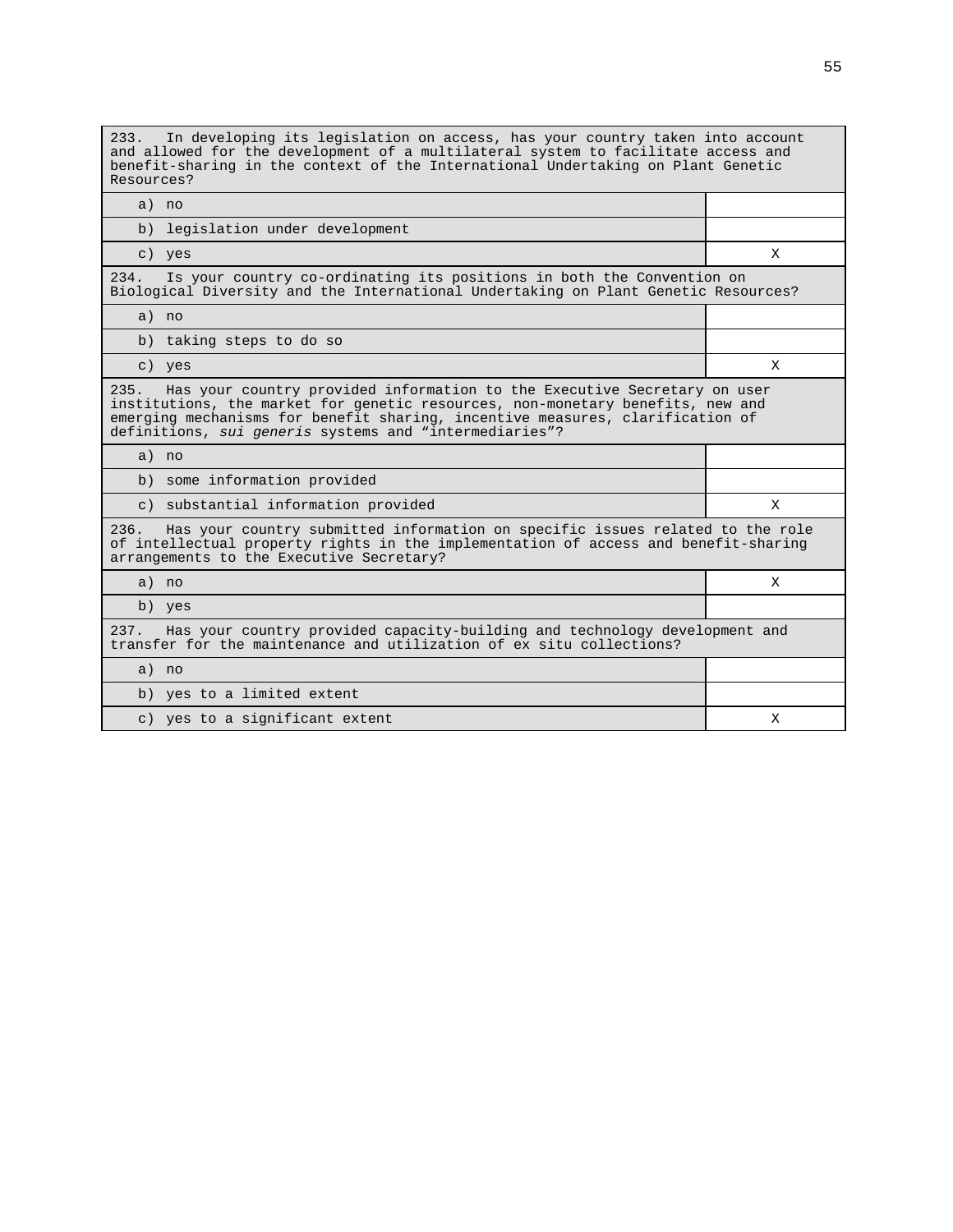Ad 233d, 235 and 236) A policy paper on genetic resources (currently under development), will also become available in English. Ad 231) Awareness programme will be part of development and implementation of the policy paper on genetic resources. Ad 232) Both through cooperation at the EU-level and in multilateral settings (UPOV, FAO, WIPO, WTO-TRIPS and CBD). Ad 236) See EU submission on this matter. Ad 237) In particular, by supporting CGIAR.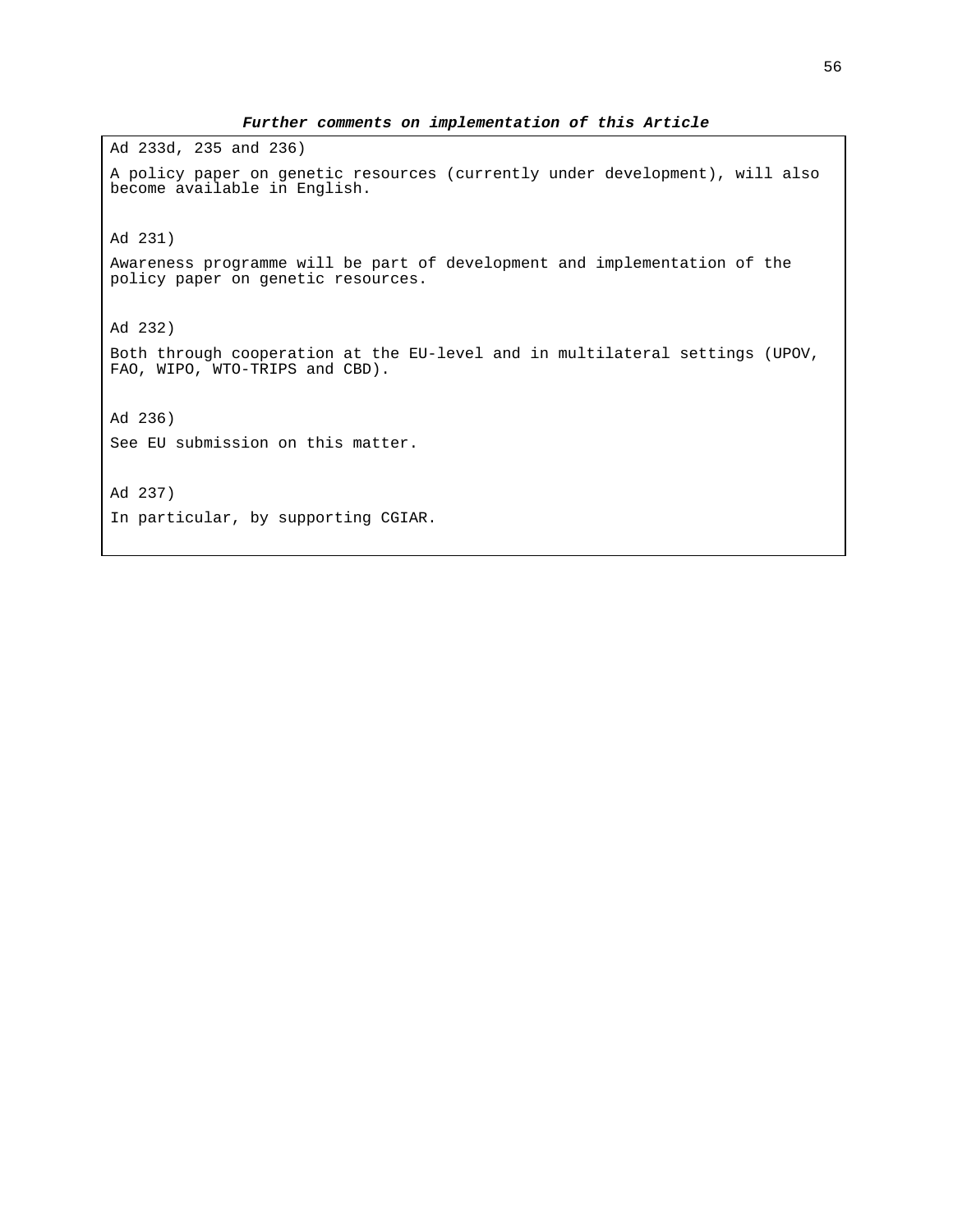| 238. What is the relative priority afforded to implementation of this Article and<br>the associated decisions by your country? |  |             |                 |          |   |             |                   |  |  |
|--------------------------------------------------------------------------------------------------------------------------------|--|-------------|-----------------|----------|---|-------------|-------------------|--|--|
| High<br>a)                                                                                                                     |  | b)          | Medium          | Χ        |   | $\subset$ ) | Low               |  |  |
| 239. To what extent are the resources available adequate for meeting the obligations<br>and recommendations made?              |  |             |                 |          |   |             |                   |  |  |
| a) Good                                                                                                                        |  | b) Adequate | $\mathcal{C}$ ) | Limiting | Χ | d)          | Severely limiting |  |  |
| Further comments on relative priority and on availability of resources                                                         |  |             |                 |          |   |             |                   |  |  |
|                                                                                                                                |  |             |                 |          |   |             |                   |  |  |
|                                                                                                                                |  |             |                 |          |   |             |                   |  |  |
|                                                                                                                                |  |             |                 |          |   |             |                   |  |  |

# **Article 16 Access to and transfer of technology**

| Has your country taken measures to provide or facilitate access for and<br>240.<br>transfer to other Contracting Parties of technologies that are relevant to the<br>conservation and sustainable use of biological diversity or make use of genetic<br>resources and do not cause significant damage to the environment $(16(1))$ ? |   |  |  |  |  |  |  |
|--------------------------------------------------------------------------------------------------------------------------------------------------------------------------------------------------------------------------------------------------------------------------------------------------------------------------------------|---|--|--|--|--|--|--|
| a) no measures                                                                                                                                                                                                                                                                                                                       |   |  |  |  |  |  |  |
| b) some measures in place                                                                                                                                                                                                                                                                                                            | X |  |  |  |  |  |  |
| c) potential measures under review                                                                                                                                                                                                                                                                                                   |   |  |  |  |  |  |  |
| d) comprehensive measures in place                                                                                                                                                                                                                                                                                                   |   |  |  |  |  |  |  |
| 241.<br>Is your country aware of any initiatives under which relevant technology is<br>transferred to your country on concessional or preferential terms $(16(2))$ ?                                                                                                                                                                 |   |  |  |  |  |  |  |
| a) no                                                                                                                                                                                                                                                                                                                                | X |  |  |  |  |  |  |
| b) yes (please give brief details below)                                                                                                                                                                                                                                                                                             |   |  |  |  |  |  |  |
| 242.<br>Has your country taken measures so that Contracting Parties which provide<br>genetic resources are provided access to and transfer of technology which make use of<br>those resources, on mutually agreed terms (16(3))?                                                                                                     |   |  |  |  |  |  |  |
| a) not relevant                                                                                                                                                                                                                                                                                                                      |   |  |  |  |  |  |  |
| b) relevant, but no measures                                                                                                                                                                                                                                                                                                         |   |  |  |  |  |  |  |
| c) some measures in place                                                                                                                                                                                                                                                                                                            | X |  |  |  |  |  |  |
| d) potential measures under review                                                                                                                                                                                                                                                                                                   |   |  |  |  |  |  |  |
| e) comprehensive measures in place                                                                                                                                                                                                                                                                                                   |   |  |  |  |  |  |  |
| If so, are these measures                                                                                                                                                                                                                                                                                                            |   |  |  |  |  |  |  |
| a) Legislation                                                                                                                                                                                                                                                                                                                       |   |  |  |  |  |  |  |
| b) Statutory policy or subsidiary legislation                                                                                                                                                                                                                                                                                        |   |  |  |  |  |  |  |
| c) Policy and administrative arrangements                                                                                                                                                                                                                                                                                            | X |  |  |  |  |  |  |
| Has your country taken measures so that the private sector facilitates access<br>243.<br>to joint development and transfer of relevant technology for the benefit of government<br>institutions and the private sector of developing countries (16(4))?                                                                              |   |  |  |  |  |  |  |
| a) no measures                                                                                                                                                                                                                                                                                                                       |   |  |  |  |  |  |  |
| b) some measures in place                                                                                                                                                                                                                                                                                                            |   |  |  |  |  |  |  |
| c) potential measures under review                                                                                                                                                                                                                                                                                                   | X |  |  |  |  |  |  |
| d) comprehensive measures in place                                                                                                                                                                                                                                                                                                   |   |  |  |  |  |  |  |
| If so, are these measures                                                                                                                                                                                                                                                                                                            |   |  |  |  |  |  |  |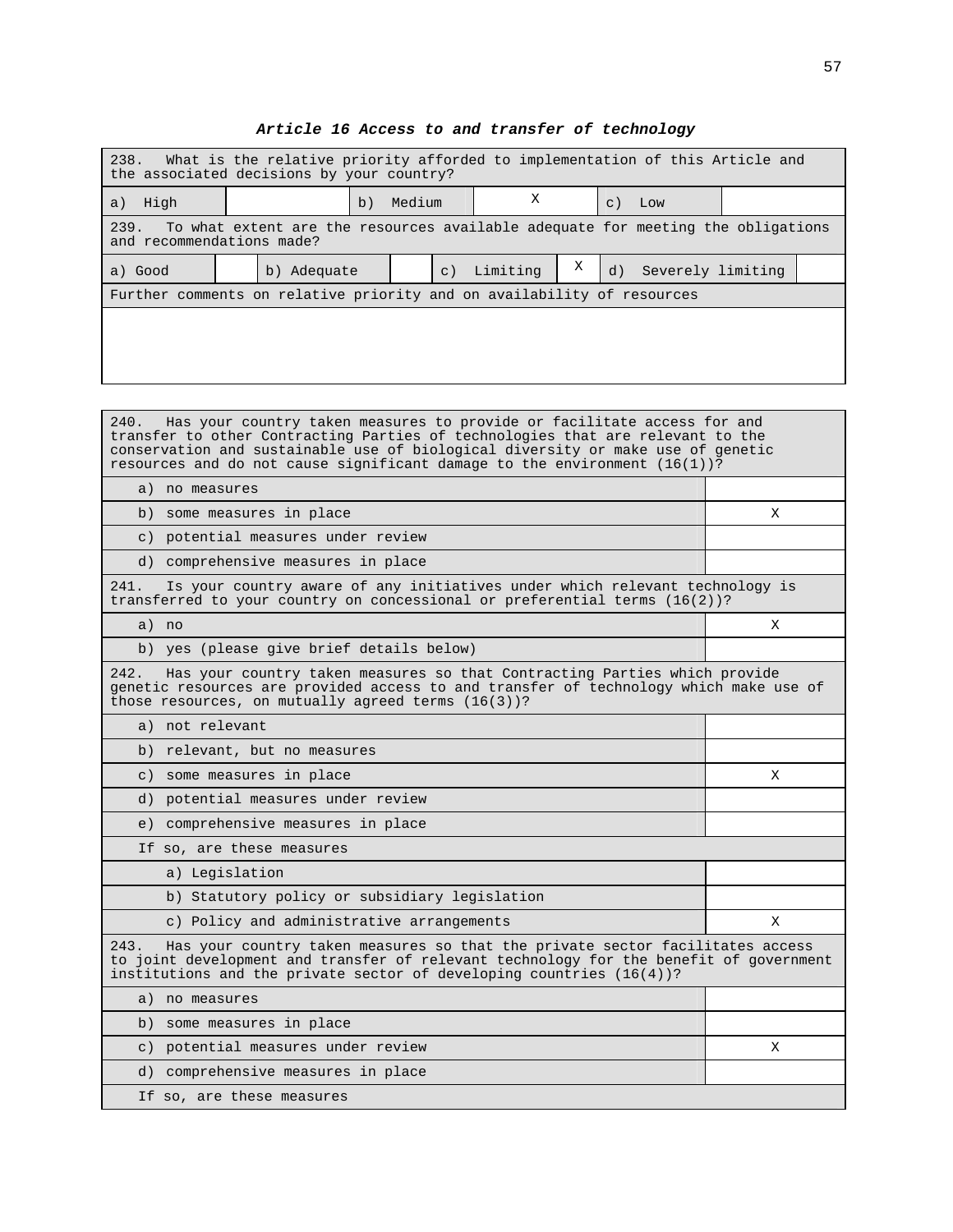| a) Legislation?                                                                                            |   |  |  |  |  |  |  |  |
|------------------------------------------------------------------------------------------------------------|---|--|--|--|--|--|--|--|
| b) Statutory policy and subsidiary legislation?                                                            |   |  |  |  |  |  |  |  |
| c) Policy and administrative arrangements?                                                                 | X |  |  |  |  |  |  |  |
| Does your country have a national system for intellectual property right<br>244.<br>protection $(16(5))$ ? |   |  |  |  |  |  |  |  |
| a) no                                                                                                      |   |  |  |  |  |  |  |  |
| b) yes                                                                                                     | X |  |  |  |  |  |  |  |
| 245.<br>If yes, does it cover biological resources (for example, plant species) in any<br>way?             |   |  |  |  |  |  |  |  |
| a) no                                                                                                      |   |  |  |  |  |  |  |  |
| b) yes - limited extent                                                                                    |   |  |  |  |  |  |  |  |
| c) yes - significant extent                                                                                | Х |  |  |  |  |  |  |  |

# **Decision III/17. Intellectual property rights**

| 246. Has your country conducted and provided to the secretariat case-studies of the<br>impacts of intellectual property rights on the achievement of the Conventions<br>objectives? |  |
|-------------------------------------------------------------------------------------------------------------------------------------------------------------------------------------|--|
| a) no                                                                                                                                                                               |  |
| b)<br>some                                                                                                                                                                          |  |
| $\mathsf{C}$<br>many                                                                                                                                                                |  |

# **Further comments on implementation of this Article**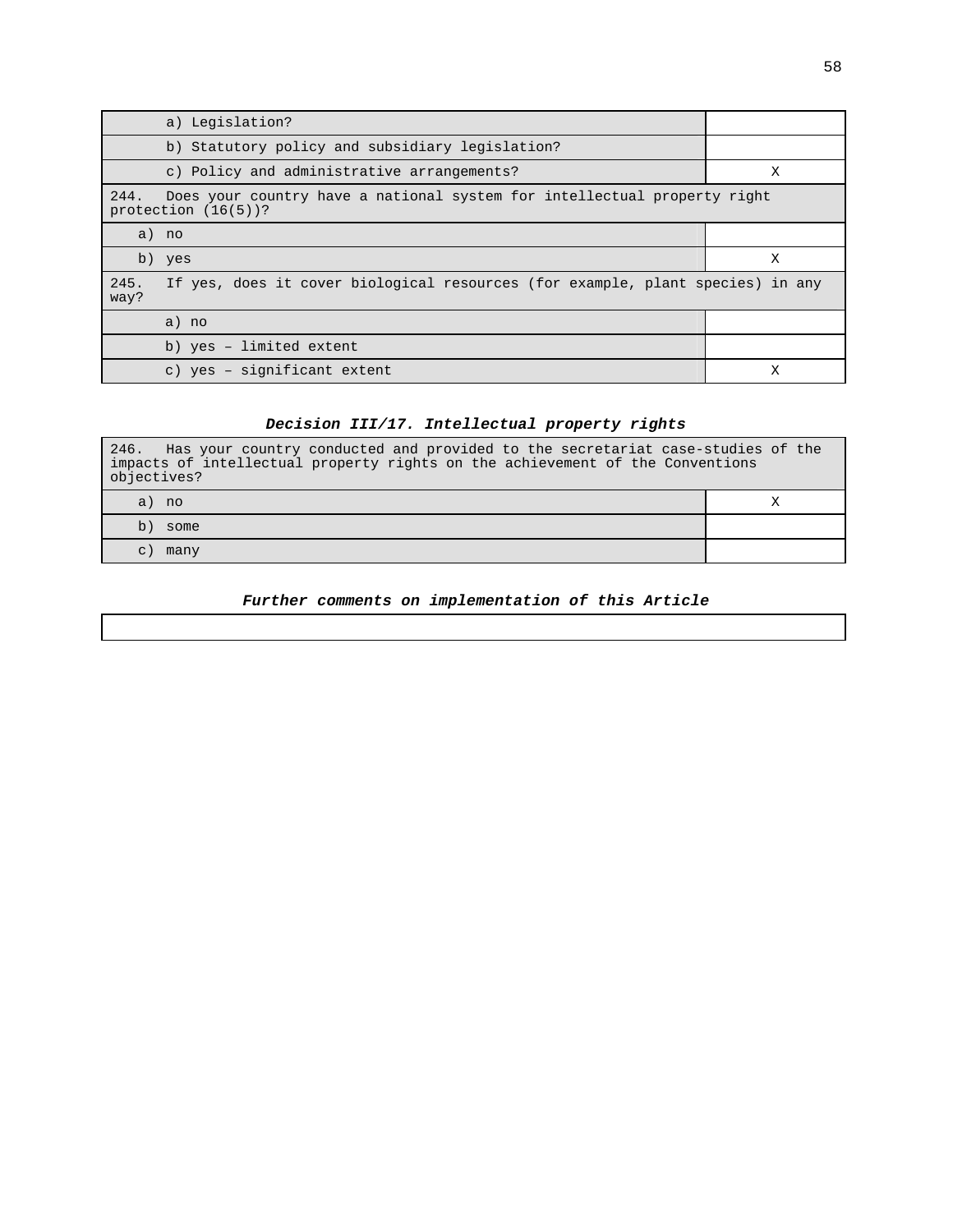| 247.<br>What is the relative priority afforded to implementation of this Article and<br>the associated decisions by your country? |  |             |    |        |                  |          |  |                 |                   |  |
|-----------------------------------------------------------------------------------------------------------------------------------|--|-------------|----|--------|------------------|----------|--|-----------------|-------------------|--|
| High<br>a)                                                                                                                        |  | X           | b) | Medium |                  |          |  | $\mathcal{C}$ ) | Low               |  |
| 248.<br>To what extent are the resources available adequate for meeting the obligations<br>and recommendations made?              |  |             |    |        |                  |          |  |                 |                   |  |
| a) Good                                                                                                                           |  | b) Adequate |    | Χ      | $\overline{c}$ ) | Limiting |  | d)              | Severely limiting |  |
| Further comments on relative priority and on availability of resources                                                            |  |             |    |        |                  |          |  |                 |                   |  |
|                                                                                                                                   |  |             |    |        |                  |          |  |                 |                   |  |
|                                                                                                                                   |  |             |    |        |                  |          |  |                 |                   |  |
|                                                                                                                                   |  |             |    |        |                  |          |  |                 |                   |  |

# **Article 17 Exchange of information**

| 249.<br>Has your country taken measures to facilitate the exchange of information from<br>publicly available sources (17(1))?                                                                                                                                              |   |  |  |  |  |  |  |
|----------------------------------------------------------------------------------------------------------------------------------------------------------------------------------------------------------------------------------------------------------------------------|---|--|--|--|--|--|--|
| a) no measures                                                                                                                                                                                                                                                             |   |  |  |  |  |  |  |
| b) restricted by lack of resources                                                                                                                                                                                                                                         |   |  |  |  |  |  |  |
| c) some measures in place                                                                                                                                                                                                                                                  |   |  |  |  |  |  |  |
| d) potential measures under review                                                                                                                                                                                                                                         |   |  |  |  |  |  |  |
| e) comprehensive measures in place                                                                                                                                                                                                                                         | X |  |  |  |  |  |  |
| If a developed country Party -                                                                                                                                                                                                                                             |   |  |  |  |  |  |  |
| 250.<br>Do these measures take into account the special needs of developing countries<br>$(17(1))$ ?                                                                                                                                                                       |   |  |  |  |  |  |  |
| $a)$ no                                                                                                                                                                                                                                                                    |   |  |  |  |  |  |  |
| b) yes - limited extent                                                                                                                                                                                                                                                    |   |  |  |  |  |  |  |
| c) yes - significant extent                                                                                                                                                                                                                                                | X |  |  |  |  |  |  |
| 251.<br>If so, do these measures include all the categories of information listed in<br>Article 17(2), including technical, scientific and socio-economic research, training<br>and surveying programmes, specialized knowledge, repatriation of information and so<br>on? |   |  |  |  |  |  |  |
| a) no                                                                                                                                                                                                                                                                      |   |  |  |  |  |  |  |
| b) yes - limited extent                                                                                                                                                                                                                                                    |   |  |  |  |  |  |  |
| c) yes - significant extent                                                                                                                                                                                                                                                | X |  |  |  |  |  |  |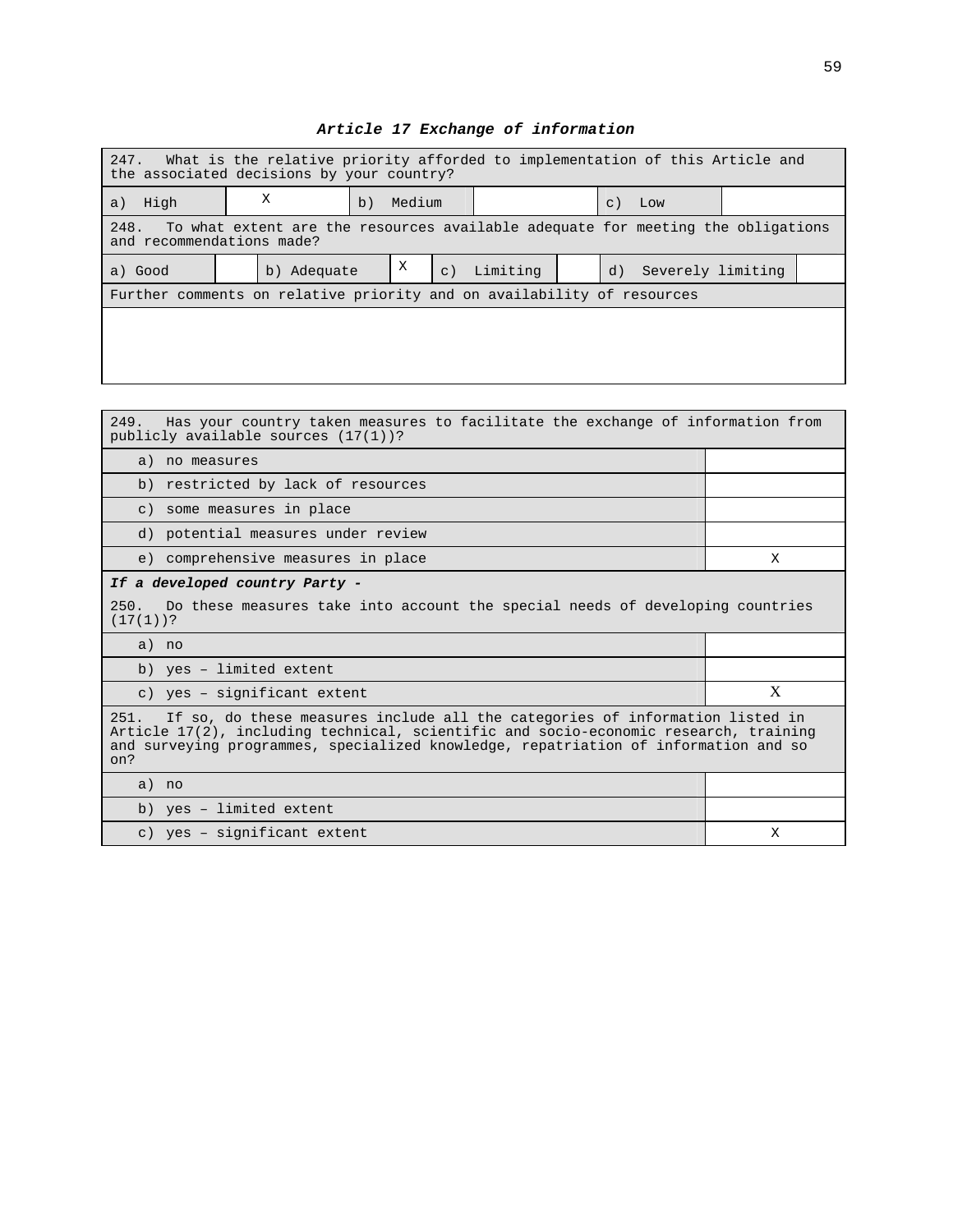| 252.<br>What is the relative priority afforded to implementation of this Article and<br>the associated decisions by your country?                                                                                                                                                                  |                                              |                                                                                                                                                                 |  |   |         |          |   |    |  |                   |  |
|----------------------------------------------------------------------------------------------------------------------------------------------------------------------------------------------------------------------------------------------------------------------------------------------------|----------------------------------------------|-----------------------------------------------------------------------------------------------------------------------------------------------------------------|--|---|---------|----------|---|----|--|-------------------|--|
| a)<br>High                                                                                                                                                                                                                                                                                         | X<br>b)<br>Medium<br>$\overline{c}$ )<br>Low |                                                                                                                                                                 |  |   |         |          |   |    |  |                   |  |
| 253.<br>and recommendations made?                                                                                                                                                                                                                                                                  |                                              | To what extent are the resources available adequate for meeting the obligations                                                                                 |  |   |         |          |   |    |  |                   |  |
| a) Good                                                                                                                                                                                                                                                                                            |                                              | b) Adequate                                                                                                                                                     |  | Χ | $\in$ ) | Limiting |   | d) |  | Severely limiting |  |
|                                                                                                                                                                                                                                                                                                    |                                              | Further comments on relative priority and on availability of resources                                                                                          |  |   |         |          |   |    |  |                   |  |
|                                                                                                                                                                                                                                                                                                    |                                              |                                                                                                                                                                 |  |   |         |          |   |    |  |                   |  |
|                                                                                                                                                                                                                                                                                                    |                                              |                                                                                                                                                                 |  |   |         |          |   |    |  |                   |  |
| 254.<br>diversity $(18(1))$ ?                                                                                                                                                                                                                                                                      |                                              | Has your country taken measures to promote international technical and<br>scientific cooperation in the field of conservation and sustainable use of biological |  |   |         |          |   |    |  |                   |  |
| a)                                                                                                                                                                                                                                                                                                 | no measures                                  |                                                                                                                                                                 |  |   |         |          |   |    |  |                   |  |
| b) some measures in place                                                                                                                                                                                                                                                                          |                                              |                                                                                                                                                                 |  |   |         |          |   |    |  |                   |  |
| c) potential measures under review                                                                                                                                                                                                                                                                 |                                              |                                                                                                                                                                 |  |   |         |          |   |    |  |                   |  |
| d) comprehensive measures in place                                                                                                                                                                                                                                                                 |                                              |                                                                                                                                                                 |  |   |         |          |   | X  |  |                   |  |
| 255.<br>Do the measures taken to promote cooperation with other Contracting Parties in<br>the implementation of the Convention pay special attention to the development and<br>strengthening of national capabilities by means of human resources development and<br>institution building (18(2))? |                                              |                                                                                                                                                                 |  |   |         |          |   |    |  |                   |  |
| a) no                                                                                                                                                                                                                                                                                              |                                              |                                                                                                                                                                 |  |   |         |          |   |    |  |                   |  |
|                                                                                                                                                                                                                                                                                                    |                                              | b) yes - limited extent                                                                                                                                         |  |   |         |          |   |    |  |                   |  |
| c) yes - significant extent                                                                                                                                                                                                                                                                        |                                              |                                                                                                                                                                 |  |   |         |          | X |    |  |                   |  |
| Has your country encouraged and developed methods of cooperation for the<br>256.<br>development and use of technologies, including indigenous and traditional<br>technologies, in pursuance of the objectives of this Convention $(18(4))$ ?                                                       |                                              |                                                                                                                                                                 |  |   |         |          |   |    |  |                   |  |
| a) no                                                                                                                                                                                                                                                                                              |                                              |                                                                                                                                                                 |  |   |         |          |   |    |  |                   |  |
| early stages of development<br>b)                                                                                                                                                                                                                                                                  |                                              |                                                                                                                                                                 |  |   |         |          |   |    |  |                   |  |
|                                                                                                                                                                                                                                                                                                    |                                              | c) advanced stages of development                                                                                                                               |  |   |         |          |   |    |  |                   |  |
| d) methods in place                                                                                                                                                                                                                                                                                |                                              |                                                                                                                                                                 |  |   |         |          |   |    |  | Χ                 |  |

# **Article 18 Technical and scientific cooperation**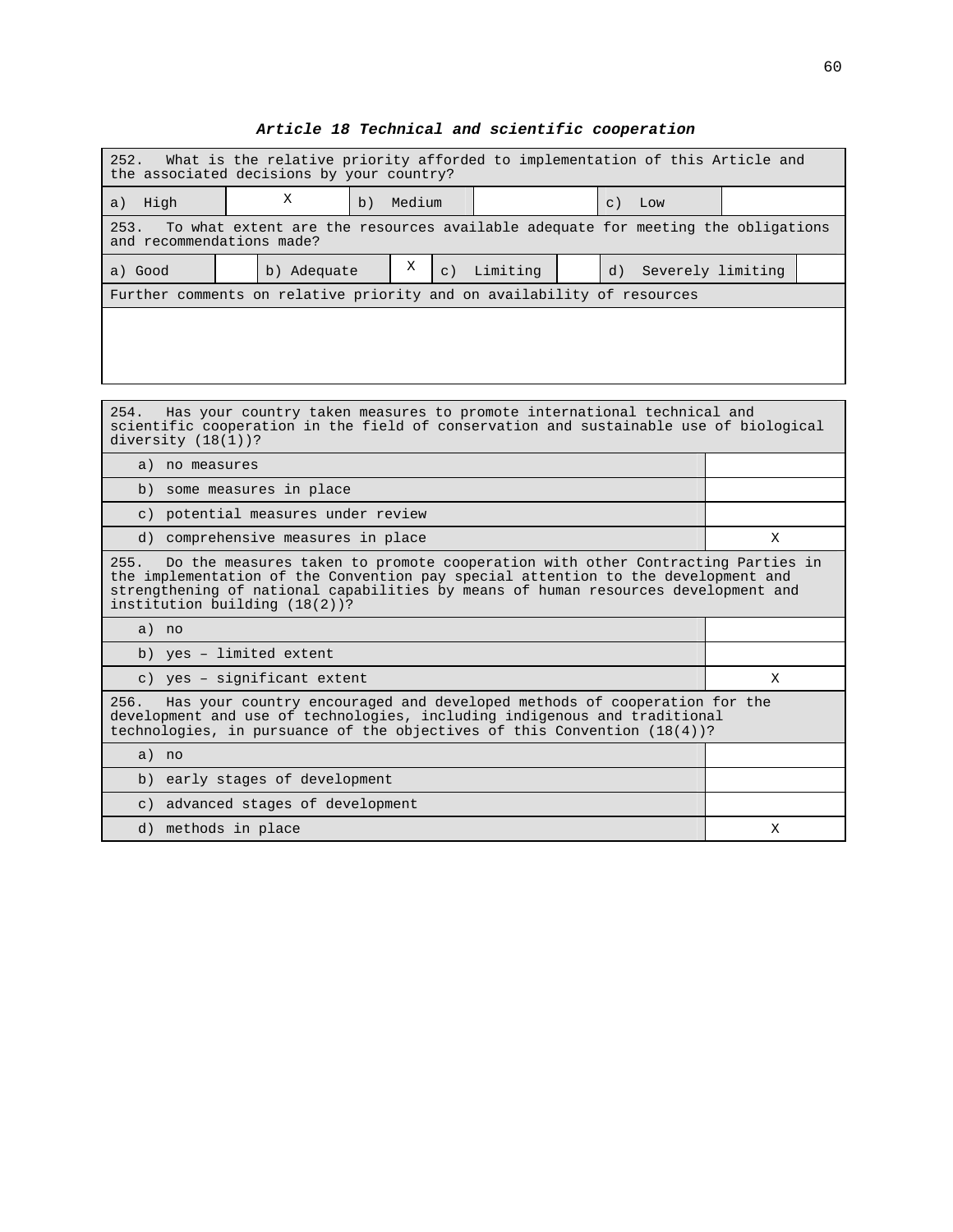| 257. Does such cooperation include the training of personnel and exchange of experts<br>$(18(4))$ ?                                                                                                 |   |
|-----------------------------------------------------------------------------------------------------------------------------------------------------------------------------------------------------|---|
| a) no                                                                                                                                                                                               |   |
| b) yes - limited extent                                                                                                                                                                             |   |
| c) yes - significant extent                                                                                                                                                                         | X |
| 258. Has your country promoted the establishment of joint research programmes and<br>joint ventures for the development of technologies relevant to the objectives of the<br>Convention $(18(5))$ ? |   |

| no no<br>a)                 |  |
|-----------------------------|--|
| b) yes - limited extent     |  |
| c) yes - significant extent |  |

# **Decision II/3, Decision III/4 and Decision IV/2. Clearing House Mechanism**

| Is your country cooperating in the development and operation of the Clearing<br>259.<br>House Mechanism?                                                                                   |   |
|--------------------------------------------------------------------------------------------------------------------------------------------------------------------------------------------|---|
| a) no                                                                                                                                                                                      |   |
| b) yes                                                                                                                                                                                     | X |
| Is your country helping to develop national capabilities through exchanging and<br>260.<br>disseminating information on experiences and lessons learned in implementing the<br>Convention? |   |
| a) no                                                                                                                                                                                      |   |
| b) yes - limited extent                                                                                                                                                                    | X |
| c) yes - significant extent                                                                                                                                                                |   |
| Has your country designated a national focal point for the Clearing-House<br>261.<br>Mechanism?                                                                                            |   |
| a) no                                                                                                                                                                                      |   |
| b) yes                                                                                                                                                                                     | X |
| 262.<br>Is your country providing resources for the development and implementation of<br>the Clearing-House Mechanism?                                                                     |   |
| a) no                                                                                                                                                                                      |   |
| b) yes, at the national level                                                                                                                                                              | X |
| c) yes, at national and international levels                                                                                                                                               |   |
| Is your country facilitating and participating in workshops and other expert<br>263.<br>meetings to further the development of the CHM at international levels?                            |   |
| a) no                                                                                                                                                                                      |   |
| b) participation only                                                                                                                                                                      |   |
| c) supporting some meetings and participating                                                                                                                                              | X |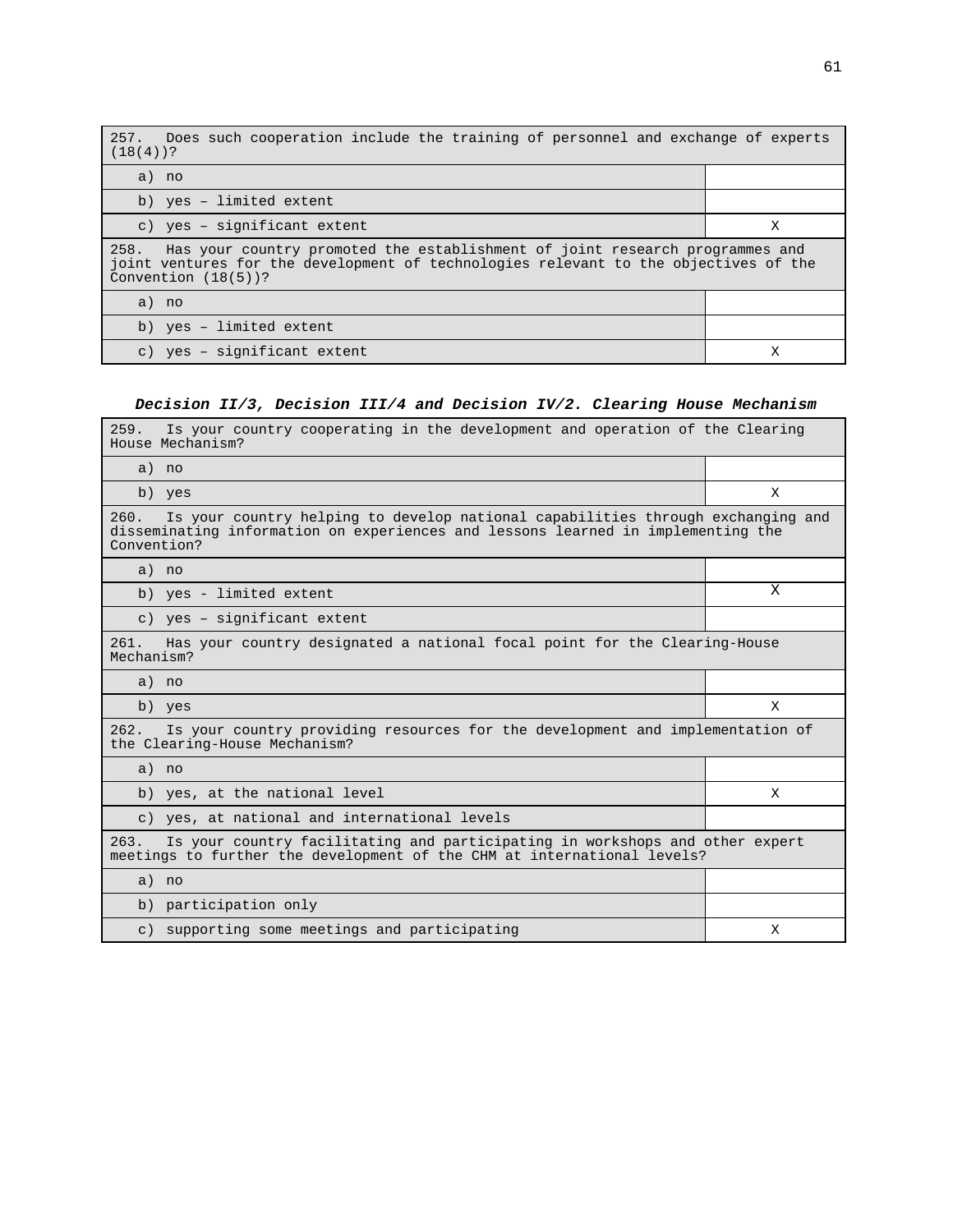| 264.                                                                                                                                           | Is your CHM operational            |   |
|------------------------------------------------------------------------------------------------------------------------------------------------|------------------------------------|---|
|                                                                                                                                                | a) no                              |   |
|                                                                                                                                                | b) under development               |   |
|                                                                                                                                                | c) yes (please give details below) | X |
| 265.                                                                                                                                           | Is your CHM linked to the Internet |   |
|                                                                                                                                                | a) no                              |   |
|                                                                                                                                                | b) yes                             | X |
| Has your country established a multi-sectoral and multi-disciplinary CHM<br>266.<br>steering committee or working group at the national level? |                                    |   |
|                                                                                                                                                | a) no                              | X |
|                                                                                                                                                | b) yes                             |   |

## **Decision V/14. Scientific and technical co-operation and the clearinghouse mechanisms (Article 18)**

| 267. Has your country reviewed the priorities identified in Annex I to the decision,<br>and sought to implement them? |  |
|-----------------------------------------------------------------------------------------------------------------------|--|
| a) not reviewed                                                                                                       |  |
| b) reviewed but not implemented                                                                                       |  |
| c) reviewed and implemented as appropriate                                                                            |  |

## **Further comments on implementation of these Articles**

URL of CHM is www.aqro.stoas.nl/NICBN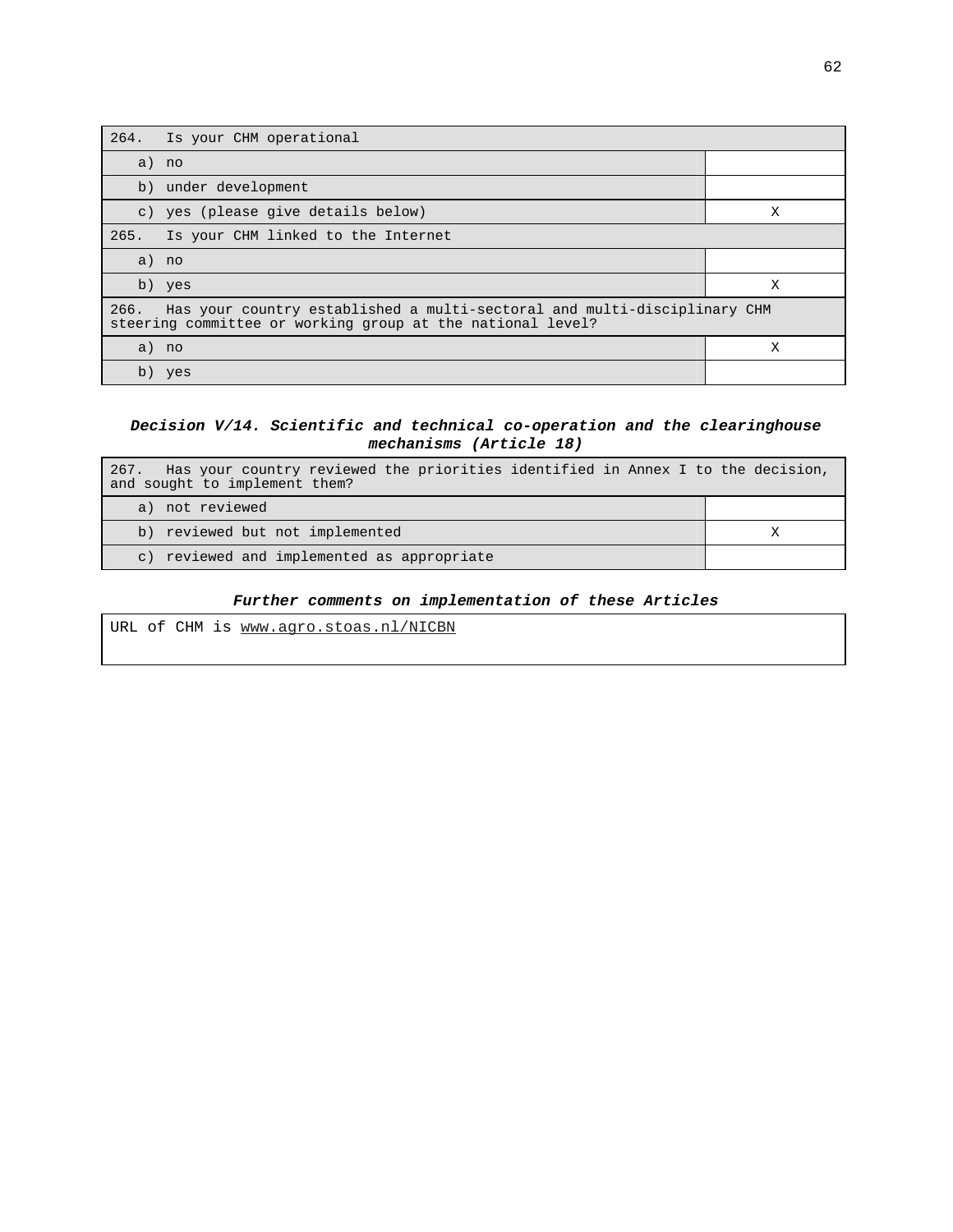# 268. What is the relative priority afforded to implementation of this Article and the associated decisions by your country? a) High  $X$  b) Medium  $\vert$  c) Low 269. To what extent are the resources available adequate for meeting the obligations and recommendations made? a) Good  $\begin{vmatrix} X & b \end{vmatrix}$  Adequate  $\begin{vmatrix} c \end{vmatrix}$  Limiting  $\begin{vmatrix} d \end{vmatrix}$  Severely limiting Further comments on relative priority and on availability of resources The Dutch Government has recently published the "Integral Policy Document on Biotechnology" (INB, December 2000). The document reviews the latest developments in the area of biotechnology, and, in particular, of genetic modification, and it formulates policy premises and intentions. Several cooperative programmes between the Netherlands and other countries are carried out, including a large programme with Indonesia on biotechnology, plant breeding and seed technology. The programme is a joint activity, and the results are jointly owned. The Dutch government also gives priority to programmes which stimulate the cooperation with developing countries (e.g. India, Kenya, Colombia and Zimbabwe). In these socalled 'programme countries', research is stimulated for the good of local stakeholders (e.g. small-scale farmers, non-governmental organizations). The Dutch Government has initiated a national debate on biotechnology, the outcome of which will affect future policy.

| 270.<br>Has your country taken measures to provide for the effective participation in<br>biotechnological research activities by those Contracting Parties which provide the<br>genetic resources for such research (19(1))?                                                                         |   |  |
|------------------------------------------------------------------------------------------------------------------------------------------------------------------------------------------------------------------------------------------------------------------------------------------------------|---|--|
| a) no measures                                                                                                                                                                                                                                                                                       |   |  |
| b) some measures in place                                                                                                                                                                                                                                                                            |   |  |
| c) potential measures under review                                                                                                                                                                                                                                                                   |   |  |
| d) comprehensive measures in place                                                                                                                                                                                                                                                                   | X |  |
| If so, are these measures:                                                                                                                                                                                                                                                                           |   |  |
| a) Legislation                                                                                                                                                                                                                                                                                       |   |  |
| b) Statutory policy and subsidiary legislation                                                                                                                                                                                                                                                       |   |  |
| c) Policy and administrative measures                                                                                                                                                                                                                                                                | X |  |
| Has your country taken all practicable measures to promote and advance priority<br>271.<br>access on a fair and equitable basis by Contracting Parties to the results and<br>benefits arising from biotechnologies based upon genetic resources provided by those<br>Contracting Parties $(19(2))$ ? |   |  |
| a) no measures                                                                                                                                                                                                                                                                                       |   |  |
| b) some measures in place                                                                                                                                                                                                                                                                            | X |  |
| c) potential measures under review                                                                                                                                                                                                                                                                   |   |  |
| d) comprehensive measures in place                                                                                                                                                                                                                                                                   | X |  |

## **Article 19 Handling of biotechnology and distribution of its benefits**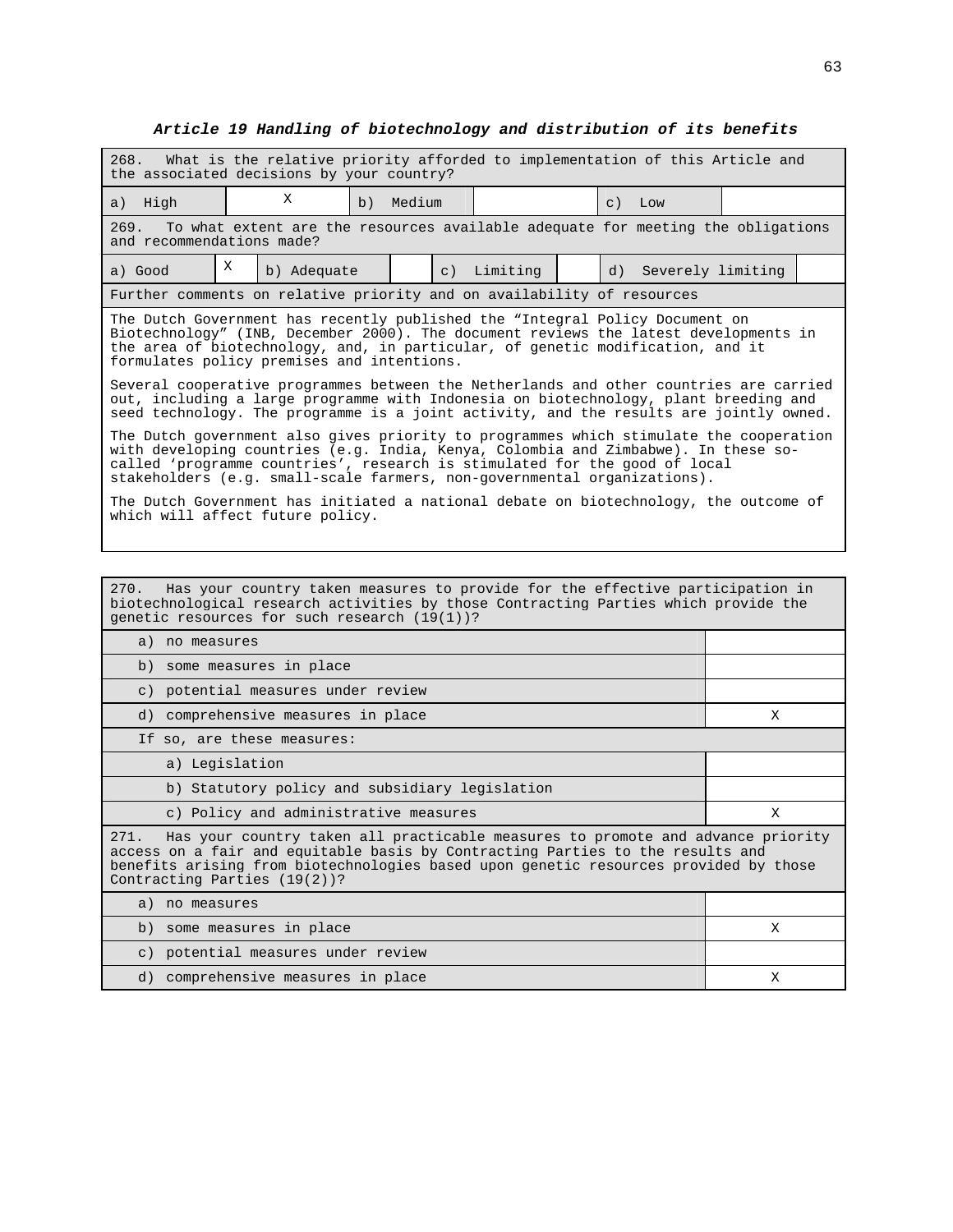**Decision IV/3. Issues related to biosafety and Decision V/1. Work Plan of the Intergovernmental Committee for the Cartagena Protocol on Biosafety**

| 272.7 | Is your country a Contracting Party to the Cartagena Protocol on Biosafety? |  |
|-------|-----------------------------------------------------------------------------|--|
|       | a) not a signatory                                                          |  |
|       | b) signed, ratification in progress                                         |  |
|       | c) instrument of ratification deposited                                     |  |

The Dutch government intends to ratify the Protocol on Biosafety in 2001. The precautionary approach is one of the main principles for establishing new Dutch policy. Main issues of the present Dutch policy are: stimulation of acquiring and sharing of knowledge, the transfer of technology, the sharing of benefits of genetic resources, development of new applications which benefits developing countries and balancing the risks and benefits of biotechnology.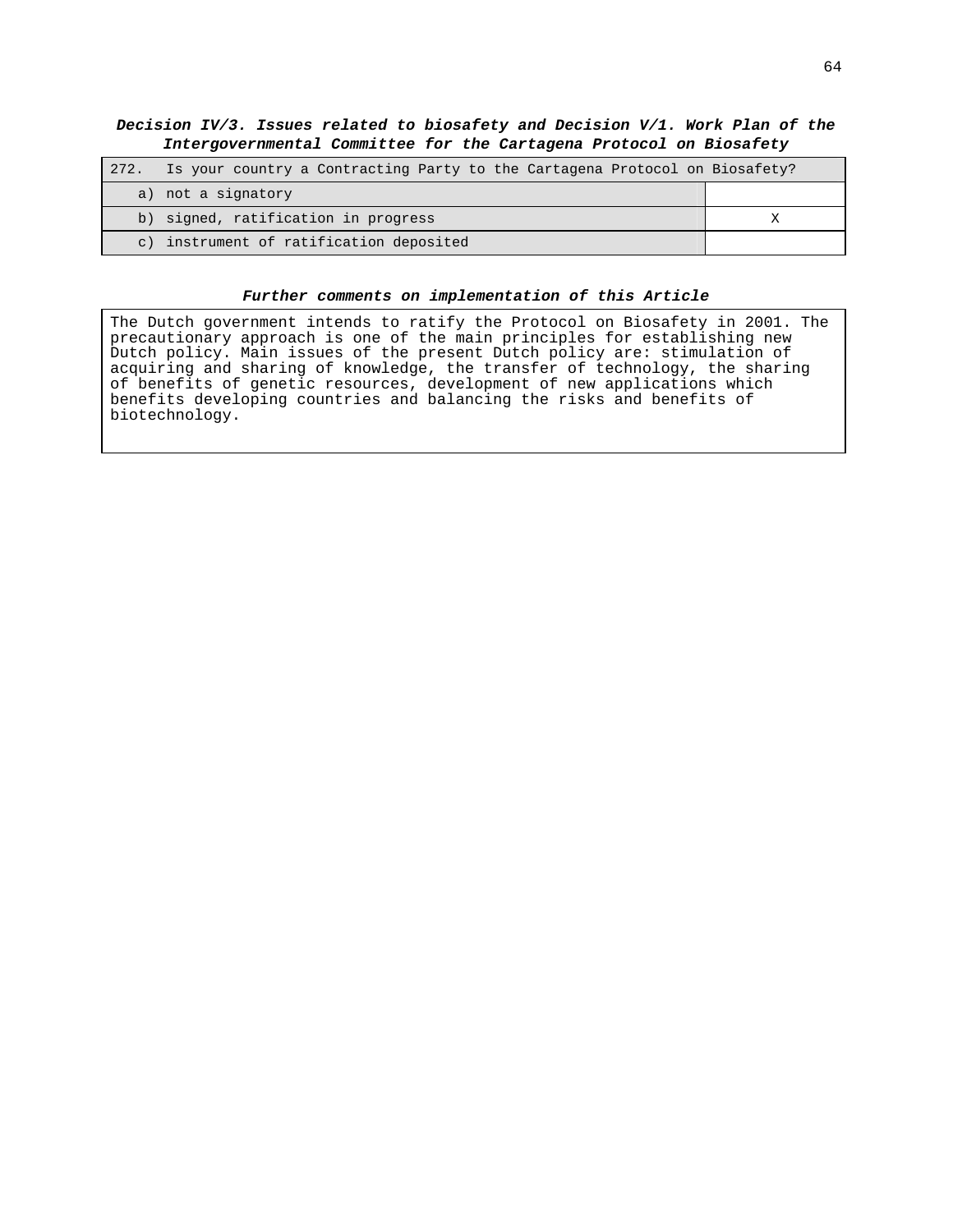## **Article 20 Financial resources**

| 273.<br>What is the relative priority afforded to implementation of this Article and<br>the associated decisions by your country? |   |                                                                                 |    |                |          |                 |                   |  |
|-----------------------------------------------------------------------------------------------------------------------------------|---|---------------------------------------------------------------------------------|----|----------------|----------|-----------------|-------------------|--|
| High<br>a)                                                                                                                        |   | X                                                                               | b) | Medium         |          | $\mathcal{C}$ ) | Low               |  |
| 274.<br>and recommendations made?                                                                                                 |   | To what extent are the resources available adequate for meeting the obligations |    |                |          |                 |                   |  |
| a) Good                                                                                                                           | Χ | b) Adequate                                                                     |    | $\mathsf{C}$ ) | Limiting | d)              | Severely limiting |  |
| Further comments on relative priority and on availability of resources                                                            |   |                                                                                 |    |                |          |                 |                   |  |
|                                                                                                                                   |   |                                                                                 |    |                |          |                 |                   |  |
|                                                                                                                                   |   |                                                                                 |    |                |          |                 |                   |  |
|                                                                                                                                   |   |                                                                                 |    |                |          |                 |                   |  |
|                                                                                                                                   |   |                                                                                 |    |                |          |                 |                   |  |

275. Has your country provided financial support and incentives in respect of those national activities which are intended to achieve the objectives of the Convention  $(20(1))^?$ 

| no no<br>a)                               |  |
|-------------------------------------------|--|
| b) yes - incentives only                  |  |
| c) yes - financial support only           |  |
| d) yes - financial support and incentives |  |

#### **If a developed country Party -**

276. Has your country provided new and additional financial resources to enable developing country Parties to meet the agreed incremental costs to them of implementing measures which fulfil the obligations of the Convention, as agreed between you and the interim financial mechanism (20(2))?

a) no

b) yes X

# **If a developing country Party or Party with economy in transition –**

277. Has your country received new and additional financial resources to enable you to meet the agreed full incremental costs of implementing measures which fulfil the obligations of the Convention (20(2))?

a) no

b) yes

### **If a developed country Party -**

278. Has your country provided financial resources related to implementation of the Convention through bilateral, regional and other multilateral channels (20(3))?

#### **If a developing country Party or Party with economy in transition -**

279. Has your country used financial resources related to implementation of the Convention from bilateral, regional and other multilateral channels (20(3))?

 $a)$ 

| a) | no  |          |
|----|-----|----------|
| b) | yes | --<br>∡⊾ |

 $\overline{\phantom{0}}$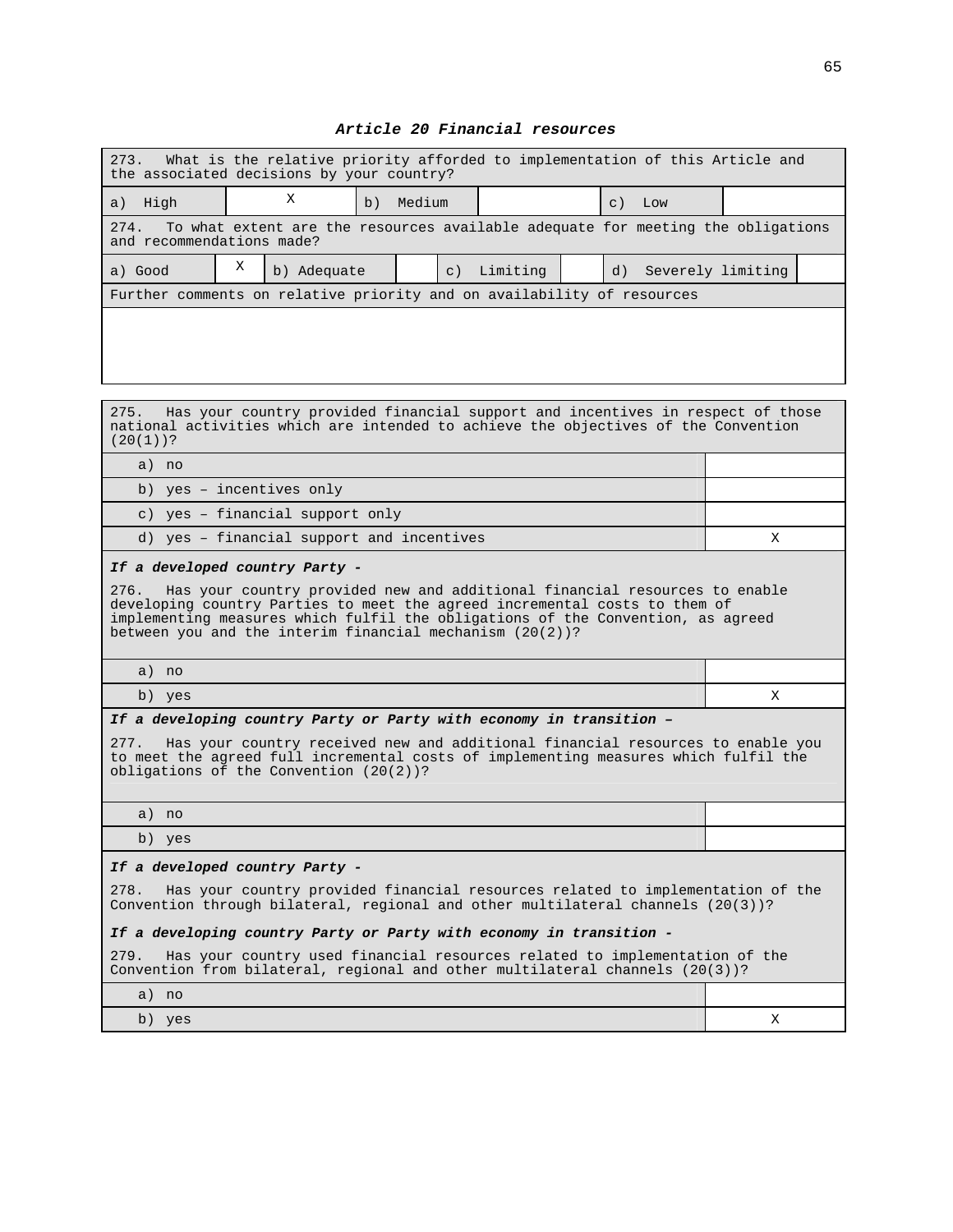| 280. Is your country working to ensure that all funding institutions (including<br>bilateral assistance agencies) are striving to make their activities more supportive<br>of the Convention? |   |
|-----------------------------------------------------------------------------------------------------------------------------------------------------------------------------------------------|---|
| a) no                                                                                                                                                                                         |   |
| b) yes - limited extent                                                                                                                                                                       |   |
| c) yes - significant extent                                                                                                                                                                   | х |
| 281. Is your country cooperating in any efforts to develop standardized information<br>on financial support for the objectives of the Convention?                                             |   |
| a) no                                                                                                                                                                                         |   |
| b) yes (please attach information)                                                                                                                                                            |   |

# **Decision III/6. Additional financial resources**

# **Decision V/11. Additional financial resources**

| Has your country established a process to monitor financial support to<br>282.<br>biodiversity?                                                                                                                                                                    |   |  |  |  |
|--------------------------------------------------------------------------------------------------------------------------------------------------------------------------------------------------------------------------------------------------------------------|---|--|--|--|
| a) no                                                                                                                                                                                                                                                              |   |  |  |  |
| b) procedures being established                                                                                                                                                                                                                                    |   |  |  |  |
| c) yes (please provide details)                                                                                                                                                                                                                                    | X |  |  |  |
| 283.<br>Are details available of your country's financial support to national<br>biodiversity activities?                                                                                                                                                          |   |  |  |  |
| a) no                                                                                                                                                                                                                                                              |   |  |  |  |
| b) not in a standardized format                                                                                                                                                                                                                                    | Χ |  |  |  |
| c) yes (please provide details)                                                                                                                                                                                                                                    |   |  |  |  |
| 284.<br>Are details available of your country's financial support to biodiversity<br>activities in other countries?                                                                                                                                                |   |  |  |  |
| a) not applicable                                                                                                                                                                                                                                                  |   |  |  |  |
| b) no                                                                                                                                                                                                                                                              |   |  |  |  |
| c) not in a standardized format                                                                                                                                                                                                                                    |   |  |  |  |
| d) yes (please provide details)                                                                                                                                                                                                                                    | Χ |  |  |  |
| Developed country Parties -<br>285.<br>Does your country promote support for the implementation of the objectives of<br>the Convention in the funding policy of its bilateral funding institutions and those<br>of regional and multilateral funding institutions? |   |  |  |  |
| a) no                                                                                                                                                                                                                                                              |   |  |  |  |
| b) yes                                                                                                                                                                                                                                                             | X |  |  |  |
| Developing country Parties -<br>286.<br>Does your country discuss ways and means to support implementation of the<br>objectives of the Convention in its dialogue with funding institutions?                                                                       |   |  |  |  |
| a) no                                                                                                                                                                                                                                                              |   |  |  |  |
| b) yes                                                                                                                                                                                                                                                             |   |  |  |  |
| 287.<br>Has your country compiled information on the additional financial support<br>provided by the private sector?                                                                                                                                               |   |  |  |  |
| a) no                                                                                                                                                                                                                                                              | X |  |  |  |
| b) yes (please provide details)                                                                                                                                                                                                                                    |   |  |  |  |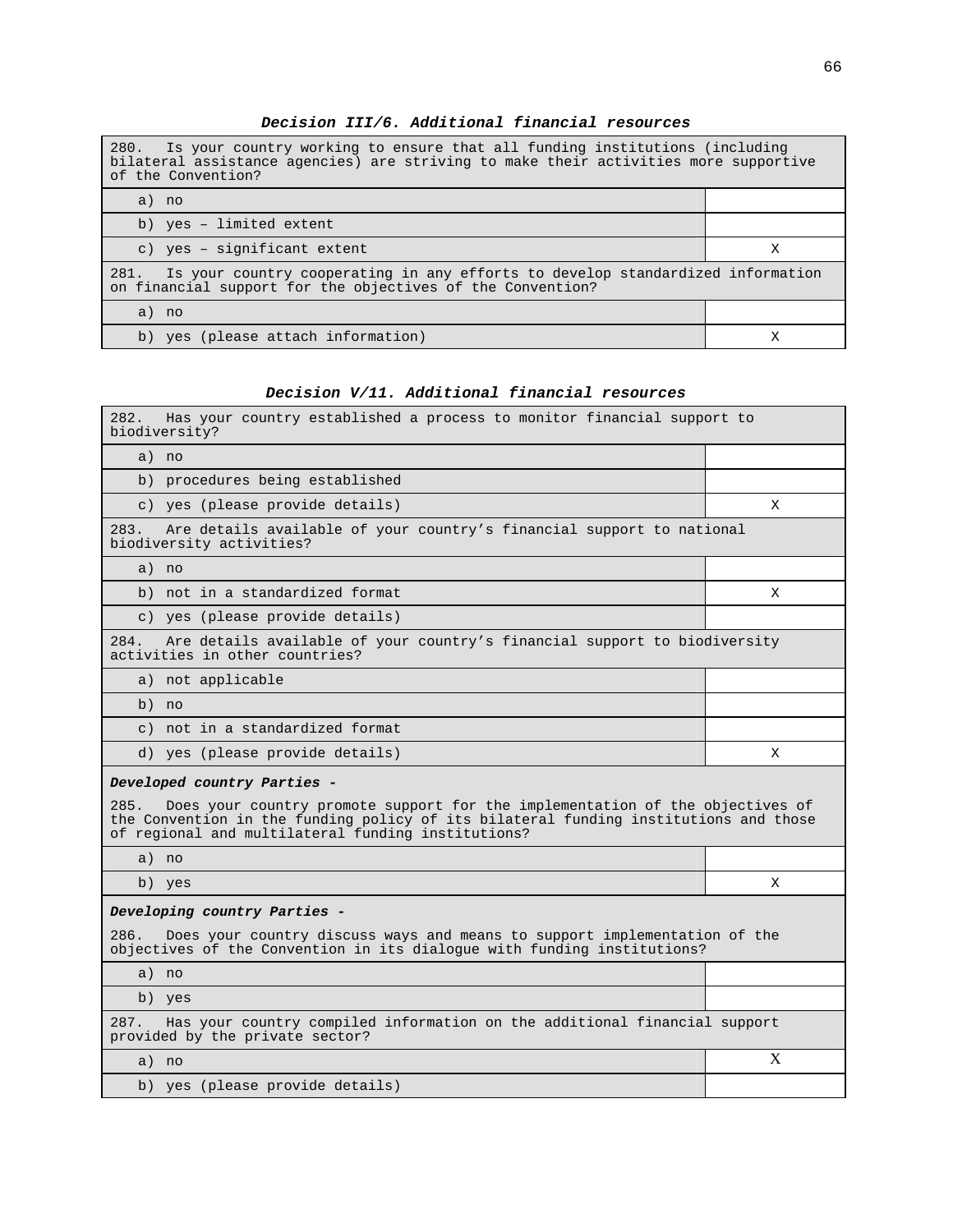| 288. Has your country considered tax exemptions in national taxation systems for<br>biodiversity-related donations? |  |
|---------------------------------------------------------------------------------------------------------------------|--|
| a) no                                                                                                               |  |
| b) not appropriate to national conditions                                                                           |  |
| exemptions under development<br>$\mathcal{C}$ )                                                                     |  |
| exemptions in place<br>d)                                                                                           |  |

### Ad 276, 278, 282, 283, and 284)

The Netherlands are contributing 0,1 % of their GNP on international cooperation in the field of nature and environment (UNCED commitment). More than one third of this budget is spent in support of the conservation and sustainable use of biological diversity. This enables developing countries to integrate and implement environmental measures and obligations of the Convention.

Ad 281)

The Netherlands are actively participating in such standardization in both the EU as well as the OECD framework. Additionally, the Netherlands are promoting donor coordination as regards bilateral and multilateral development cooperation.

Ad 282)

Detailed budgeting is taking place as regards the resources made available for implementation of the strategies and national plans nationally.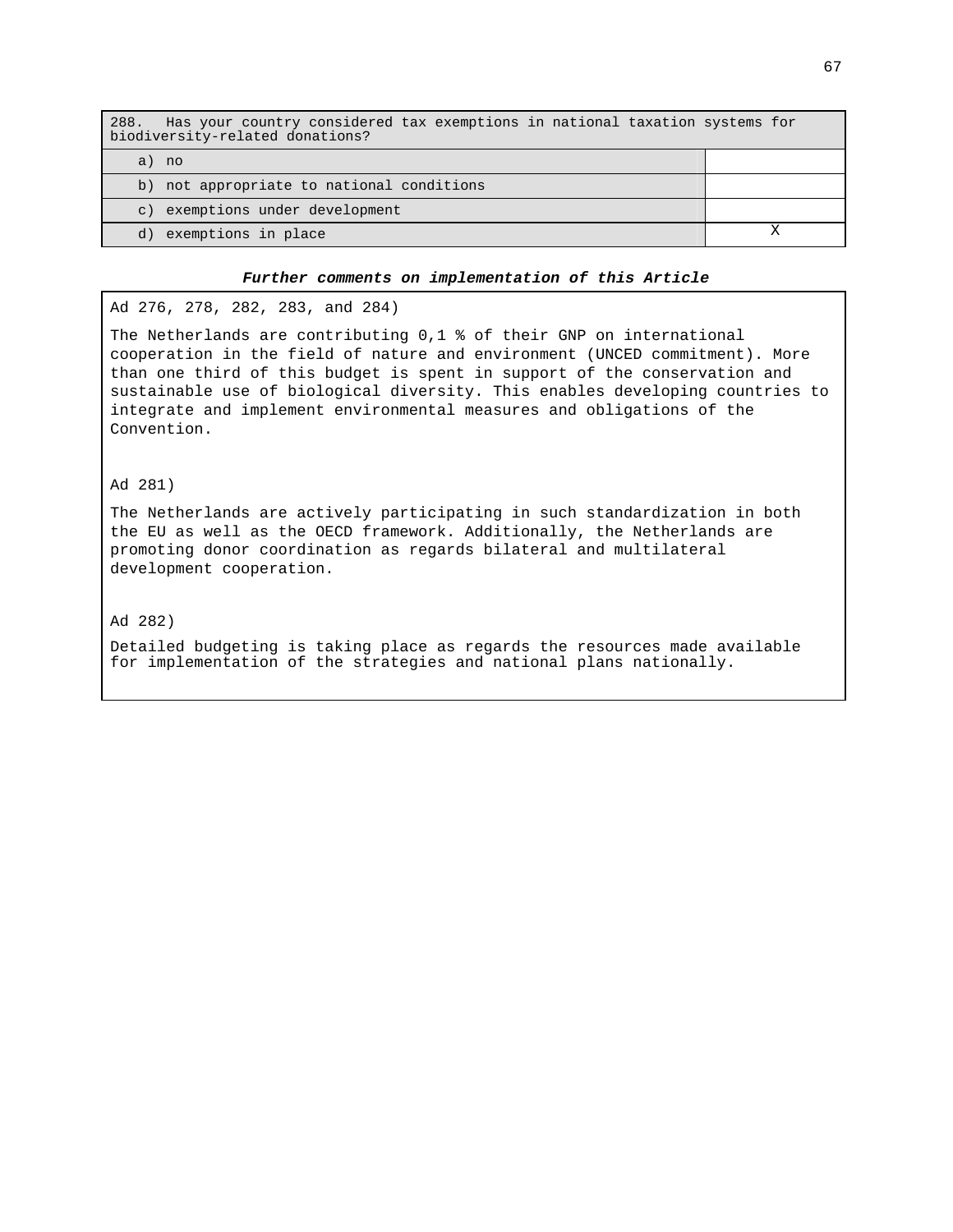| 289.<br>What is the relative priority afforded to implementation of this Article and<br>the associated decisions by your country? |                                                                                 |              |             |          |  |                         |  |
|-----------------------------------------------------------------------------------------------------------------------------------|---------------------------------------------------------------------------------|--------------|-------------|----------|--|-------------------------|--|
| High<br>a)                                                                                                                        | Χ                                                                               | Medium<br>b) |             |          |  | $\mathcal{C}$ )<br>Low  |  |
| 290.<br>and recommendations made?                                                                                                 | To what extent are the resources available adequate for meeting the obligations |              |             |          |  |                         |  |
| a) Good                                                                                                                           | b) Adequate                                                                     | Х            | $\subset$ ) | Limiting |  | d)<br>Severely limiting |  |
| Further comments on relative priority and on availability of resources                                                            |                                                                                 |              |             |          |  |                         |  |
|                                                                                                                                   |                                                                                 |              |             |          |  |                         |  |
|                                                                                                                                   |                                                                                 |              |             |          |  |                         |  |
|                                                                                                                                   |                                                                                 |              |             |          |  |                         |  |
|                                                                                                                                   |                                                                                 |              |             |          |  |                         |  |

## **Article 21 Financial mechanism**

291. Has your country worked to strengthen existing financial institutions to provide financial resources for the conservation and sustainable use of biological diversity? a) no b) yes X

## **Decision III/7. Guidelines for the review of the effectiveness of the financial mechanism**

| 292. Has your country provided information on experiences gained through activities<br>funded by the financial mechanism? |  |  |
|---------------------------------------------------------------------------------------------------------------------------|--|--|
| a) no activities                                                                                                          |  |  |
| b) no, although there are activities                                                                                      |  |  |
| c) yes, within the previous national report                                                                               |  |  |
| d) yes, through case-studies                                                                                              |  |  |
| e) yes, through other means (please give details below)                                                                   |  |  |

### **Further comments on implementation of this Article**

Ad 291)

The Netherlands have initiated partnerships with Worldbank and regional banks to strengthen the capacity and to integrate biodiversity considerations in the policies of the banks.

Ad 292)

The Netherlands have taken part in the previous review of the effectiveness of the GEF as financial mechanism to the CBD.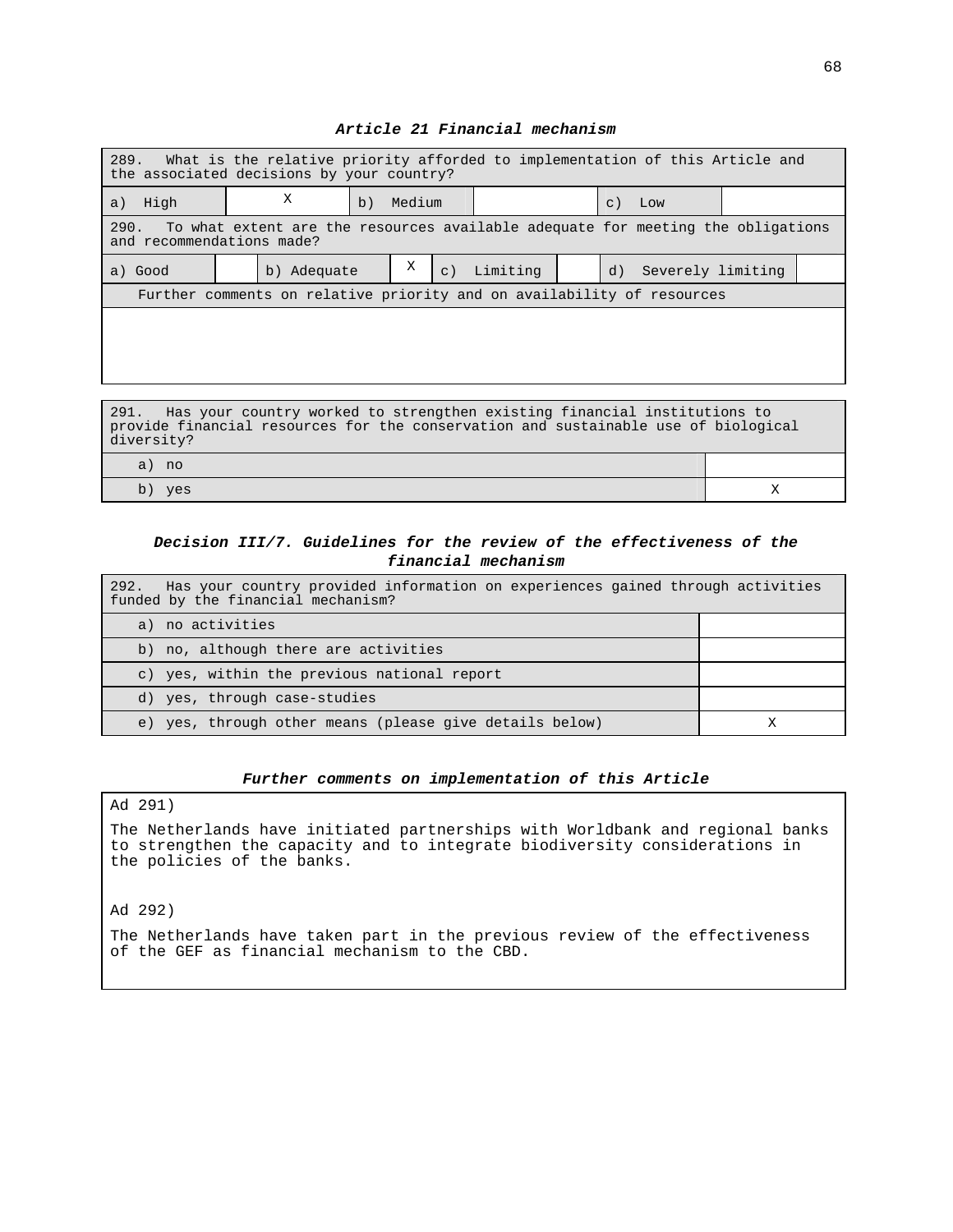| 293. How many people from your country participated in each of the meetings of the<br>Conference of the Parties? |     |  |
|------------------------------------------------------------------------------------------------------------------|-----|--|
| a) COP 1 (Nassau)                                                                                                | 6   |  |
| b) COP 2 (Jakarta)                                                                                               | 11  |  |
| c) COP 3 (Buenos Aires)                                                                                          | 1 ว |  |
| d) COP 4 (Bratislava)                                                                                            | 17  |  |
| COP 5 (Nairobi)<br>e)                                                                                            | 14  |  |

## **Article 23 Conference of the Parties**

## **Decision I/6, Decision II/10, Decision III/24 and Decision IV/17. Finance and budget**

| 294. | Has your country paid all of its contributions to the Trust Fund? |  |
|------|-------------------------------------------------------------------|--|
|      | a) no                                                             |  |
| b)   | ves                                                               |  |

## **Decision IV/16 (part) Preparation for meetings of the Conference of the Parties**

| 295. Has your country participated in regional meetings focused on discussing<br>implementation of the Convention before any meetings of the Conference of the Parties?   |  |  |  |
|---------------------------------------------------------------------------------------------------------------------------------------------------------------------------|--|--|--|
| a) no                                                                                                                                                                     |  |  |  |
| b) yes (please specify which)<br>Х                                                                                                                                        |  |  |  |
| If a developed country Party -                                                                                                                                            |  |  |  |
| Has your country funded regional and sub-regional meetings to prepare for the<br>296.<br>COP, and facilitated the participation of developing countries in such meetings? |  |  |  |
| a) no                                                                                                                                                                     |  |  |  |
| b) yes (please provide details below)                                                                                                                                     |  |  |  |

## **Decision V/22. Budget for the programme of work for the biennium 2001-2002**

| 297. Did your country pay its contribution to the core budget (BY Trust Fund) for<br>2001 by $1^{st}$ January 2001? |  |
|---------------------------------------------------------------------------------------------------------------------|--|
| a) yes in advance                                                                                                   |  |
| b) yes on time                                                                                                      |  |
| c) no but subsequently paid                                                                                         |  |
| d) not yet paid                                                                                                     |  |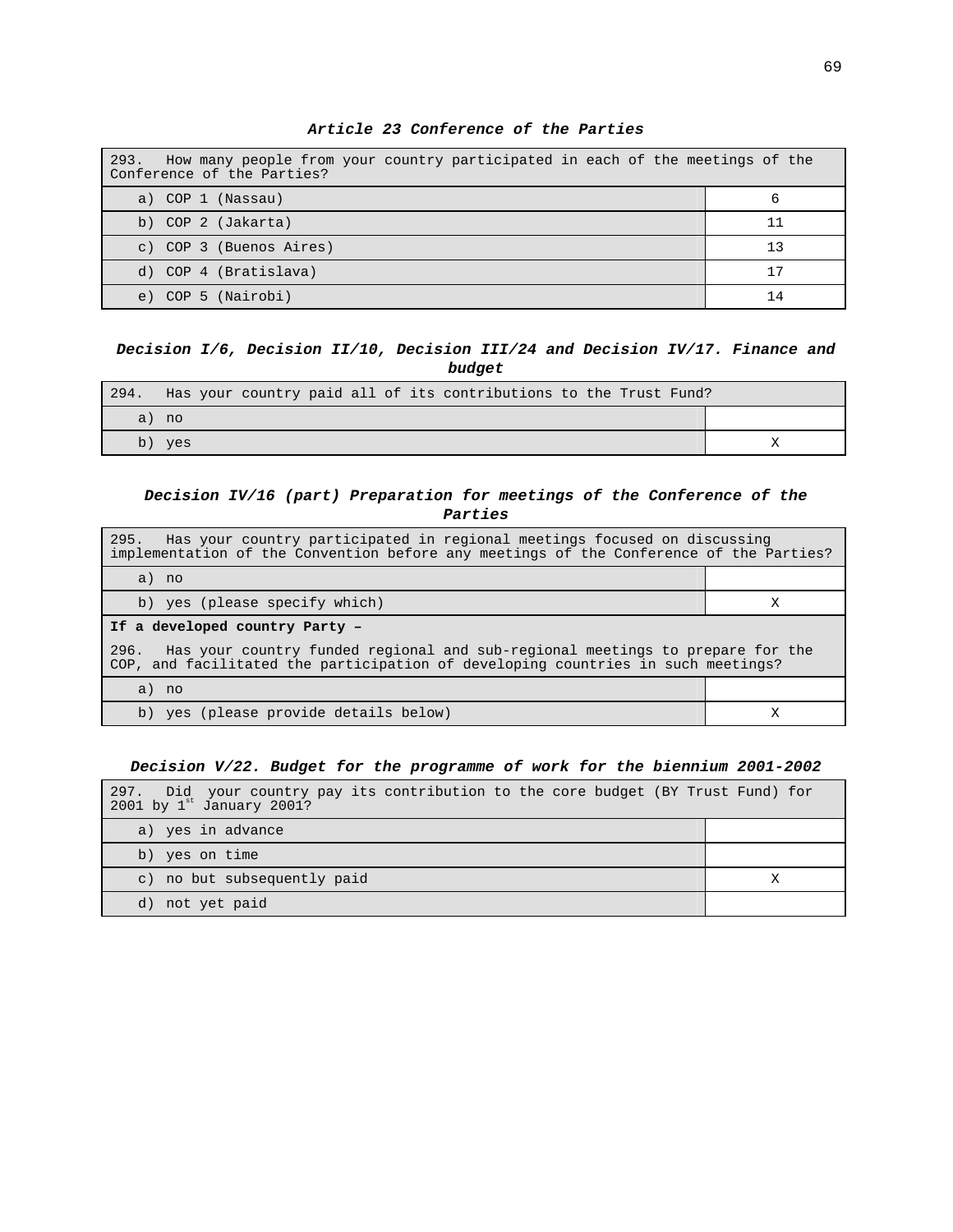| 298.<br>Has your country made additional voluntary contributions to the trust funds of<br>the Convention? |   |
|-----------------------------------------------------------------------------------------------------------|---|
| a) yes in the 1999-2000 biennium                                                                          | Х |
| b) yes for the 2001-2002 biennium                                                                         |   |
| c) expect to do so for the 2001-2002 biennium                                                             |   |
| d)<br>no no                                                                                               |   |

Ad 293)

Delegates of the Dutch government; in addition, a number of representatives of NGOs have participated in the COPs.

### Ad 294/296)

For all major meetings, there is intensive coordination within the European Union. Additionally, the Netherlands, together with some other countries, have initiated and supported the Pan-European preparatory meeting "Biodiversity in Europe", held in Riga, Latvia, March 2000.

Ad 296, 298 and 299)

The Dutch government has made resources available for intersessional activities (COPs 5 and 6) to the CBD Trust Fund, including for the purpose of supporting regional meetings, expert meetings and ad hoc working groups. A number of additional inputs by the Netherlands have been agreed upon with the CBD secretariat (secondment, project support, meetings, consultants, etc.).

## **Article 24 Secretariat**

| 299.<br>Has your country provided direct support to the Secretariat in terms of<br>seconded staff, financial contribution for Secretariat activities, etc? |  |
|------------------------------------------------------------------------------------------------------------------------------------------------------------|--|
| a) no                                                                                                                                                      |  |
| b) ves                                                                                                                                                     |  |

#### **Further comments on implementation of this Article**

See ad 298)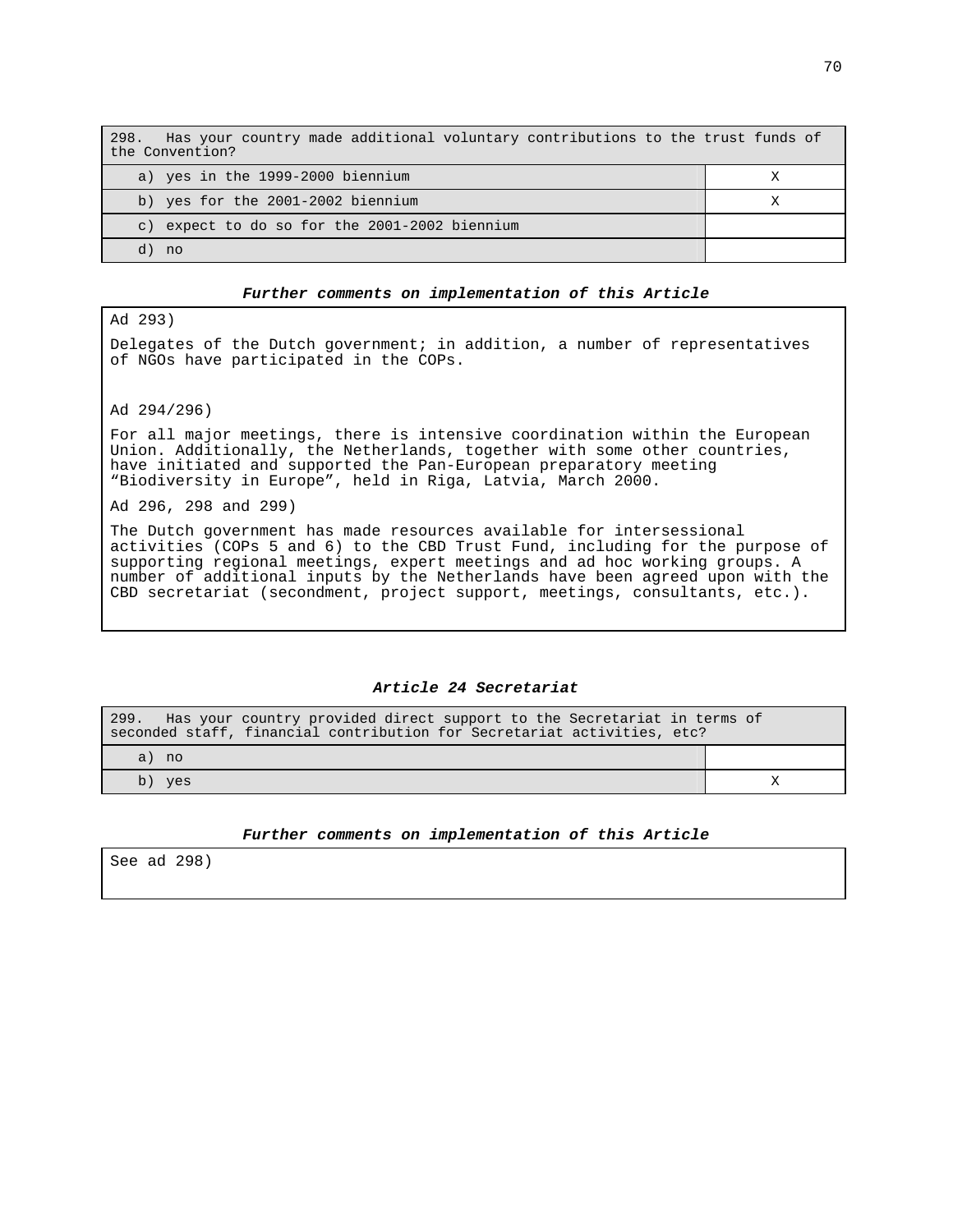| How many people from your country participated in each of the meetings of<br>300.<br>SBSTTA? |   |
|----------------------------------------------------------------------------------------------|---|
| a) SBSTTA I (Paris)                                                                          |   |
| SBSTTA II (Montreal)<br>b)                                                                   |   |
| SBSTTA III (Montreal)<br>$\mathcal{C}$ )                                                     | 6 |
| SBSTTA IV (Montreal)<br>d)                                                                   | 6 |
| SBSTTA V (Montreal)<br>e)                                                                    | 6 |

**Article 25 Subsidiary body on scientific, technical and technological advice**

Ad 300)

Numbers refer to delegates representing the Dutch government. In addition, a number of non-governmental experts has participated in the SBSTTA-meetings.

## **Article 26 Reports**

| What is the status of your first national report?<br>301. |   |
|-----------------------------------------------------------|---|
| a) Not submitted                                          |   |
| b) Summary report submitted                               |   |
| c) Interim/draft report submitted                         |   |
| d) Final report submitted                                 | Х |
| If b), c) or d), was your report submitted:               |   |
| by the original deadline of $1.1.98$ (Decision III/9)?    | Х |
| by the extended deadline of $31.12.98$ (Decision IV/14)?  |   |
| Later (please specify date)                               |   |

## **Decision IV/14 National reports**

| 302. Did all relevant stakeholders participate in the preparation of this national<br>report, or in the compilation of information used in the report? |   |  |  |  |
|--------------------------------------------------------------------------------------------------------------------------------------------------------|---|--|--|--|
| a) no                                                                                                                                                  | X |  |  |  |
| b) yes                                                                                                                                                 |   |  |  |  |
| 303.<br>Has your country taken steps to ensure that its first and/or second national<br>report(s) is/are available for use by relevant stakeholders?   |   |  |  |  |
| a) no                                                                                                                                                  |   |  |  |  |
| b) yes                                                                                                                                                 | X |  |  |  |
| If yes, was this by:                                                                                                                                   |   |  |  |  |
| informal distribution?<br>a)                                                                                                                           | X |  |  |  |
| b)<br>publishing the report?                                                                                                                           | X |  |  |  |
| making the report available on request?<br>$\circ$ )                                                                                                   | X |  |  |  |
| d)<br>posting the report on the Internet?                                                                                                              | X |  |  |  |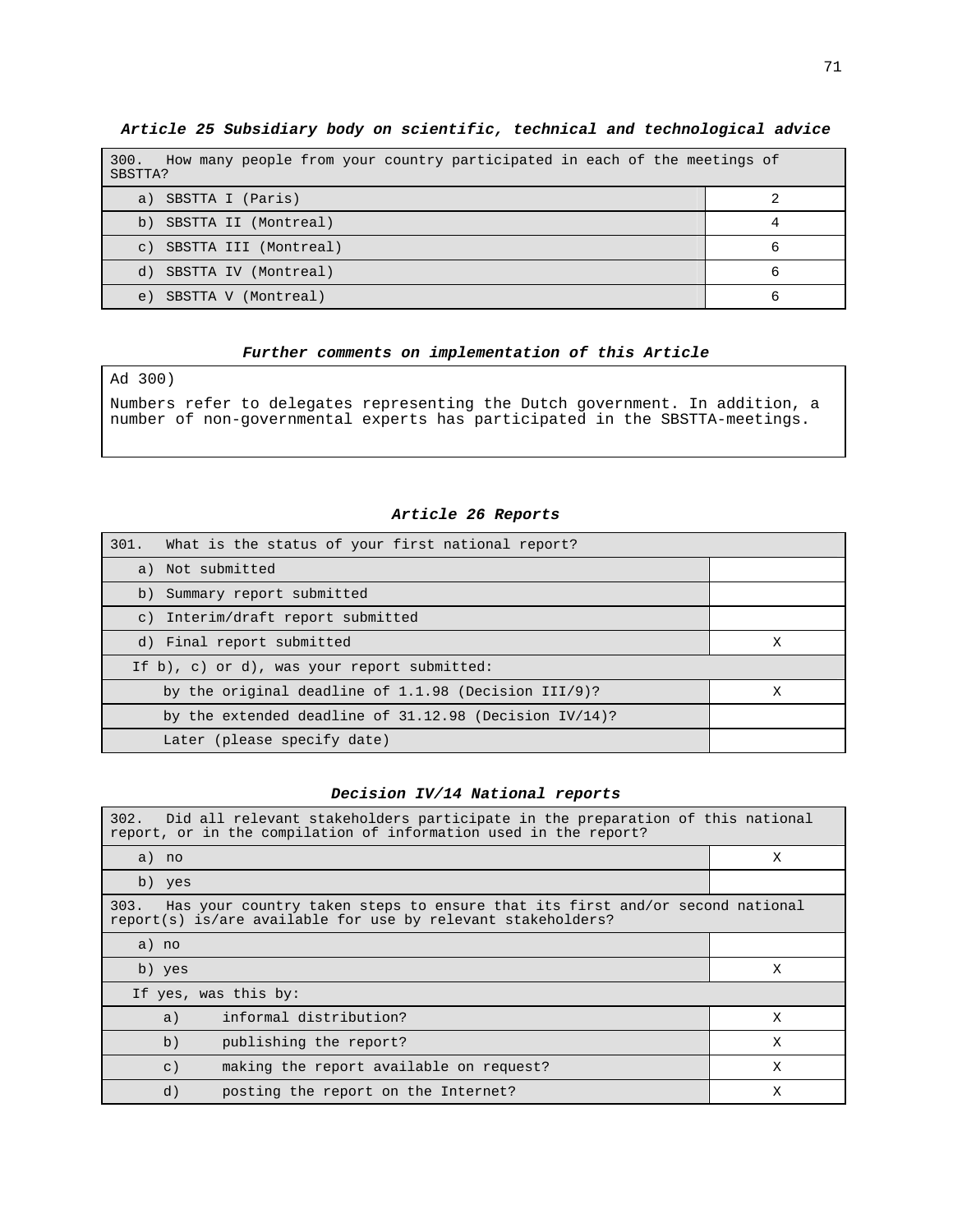|  |  |  | Decision V/19. National reporting |
|--|--|--|-----------------------------------|
|--|--|--|-----------------------------------|

| 304. Has your country prepared voluntary detailed thematic reports on one or more of<br>the items for in-depth consideration at an ordinary meeting of the parties, following<br>the quidelines provided? |  |
|-----------------------------------------------------------------------------------------------------------------------------------------------------------------------------------------------------------|--|
| a) no                                                                                                                                                                                                     |  |
| b) yes - forest ecosystems                                                                                                                                                                                |  |
| c) yes - alien species                                                                                                                                                                                    |  |
| d) yes - benefit sharing                                                                                                                                                                                  |  |

Reports on forest-ecosystems and benefit sharing will follow in 2001 according to agreed deadlines.

At COP-4 (Bratislava), a joint report on the implementation of the Convention was presented by Buthan also on behalf of Benin, Costa Rica and the Netherlands.

In 1996, 1997, 1998 and 2000, reports on the implementation of the national Strategic Action Plan and the implementation of the decisions of COPs 2 tot 5 were sent to Parliament.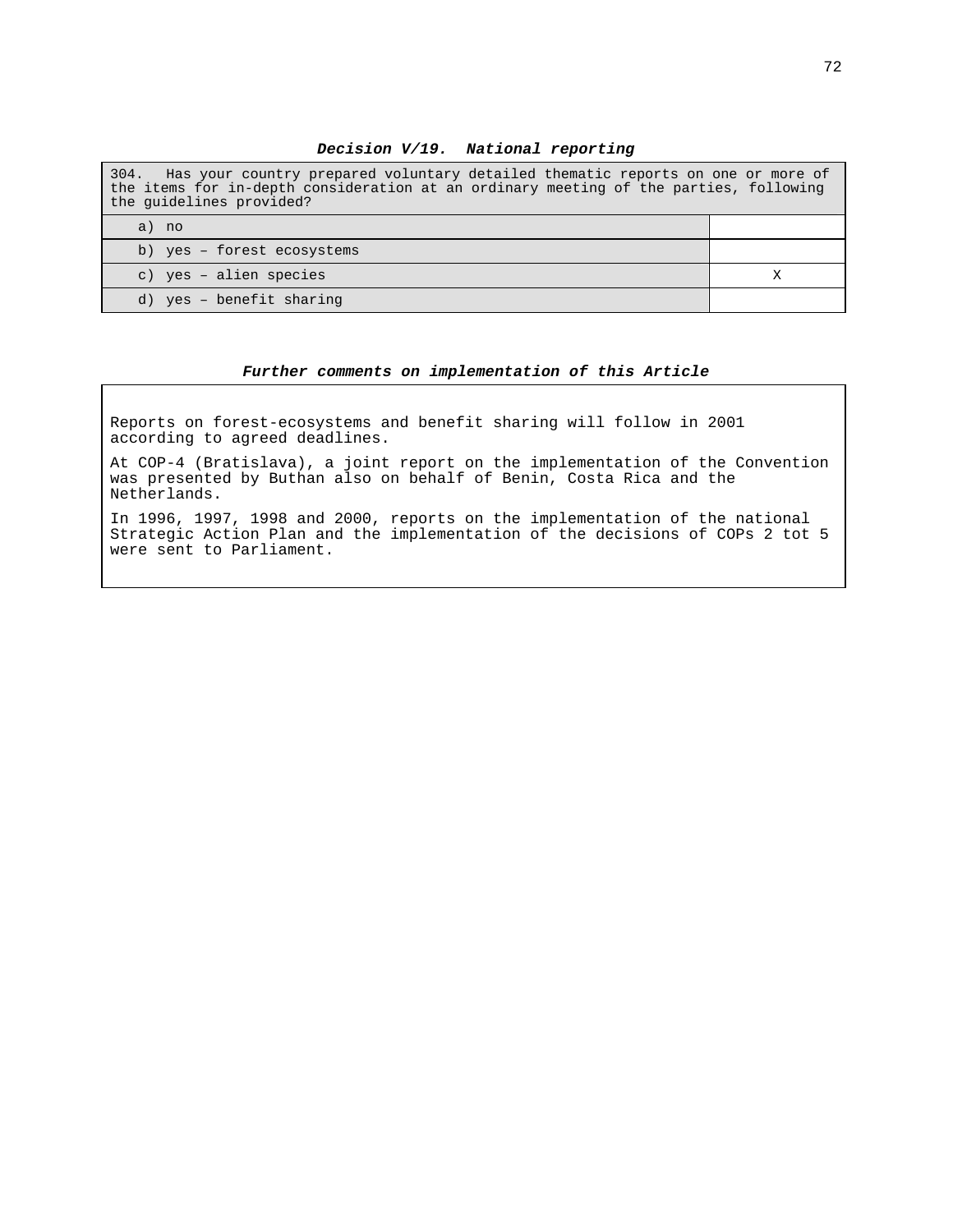# **Decision V/6. Ecosystem approach**

| Is your country applying the ecosystem approach, taking into account the<br>305.<br>principles and quidance contained in the annex to decision V/6?                                                                                                                                                                                 |   |
|-------------------------------------------------------------------------------------------------------------------------------------------------------------------------------------------------------------------------------------------------------------------------------------------------------------------------------------|---|
| a) no                                                                                                                                                                                                                                                                                                                               |   |
| b) under consideration                                                                                                                                                                                                                                                                                                              |   |
| c) some aspects are being applied                                                                                                                                                                                                                                                                                                   | X |
| d) substantially implemented                                                                                                                                                                                                                                                                                                        |   |
| Is your country developing practical expressions of the ecosystem approach for<br>306.<br>national policies and legislation and for implementation activities, with adaptation<br>to local, national, and regional conditions, in particular in the context of<br>activities developed within the thematic areas of the Convention? |   |
| a) no                                                                                                                                                                                                                                                                                                                               |   |
| b) under consideration                                                                                                                                                                                                                                                                                                              |   |
| c) some aspects are being applied                                                                                                                                                                                                                                                                                                   | X |
| d) substantially implemented                                                                                                                                                                                                                                                                                                        |   |
| Is your country identifying case studies and implementing pilot projects that<br>307.<br>demonstrate the ecosystem approach, and using workshops and other mechanisms to<br>enhance awareness and share experience?                                                                                                                 |   |
| a) no                                                                                                                                                                                                                                                                                                                               |   |
| b) case-studies identified                                                                                                                                                                                                                                                                                                          |   |
| c) pilot projects underway                                                                                                                                                                                                                                                                                                          | X |
| d) workshops planned/held                                                                                                                                                                                                                                                                                                           |   |
| e) information available through CHM                                                                                                                                                                                                                                                                                                |   |
| 308.<br>Is your country strengthening capacities for implementation of the ecosystem<br>approach, and providing technical and financial support for capacity-building to<br>implement the ecosystem approach?                                                                                                                       |   |
| a) no                                                                                                                                                                                                                                                                                                                               |   |
| b) yes within the country                                                                                                                                                                                                                                                                                                           |   |
| c) yes including support to other Parties                                                                                                                                                                                                                                                                                           | X |
| 309.<br>Has your country promoted regional co-operation in applying the ecosystem<br>approach across national borders?                                                                                                                                                                                                              |   |
| a) no                                                                                                                                                                                                                                                                                                                               | X |
| b) informal co-operation                                                                                                                                                                                                                                                                                                            |   |
| c) formal co-operation (please give details)                                                                                                                                                                                                                                                                                        |   |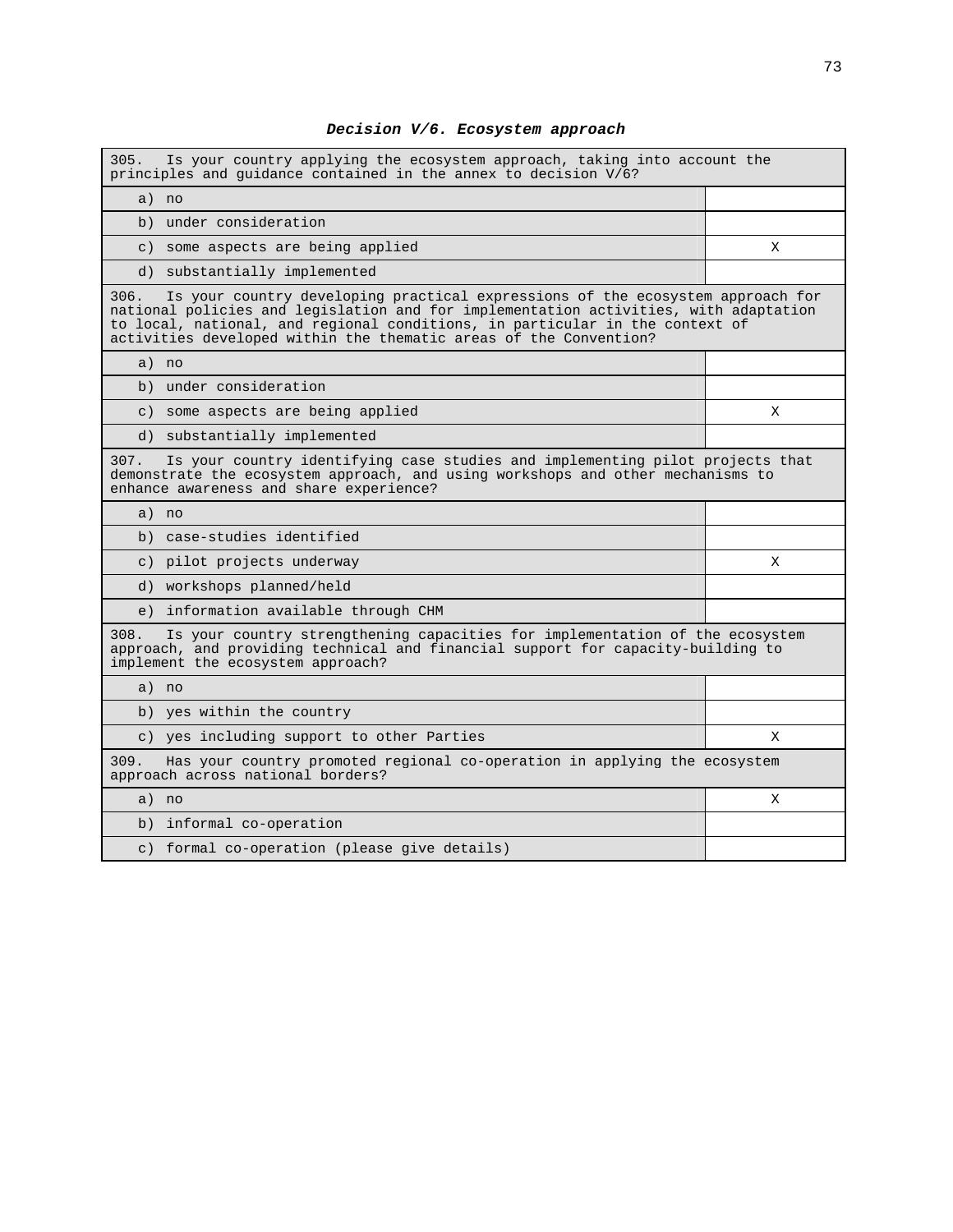### **Inland water ecosystems**

### **Decision IV/4. Status and trends of the biological diversity of inland water ecosystems and options for conservation and sustainable use**

| 310. Has your country included information on biological diversity in wetlands when<br>providing information and reports to the CSD, and considered including inland water<br>biological diversity issues at meetings to further the recommendations of the CSD?                                                                                     |   |
|------------------------------------------------------------------------------------------------------------------------------------------------------------------------------------------------------------------------------------------------------------------------------------------------------------------------------------------------------|---|
| a) no                                                                                                                                                                                                                                                                                                                                                |   |
| b) yes                                                                                                                                                                                                                                                                                                                                               | X |
| 311. Has your country included inland water biological diversity considerations in<br>its work with organizations, institutions and conventions affecting or working with<br>inland water?                                                                                                                                                           |   |
| a) no                                                                                                                                                                                                                                                                                                                                                |   |
| b) yes                                                                                                                                                                                                                                                                                                                                               | X |
| If a developing country Party or Party with economy in transition -                                                                                                                                                                                                                                                                                  |   |
| When requesting support for projects relating to inland water ecosystems from<br>312.<br>the GEF, has your country given priority to identifying important areas for<br>conservation, preparing and implementing integrated watershed, catchment and river<br>basin management plans, and investigating processes contributing to biodiversity loss? |   |
| a) no                                                                                                                                                                                                                                                                                                                                                |   |
| b) yes                                                                                                                                                                                                                                                                                                                                               |   |
| 313. Has your country reviewed the programme of work specified in annex 1 to the<br>decision, and identified priorities for national action in implementing the programme?                                                                                                                                                                           |   |
|                                                                                                                                                                                                                                                                                                                                                      |   |
| a) no                                                                                                                                                                                                                                                                                                                                                |   |
| b) under review                                                                                                                                                                                                                                                                                                                                      |   |

## **Decision V/2. Progress report on the implementation of the programme of work on the biological diversity of inland water ecosystems (implementation of decision IV/4)**

| Is your country supporting and/or participating in the River Basin Initiative?<br>314.                                                    |              |
|-------------------------------------------------------------------------------------------------------------------------------------------|--------------|
| a) no                                                                                                                                     |              |
| b) yes                                                                                                                                    | X            |
| Is your country gathering information on the status of inland water biological<br>315.<br>diversity?                                      |              |
| a) no                                                                                                                                     |              |
| b) assessments ongoing                                                                                                                    |              |
| c) assessments completed                                                                                                                  | X            |
|                                                                                                                                           |              |
| 316.<br>Is this information available to other Parties?                                                                                   |              |
| a) no                                                                                                                                     |              |
| b) yes - national report                                                                                                                  |              |
| c) yes - through the CHM                                                                                                                  |              |
| d) yes - other means (please give details below)                                                                                          | $\mathbf{x}$ |
| Has your country developed national and/or sectoral plans for the conservation<br>317.<br>and sustainable use of inland water ecosystems? |              |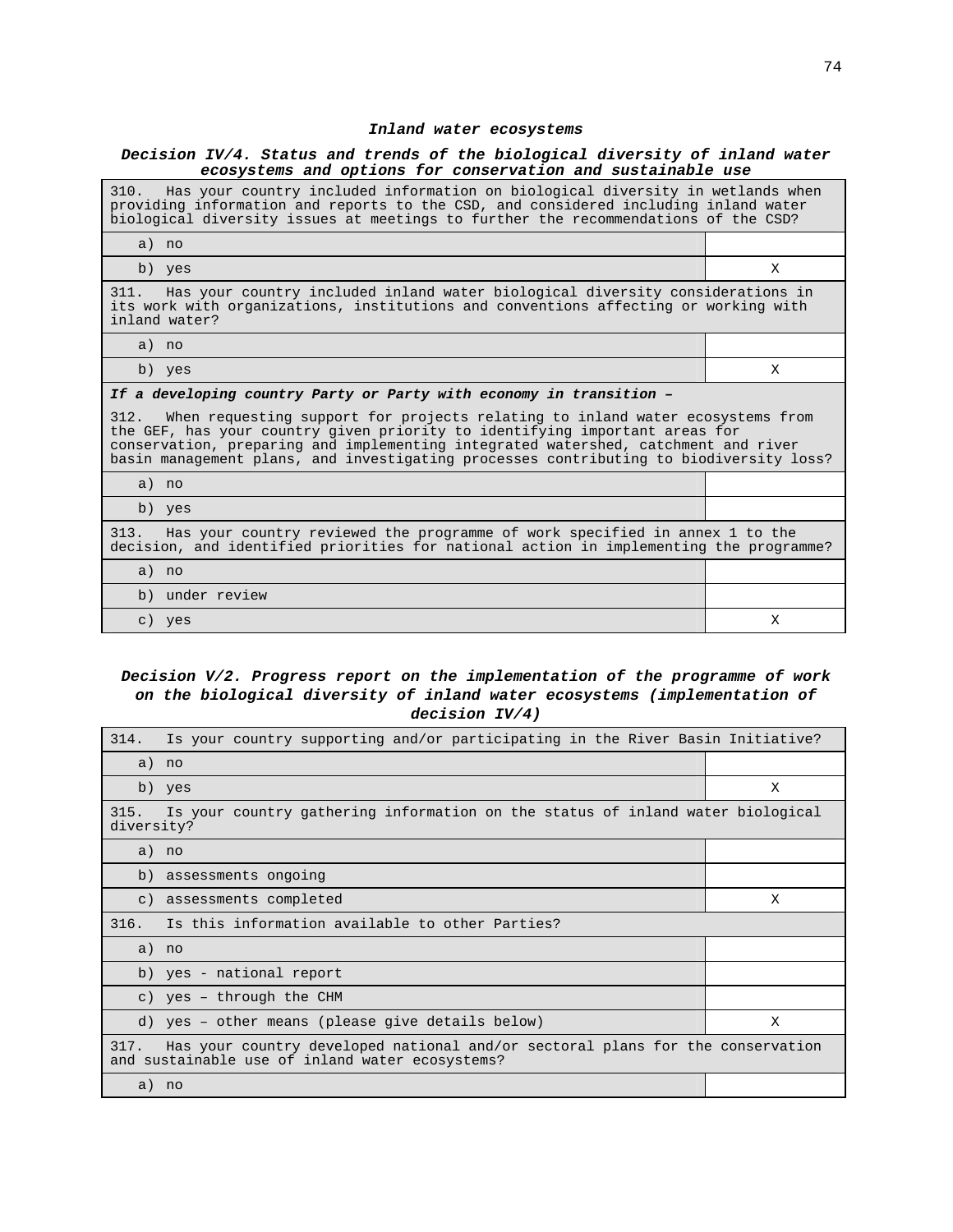|       | b) yes - national plans only                                                                            |  |
|-------|---------------------------------------------------------------------------------------------------------|--|
|       | c) yes - national plans and major sectors                                                               |  |
|       | d) yes - national plans and all sectors                                                                 |  |
| 318.  | Has your country implemented capacity-building measures for developing and<br>implementing these plans? |  |
| a) no |                                                                                                         |  |
|       | yes                                                                                                     |  |

### **Decision III/21. Relationship of the Convention with the CSD and biodiversityrelated conventions**

| Is the conservation and sustainable use of wetlands, and of migratory species<br>319.7<br>and their habitats, fully incorporated into your national strategies, plans and<br>programmes for conserving biological diversity? |  |
|------------------------------------------------------------------------------------------------------------------------------------------------------------------------------------------------------------------------------|--|
| a) no                                                                                                                                                                                                                        |  |
| b) yes                                                                                                                                                                                                                       |  |

### **Further comments on implementation of these decisions and the associated programme of work**

Ad 307)

Examples of pilot projects based on ecosystem approach supported by the Netherlands are: Hustain Nuru National Park Project in Mongolia, Rufiji project Tanzania, Qomolangma Tibet, Mekong river.

Ad 308)

The Netherlands have sponsored the Malawi workshop on ecosystem approach.

Ad 314)

Examples are the Rhine Convention and the Treaties on the rivers Meuse and Scheldt.

Ad 316)

A report on the state of inland water biodiversity is posted on the web www.waterland.net , mainly in Dutch language (see also the site of the Netherlands Water Partnership www.nwp.nl )

Ad 317)

Specific chapters on aquatic ecosystems in Natuur voor mensen, mensen voor natuur (Nature for people, people for nature; the Dutch national plan for nature, forests and landscape in the  $21^{st}$  century) (2000).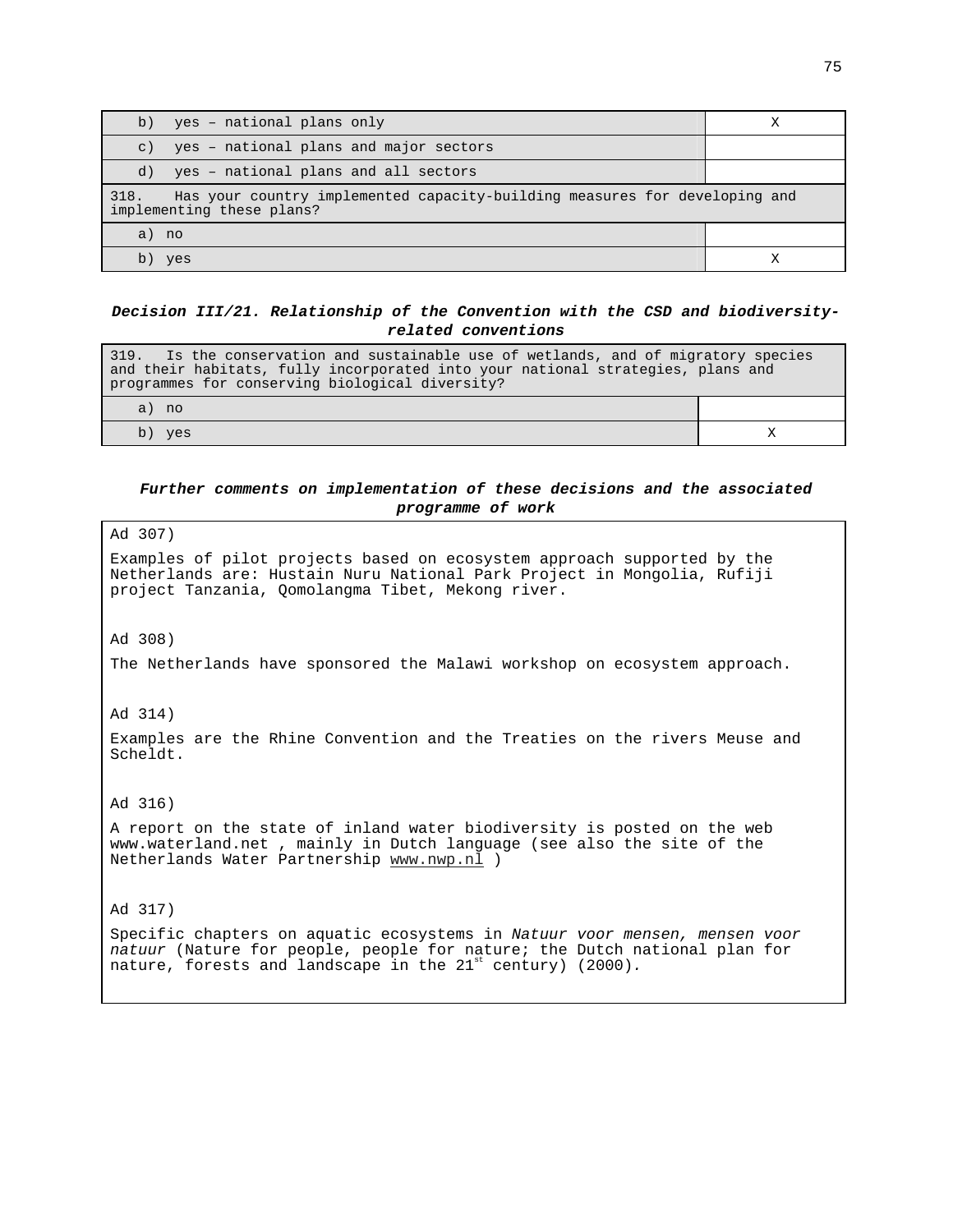## **Marine and coastal biological diversity**

#### **Decision II/10 and Decision IV/5. Conservation and sustainable use of marine and coastal biological diversity**

| Does your national strategy and action plan promote the conservation and<br>320.<br>sustainable use of marine and coastal biological diversity?                                                                    |   |
|--------------------------------------------------------------------------------------------------------------------------------------------------------------------------------------------------------------------|---|
| a) no                                                                                                                                                                                                              |   |
| yes - limited extent<br>b)                                                                                                                                                                                         |   |
| c) yes - significant extent                                                                                                                                                                                        | X |
| 321.<br>Has your country established and/or strengthened institutional, administrative<br>and legislative arrangements for the development of integrated management of marine<br>and coastal ecosystems?           |   |
| a) no                                                                                                                                                                                                              |   |
| b)<br>early stages of development                                                                                                                                                                                  |   |
| c) advanced stages of development                                                                                                                                                                                  |   |
| d) arrangements in place                                                                                                                                                                                           | Χ |
| Has your country provided the Executive Secretary with advice and information<br>322.<br>on future options concerning the conservation and sustainable use of marine and<br>coastal biological diversity?          |   |
| a) no                                                                                                                                                                                                              |   |
| b) yes                                                                                                                                                                                                             | X |
| Has your country undertaken and/or exchanged information on demonstration<br>323.<br>projects as practical examples of integrated marine and coastal area management?                                              |   |
| a) no                                                                                                                                                                                                              |   |
|                                                                                                                                                                                                                    |   |
| b) yes - previous national report                                                                                                                                                                                  |   |
| c) yes - case-studies                                                                                                                                                                                              | х |
| d) yes - other means (please give details below)                                                                                                                                                                   |   |
| 324.<br>Has your country programmes in place to enhance and improve knowledge on the<br>genetic structure of local populations of marine species subjected to stock<br>enhancement and/or sea-ranching activities? |   |
| a) no                                                                                                                                                                                                              | Χ |
| b) programmes are being developed                                                                                                                                                                                  |   |
| c) programmes are being implemented for some species                                                                                                                                                               |   |
| d) programmes are being implemented for many species                                                                                                                                                               |   |
| e) not a perceived problem                                                                                                                                                                                         |   |
| 325.<br>Has your country reviewed the programme of work specified in an annex to the<br>decision, and identified priorities for national action in implementing the programme?                                     |   |
| a) no                                                                                                                                                                                                              |   |
| b) under review                                                                                                                                                                                                    |   |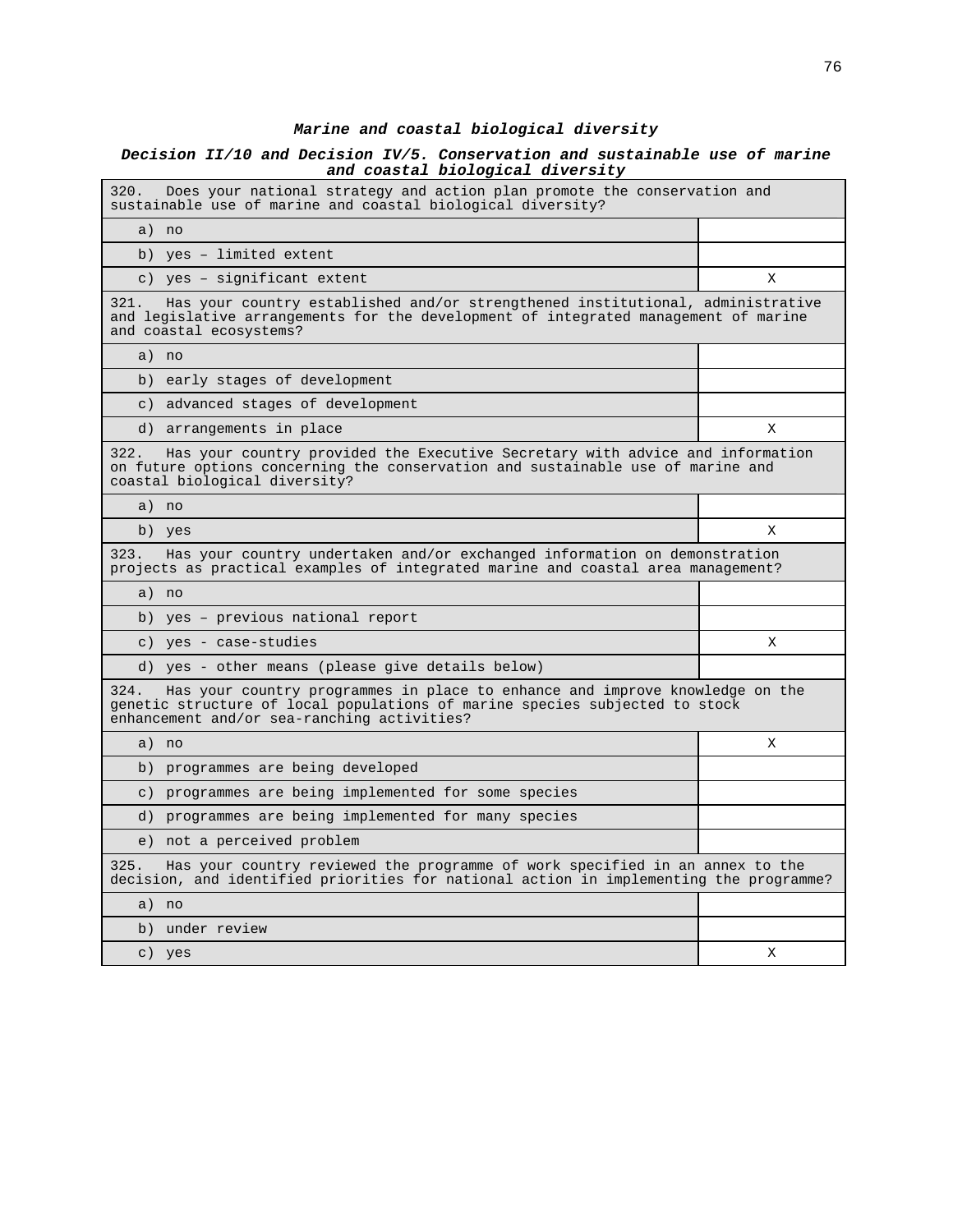**Decision V/3. Progress report on the implementation of the programme of work on marine and coastal biological diversity (implementation of decision IV/5)**

| Is your country contributing to the implementation of the work plan on coral<br>326.<br>bleaching?               |   |
|------------------------------------------------------------------------------------------------------------------|---|
| a) no                                                                                                            | X |
| b) yes                                                                                                           |   |
| c) not relevant                                                                                                  |   |
| Is your country implementing other measures in response to coral bleaching?<br>327.                              |   |
| a) no                                                                                                            | X |
| b) yes (please provide details below)                                                                            |   |
| c) not relevant                                                                                                  |   |
| Has your country submitted case-studies on the coral bleaching phenomenon to<br>328.<br>the Executive Secretary? |   |
| a) no                                                                                                            | X |
| b) yes                                                                                                           |   |
| not relevant<br>$\overline{C}$ )                                                                                 |   |

## **Further comments on implementation of these decisions and the associated programme of work**

Specific chapters on aquatic ecosystems in Natuur voor mensen, mensen voor natuur (Nature for people, people for nature; the Dutch national plan for nature, forests and landscape in the  $21<sup>st</sup>$  century) (2000).

#### Ad 323)

The Coastal Zone Management Centre of the Ministry of Transport, Public Works en Water Management has developed tools for the conservation and sustainable use of marine and coastal biological diversity: the Integrated Marine and Coastal Area Management approach.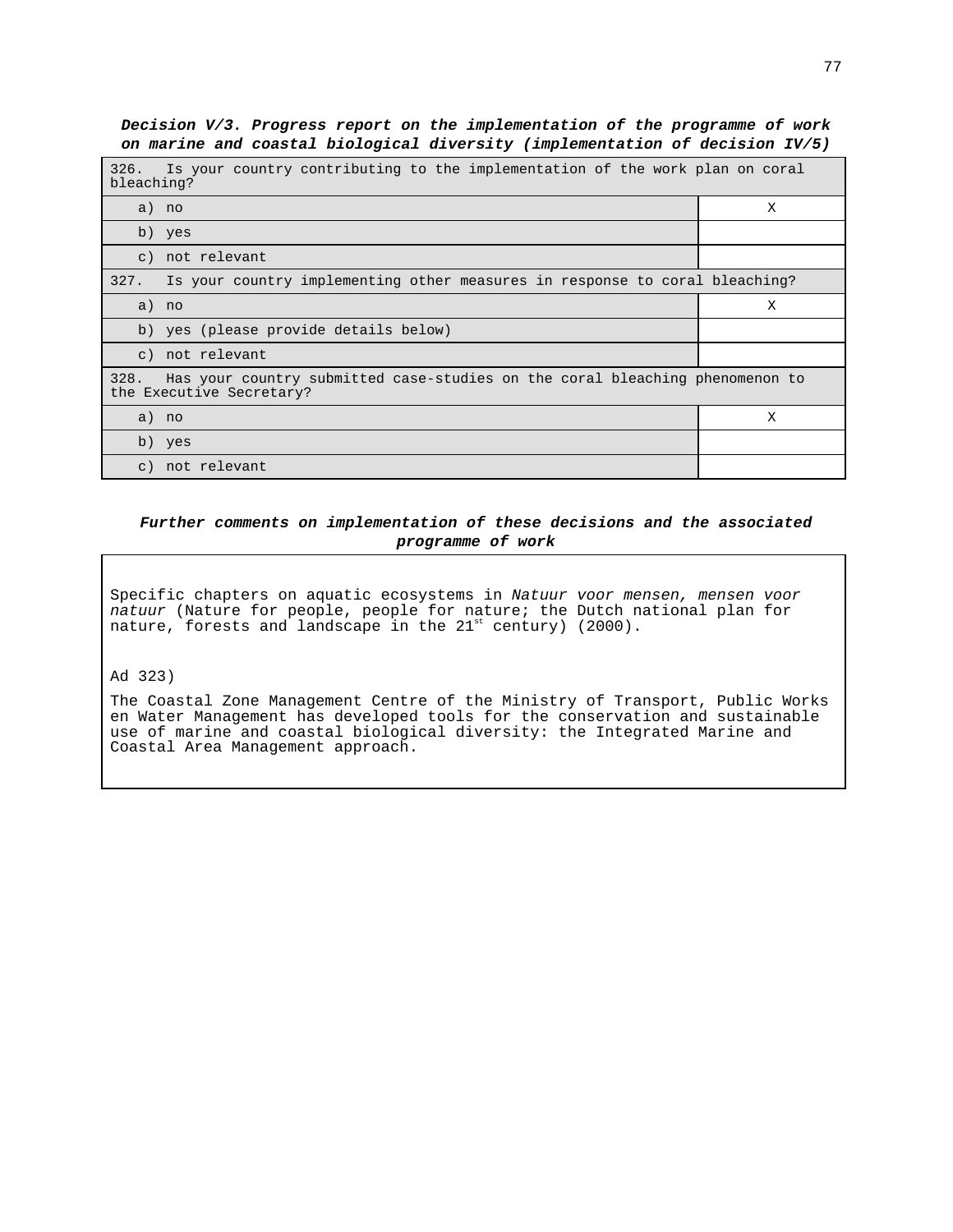# **Agricultural biological diversity**

## **Decision III/11 and Decision IV/6. Conservation and sustainable use of agricultural biological diversity**

| Has your country identified and assessed relevant ongoing activities and<br>329.<br>existing instruments at the national level?                                                                                               |   |
|-------------------------------------------------------------------------------------------------------------------------------------------------------------------------------------------------------------------------------|---|
| a) no                                                                                                                                                                                                                         |   |
| early stages of review and assessment<br>b)                                                                                                                                                                                   |   |
| $\circ$ )<br>advanced stages of review and assessment                                                                                                                                                                         | Χ |
| d)<br>assessment completed                                                                                                                                                                                                    |   |
| Has your country identified issues and priorities that need to be addressed at<br>330.<br>the national level?                                                                                                                 |   |
| a)<br>no                                                                                                                                                                                                                      |   |
| b)<br>in progress                                                                                                                                                                                                             |   |
| c) yes                                                                                                                                                                                                                        | X |
| Is your country using any methods and indicators to monitor the impacts of<br>331.<br>agricultural development projects, including the intensification and extensification<br>of production systems, on biological diversity? |   |
| a)<br>no                                                                                                                                                                                                                      |   |
| early stages of development<br>b)                                                                                                                                                                                             |   |
| advanced stages of development<br>$\mathsf{C}$ )                                                                                                                                                                              |   |
| d)<br>mechanisms in place                                                                                                                                                                                                     | X |
| Is your country taking steps to share experiences addressing the conservation<br>332.<br>and sustainable use of agricultural biological diversity?                                                                            |   |
| a)<br>no                                                                                                                                                                                                                      |   |
| yes - case-studies<br>b)                                                                                                                                                                                                      | X |
| yes - other mechanisms (please specify)<br>$\subset$ )                                                                                                                                                                        |   |
| Has your country conducted case-studies on the issues identified by SBSTTA: i)<br>333.<br>pollinators, ii) soil biota, and iii) integrated landscape management and farming<br>systems?                                       |   |
| a)<br>no                                                                                                                                                                                                                      |   |
|                                                                                                                                                                                                                               |   |
| yes - pollinators<br>b)                                                                                                                                                                                                       | X |
| c) yes – soil biota                                                                                                                                                                                                           | X |
| d) yes - integrated landscape management and farming systems                                                                                                                                                                  | X |
| Is your country establishing or enhancing mechanisms for increasing public<br>334.<br>awareness and understanding of the importance of the sustainable use of<br>agrobiodiversity components?                                 |   |
| a)<br>no                                                                                                                                                                                                                      |   |
| b)<br>early stages of development                                                                                                                                                                                             |   |
| $\subset$ )<br>advanced stages of development                                                                                                                                                                                 |   |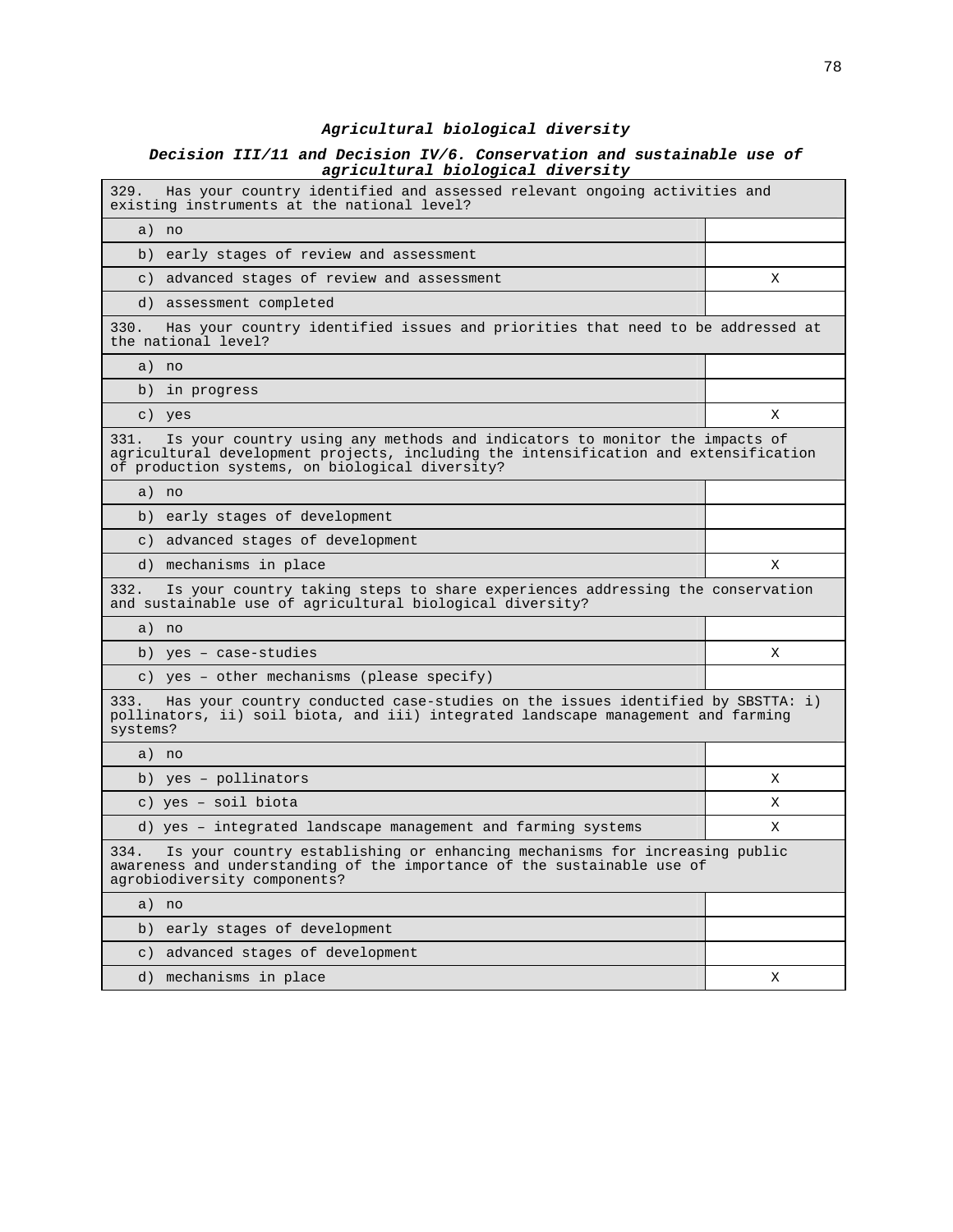| Does your country have national strategies, programmes and plans which ensure<br>335.<br>the development and successful implementation of policies and actions that lead to<br>sustainable use of agrobiodiversity components? |   |
|--------------------------------------------------------------------------------------------------------------------------------------------------------------------------------------------------------------------------------|---|
| a) no                                                                                                                                                                                                                          |   |
| b) early stages of development                                                                                                                                                                                                 |   |
| c) advanced stages of development                                                                                                                                                                                              | X |
| d) mechanisms in place                                                                                                                                                                                                         |   |
| 336.<br>Is your country promoting the transformation of unsustainable agricultural<br>practices into sustainable production practices adapted to local biotic and abiotic<br>conditions?                                       |   |
| a) no                                                                                                                                                                                                                          |   |
| b) yes - limited extent                                                                                                                                                                                                        |   |
| c) yes - significant extent                                                                                                                                                                                                    | X |
| Is your country promoting the use of farming practices that not only increase<br>337.<br>productivity, but also arrest degradation as well as reclaim, rehabilitate, restore<br>and enhance biological diversity?              |   |
| $a)$ no                                                                                                                                                                                                                        |   |
| b) yes - limited extent                                                                                                                                                                                                        |   |
| c) yes - significant extent                                                                                                                                                                                                    | Χ |
| 338.<br>Is your country promoting mobilization of farming communities for the<br>development, maintenance and use of their knowledge and practices in the conservation<br>and sustainable use of biological diversity?         |   |
| a) no                                                                                                                                                                                                                          |   |
| b) yes - limited extent                                                                                                                                                                                                        |   |
| c) yes - significant extent                                                                                                                                                                                                    | X |
| Is your country helping to implement the Global Plan of Action for the<br>339.<br>Conservation and Sustainable Utilization of Plant Genetic Resources?                                                                         |   |
| a) no                                                                                                                                                                                                                          |   |
| b) yes                                                                                                                                                                                                                         | X |
| Is your country collaborating with other Contracting Parties to identify and<br>340.<br>promote sustainable agricultural practices and integrated landscape management?                                                        |   |
| a) no                                                                                                                                                                                                                          |   |
| b) yes                                                                                                                                                                                                                         | X |

# **Decision V/5. Agricultural biological diversity: review of phase I of the programme of work and adoption of a multi-year work programme**

| Has your country reviewed the programme of work annexed to the decision and<br>341.<br>identified how you can collaborate in its implementation? |  |
|--------------------------------------------------------------------------------------------------------------------------------------------------|--|
| a) no                                                                                                                                            |  |
| b)<br>ves                                                                                                                                        |  |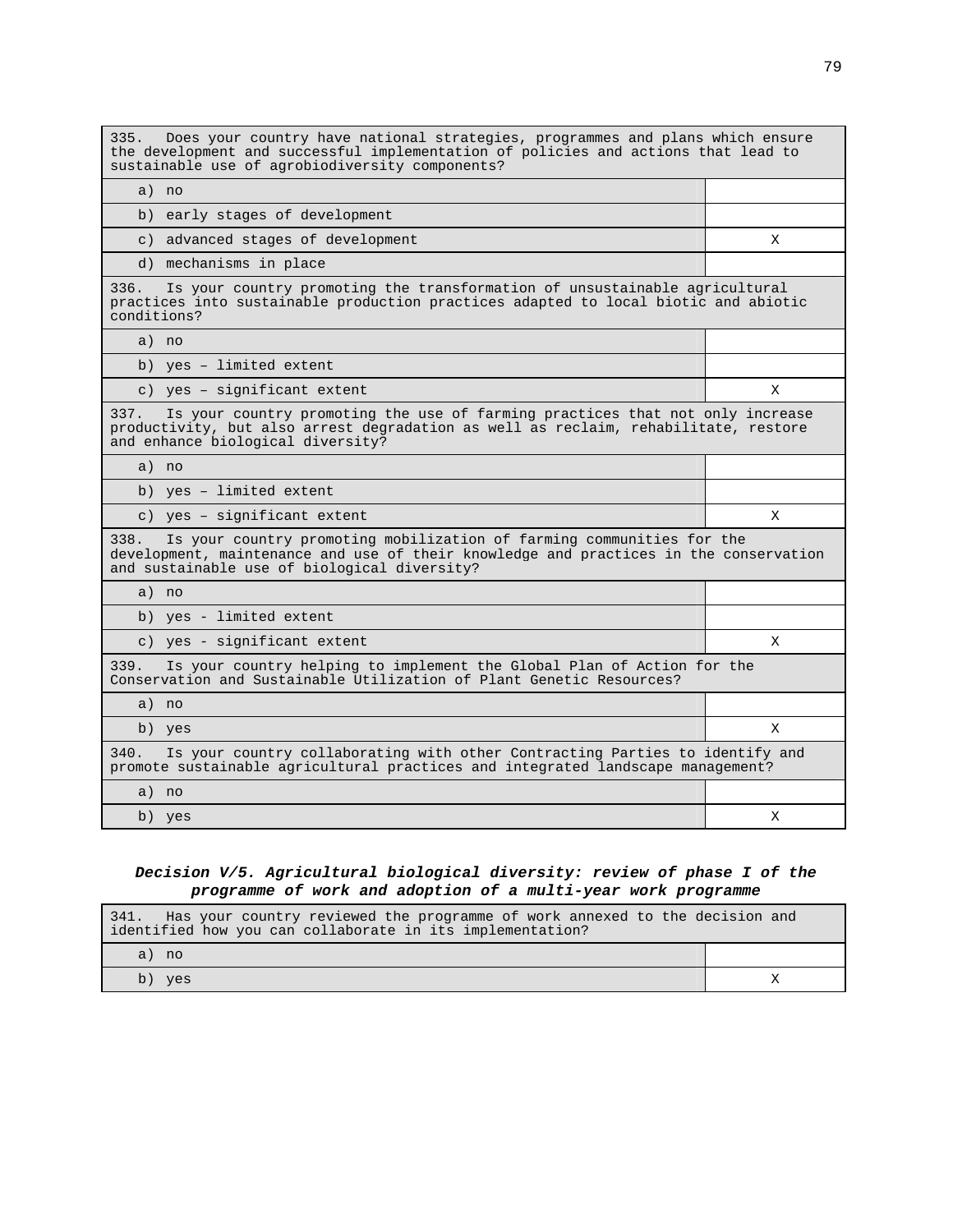| Is your country promoting regional and thematic co-operation within this<br>342.<br>framework of the programme of work on agricultural biological diversity?                                                                                                          |   |
|-----------------------------------------------------------------------------------------------------------------------------------------------------------------------------------------------------------------------------------------------------------------------|---|
| a) no                                                                                                                                                                                                                                                                 |   |
| b)<br>some co-operation                                                                                                                                                                                                                                               |   |
| widespread co-operation<br>$\subset$ )                                                                                                                                                                                                                                | Χ |
| full co-operation in all areas<br>d)                                                                                                                                                                                                                                  |   |
| 343.<br>Has your country provided financial support for implementation of the programme<br>of work on agricultural biological diversity?                                                                                                                              |   |
| a)<br>no                                                                                                                                                                                                                                                              |   |
| limited additional funds<br>b)                                                                                                                                                                                                                                        |   |
| significant additional funds<br>$\circ$ )                                                                                                                                                                                                                             | Χ |
| If a developed country Party -                                                                                                                                                                                                                                        |   |
| Has your country provided financial support for implementation of the programme<br>344.<br>of work on agricultural biological diversity, in particular for capacity building and<br>case-studies, in developing countries and countries with economies in transition? |   |
| a) no                                                                                                                                                                                                                                                                 |   |
| b) yes within existing cooperation programme(s)                                                                                                                                                                                                                       |   |
| yes, including limited additional funds<br>b)                                                                                                                                                                                                                         |   |
| c) yes, with significant additional funds                                                                                                                                                                                                                             | Χ |
| Has your country supported actions to raise public awareness in support of<br>345.<br>sustainable farming and food production systems that maintain agricultural biological<br>diversity?                                                                             |   |
| a) no                                                                                                                                                                                                                                                                 |   |
| b) yes, to a limited extent                                                                                                                                                                                                                                           | Χ |
| c) yes, to a significant extent                                                                                                                                                                                                                                       | Χ |
| Is your country co-ordinating its position in both the Convention on Biological<br>346.<br>Diversity and the International Undertaking on Plant Genetic Resources?                                                                                                    |   |
| a) no                                                                                                                                                                                                                                                                 |   |
| taking steps to do so<br>b)                                                                                                                                                                                                                                           |   |
| c) yes                                                                                                                                                                                                                                                                | Χ |
| Is your country a Contracting Party to the Rotterdam Convention on the Prior<br>347.<br>Informed Consent Procedure for Certain Hazardous Chemicals and Pesticides in<br>International Trade?                                                                          |   |
| not a signatory<br>a)                                                                                                                                                                                                                                                 |   |
| signed - ratification in process<br>b)                                                                                                                                                                                                                                |   |
| $\circ$ )<br>instrument of ratification deposited                                                                                                                                                                                                                     | Χ |
| 348.<br>Is your country supporting the application of the Executive Secretary for<br>observer status in the Committee on Agriculture of the World Trade Organisation?                                                                                                 |   |
| a) no                                                                                                                                                                                                                                                                 |   |
| b) yes                                                                                                                                                                                                                                                                |   |
|                                                                                                                                                                                                                                                                       |   |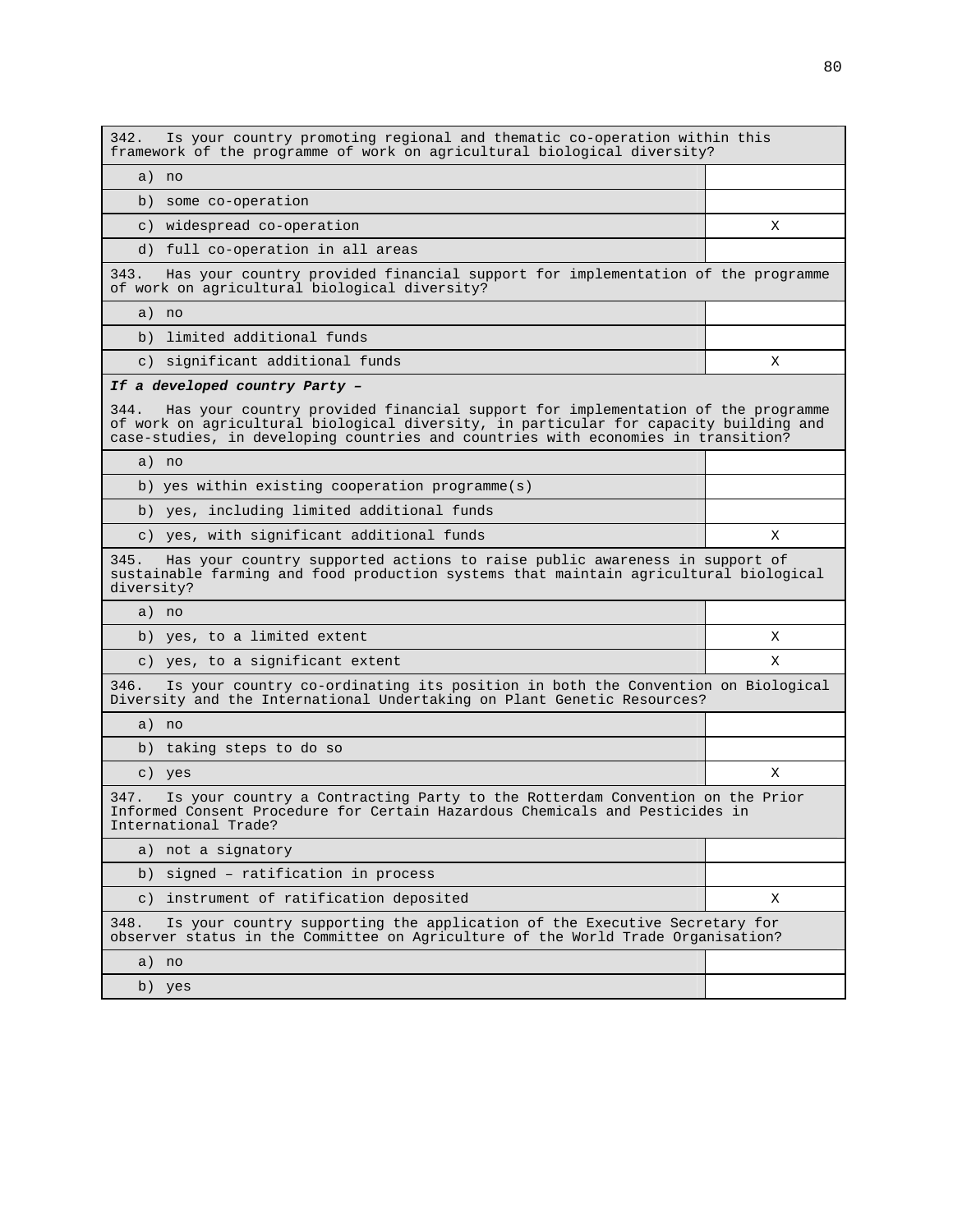| 349.<br>Is your country collaborating with other Parties on the conservation and<br>sustainable use of pollinators?                                                                                                                                               |   |
|-------------------------------------------------------------------------------------------------------------------------------------------------------------------------------------------------------------------------------------------------------------------|---|
| a) no                                                                                                                                                                                                                                                             | X |
| b) yes                                                                                                                                                                                                                                                            |   |
| 350.<br>Is your country compiling case-studies and implementing pilot projects relevant<br>to the conservation and sustainable use of pollinators?                                                                                                                |   |
| a) no                                                                                                                                                                                                                                                             |   |
| b) yes (please provide details)                                                                                                                                                                                                                                   | х |
| 351.<br>Has information on scientific assessments relevant to genetic use restriction<br>technologies been supplied to other Contracting Parties through media such as the<br>Clearing-House Mechanism?                                                           |   |
| a) not applicable                                                                                                                                                                                                                                                 |   |
| b) no                                                                                                                                                                                                                                                             |   |
| c) yes - national report                                                                                                                                                                                                                                          |   |
| d) yes - through the CHM                                                                                                                                                                                                                                          |   |
| e) yes - other means (please give details below)                                                                                                                                                                                                                  | X |
| Has your country considered how to address generic concerns regarding such<br>352.<br>technologies as genetic use restriction technologies under international and national<br>approaches to the safe and sustainable use of germplasm?                           |   |
| a) no                                                                                                                                                                                                                                                             |   |
| b) yes - under consideration                                                                                                                                                                                                                                      | X |
| c) yes - measures under development                                                                                                                                                                                                                               |   |
| Has your country carried out scientific assessments on <i>inter alia</i> ecological,<br>353.<br>social and economic effects of genetic use restriction technologies?                                                                                              |   |
| a) no                                                                                                                                                                                                                                                             |   |
| b) some assessments                                                                                                                                                                                                                                               |   |
| c) major programme of assessments                                                                                                                                                                                                                                 | X |
| Has your country disseminated the results of scientific assessments on inter<br>354.<br>alia ecological, social and economic effects of genetic use restriction technologies?                                                                                     |   |
| a) no                                                                                                                                                                                                                                                             | X |
| b) yes - through the CHM                                                                                                                                                                                                                                          |   |
| c) yes - other means (please give details below)                                                                                                                                                                                                                  |   |
| 355.<br>Has your country identified the ways and means to address the potential impacts<br>of genetic use restriction technologies on the in situ and ex situ conservation and<br>sustainable use, including food security, of agricultural biological diversity? |   |
| a) no                                                                                                                                                                                                                                                             |   |
| some measures identified<br>b)                                                                                                                                                                                                                                    |   |
|                                                                                                                                                                                                                                                                   |   |
| c) potential measures under review                                                                                                                                                                                                                                | Х |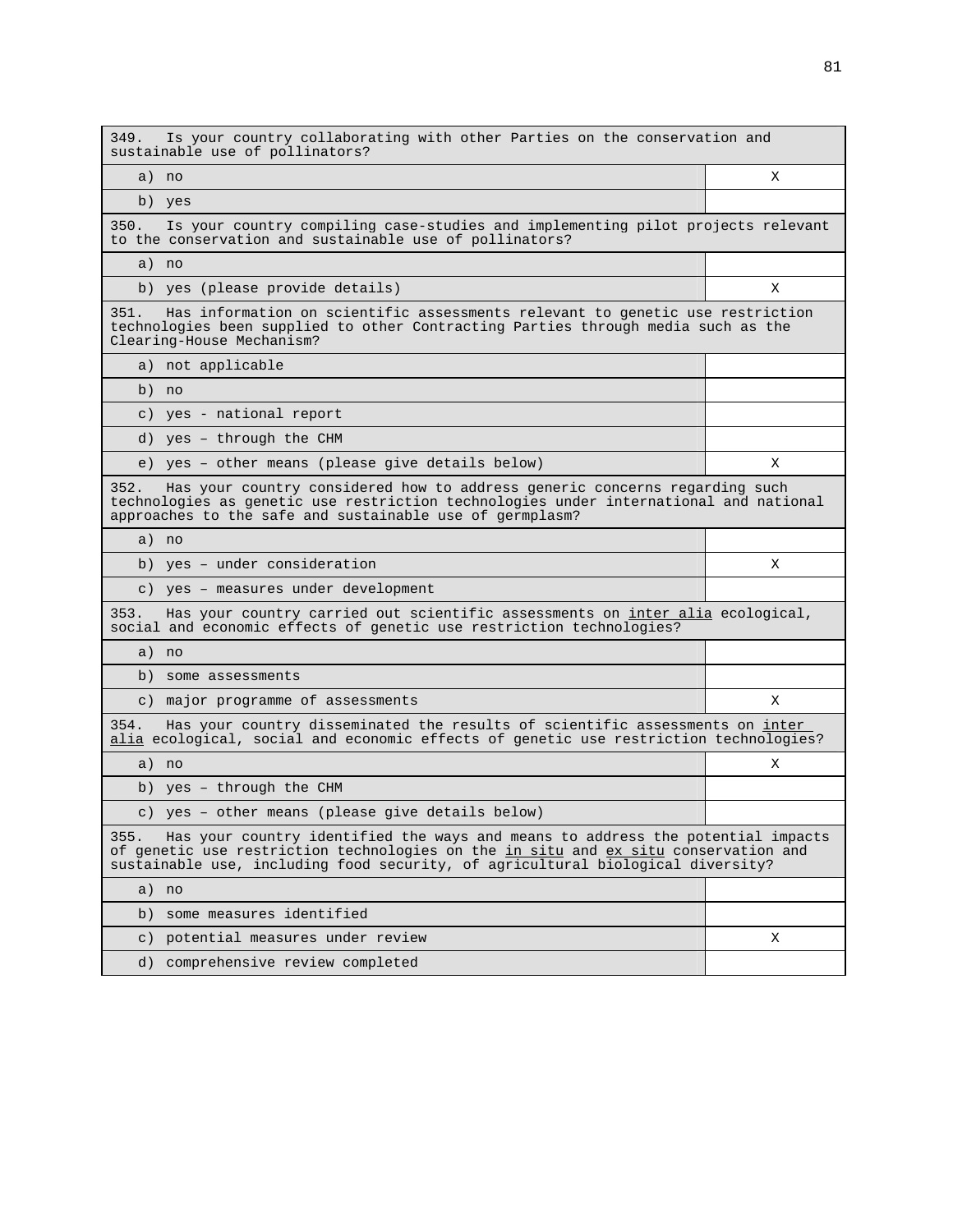| 356. Has your country assessed whether there is a need for effective regulations at<br>the national level with respect to genetic use restriction technologies to ensure the<br>safety of human health, the environment, food security and the conservation and<br>sustainable use of biological diversity? |   |  |  |  |  |
|-------------------------------------------------------------------------------------------------------------------------------------------------------------------------------------------------------------------------------------------------------------------------------------------------------------|---|--|--|--|--|
| a) no                                                                                                                                                                                                                                                                                                       | X |  |  |  |  |
| b) yes - regulation needed                                                                                                                                                                                                                                                                                  |   |  |  |  |  |
| c) yes - regulation not needed (please give more details)                                                                                                                                                                                                                                                   |   |  |  |  |  |
| 357. Has your country developed and applied such requiations taking into account,<br>inter alia, the specific nature of variety-specific and trait-specific genetic use<br>restriction technologies?                                                                                                        |   |  |  |  |  |
| a) no                                                                                                                                                                                                                                                                                                       | X |  |  |  |  |
| b) yes - developed but not yet applied                                                                                                                                                                                                                                                                      |   |  |  |  |  |
| c) yes - developed and applied                                                                                                                                                                                                                                                                              |   |  |  |  |  |
| 358.<br>Has information about these regulations been made available to other<br>Contracting Parties?                                                                                                                                                                                                        |   |  |  |  |  |
| a) no                                                                                                                                                                                                                                                                                                       | X |  |  |  |  |
| b) yes - through the CHM                                                                                                                                                                                                                                                                                    |   |  |  |  |  |
| c) yes - other means (please give details below)                                                                                                                                                                                                                                                            |   |  |  |  |  |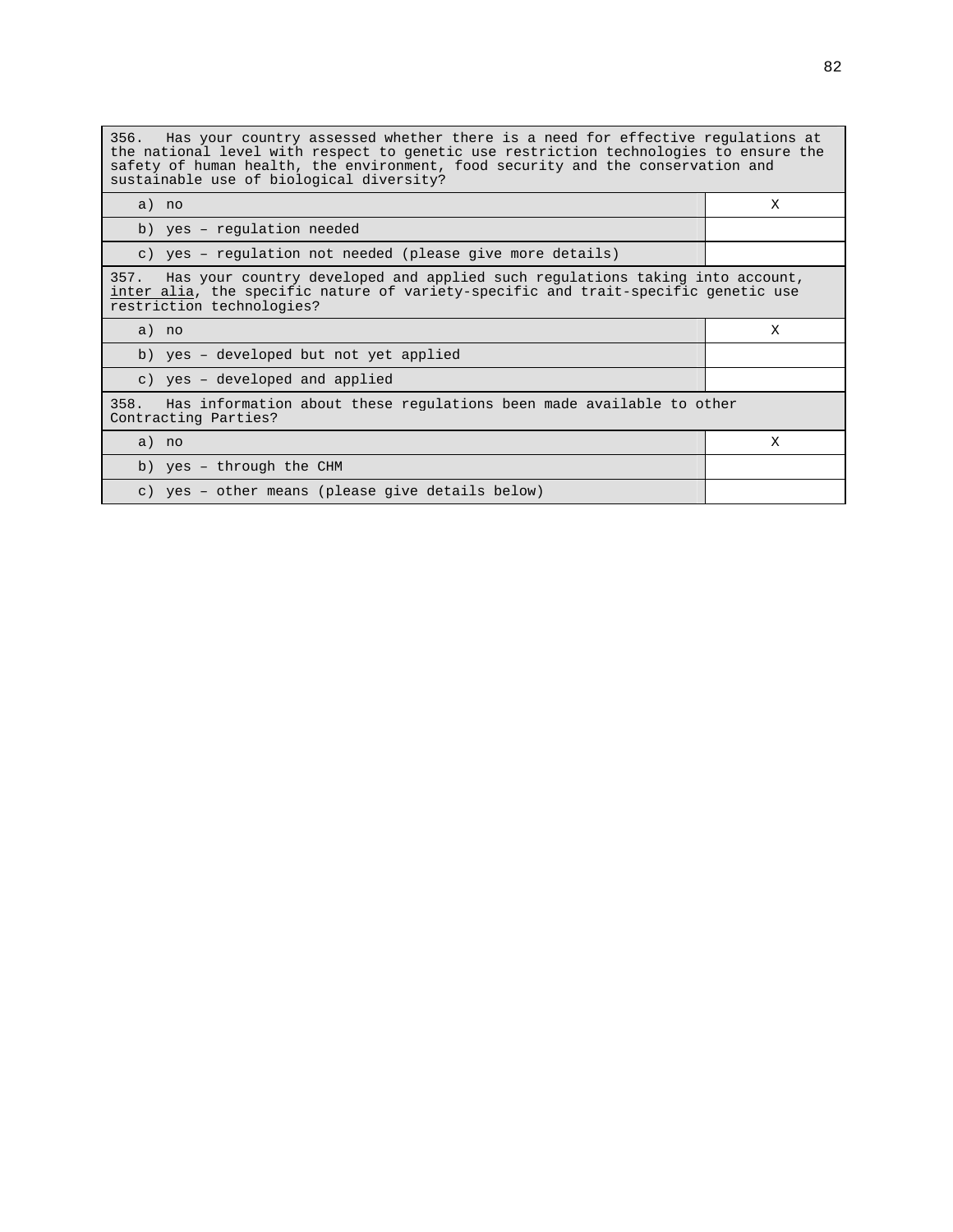### **Further comments on implementation of these decisions and the associated programme of work**

Ad 335) A national action plan on agricultural biological diversity is developed and will be ready by 2003. Ad 340, 342 and 344) Sustainable agriculture is an important element in the Dutch development cooperation policy. A significant part of the Dutch Programme International Nature Management also aims at sustainable agriculture in Central and Eastern Europe. Ad 350) The effects of domestic honey bees on wild pollinators have been studied. Ad 351) Within the framework of the National Agricultural Research Systems, the Dutch national Centre for Genetic Resources has exchanged scientific information on genetic use restriction technologies with other Contracting Parties. Ad 352 and 355) Plant Research International (Wageningen) has prepared a position statement with generic concerns regarding genetic use restriction technologies and genetic resources. Ad 353) The FAO has asked Plant Research International to study the ecological, economic and social effects of genetic use restriction technologies.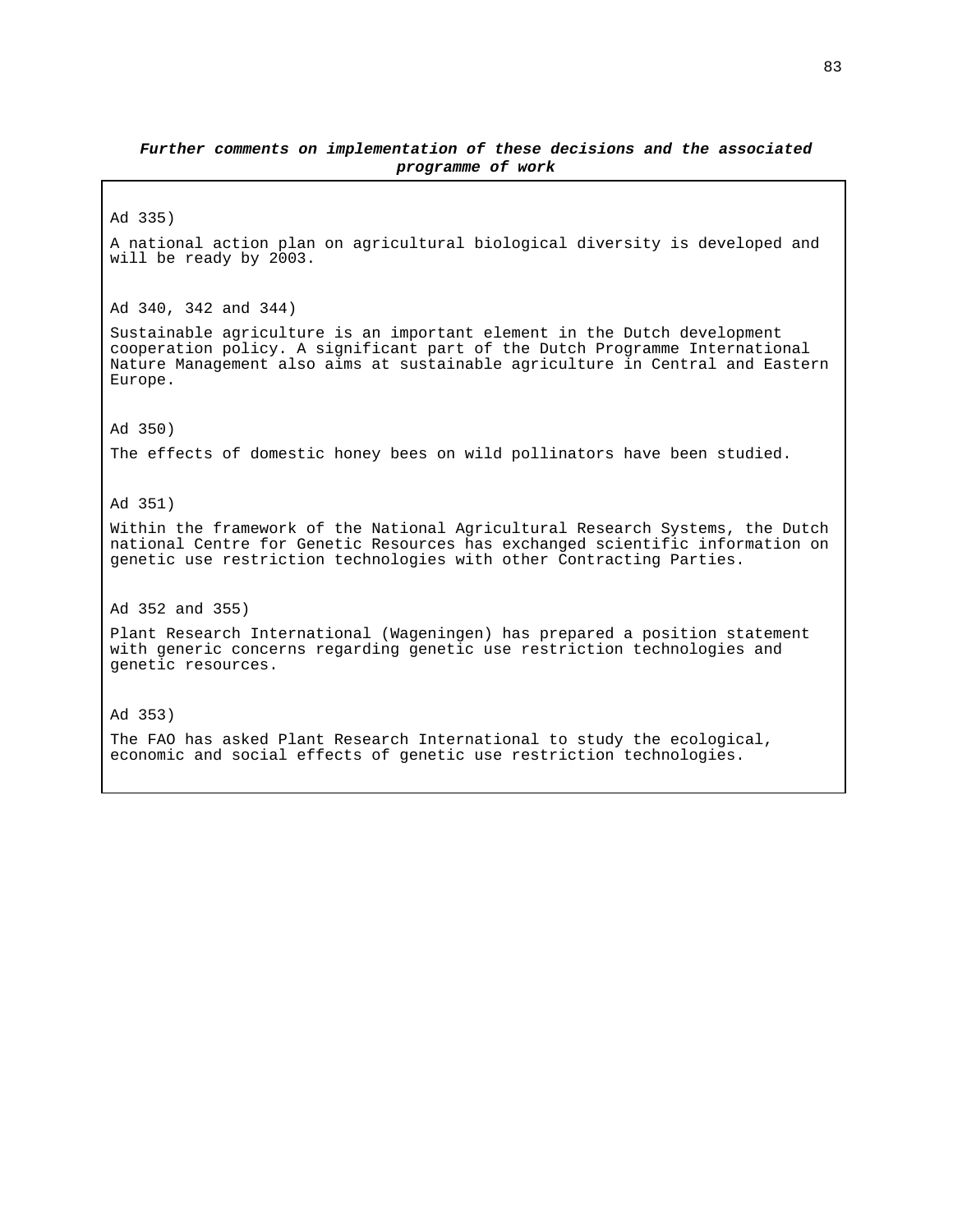# **Forest biological diversity**

# **Decision II/9 and Decision IV/7. Forest biological diversity**

| 359.<br>Has your country included expertise on forest biodiversity in its delegations<br>to the Intergovernmental Panel on Forests?                                                                                                 |   |  |  |  |  |  |
|-------------------------------------------------------------------------------------------------------------------------------------------------------------------------------------------------------------------------------------|---|--|--|--|--|--|
| a) no                                                                                                                                                                                                                               |   |  |  |  |  |  |
| b) yes                                                                                                                                                                                                                              | X |  |  |  |  |  |
| c) not relevant                                                                                                                                                                                                                     |   |  |  |  |  |  |
| Has your country reviewed the programme of work annexed to the decision and<br>360.<br>identified how you can collaborate in its implementation?                                                                                    |   |  |  |  |  |  |
| $a)$ no                                                                                                                                                                                                                             |   |  |  |  |  |  |
| b) under review                                                                                                                                                                                                                     |   |  |  |  |  |  |
| c) yes                                                                                                                                                                                                                              | X |  |  |  |  |  |
| Has your country integrated forest biological diversity considerations in its<br>361.<br>participation and collaboration with organizations, institutions and conventions<br>affecting or working with forest biological diversity? |   |  |  |  |  |  |
| a) no                                                                                                                                                                                                                               |   |  |  |  |  |  |
| b) yes - limited extent                                                                                                                                                                                                             |   |  |  |  |  |  |
| c) yes - significant extent                                                                                                                                                                                                         | X |  |  |  |  |  |
| Does your country give high priority to allocation of resources to activities<br>362.<br>that advance the objectives of the Convention in respect of forest biological<br>diversity?                                                |   |  |  |  |  |  |
| a) no                                                                                                                                                                                                                               |   |  |  |  |  |  |
| b) yes                                                                                                                                                                                                                              | X |  |  |  |  |  |
| For developing country Parties and Parties with economies in transition -                                                                                                                                                           |   |  |  |  |  |  |
| 363.<br>When requesting assistance through the GEF, Is your country proposing projects<br>which promote the implementation of the programme of work?                                                                                |   |  |  |  |  |  |
| a) no                                                                                                                                                                                                                               |   |  |  |  |  |  |
| b) yes                                                                                                                                                                                                                              |   |  |  |  |  |  |

## **Decision V/4. Progress report on the implementation of the programme of work for forest biological diversity**

| 364. Do the actions that your country is taking to address the conservation and<br>sustainable use of forest biological diversity conform with the ecosystem approach?                                                                    |   |  |  |  |  |
|-------------------------------------------------------------------------------------------------------------------------------------------------------------------------------------------------------------------------------------------|---|--|--|--|--|
| a) no                                                                                                                                                                                                                                     |   |  |  |  |  |
| b) yes                                                                                                                                                                                                                                    | Х |  |  |  |  |
| 365. Do the actions that your country is taking to address the conservation and<br>sustainable use of forest biological diversity take into consideration the outcome of<br>the fourth session of the Intergovernmental Forum on Forests? |   |  |  |  |  |
| a) no                                                                                                                                                                                                                                     |   |  |  |  |  |
| b)<br>yes                                                                                                                                                                                                                                 |   |  |  |  |  |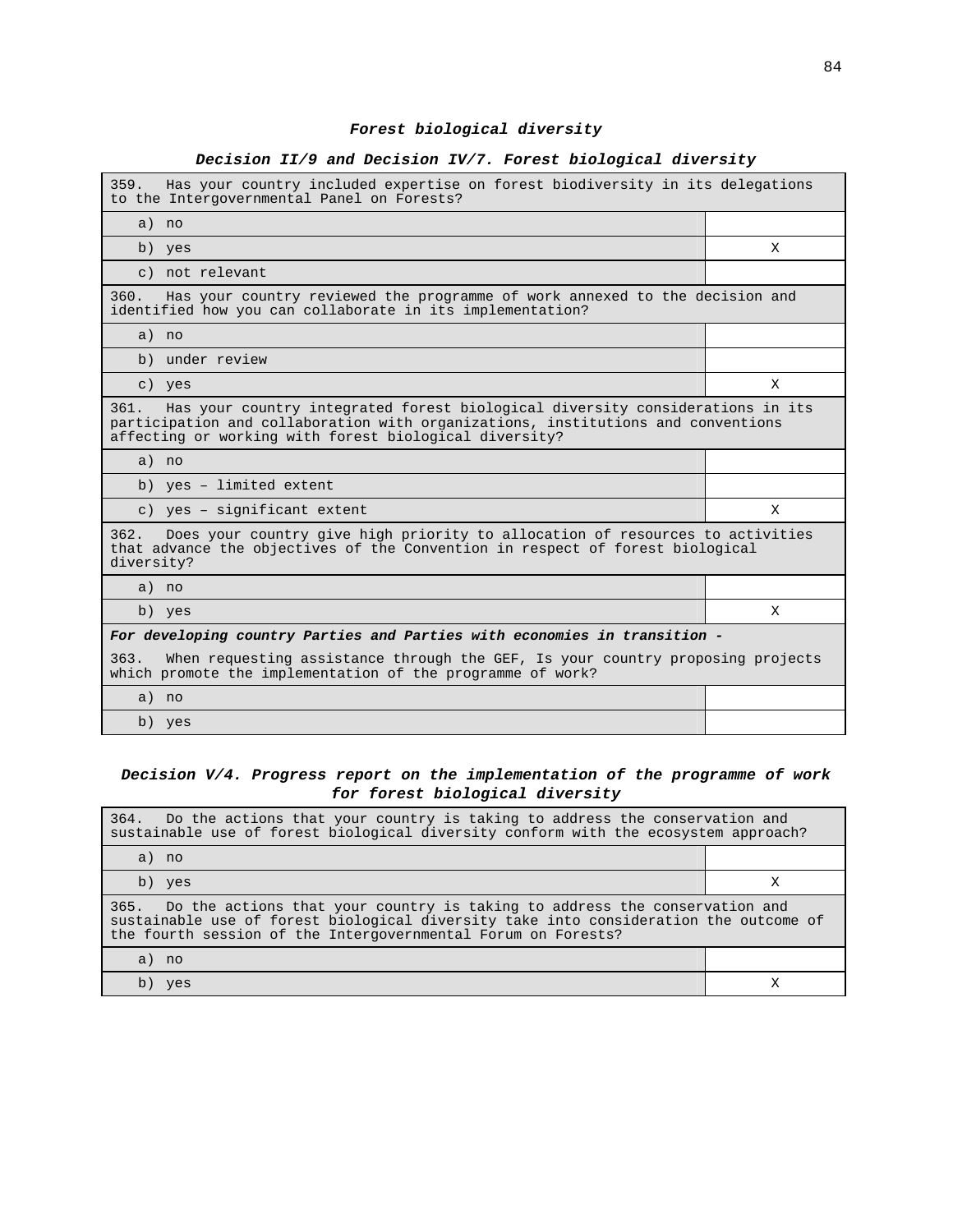| Will your country contribute to the future work of the UN Forum on Forests?<br>366.                                                                                                                                                                                                                               |   |  |  |  |  |  |
|-------------------------------------------------------------------------------------------------------------------------------------------------------------------------------------------------------------------------------------------------------------------------------------------------------------------|---|--|--|--|--|--|
| a) no                                                                                                                                                                                                                                                                                                             |   |  |  |  |  |  |
| b) yes                                                                                                                                                                                                                                                                                                            | X |  |  |  |  |  |
| Has your country provided relevant information on the implementation of this<br>367.<br>work programme?                                                                                                                                                                                                           |   |  |  |  |  |  |
| a) no                                                                                                                                                                                                                                                                                                             |   |  |  |  |  |  |
| b) yes - submission of case-studies                                                                                                                                                                                                                                                                               | х |  |  |  |  |  |
| c) yes - thematic national report submitted                                                                                                                                                                                                                                                                       | X |  |  |  |  |  |
| d) yes - other means (please give details below)                                                                                                                                                                                                                                                                  |   |  |  |  |  |  |
| Has your country integrated national forest programmes into its national<br>368.<br>biodiversity strategies and action plans applying the ecosystem approach and<br>sustainable forest management?                                                                                                                |   |  |  |  |  |  |
| a) no                                                                                                                                                                                                                                                                                                             |   |  |  |  |  |  |
| b) yes - limited extent                                                                                                                                                                                                                                                                                           |   |  |  |  |  |  |
| c) yes - significant extent                                                                                                                                                                                                                                                                                       | X |  |  |  |  |  |
| 369.<br>Has your country undertaken measures to ensure participation by the forest<br>sector, private sector, indigenous and local communities and non-governmental<br>organisations in the implementation of the programme of work?                                                                              |   |  |  |  |  |  |
| a) no                                                                                                                                                                                                                                                                                                             |   |  |  |  |  |  |
| b) yes - some stakeholders                                                                                                                                                                                                                                                                                        | X |  |  |  |  |  |
| c) yes - all stakeholders                                                                                                                                                                                                                                                                                         |   |  |  |  |  |  |
| Has your country taken measures to strengthen national capacities including<br>370.<br>local capacities, to enhance the effectiveness and functions of forest protected area<br>networks, as well as national and local capacities for implementation of sustainable<br>forest management, including restoration? |   |  |  |  |  |  |
| a) no                                                                                                                                                                                                                                                                                                             |   |  |  |  |  |  |
| b) some programmes covering some needs                                                                                                                                                                                                                                                                            |   |  |  |  |  |  |
| c) many programmes covering some needs                                                                                                                                                                                                                                                                            | X |  |  |  |  |  |
| d) programmes cover all perceived needs                                                                                                                                                                                                                                                                           |   |  |  |  |  |  |
| e) no perceived need                                                                                                                                                                                                                                                                                              |   |  |  |  |  |  |
| Has your country taken measures to implement the proposals for action of the<br>371.<br>Intergovernmental Forum on Forests and the Intergovernmental Panel on Forests on<br>valuation of forest goods and services?                                                                                               |   |  |  |  |  |  |
| a) no                                                                                                                                                                                                                                                                                                             |   |  |  |  |  |  |
| b) under consideration                                                                                                                                                                                                                                                                                            | X |  |  |  |  |  |
| c) measures taken                                                                                                                                                                                                                                                                                                 |   |  |  |  |  |  |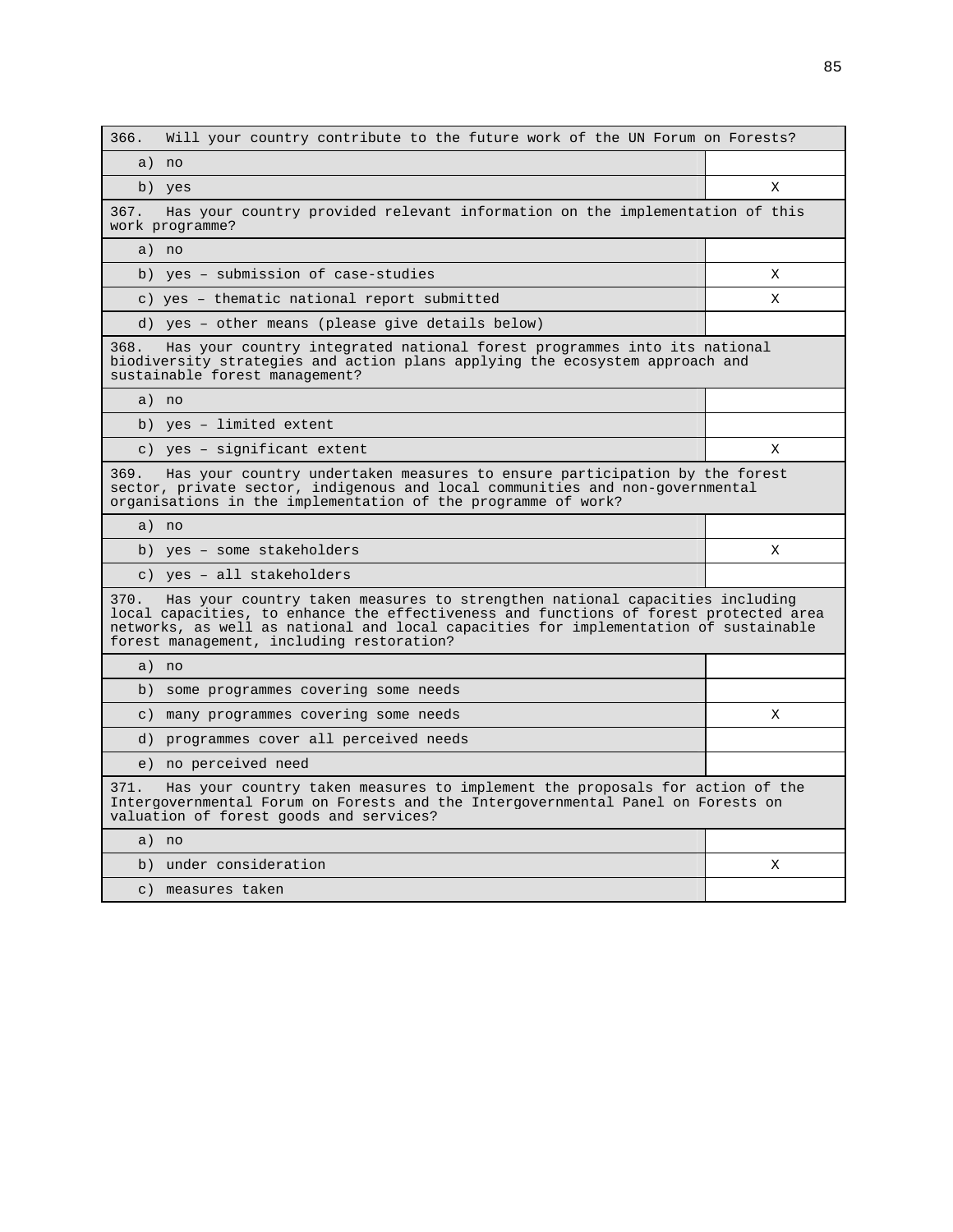### **Further comments on implementation of these Decisions and the associated programme of work**

### Ad 367)

The National Reference Centre for Agriculture, Nature Management and Fisheries and the International Agricultural Centre, working together in the Forests, Forestry and Biological Diversity Support Group, have published several studies on conservation and sustainable use of forest biological diversity:

- "Non-Timber Forest Products: Their role in sustainable forest management in the tropics";
- "Natural forest management by local groups in the humid tropics";
- "National forest programmes: From political concept to practical instrument in developing countries";
- "The challenge of including forests as sinks within the clean development mechanism";
- "Buffer zones and their management: Policy and Best Practices for terrestrial ecosystems in developing countries".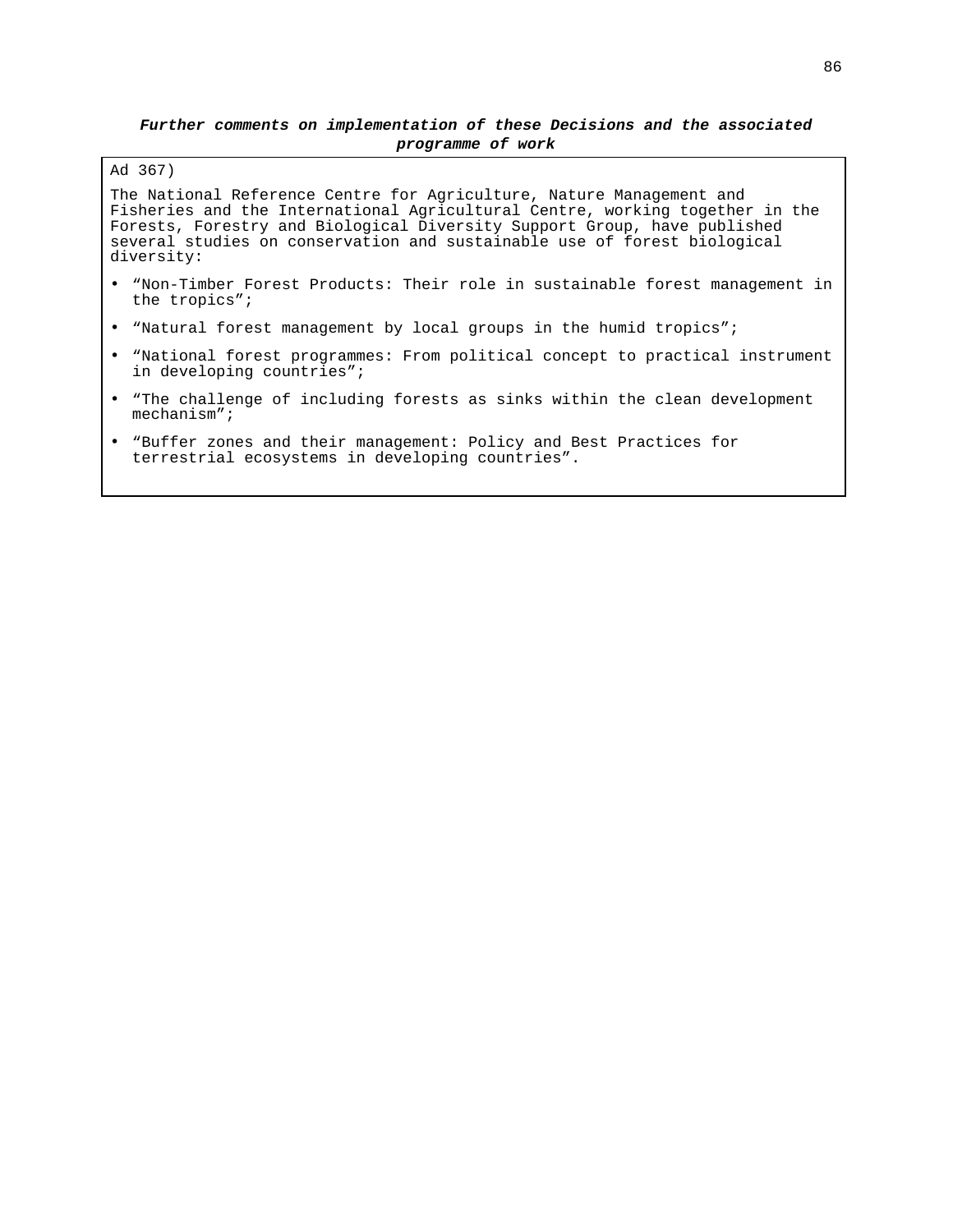### **Biological diversity of dry and sub-humid lands**

## **Decision V/23. Consideration of options for conservation and sustainable use of biological diversity in dryland, Mediterranean, arid, semi-arid, grassland and savannah ecosystems**

| Has your country reviewed the programme of work annexed to the decision and<br>372.<br>identified how you will implement it?                                                |   |  |  |  |  |
|-----------------------------------------------------------------------------------------------------------------------------------------------------------------------------|---|--|--|--|--|
| a) no                                                                                                                                                                       |   |  |  |  |  |
| b) under review                                                                                                                                                             |   |  |  |  |  |
| X<br>c) yes                                                                                                                                                                 |   |  |  |  |  |
| Is your country supporting scientifically, technically and financially, at the<br>373.<br>national and regional levels, the activities identified in the programme of work? |   |  |  |  |  |
| a) no                                                                                                                                                                       |   |  |  |  |  |
| b) to a limited extent                                                                                                                                                      |   |  |  |  |  |
| c) to a significant extent                                                                                                                                                  | X |  |  |  |  |
| Is your country fostering cooperation for the regional or subregional<br>374.<br>implementation of the programme among countries sharing similar biomes?                    |   |  |  |  |  |
| a) no                                                                                                                                                                       |   |  |  |  |  |
| b) to a limited extent                                                                                                                                                      |   |  |  |  |  |
| c) to a significant extent                                                                                                                                                  | X |  |  |  |  |

## **Further comments on implementation of these Decisions and the associated programme of work**

The Dutch government will continue to promote full and active cooperation on the implementation of this work programme between the CBD and CCD, including within the framework of the COP of the CCD.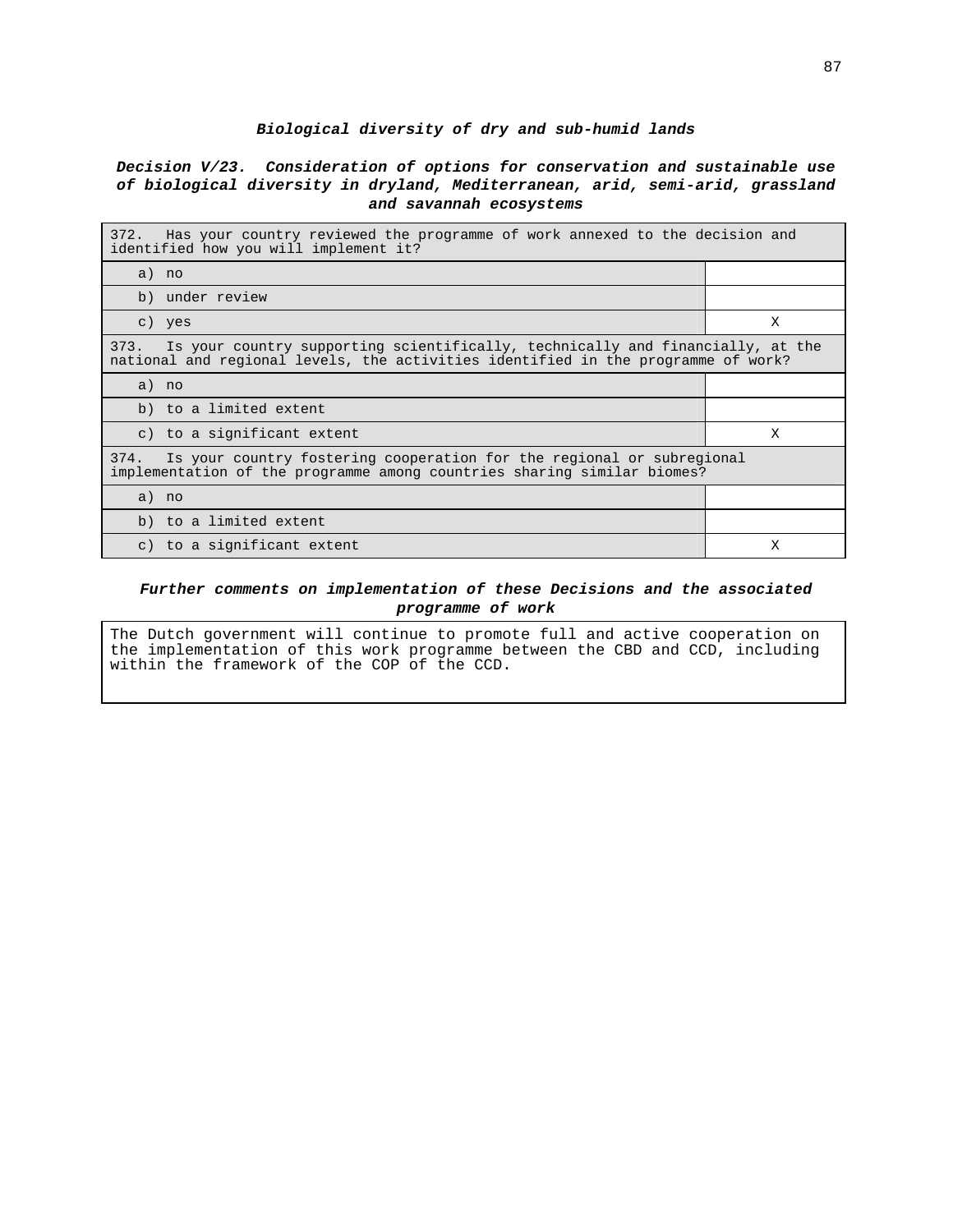#### **Decision V/20. Operations of the Convention**

375. Does your country take into consideration gender balance, involvement of indigenous people and members of local communities, and the range of relevant disciplines and expertise, when nominating experts for inclusion in the roster? a) no b) yes X 376. Has you country actively participated in subregional and regional activities in order to prepare for Convention meetings and enhance implementation of the Convention? a) no b) to a limited extent c) to a significant extent  $X$ 377. Has your country undertaken a review of national programmes and needs related to the implementation of the Convention and, if appropriate, informed the Executive Secretary? a) no b) under way c) yes X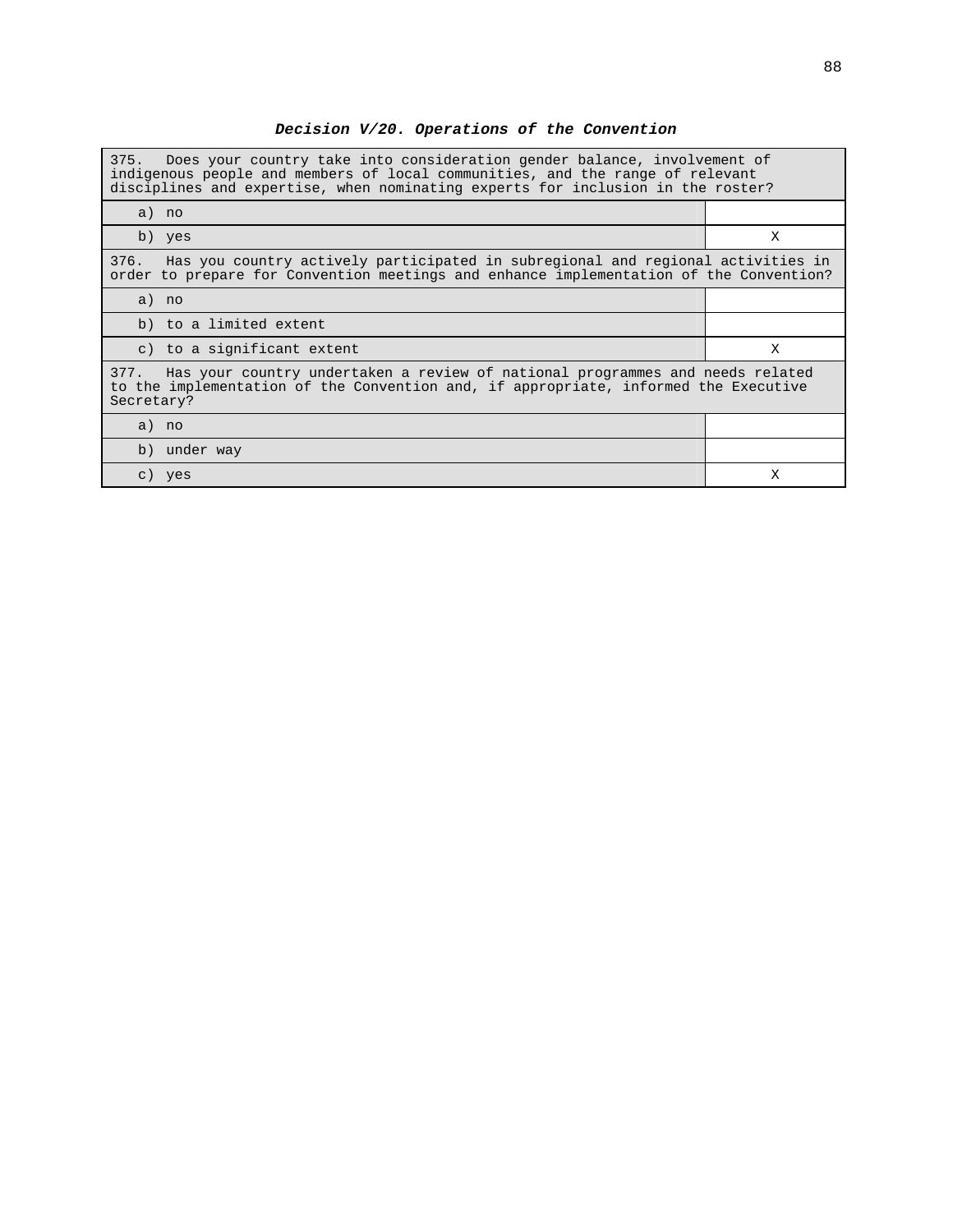**Please use this box to identify what specific activities your country has carried out as a DIRECT RESULT of becoming a Contracting Party to the Convention, referring back to previous questions as appropriate:**

- 1994: The Sector Document Biological Diversity in Development Cooperation was prepared to integrate biological diversity fully;
- 1995: The national Strategic Action Plan discussed and accepted in Parliament. As a result, 30 projects to implement the Convention were started;
- 1995-: national coordination in implementing the Convention in the policy fields of 6 ministries. Regular progress reports have been sent to Parliament;
- 1995-: active cooperation and regular attendance to meetings related to the Convention;
- 1996-: involvement of stakeholders in national biodiversity policy on a regular basis;
- 1997: national CHM
- 1998-2002: Stimulation Programme Biodiversity Research;
- 1998: scientific national focal points have been appointed for each for the major policy areas of the Convention;
- 1998: national organization of biological collections;
- 1999: evaluation of the national Strategic Action Plan;
- 2000: update of the Nature Policy Plan including biodiversity strategy presented to Parliament
- 2000: national action plan on agricultural biological diversity (in progress)
- 2001: policy document on genetic resources (in prep.).

#### **Please use this box to identify joint initiatives with other Parties, referring back to previous questions as appropriate:**

- 1994-: Biological diversity is one of the main topics in cooperation with developing countries;
- 1995: Treaty and cooperation on sustainable development with Benin, Buthan and Costa Rica, joint yearly budget USD 7 million, joint national report 1998, official working programmes and institutions;
- 1997-: active party to the Pan-European Landscape and Biodiversity Strategy; active participant in international networks for gene banks, botanical collections etc.

#### **Please use this box to provide any further comments on matters related to national implementation of the Convention:**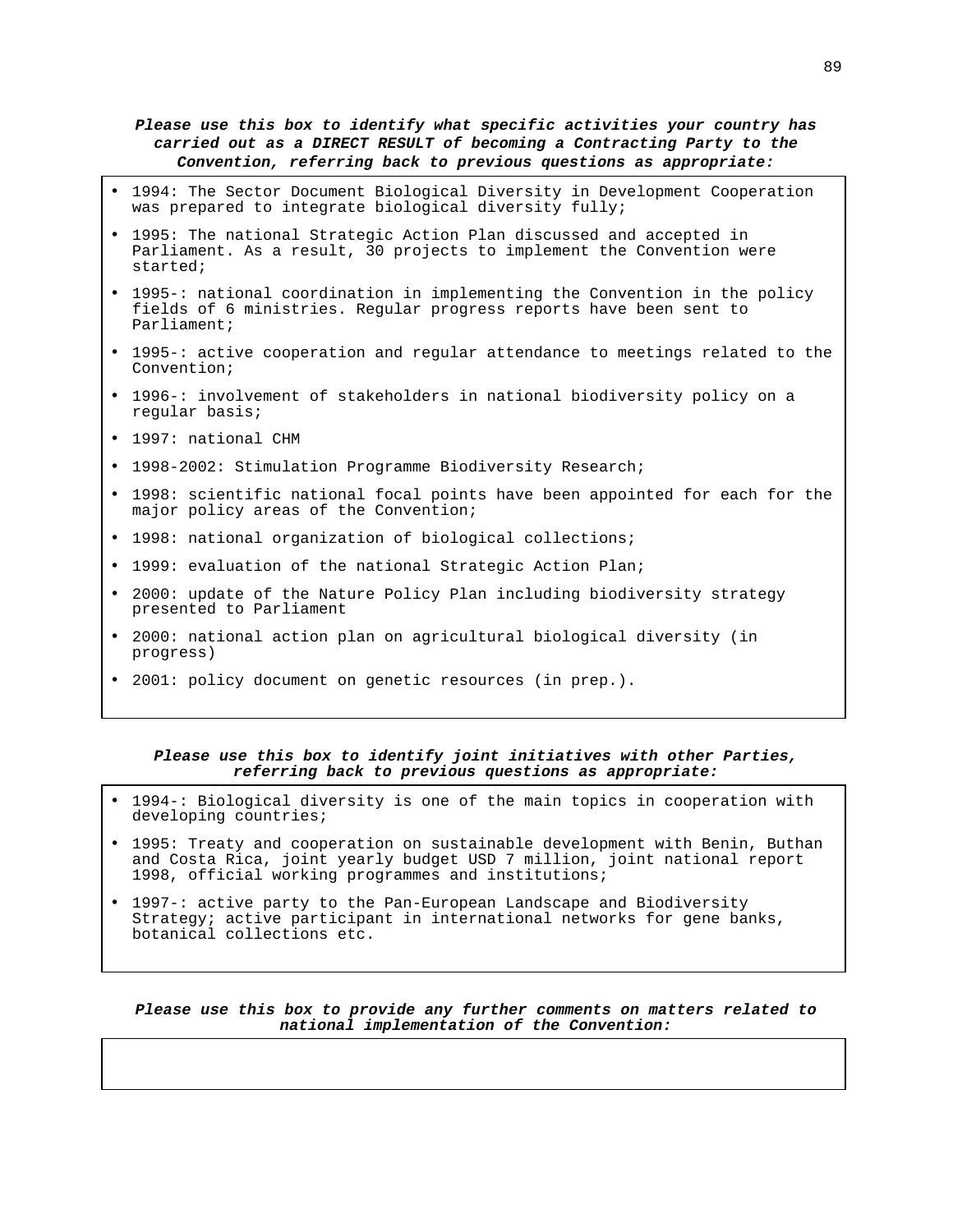**The wording of these questions is based on the Articles of the Convention and the decisions of the Conference of the Parties. Please provide information on any difficulties that you have encountered in interpreting the wording of these questions**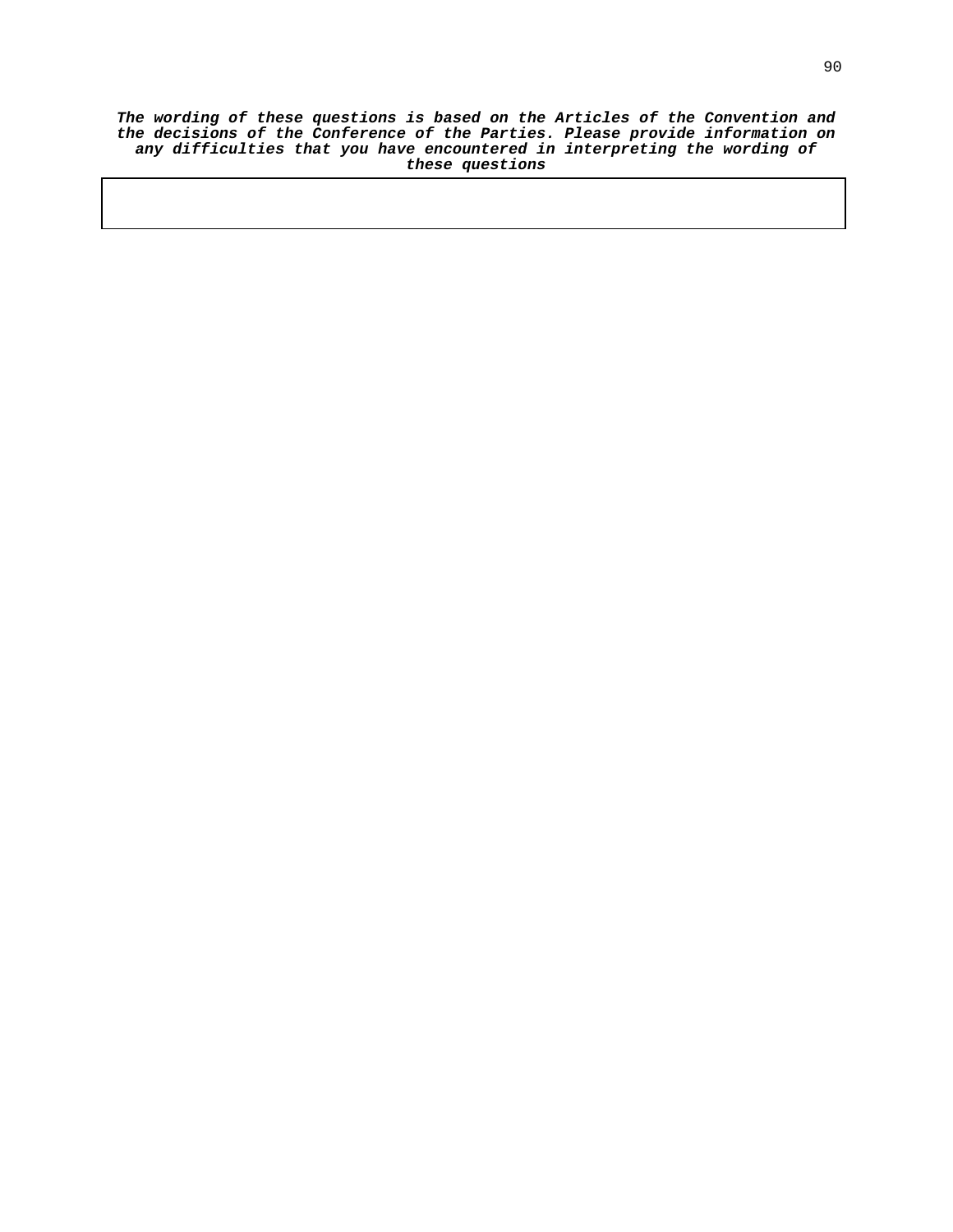|  |  |  |  |  |  | If your country has completed its national biodiversity strategy and action |  |
|--|--|--|--|--|--|-----------------------------------------------------------------------------|--|
|  |  |  |  |  |  | plan (NBSAP), please give the following information:                        |  |

| Date of completion:                                                 |                                                    | 1995; revised: 2000                                                                                                                                 |  |  |  |  |
|---------------------------------------------------------------------|----------------------------------------------------|-----------------------------------------------------------------------------------------------------------------------------------------------------|--|--|--|--|
|                                                                     | If the NBSAP has been adopted by the Government    |                                                                                                                                                     |  |  |  |  |
| By which authority?                                                 |                                                    | Parliament                                                                                                                                          |  |  |  |  |
| On what date?                                                       |                                                    | 26 November 1995; 22 January 2001                                                                                                                   |  |  |  |  |
|                                                                     | If the NBSAP has been published please give        |                                                                                                                                                     |  |  |  |  |
| Title:                                                              |                                                    |                                                                                                                                                     |  |  |  |  |
| Name and address of publisher:                                      |                                                    |                                                                                                                                                     |  |  |  |  |
| ISBN:                                                               |                                                    |                                                                                                                                                     |  |  |  |  |
| Price (if applicable):                                              |                                                    |                                                                                                                                                     |  |  |  |  |
| Other information on ordering:                                      |                                                    |                                                                                                                                                     |  |  |  |  |
| If the NBSAP has not been published                                 |                                                    |                                                                                                                                                     |  |  |  |  |
| Please give full details of how<br>copies can be obtained:          |                                                    | Ministry of Agriculture, Nature<br>Management and Fisheries,                                                                                        |  |  |  |  |
|                                                                     |                                                    | Department for Nature Management,                                                                                                                   |  |  |  |  |
|                                                                     |                                                    | P.O. Box 20401                                                                                                                                      |  |  |  |  |
|                                                                     |                                                    | <i><b>2500 EK THE HAGUE</b></i>                                                                                                                     |  |  |  |  |
|                                                                     |                                                    | The Netherlands                                                                                                                                     |  |  |  |  |
|                                                                     | If the NBSAP has been posted on a national website |                                                                                                                                                     |  |  |  |  |
| Please give full URL:                                               |                                                    | the NBSAP has been integrated in the<br>policy plan Natuur voor mensen, mensen<br>voor natuur (Nature for people, people<br>for nature) (in Dutch): |  |  |  |  |
|                                                                     |                                                    | http://www.minlnv.nl/thema/groen/natuur/<br>nbl21/notatgnn.pdf                                                                                      |  |  |  |  |
| If the NBSAP has been lodged with an Implementing Agency of the GEF |                                                    |                                                                                                                                                     |  |  |  |  |
| Please indicate which agency:                                       |                                                    |                                                                                                                                                     |  |  |  |  |
|                                                                     |                                                    | Has a copy of the NBSAP been lodged with the Convention Secretariat?                                                                                |  |  |  |  |
| Yes                                                                 | Χ                                                  | No                                                                                                                                                  |  |  |  |  |